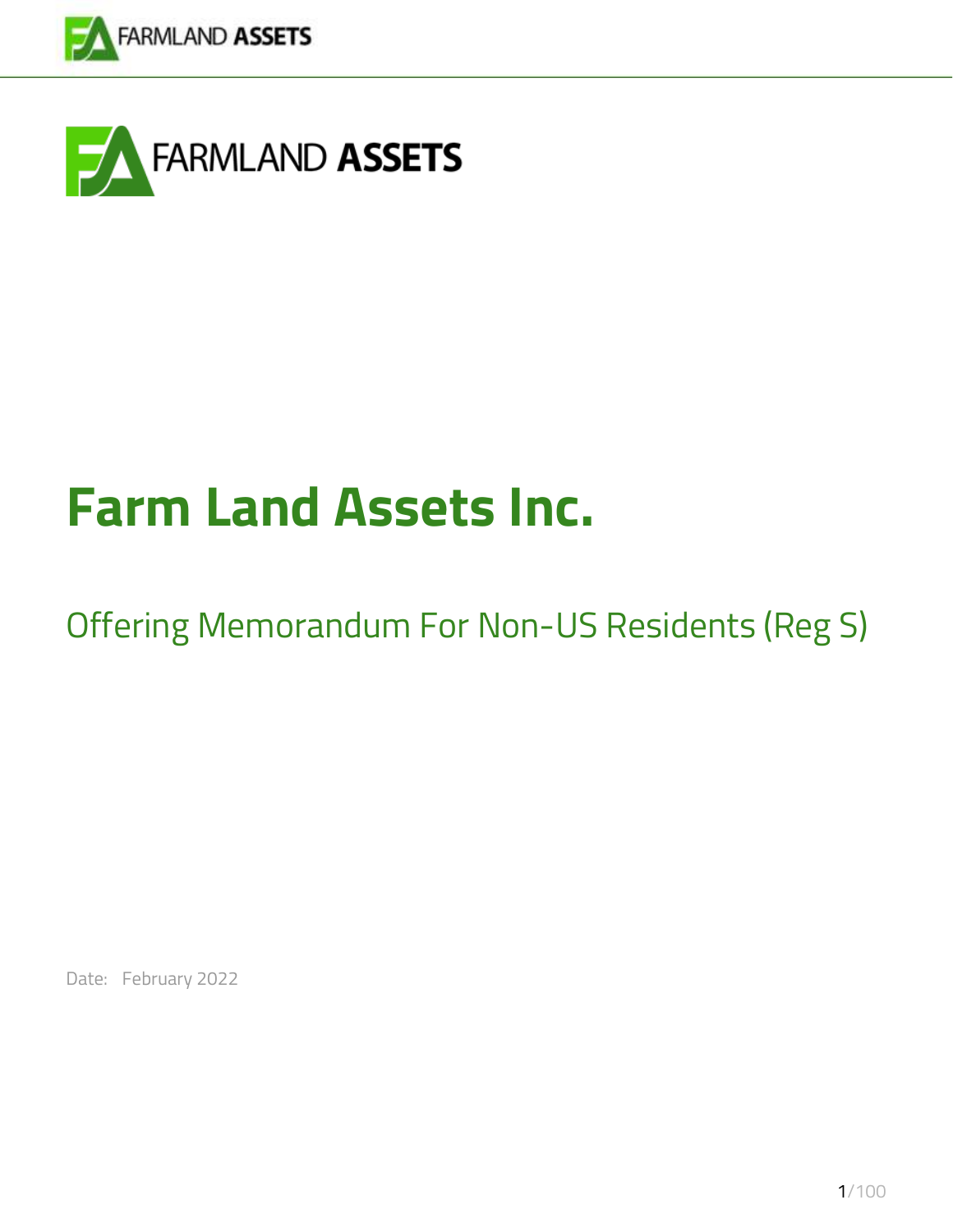

## **TABLE OF CONTENTS**

| <b>SUMMARY</b>                                                             |                |
|----------------------------------------------------------------------------|----------------|
| <b>DISCLAIMERS</b>                                                         | $\overline{7}$ |
| <b>IMPORTANT INFORMATION FOR POTENTIAL INVESTORS</b>                       | 9              |
| <b>NOTICE TO PURCHASERS</b>                                                | 15             |
| Notice to Purchasers                                                       | 15             |
| Not registered under Securities Act and other securities laws              | 15             |
| Securities do not provide rights to affiliated products                    | 16             |
| Representations and Warranties of Purchasers                               | 16             |
| <b>Selling Restrictions</b>                                                | 21             |
| Notice to Prospective Purchasers in Australia                              | 22             |
| Notice to Prospective Purchasers in the European Economic Area             | 22             |
| Notice to Purchasers in France                                             | 23             |
| Notice to Prospective Purchasers in Hong Kong                              | 24             |
| Notice to Prospect Investors in Israel                                     | 24             |
| Notice to Prospective Purchasers in Singapore                              | 25             |
| Notice to Prospective Purchasers in The Netherlands                        | 26             |
| Notice to Prospective Purchasers in the United Kingdom                     | 26             |
| <b>COMPANY'S BUSINESS</b>                                                  | 28             |
| Introduction                                                               | 28             |
| Why Invest In Farmland?                                                    | 29             |
| Historical and Forecasted Farmland Investment Results                      | 30             |
| Farm Land Assets Inc. Operating Plan                                       | 33             |
| Farm Land Assets' Product Portfolio: how are we going to utilize the land? |                |
| Farm Land Assets' Targeted Growing Regions                                 | 42             |
| Financial Model, Use of Proceeds and Estimated Return                      |                |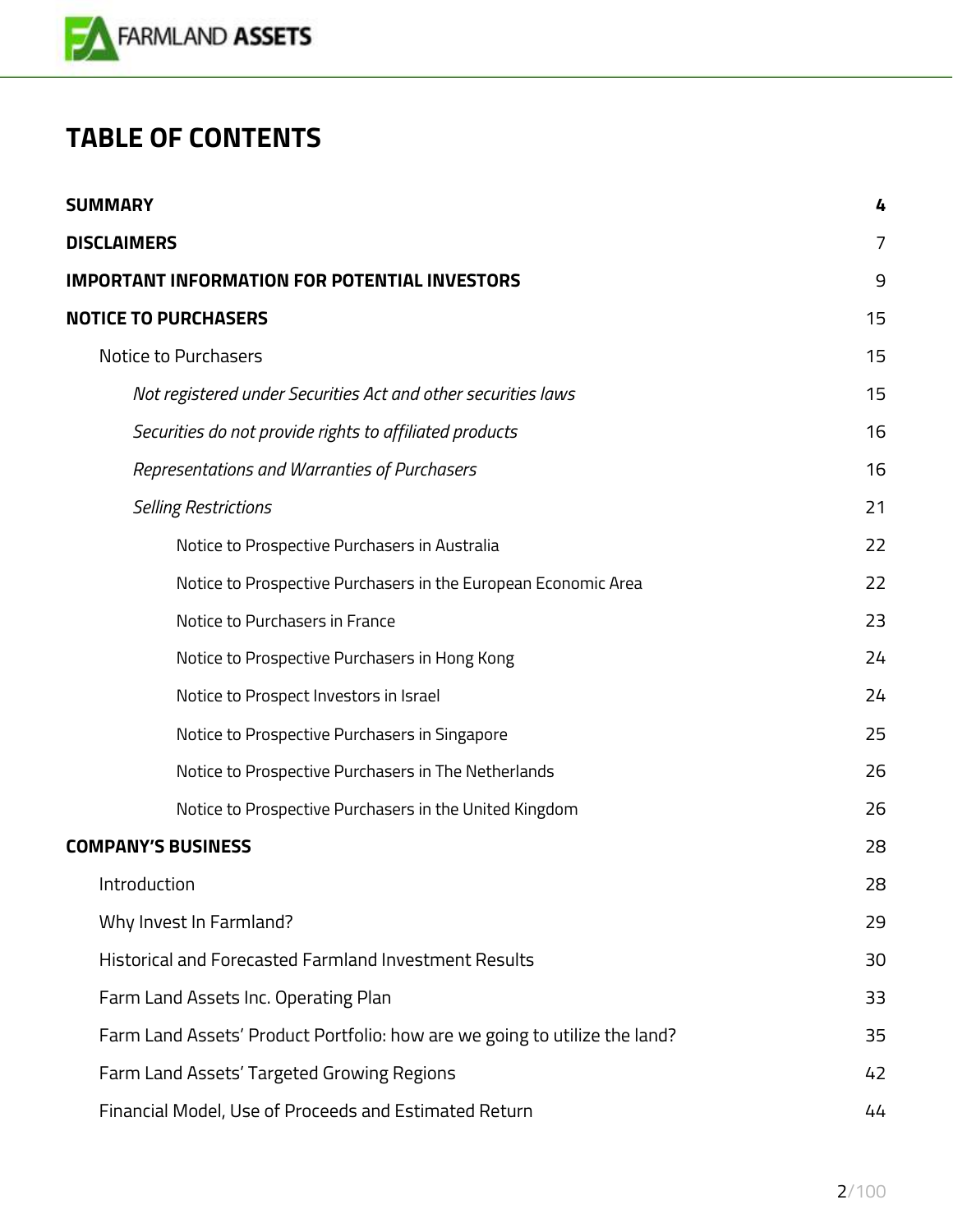

| FA's Comparison To Competitive Farmland Investment Offerings     | 48 |
|------------------------------------------------------------------|----|
| Risk Factors Associated With FA's Farm Land Operations           | 54 |
| Summary - Reasons For Investing In The Farm Land Assets, Inc.    | 56 |
| <b>DIRECTORS AND MANAGEMENT</b>                                  | 59 |
| <b>DESCRIPTION OF SHARE CAPITAL AND MANAGEMENT SHARES</b>        | 62 |
| Rights, Preferences and Privileges of the Common Shares          | 62 |
| Exemptions from securities registration                          | 63 |
| SUMMARY OF THE OFFERING AND THE RIGHTS ATTACHED TO THE TOKENS    | 64 |
| ASPECTS RELATING TO BLOCKCHAIN TECHNOLOGY AND TOKENS             | 72 |
| What are blockchain tokens and how to hold them?                 | 73 |
| Benefits of tokenization                                         | 73 |
| How will the tokens be traded?                                   | 75 |
| <b>ANTI-MONEY LAUNDERING REQUIREMENTS</b>                        | 76 |
| How to Purchase                                                  | 80 |
| <b>CERTAIN US INCOME TAX CONSIDERATIONS</b>                      | 81 |
| <b>Characterization of the Tokens</b>                            | 82 |
| <b>Characteristics of Tokens</b>                                 | 82 |
| <b>Tax Treatment of Tokens</b>                                   | 83 |
| Gain or Loss upon Sale or Other Disposition of Tokens            | 84 |
| Information Reporting and Backup Withholding Tax                 | 85 |
| <b>RISK FACTORS</b>                                              | 87 |
| Risks related to an investment in the securities are as follows: | 87 |
| Risks related to blockchain technology are as follows:           | 94 |
| Risks related to the company's business are as follows:          | 98 |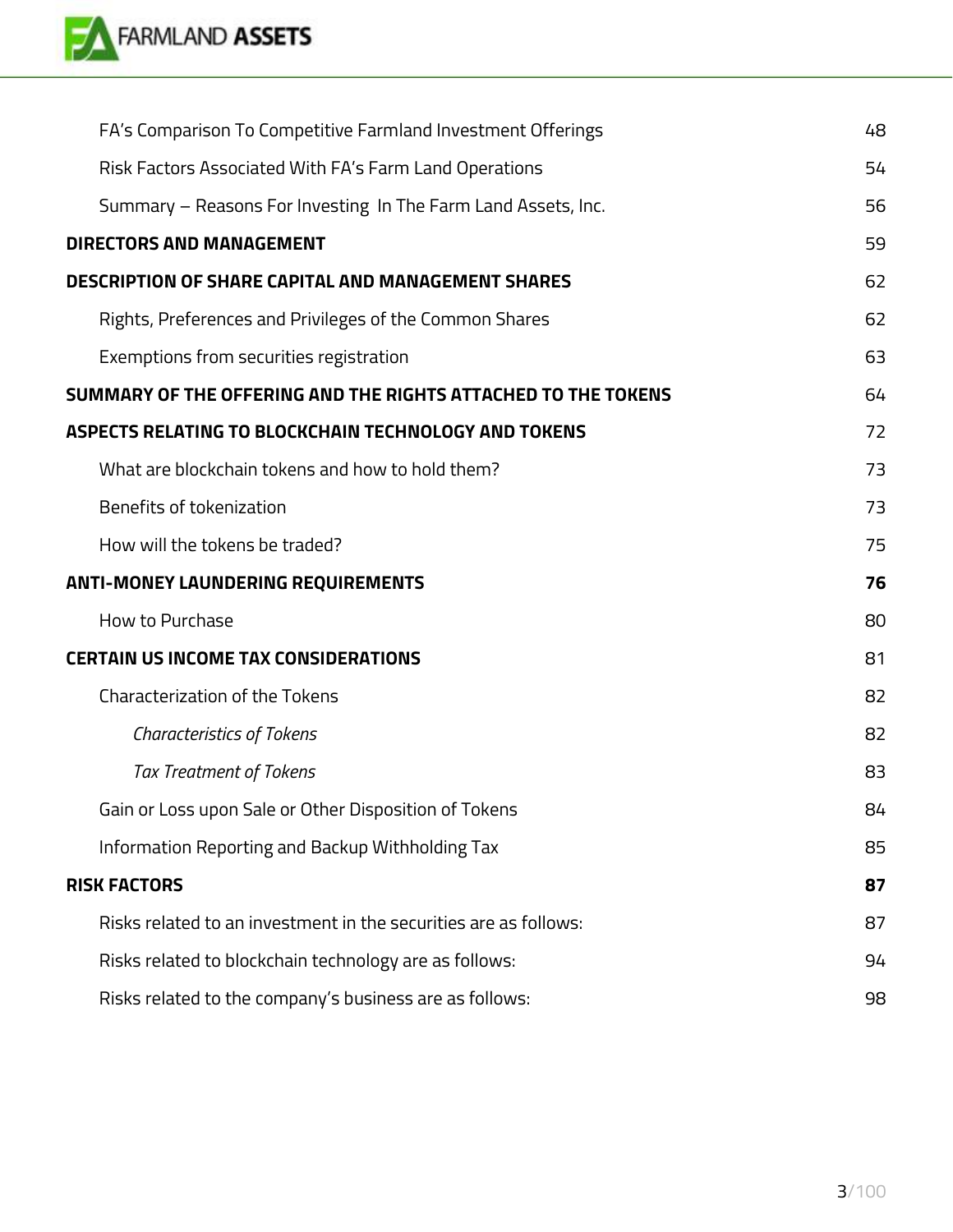

## <span id="page-3-0"></span>**SUMMARY**

This Memorandum has been prepared by Farm Land Assets Inc., a South Carolina based corporation, having its business address at: 4739 National Drive, Myrtle Beach, SC 29579 (the "Company" or "FA"), for use by certain qualified potential purchasers ("Purchasers") to whom the Company is offering (the "Offering") the opportunity to purchase Company's security tokens (the "Tokens" or "Securities"), smart contracts issued on the Ethereum blockchain network, each of which shall represent 1 share of Farm Land Assets Inc. Series B preferred stock, par value of USD \$0.30 per share. The purchase of tokens will be embodied in, and documented by, a Purchase Agreement with respect to the Tokens (as may be amended, restated and/or otherwise modified from time to time, a "STPA") to be entered into between the Company and qualified purchasers purchasing such Securities in the Offering. The Company expects to enter into STPAs on an ongoing basis until on or about August 31, 2022 (as the same may be extended or earlier terminated, the "Expiration Date"). The Company may sell up to \$30,000,000 million USD in Tokens, subject to increase based on the Board decision.

The Securities have not been, and will not be, registered under the Securities Act of 1933, as amended (the "Securities Act") and may be offered or sold to a non-US residents outside of the United States. Accordingly, the Securities are being offered and sold only to the non-US residents in compliance with SEC Final Rule Offshore Offers and Sales (Regulation S).

None of the Securities and Exchange Commission (the "SEC"), any state securities commission, any foreign securities authority or any other federal, state or foreign regulatory authority has approved or disapproved of these Securities or determined if this Memorandum is truthful or complete. Investing in the Securities involves a high degree of risk. You should carefully consider the risks summarized under "Risk Factors" of this Memorandum for a discussion of important factors you should consider before purchasing Securities. An investment in this Offering is highly speculative, and you should only invest if you are prepared to lose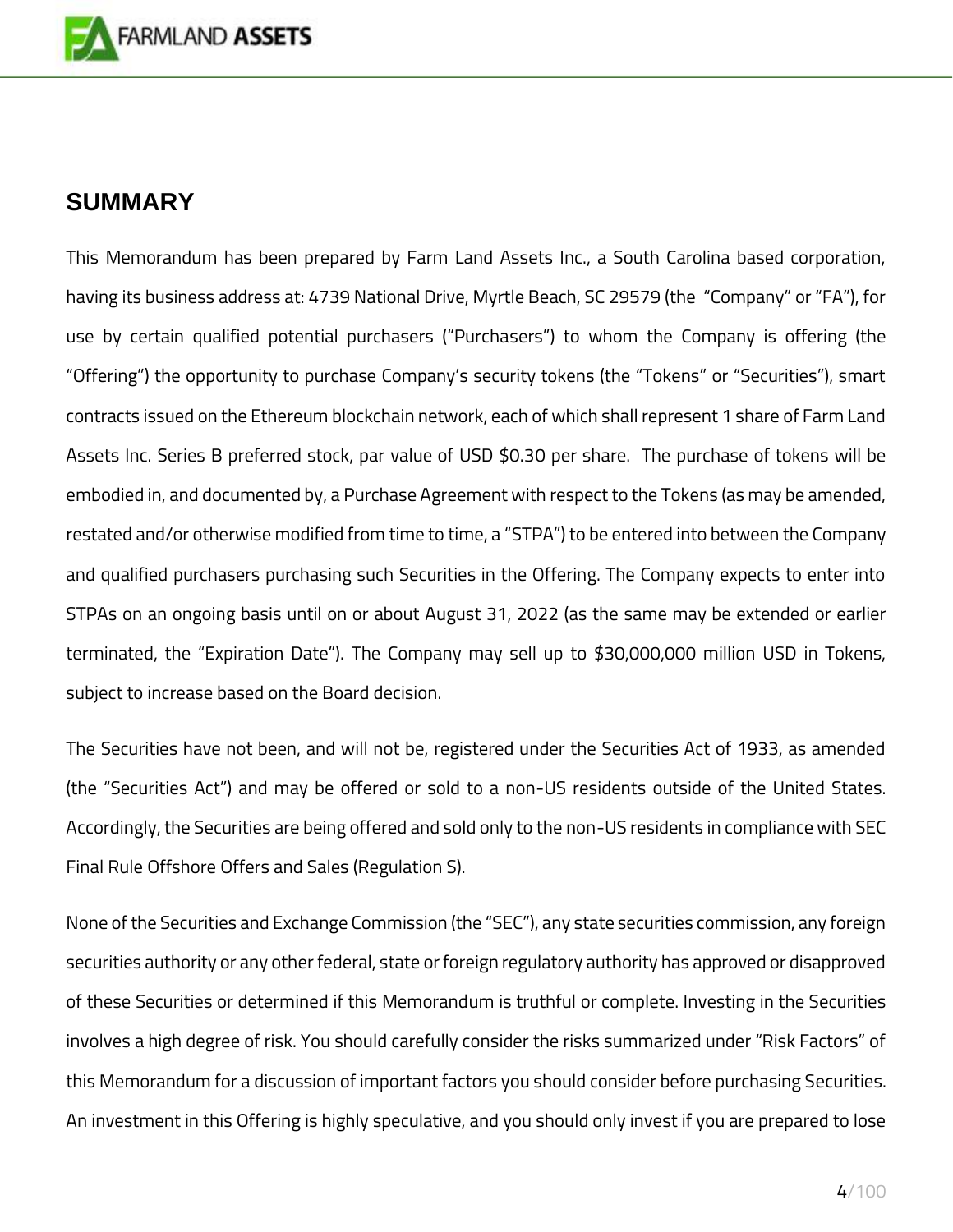

your entire investment. Unless the context requires otherwise, all dollar (\$) amounts set forth herein refer to United States dollars.

## **Blockchain Technology and Blockchain Assets**

Blockchain technology is a digital record or ledger of transaction data that is permanently recorded in files called "blocks." Each blockchain is founded upon software source code that establishes and governs its cryptographic system for verifying transactions.

In traditional blockchain networks, copies of the blockchain ledger are stored in a decentralized manner on computers across a peer-to-peer network. Users of the blockchain network maintain a copy of the ledger with all copies of the ledger synchronized through a consensus algorithm. Protocols included in the source code govern the rules, operations and communications of the underlying blockchain network, including the validation of new blocks that contain an updated ledger reflecting new transactions.

Blockchain assets are assets that utilize blockchain ledgers to record their creation, ownership and transfer of ownership. Blockchain assets have generally been created and used in two broad contexts: within blockchain protocol layers and within application layers. Blockchain assets used at the protocol layer are generally intended to create financial incentives that drive the underlying blockchain network to verify and authorize the creation of a new block to update the ledger of ownership. Network participants may receive a fee, generally paid in the protocol's native blockchain asset, for validating the authenticity of new block. A blockchain asset used at the application layer is not designed to incentivize validation of new blocks on the blockchain. However, the ledger of ownership of an application blockchain asset, including the record of transfers of such blockchain asset, is recorded on blocks added to the underlying blockchain. For example, bitcoin and ether are protocol blockchain assets used on the Bitcoin and Ethereum blockchains, respectively. The Company's Farm Land Assets (FLA) Token is an application blockchain asset that is recorded on the Ethereum blockchain.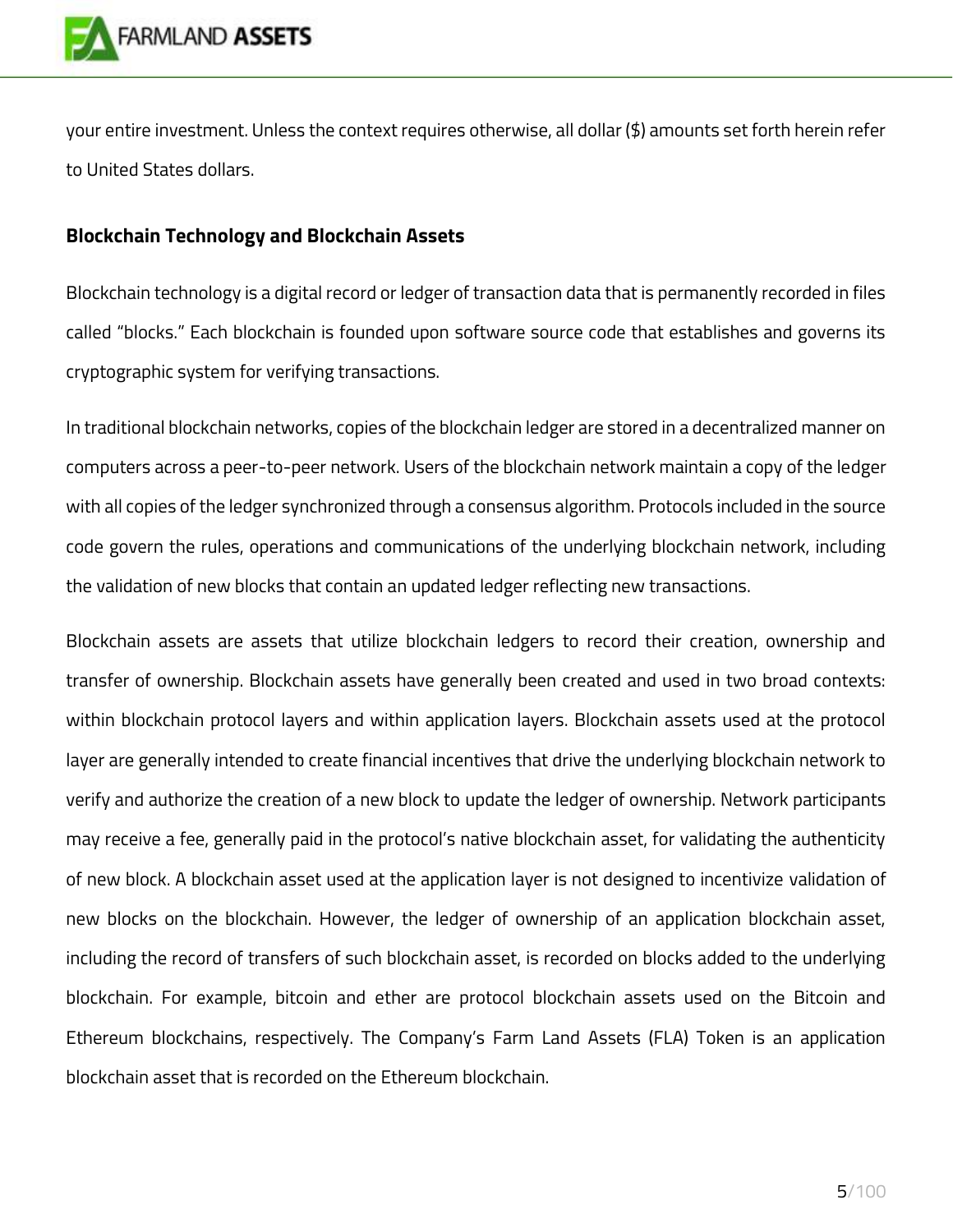

Ownership of a blockchain asset is established by recording on the blockchain ledger the owner's unique identifier address, or "public address," and the amount of the asset held by such address. When a blockchain asset is transferred, the ledger records the sender's public address, the recipient's public address and the amount of digital assets transferred. Authorization of the transfer requires the sender's digital signature and a transfer fee.

## **Contact Information**

For additional information, please contact:

| Robert Smith | bob@farmlandassets.com PH: 843-424-8940  |  |
|--------------|------------------------------------------|--|
| Lyle Jensen  | lyle@farmlandassets.com PH: 515-468-9631 |  |

## **[THE REMAINDER OF THIS PAGE INTENTIONALLY BLANK]**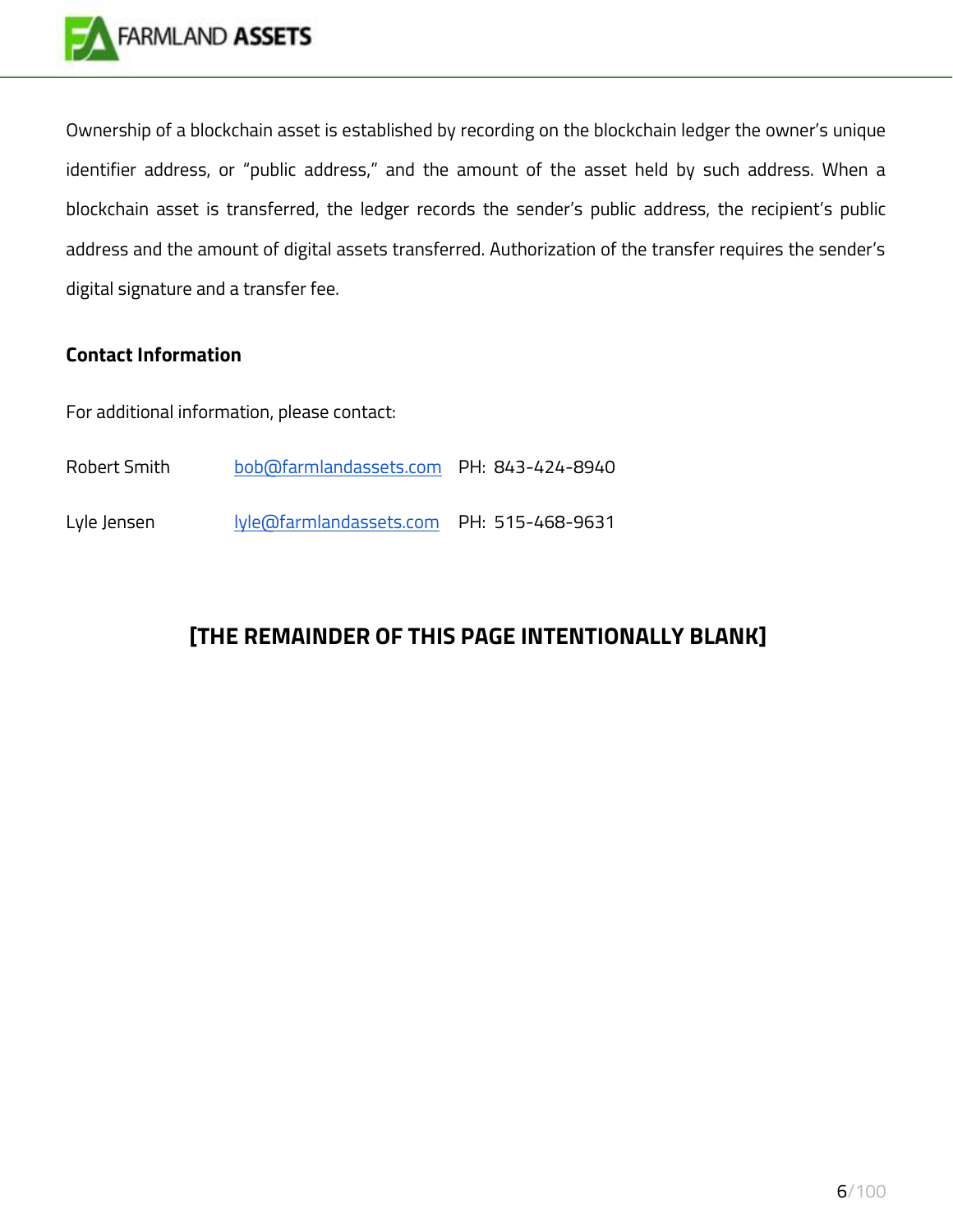

## <span id="page-6-0"></span>**DISCLAIMERS**

By accepting this information, the recipient agrees that it, and its officers, directors and employees will use the information only to evaluate its potential interest in the Company and for no other purpose and will not divulge such information to any other party. Any reproduction of this information, in whole or in part, is prohibited. Any decision to invest in the Company should be made only in compliance with and subject to the limitations imposed by applicable laws applying to the ability to offer these securities to prospective investors in their relevant jurisdictions and after conducting investigations as deemed necessary by the investor and consulting the investor's own investment, legal, accounting and tax advisors in order to make an independent determination of the suitability and consequences of an investment in the securities.

No registration statement has been filed with the United States Securities and Exchange Commission or any U.S. State Securities Authority with respect to the Shares of the Company. None of the Shares in the Company have been or will be registered under the United States Securities Act of 1933, as amended (the "1933 Act"). Except as noted above none of the Shares in the Company may be offered, sold, transferred, assigned or delivered, directly or indirectly, in the United States of America, its territories and possessions, any State of the United States of America or the District of Columbia (the "United States"), or to any U.S. Person as defined herein. In addition, the Company has not been and will not be registered under the United States Investment Fund Act of 1940, as amended (the "1940 Act"). None of the Shares in the Company may be offered, sold, transferred, assigned or delivered, directly or indirectly, to any person in circumstances which might result in the Company incurring any liability to taxation or suffering any other pecuniary disadvantages which they might not otherwise incur or suffer, or would result in them being required to register under the 1940 Act. All performance and risk targets contained herein are subject to change without notice. There can be no assurance that the Company will achieve any targets or that there will be any return on capital. Historical returns are not predictive of future results. The Company is intended to be a specialist vehicle for investment in the early stage technology sector and digital assets.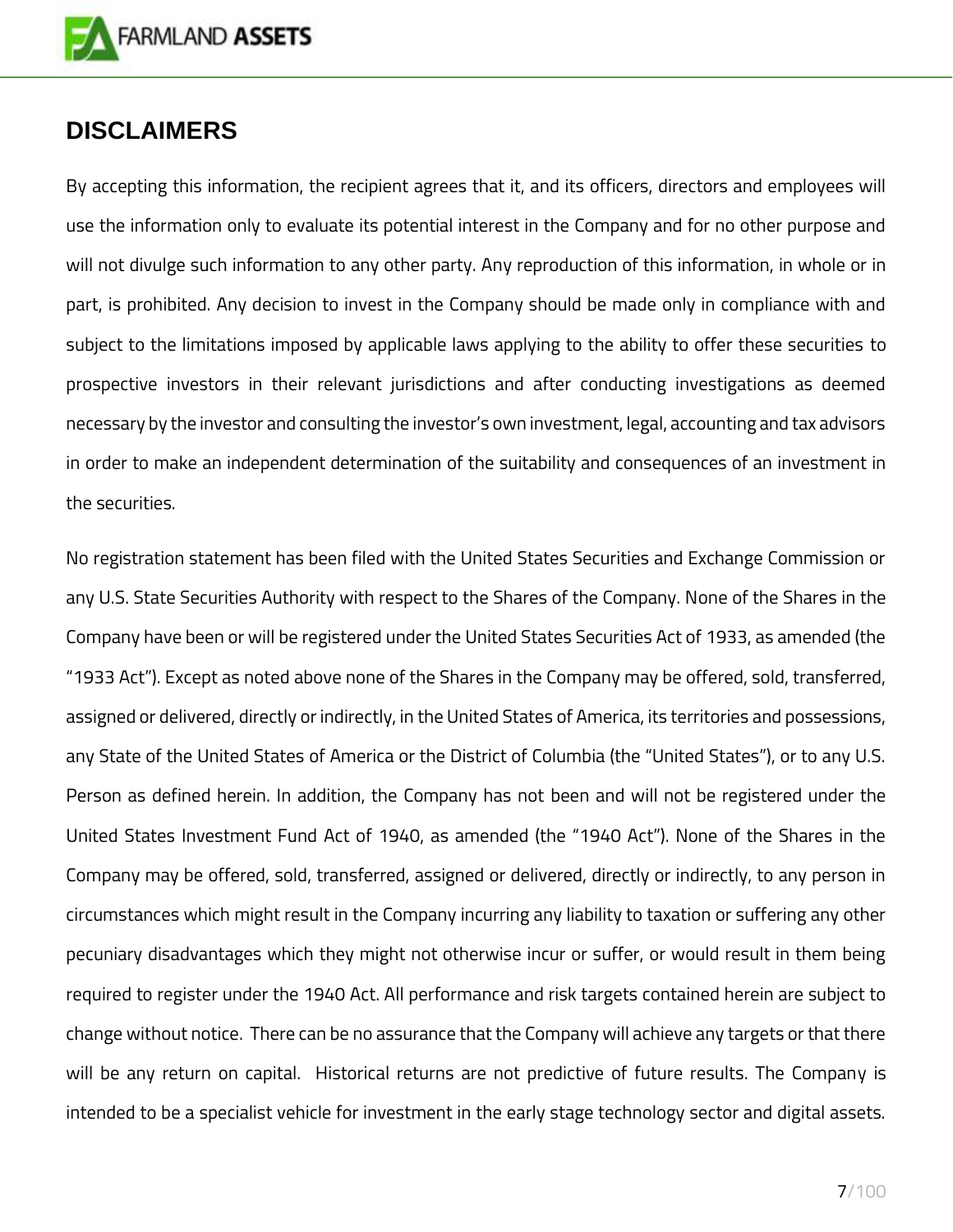

Investments in early stage technology and digital assets carry significantly greater risks and may be considered high risk and volatile. There is a risk of total loss of the principal and interest invested – please refer to the respective chapter for a full list of risks.

THIS OFFERING IS LIMITED SOLELY TO NON-US PERSONS AND ONLY PERSONS OF ADEQUATE FINANCIAL MEANS WHO HAVE NO NEED FOR LIQUIDITY WITH RESPECT TO THIS INVESTMENT SHOULD CONSIDER PURCHASING THE TOKENS OFFERED HEREBY PURSUANT TO A STPA BECAUSE: (I) AN INVESTMENT IN THE SECURITIES INVOLVES A NUMBER OF SIGNIFICANT RISKS (SEE "RISK FACTORS"); (II) NO MARKET FOR THE TOKENS EXISTS, AND A MARKET FOR THE TOKENS MAY NEVER DEVELOP.

## **[THE REMAINDER OF THIS PAGE INTENTIONALLY BLANK]**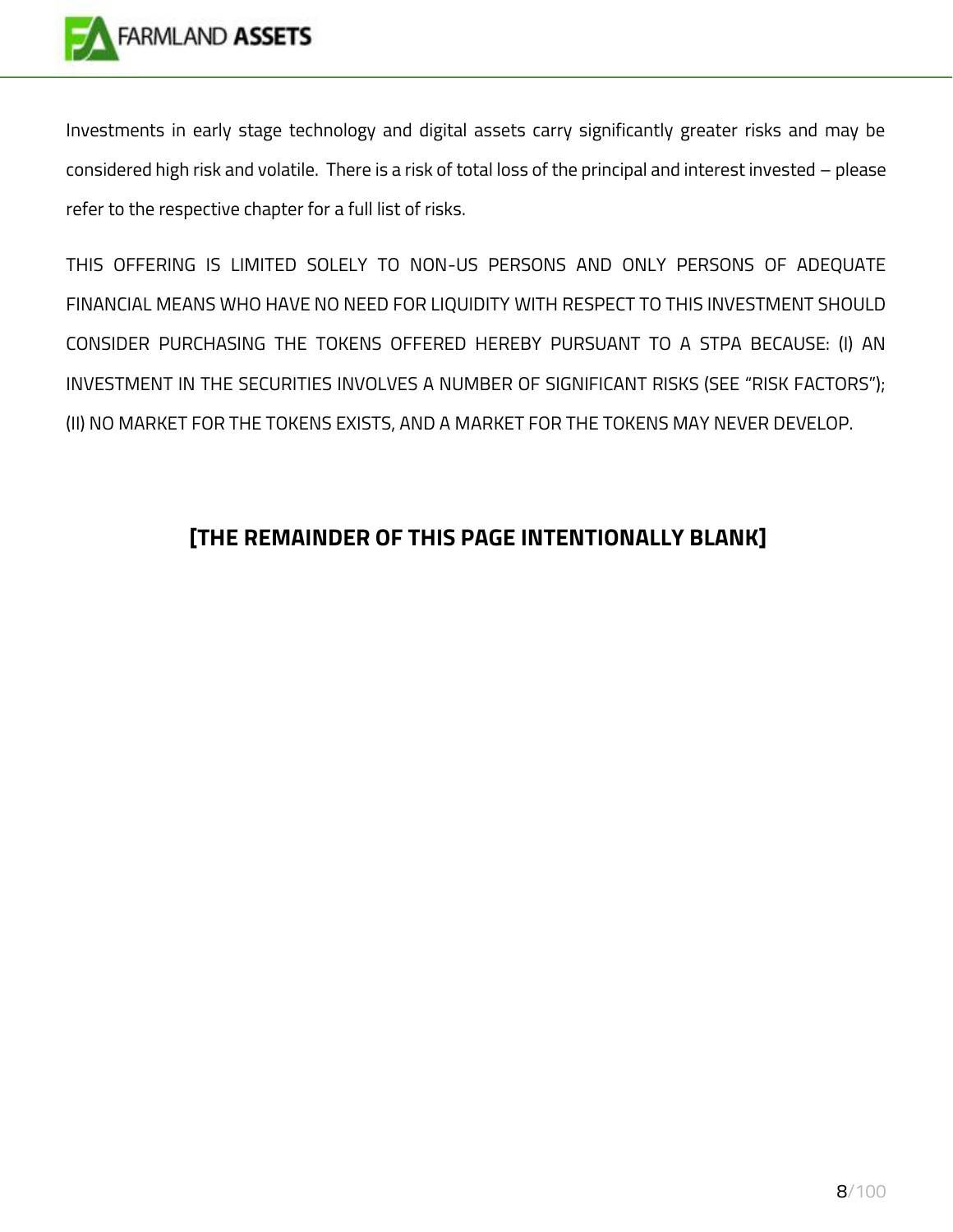

## <span id="page-8-0"></span>**IMPORTANT INFORMATION FOR POTENTIAL INVESTORS**

This Memorandum is directed only to qualified potential purchasers to whom it is made available or delivered by, or on behalf of, the Company, and it has been prepared solely for use by prospective purchasers of the Securities. By accepting this Memorandum, you agree to use this Memorandum and its contents solely in connection with your evaluation of a potential investment in the Securities. Any other use of this Memorandum is prohibited.

To receive Securities, each participating qualified purchaser is required to meet certain eligibility standards, execute their own STPA in the form attached hereto. By executing the STPA and Verification, a purchaser makes certain representations and warranties, upon which the Company will rely in accepting payments. By executing the STPA and Verification and paying the total purchase price for our Securities, each purchaser agrees to be bound by all of their terms and attests that the purchaser meets the minimum income and net worth standards as described herein. This Memorandum contains a summary of the material terms of the Offering. However, the summary of the Offering in this Memorandum does not purport to be complete and is subject to and qualified in its entirety by reference (i) in the case of the STPA, to the actual text of the STPA to be executed by each qualified purchaser. If any of the provisions of the STPA are inconsistent with or contrary to the descriptions or terms in this Memorandum, the terms of the STPA will prevail. Furthermore, certain material rights described in the summary, such as the dividends which may be declared with respect to the Tokens, are subject to the sole discretion of the Company's. board of directors (the "Board"), in each case without the consent of holders of the Tokens.

The Company reserves the right in its sole discretion to reject any commitment in whole or in part by not executing a STPA. In the event that the Offering is terminated or withdrawn, all funds received in connection with the Offering will be promptly returned to the respective potential purchasers. Prior to the Expiration Date, the Company reserves the right to modify the terms of the Offering described in this Memorandum in its sole discretion. If the Company amends the terms of the Offering in any material respect, it will provide potential purchasers that have previously funded their commitment at least 3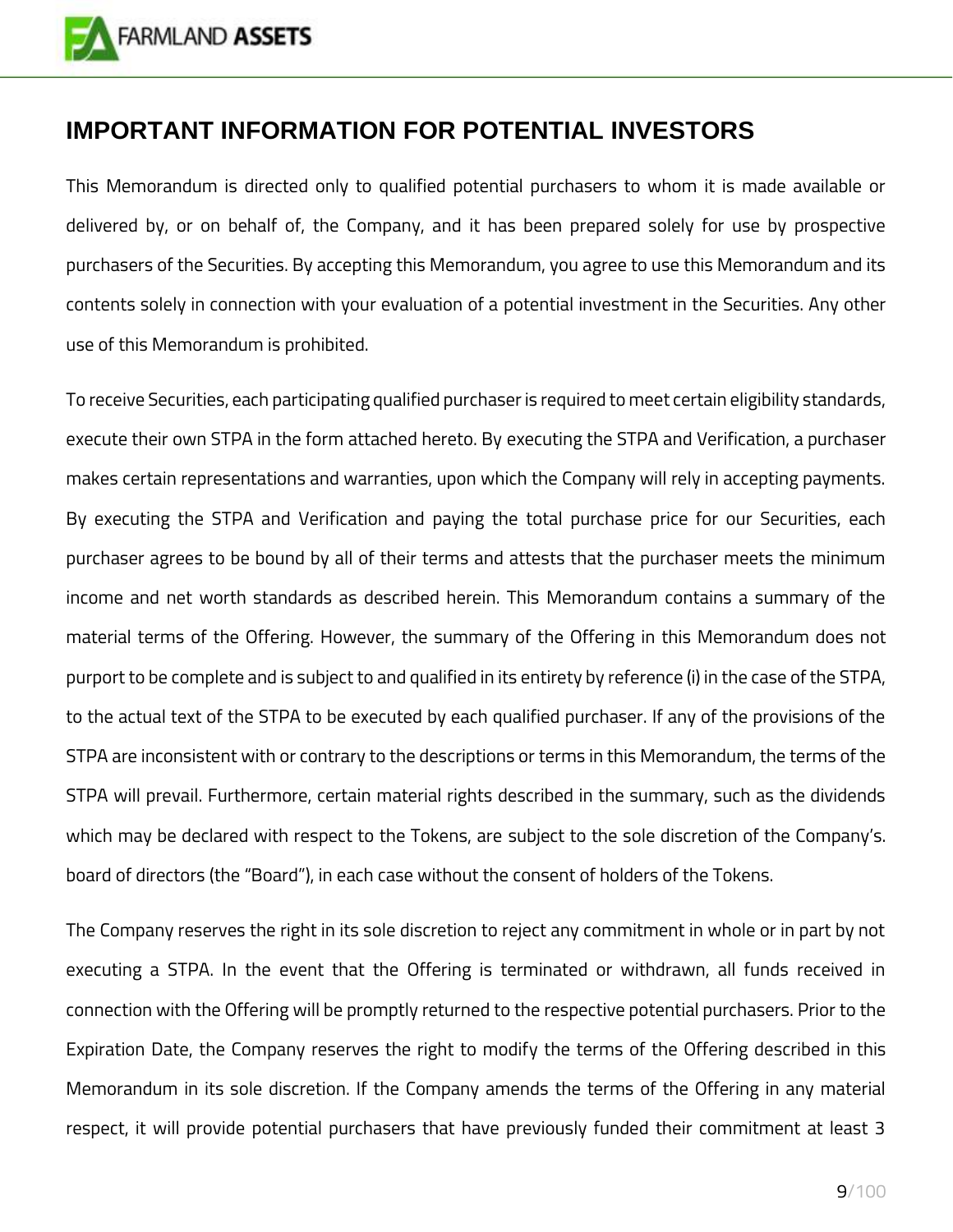

business days to withdraw from the Offering. Upon any such withdrawal by a purchaser, such withdrawing purchaser's STPA will terminate and all funds received in connection with the Offering from such purchaser will be promptly returned to such purchaser without interest. Such refund will be paid in the same currency and in the same amount, without interest, as paid by such Purchaser.

The Company will not be registered as an investment company under the United States Investment Company Act of 1940, as amended (the "Investment Company Act"). Consequently, purchasers are advised that they will not be afforded any of the protections of the Investment Company Act. See "Risk Factors—The Company is subject to the risk of possibly becoming an investment company under the Investment Company Act."

The Offering described in this Memorandum are subject to legal and contractual restrictions on transferability and resale. For more information on such restrictions, please see the section titled "Notice to Purchasers."

An investment in the Securities involves a high degree of risk, volatility and illiquidity. A prospective purchaser should thoroughly review the information contained herein and the terms of the Offering and carefully consider whether an investment in the Securities is suitable to the purchaser's financial situation and goals. Purchasers should be aware that they will be required to bear the financial risks of this investment for an indefinite period of time and should be prepared to lose the full amount of their investment.

No person has been authorized to make any statement concerning the Company or the sale of the Securities discussed herein other than as set forth in this Memorandum, and any such statements, if made, must not be relied upon as having been authorized by the Company. Moreover, purchasers are advised that they should rely solely on the information contained in this Memorandum in considering whether to invest in the Securities. The Company takes no responsibility for, and can provide no assurance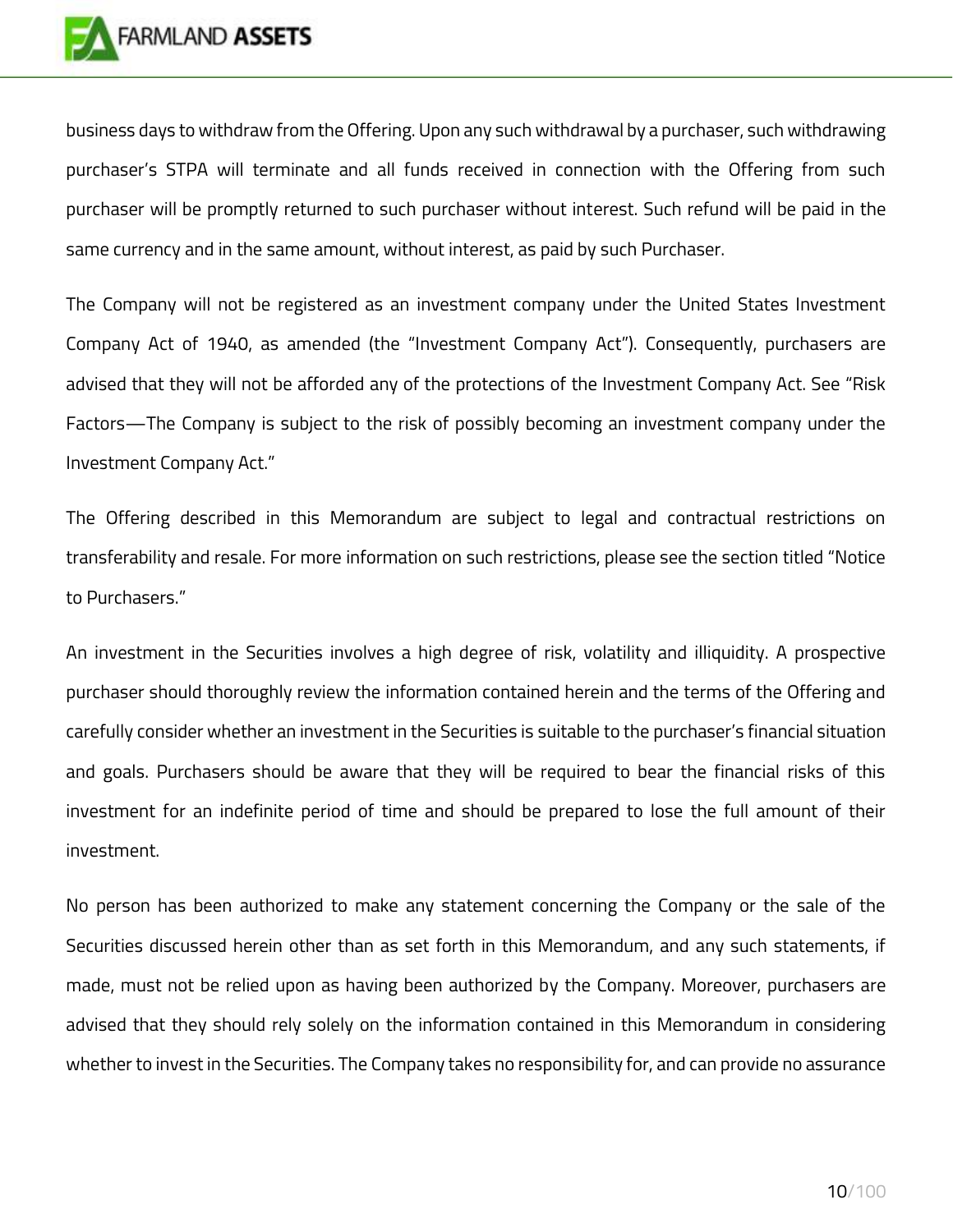

as to the reliability of, any information that has been provided to potential purchasers outside of this Memorandum.

Purchasers should make their own investigations and evaluations of the Offering, including the merits and risks involved in an investment therein. Prior to any investment, the Company will give purchasers the opportunity to ask questions of, and receive answers and additional information from, the Company concerning the provisions of this Offering, the Securities and other relevant matters, to the extent the Company possesses the same or can acquire it without unreasonable effort or expense. Purchasers should inform themselves as to the legal requirements applicable to them in respect of the acquisition, holding and disposition of the Securities, and as to the income and other tax consequences to them of such acquisition, holding and disposition.

This Memorandum does not constitute an offer to sell, or a solicitation of an offer to buy, any Security in any jurisdiction in which it is unlawful to make such an offer or solicitation. Each prospective purchaser must comply with all applicable laws and regulations in force in any jurisdiction in which it receives, purchases, offers or sells the Securities and must obtain any consent, approval or permission required for the purchase, offer or sale by it of the Securities under the laws and regulations in force in any jurisdiction to which it is subject or in which it makes such purchases, offers or sales. The Company will not have any responsibility in connection with obtaining, or failing to obtain, any such consents, approvals or permissions. The Company is not making any representation to any purchaser regarding the legality of an investment in the Securities by such purchaser.

By their participation in the Offering, purchasers will be deemed to have agreed that their participation will constitute their representation, warranty, acknowledgement and agreement to all of the statements about purchasers under the section titled "Notice to Purchasers." Potential purchasers should carefully read that section of this Memorandum.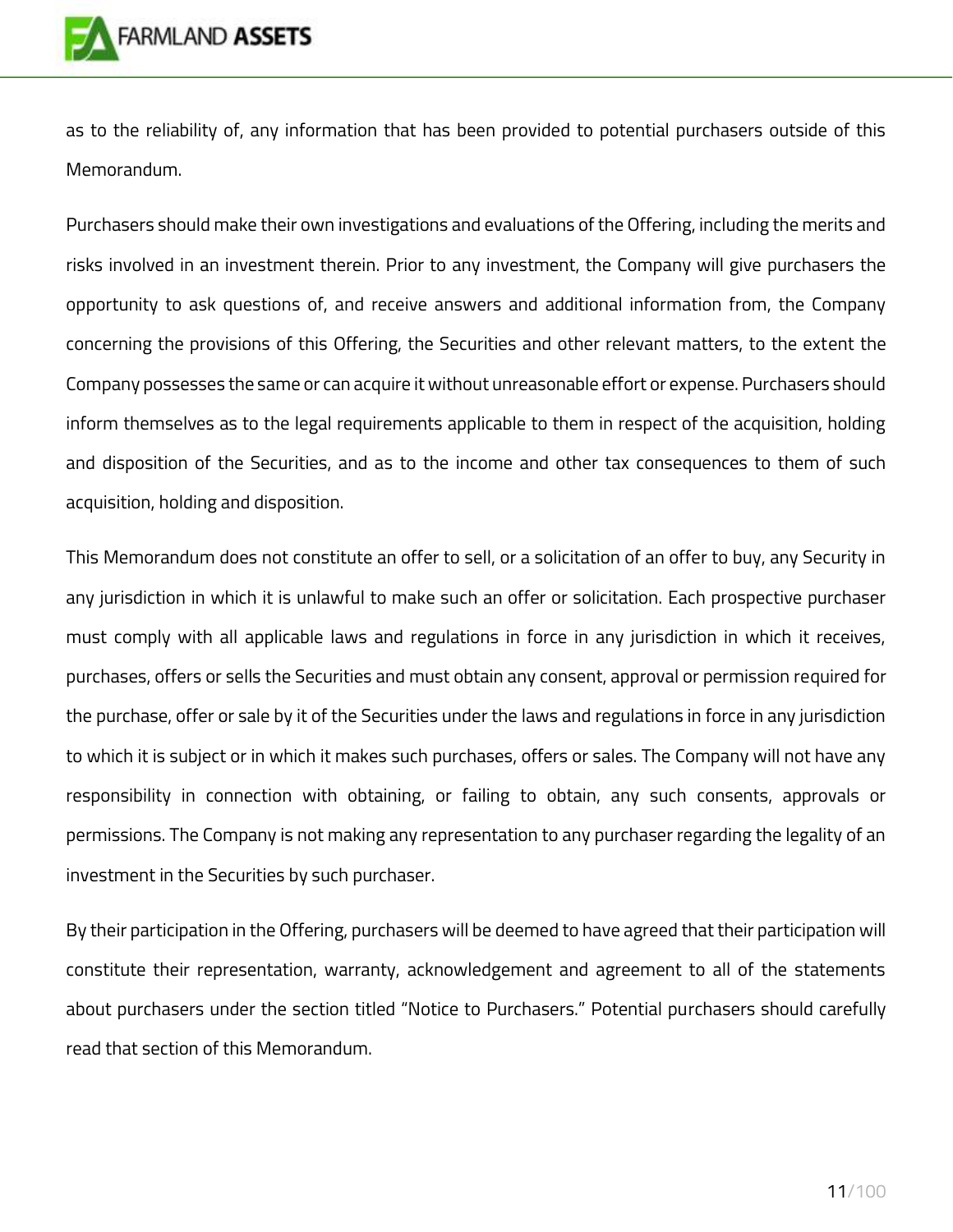

Prospective purchasers are not to construe this Memorandum as investment, legal, tax, regulatory, financial, accounting or other advice, and this Memorandum is not intended to provide the sole basis for any evaluation of an investment in the Securities. Prior to entering into a STPA, a prospective purchaser should consult with its own legal, investment, tax, accounting, and other advisors to determine the potential benefits, burdens, and other consequences of an investment in the Securities.

Amounts referenced in the STPA are denominated in United States dollars (\$) and purchasers may tender the purchase price payable in connection with the execution of a STPA in United States dollars, Euros, or USDT. Payments in USDT will be valued in U.S. dollars. Such currencies are subject to fluctuations in the rate of exchange and, in the case of digital assets, the exchange valuations. Such fluctuations may have an adverse effect on the number of tokens to be received, as well as the value, price or income of a purchaser's investment.

#### Cautionary statements regarding forward-looking statements

This Memorandum contains forward-looking statements, including statements relating to the Company's operations, financial results, business and products. Other statements in this Memorandum, including words such as "anticipate," "may," "believe," "could," "should," "estimate," "expect," "intend," "plan," "predict," "potential," "forecasts," "project," and other similar expressions, also are forward-looking statements. Forward-looking statements are made based upon management's current expectations and beliefs concerning future developments and their potential effects on the Company. Such forward-looking statements are not guaranties of future performance. The following important factors, and those important factors described elsewhere in this Offering Memorandum, including the matters set forth under the section entitled "Risk Factors," could affect (and in some cases have affected) the Company's actual results and could cause such results to differ materially from estimates or expectations reflected in such forward-looking statements: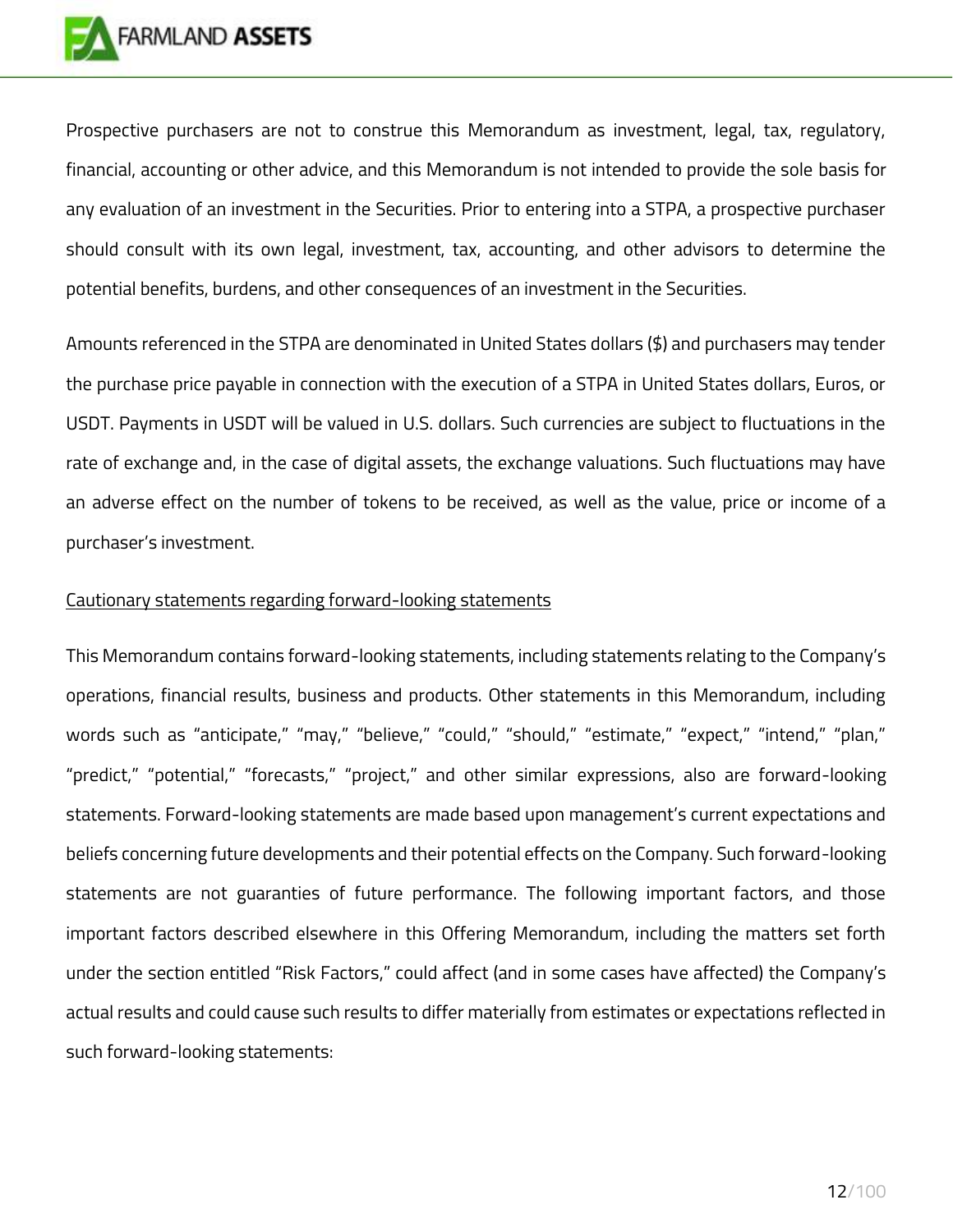

- the Tokens will be subject to extensive legal and contractual transfer restrictions to comply with our regulatory obligations;
- the Company may not be able to pay dividends in its initial start-up years.;
- Token holders will not have access to any trading market and there is no guarantee that one may ever develop;
- the tax treatment of the Securities is uncertain;
- the potential application of U.S. laws regarding investment in securities to the Securities is unclear;
- Token transactions may be irreversible and losses due to fraudulent or accidental transactions may not be recoverable;
- there is no assurance that purchasers of the Securities will receive a return on or of their investment;
- the Company's management will have broad discretion over the use of the net proceeds from this Offering;
- purchasers may lack information for monitoring their investment;
- the Company may be forced to cease operations;
- the Securities have no history and will rank junior to the Company's debt obligations;
- the Company does not expect there to be any market makers to develop a trading market in the Tokens;
- only certain persons and entities are able to acquire Securities;
- there is uncertainty as to what regulatory regime will apply to the Tokens;
- the potential application of U.S. laws regarding virtual currencies and money transmission to the Tokens;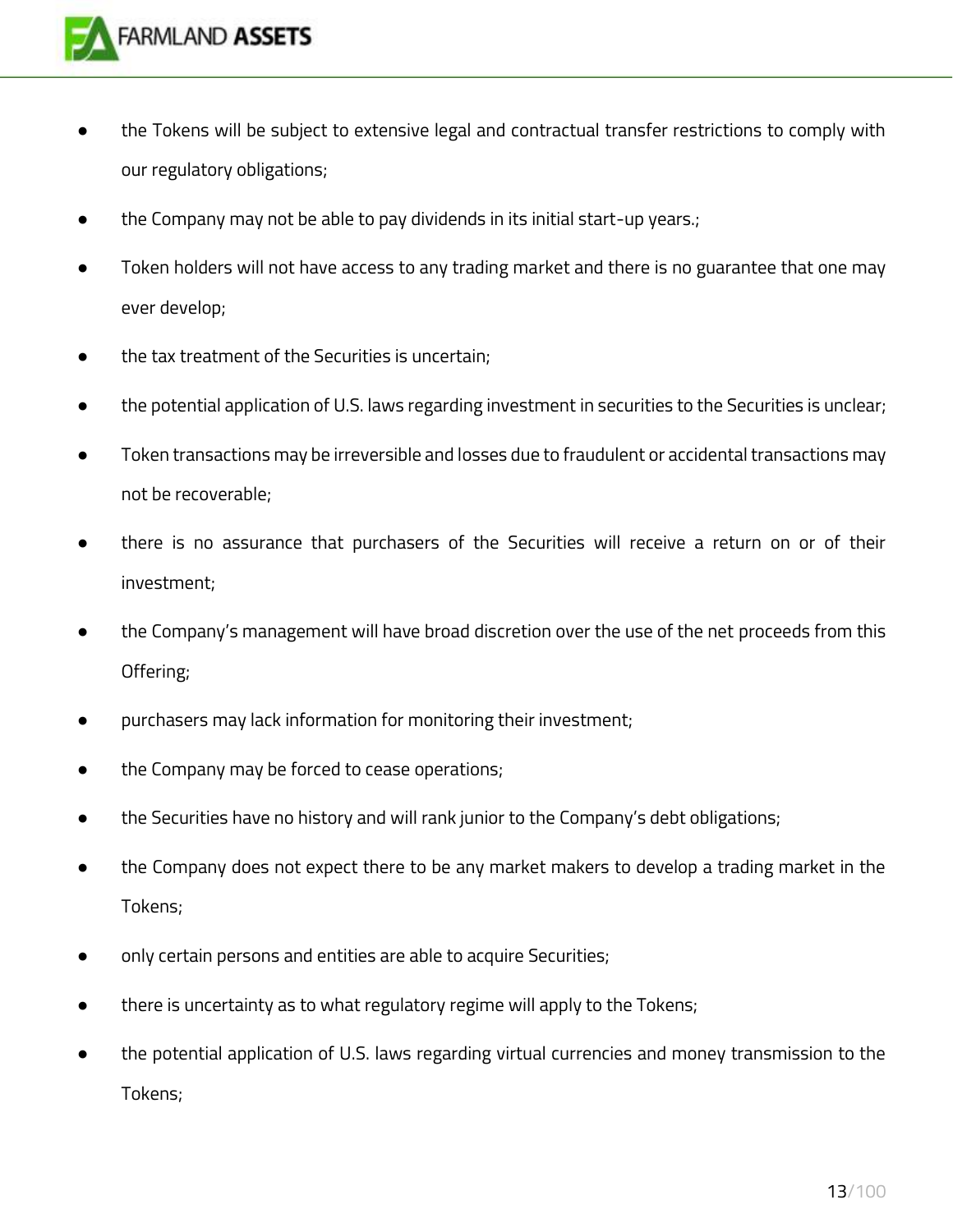- the Securities are not legal tender, are not backed by the government, and accounts and value balances are not subject to Federal Deposit Insurance Corporation or Securities Investor Protection Corporation protections;
- the regulatory regime governing blockchain technologies, cryptocurrencies, digital assets, and offerings of digital assets, such as the Securities, is uncertain;
- the slowing or stopping of the development or acceptance of blockchain networks and blockchain assets would have an adverse material effect on the successful development and adoption of the Securities;
- the prices of blockchain assets are extremely volatile and fluctuations in the price of digital assets could materially and adversely affect the Company's business, and the Securities may also be subject to significant price volatility;
- technology relied upon by the Company for its operation may not function properly;
- dividends paid on the Tokens may detract from capital the Company could deploy to improve its business;
- a violation of privacy or data protection laws could have a material adverse effect on the Company and the value of the Token;
- the existing Company's business has been and will be reliant on the continued availability of certain key employees;

All forward-looking statements in this Memorandum speak only as of the date hereof. The Company expressly disclaims any obligation or undertaking to disseminate any updates or revisions to any forwardlooking statement contained herein to reflect any change in its expectation with regard thereto or any change in events, conditions, or circumstances on which any such statement is based.

## **[THE REMAINDER OF THIS PAGE INTENTIONALLY BLANK]**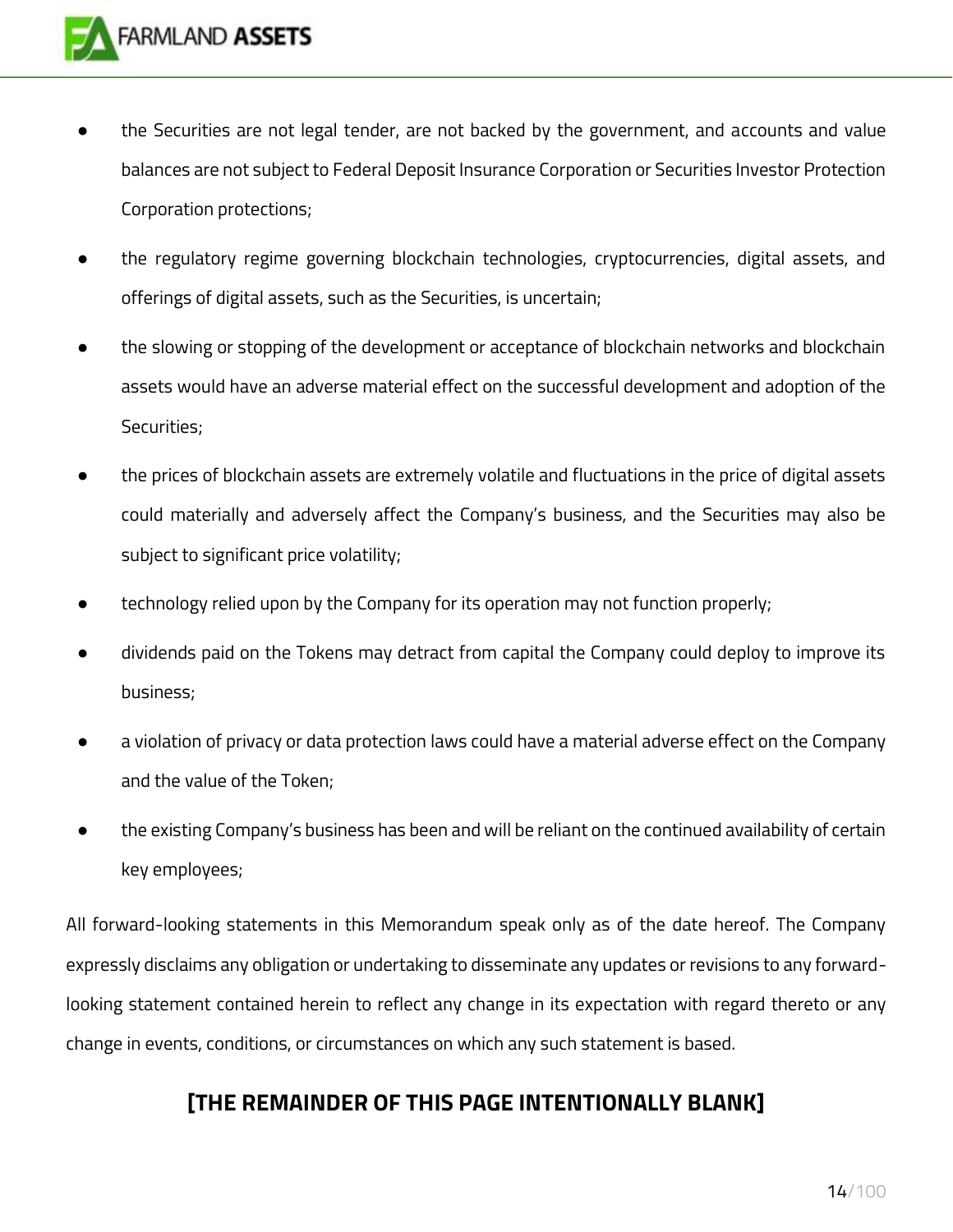

## <span id="page-14-0"></span>**NOTICE TO PURCHASERS**

This Offering has not been registered or qualified under the securities laws of any jurisdiction anywhere in the world. The Tokens are being offered and sold only in jurisdictions where such registration or qualification is not required, including pursuant to applicable exemptions that generally limit the purchasers who are eligible to purchase the Tokens and that restrict the Securities' resale. The Tokens may not be offered, sold, assigned, transferred, pledged, encumbered or otherwise disposed of except as permitted under applicable securities laws and the additional restrictions imposed on the Tokens hereunder. In addition, Token holders will not be able to transfer their Tokens until the Company designates a Designated Exchange or notifies Token holders that peer-to-peer transfers will be permitted and provides holders with the requirements and conditions to effect peer-to-peer transfers. Furthermore, there can be no assurance that any Designated Exchange will be chosen or that all Token holders will have access to a Designated Exchange or that peer-to-peer transfers will ever be permitted.

## <span id="page-14-1"></span>Notice to Purchasers

#### <span id="page-14-2"></span>Not registered under Securities Act and other securities laws

The Tokens have not been registered under the Securities Act or any securities laws of any state and, unless so registered, the Tokens may not be offered or sold except pursuant to an exemption from, or in a transaction not subject to, the registration requirements of the Securities Act and such other securities laws. Accordingly, the Tokens are being initially offered and sold only to the non-US persons (as defined under Regulation S), in each case, in a private transaction in reliance on, and in compliance with, the exemption from the registration requirements of the Securities Act provided by Regulation S under the Securities Act; The minimal investment amount for the accredited investors is USD 15,000 (fifteen thousand of US dollars).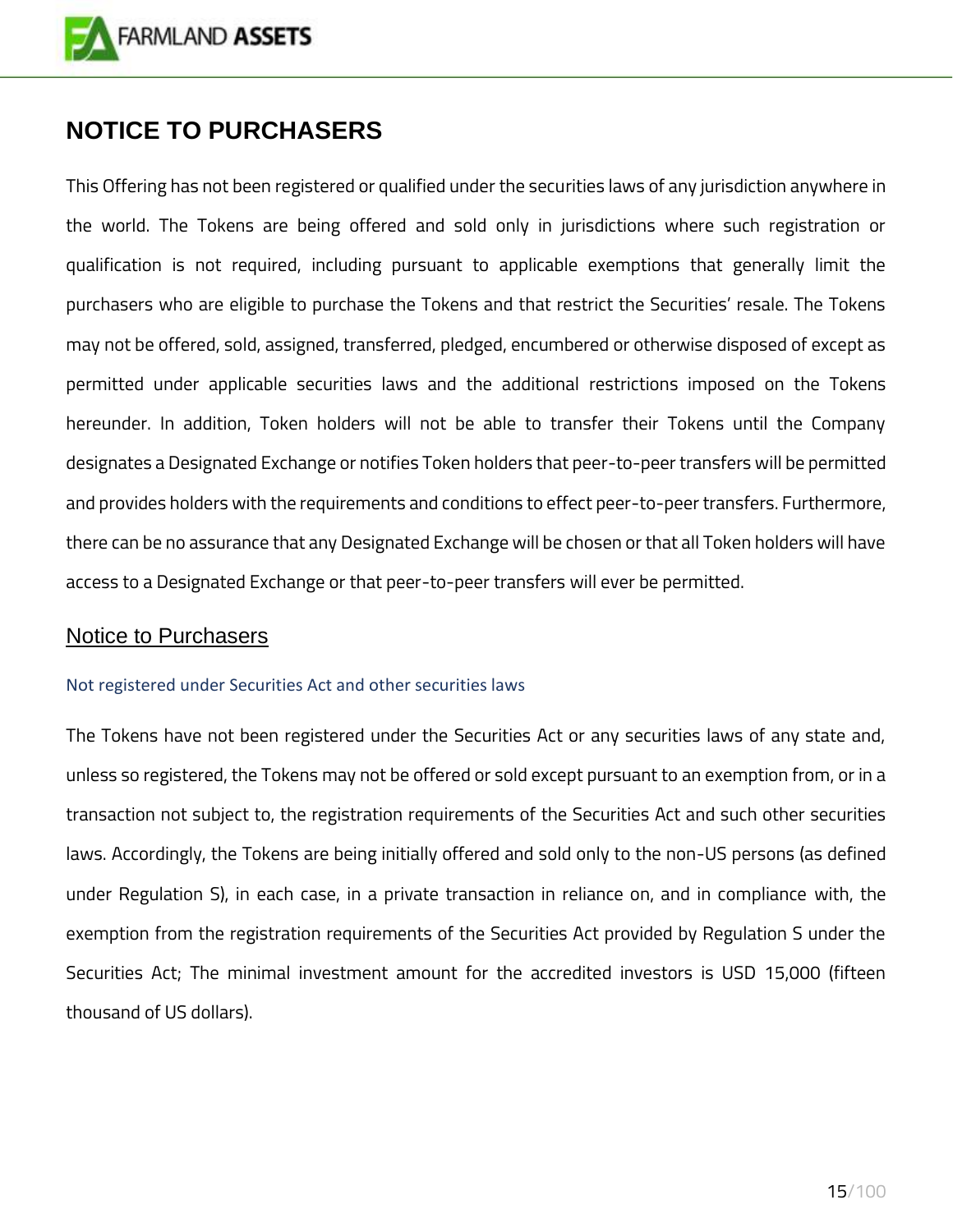

#### <span id="page-15-0"></span>Securities do not provide rights to affiliated products

The Tokens do not provide its Purchasers with any rights, titles or privileges, including the right to income from operations, in regards to the Company's or its affiliate's other products, including but not limited to crypto exchange, NFT, operations with Token, etc, except to the products mentioned in the chapter "Company's Business" herein.

#### <span id="page-15-1"></span>Representations and Warranties of Purchasers

Each Purchaser that executes a STPA will be deemed to have acknowledged, represented and warranted to, and agreed with, the Company as follows:

- 1. It understands and acknowledges that (i) the Tokens have not been and will not be registered under the Securities Act or any other applicable securities law, unless required by applicable law, (ii) the Tokens will be transferred in transactions not requiring registration under the Securities Act or any other applicable U.S. state securities law, (iv) the Tokens may not be offered, sold or otherwise transferred or disposed of, except in compliance with the registration requirements of the Securities Act and any other applicable securities law, or pursuant to an exemption therefrom and, incompliance with the conditions for transfer set forth in paragraphs (4) and (8) below.
- 2. It acknowledges that this Memorandum relates to an offering that is exempt from registration under the Securities Act and may not comply in important respects with SEC rules that would apply to an offering document relating to a public offering of securities.
- 3. The investor is a non-US resident. Acquiring the Tokens, it is aware that the Token is being sold in reliance on an exemption from the registration requirements of the Securities Act.
- 4. In addition to all applicable transfer restrictions under applicable securities laws, it acknowledges and agrees that: (i) the Tokens may not be offered, sold, assigned, transferred, pledged, encumbered or otherwise disposed of until such time as the Company (A) designates a Designated Exchange and notifies Token holders thereof or (B) notifies Token holders that peer-to-peer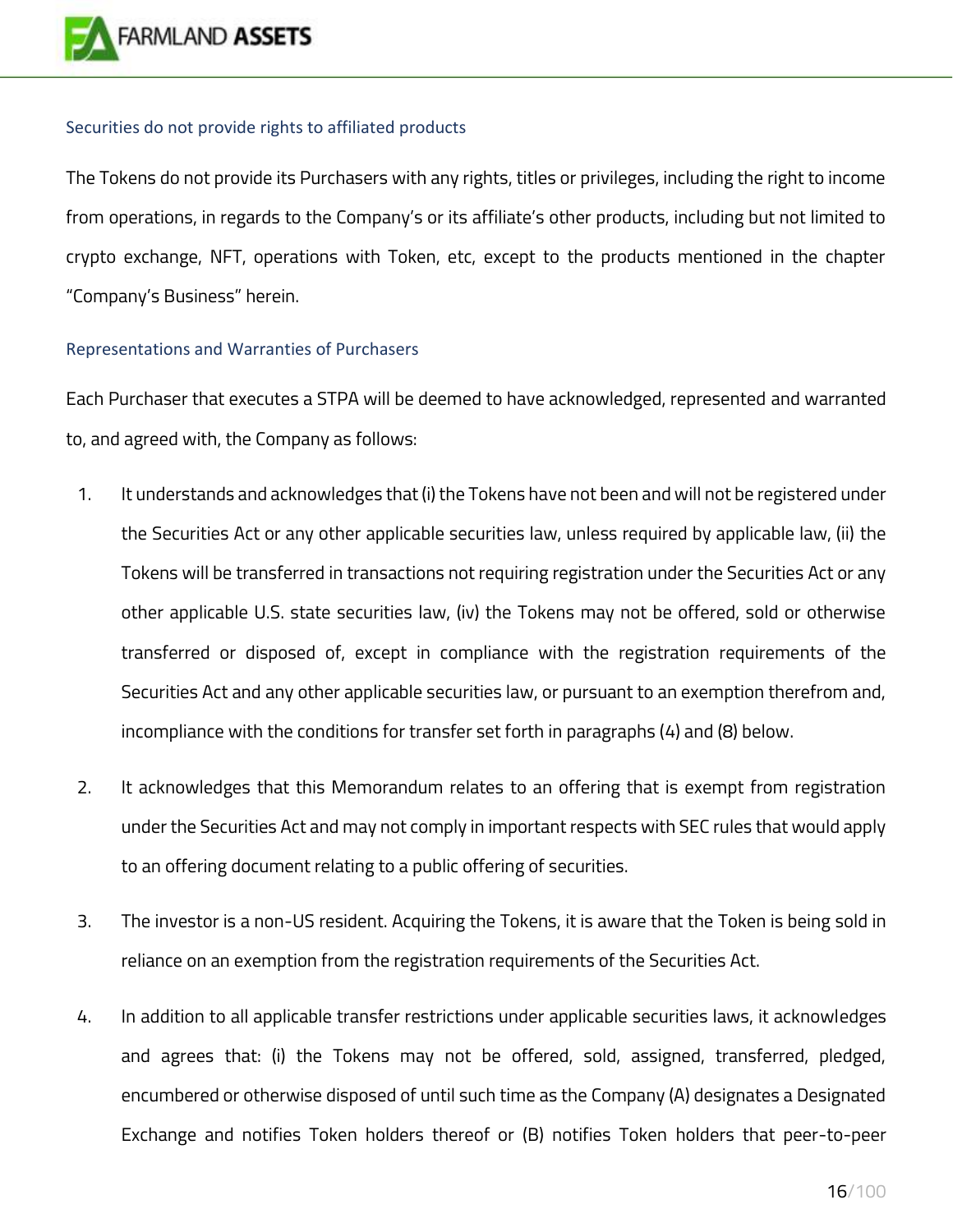transfers will be permitted and provides holders with the requirements and conditions to effect peer-to-peer transfers.

- 5. It acknowledges that neither the Company, nor any of its representatives or affiliates, have made any statement, representation or warranty, express or implied, to it other than the information contained in this Memorandum, which has been delivered to it and upon which it is solely relying in making its investment decision with respect to the Securities. It has had access to such financial and other information concerning the Company and the Securities as it has deemed necessary in connection with its decision to invest, including an opportunity to ask questions of and request information from the Company, and such information has been made available to it.
- 6. It is acquiring the Tokens for its own account, or for one or more purchaser accounts for which it is acting as a fiduciary or agent, in each case for investment, and not with a view to, or for offer or sale in connection with, any distribution thereof in violation of the Securities Act or any other applicable securities laws, subject to any requirement of law that the disposition of its property or the property of such purchaser account or accounts be at all times within its or their control and subject to its or their ability to resell the Tokens pursuant to Rule 144A or any other exemption from registration available under the Securities Act, in each case, subject to the conditions set forth in (9).
- 7. Each holder of the Securities acknowledges that the Company is not making any representations as to the availability of the exemption provided by Rule144 for resale of the Tokens.
- 8. Each holder of a Token acknowledges that:

Each Token will contain a legend substantially to the following effect:

THIS SECURITY [i.e., the TOKENS], HAVE NOT BEEN AND WILL NOT BE REGISTERED UNDER THE SECURITIES ACT OF 1933, AS AMENDED (THE "SECURITIES ACT"), OR THE SECURITIES LAWS OF ANY STATE OR OTHER JURISDICTION. NEITHER THIS SECURITY, NOR ANY INTEREST OR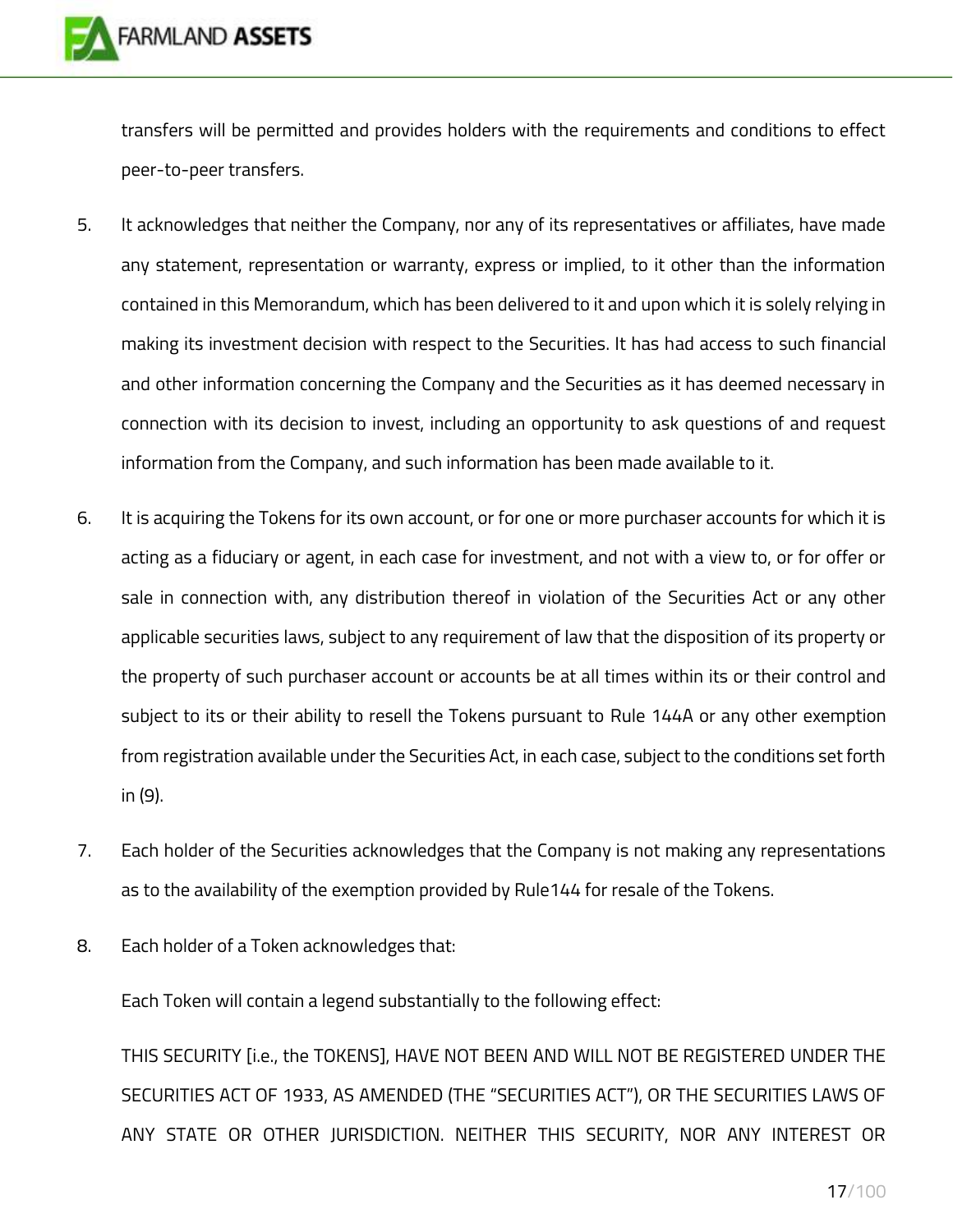PARTICIPATION HEREIN, MAYBE OFFERED, SOLD, ASSIGNED, TRANSFERRED, PLEDGED, ENCUMBERED OR OTHERWISE DISPOSED OF UNDER ANY CIRCUMSTANCES. EACH HOLDER OF THIS SECURITY, BY ITS ACCEPTANCE HEREOF REPRESENTS THAT IT IS A NON-US PERSON.

THE HOLDER OF ANY TOKENS AGREES TO OFFER, SELL OR OTHERWISE TRANSFER SUCH TOKENS, PRIOR TO THE EXPIRATION OF THE APPLICABLE ONE-YEAR HOLDING PERIOD WITH RESPECT TO RESTRICTED SECURITIES SET FORTH IN RULE 144 UNDER THE SECURITIES ACT (THE "RESALE RESTRICTION TERMINATION DATE"), ONLY (A) TO THE COMPANY OR ANY OF THE COMPANY'S SUBSIDIARIES, (B) PURSUANT TO A COMPLIANT REGULATION S SALE, OR (C) PURSUANT TO A REGISTRATION STATEMENT THAT HAS BEEN DECLARED EFFECTIVE UNDER THE SECURITIES ACT, SUBJECT, IN EACH OF THE FOREGOING CASES, TO ANY REQUIREMENT OF LAW THAT THE DISPOSITION OF ITS PROPERTY OR THE PROPERTY OF SUCH PURCHASER ACCOUNT OR ACCOUNTS BE AT ALL TIMES WITHIN ITS OR THEIR CONTROL AND, IN EACH CASE, IN COMPLIANCE WITH APPLICABLE SECURITIES LAWS OF ANY APPLICABLE JURISDICTION.

HEDGING TRANSACTIONS INVOLVING THE TOKENS MAY NOT BE CONDUCTED UNLESS IN COMPLIANCE WITH THE SECURITIES ACT.

IN ADDITION, AND INCLUDING FOLLOWING THE EXPIRATION OF RESALE RESTRICTION TERMINATION DATE, ANY AFFILIATE OF THE COMPANY (OR PERSON WHO HAS BEEN AN AFFILIATE OF THE COMPANY WITHIN THE IMMEDIATELY PRECEDING THREE MONTHS) SHALL OFFER, SELL OR OTHERWISE TRANSFER TOKENS ONLY (I) TO THE COMPANY OR ANY OF ITS SUBSIDIARIES, (II) PURSUANT TO A REGISTRATION STATEMENT THAT HAS BEEN DECLARED EFFECTIVE UNDER THE SECURITIES ACT OR (III) PURSUANT TO ANY OTHER AVAILABLE EXEMPTION FROM THE REGISTRATION REQUIREMENTS OF THE SECURITIES ACT (INCLUDING IN ACCORDANCE WITH RULE 144, IF AVAILABLE), SUBJECT IN EACH OF THE FOREGOING CASES, TO ANY REQUIREMENT OF LAW THAT THE DISPOSITION OF ITS PROPERTY OR THE PROPERTY OF SUCH PURCHASER ACCOUNT OR ACCOUNTS BE AT ALL TIMES WITHIN ITS OR THEIR CONTROL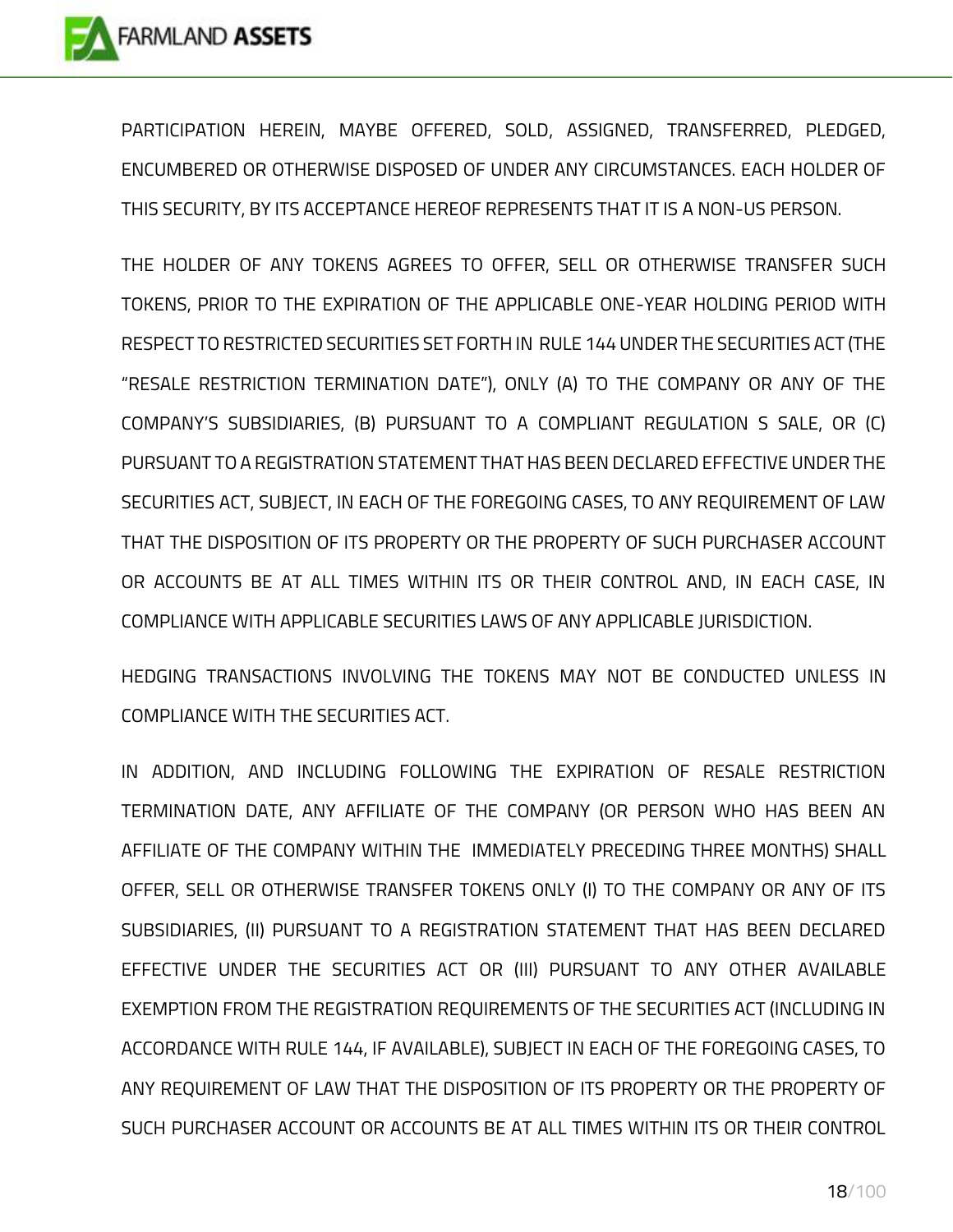AND, IN EACH CASE, IN COMPLIANCE WITH APPLICABLE SECURITIES LAWS OF ANY U.S. STATE OR ANY OTHER APPLICABLE JURISDICTION. IN ADDITION, THE COMPANY WILL REQUIRE, PRIOR TO ANY OFFER, SALE OR TRANSFER PURSUANT TO CLAUSE (III), THE DELIVERY OF AN OPINION OF COUNSEL, CERTIFICATION OR OTHER INFORMATION SATISFACTORY TO THE COMPANY AND THE COMPANY'S TRANSFER AGENT, IF ANY.

THE HOLDER OF THIS SECURITY BY ITS ACCEPTANCE WILL BE DEEMED TO HAVE REPRESENTED AND WARRANTED THAT EITHER (1) NO PORTION OF THE ASSETS USED BY SUCH HOLDER TO ACQUIRE OR HOLD THIS SECURITY CONSTITUTES THE ASSETS OF AN EMPLOYEE BENEFIT PLAN THAT IS SUBJECT TO TITLE I OF THE U.S. EMPLOYEE RETIREMENT INCOME SECURITY ACT OF 1974, AS AMENDED ("ERISA"), A PLAN TO WHICH SECTION 4975 OF THE U.S. INTERNAL REVENUE CODE OF 1986, AS AMENDED (THE "CODE") APPLIES (INCLUDING AN INDIVIDUAL RETIREMENT ACCOUNT), AN ENTITY WHOSE UNDERLYING ASSETS ARE CONSIDERED TO INCLUDE PLAN ASSETS OF ANY SUCH EMPLOYEE BENEFIT PLAN, OR PLAN, A GOVERNMENTAL PLAN (AS DEFINED IN SECTION 3(32) OF ERISA), A CHURCH PLAN (AS DEFINED IN SECTION 3(33) OF ERISA) THAT HAS NOT MADE AN ELECTION UNDER SECTION 410(D) OF THE CODE, OR A NON-U.S. PLAN, OR (2) (A) THE HOLDER IS, OR IS USING, THE ASSETS OF A GOVERNMENTAL PLAN, A CHURCH PLAN THAT HAS NOT MADE AN ELECTION UNDER SECTION 410(D) OF THE CODE, OR A NON-U.S. PLAN AND (B) THE ACQUISITION AND HOLDING OF THIS SECURITY OR TOKEN WILL NOT CONSTITUTE A VIOLATION UNDER ANY APPLICABLE PROVISIONS UNDER ANY FEDERAL, STATE, LOCAL, NON-U.S. OR OTHER LAWS OR REGULATIONS THAT REGULATE SUCH PLAN'S INVESTMENTS.

Each Purchaser of a Token acknowledges that by electing not to exercise withdrawal rights available, as described in this Memorandum, such purchaser agrees to be bound by the legends set forth in paragraph (4) and this paragraph (8) notwithstanding any differences appearing in the legend appearing on the Tokens previously delivered to such Purchaser. The legends set forth in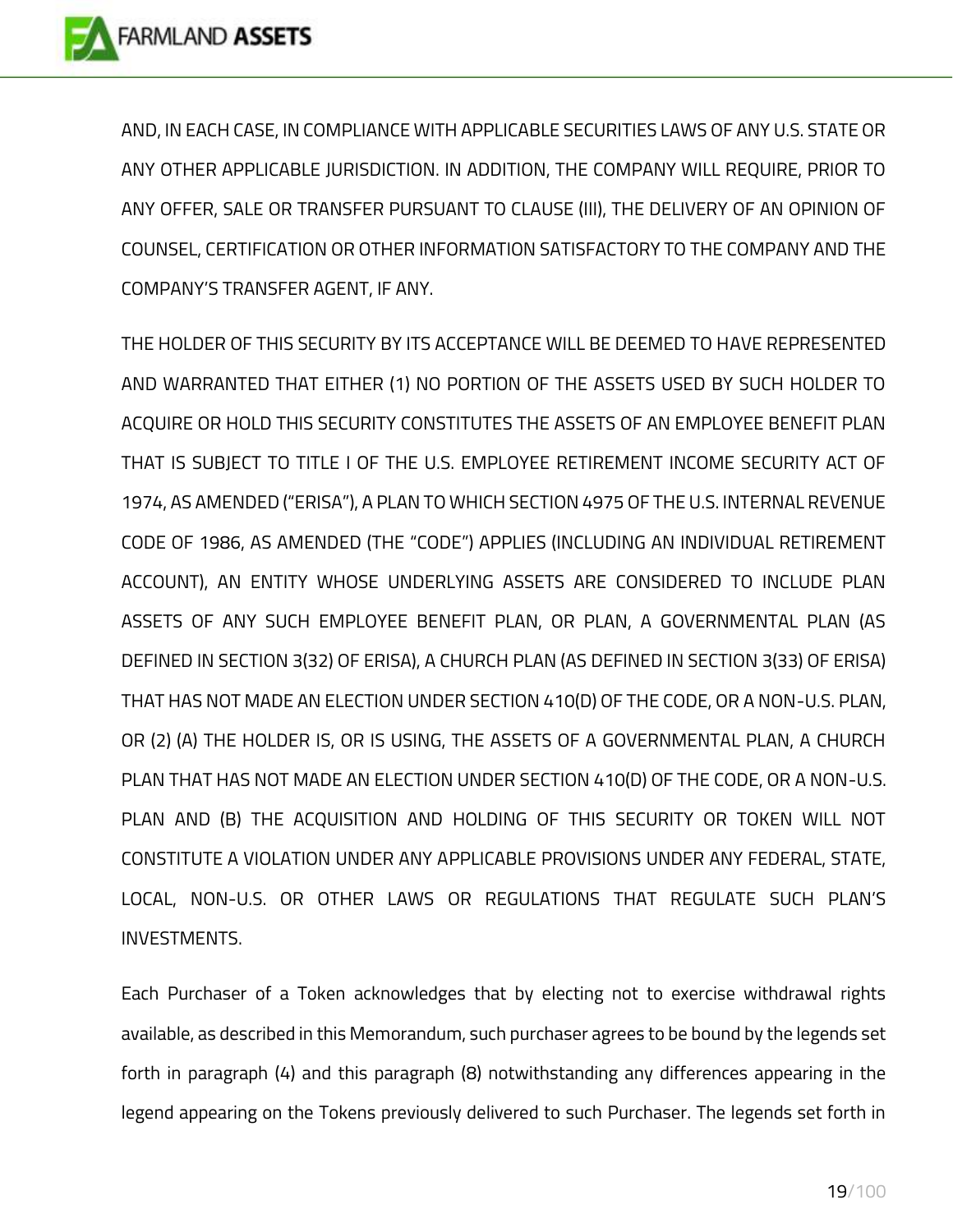this paragraph (8) shall be deemed to be set forth on any such Tokens delivered prior to the date of this Memorandum.

- 9. It agrees that it will not transfer Tokens unless it is given reasonable assurance that each person to whom it transfers Tokens receives notice of any restrictions on transfer of such Tokens.
- 10. It acknowledges that the Company or its Transfer Agent, if any, for the Tokens will not be required to accept for registration of transfer any Tokens, except upon presentation of evidence (including an opinion of counsel) satisfactory to the Company and the Transfer Agent, if any, that the restrictions set out therein have been complied with.
- 11. It understands that no action has been taken in any jurisdiction in the U.S. or elsewhere by the Company that would result in a public offering of the Securities or the possession, circulation or distribution of this Memorandum or any other material relating to the Company or the Securities in any jurisdiction where action for such purpose is required. Consequently, any transfer of the Tokens will be subject to the transfer restrictions set forth under this "Notice to Purchasers."
- 12. It (a) is able to act on its own behalf in the transactions contemplated by this Memorandum, (b) has such knowledge and experience in financial and business matters as to be capable of evaluating the merits and risks of its prospective investment in the Securities and (c) (or the account for which it is acting as a fiduciary or agent) has the ability to bear the economic risks of its prospective investment in the Securities, and can afford the complete loss of such investment.
- 13. It acknowledges that the Company will rely upon the truth and accuracy of the acknowledgements, representations, warranties and agreements set forth in this "Notice to Purchasers" section and agrees that, if any acknowledgements, representations, warranties and agreements deemed to have been made by its participation in the Offering are no longer accurate, it will promptly notify the Company.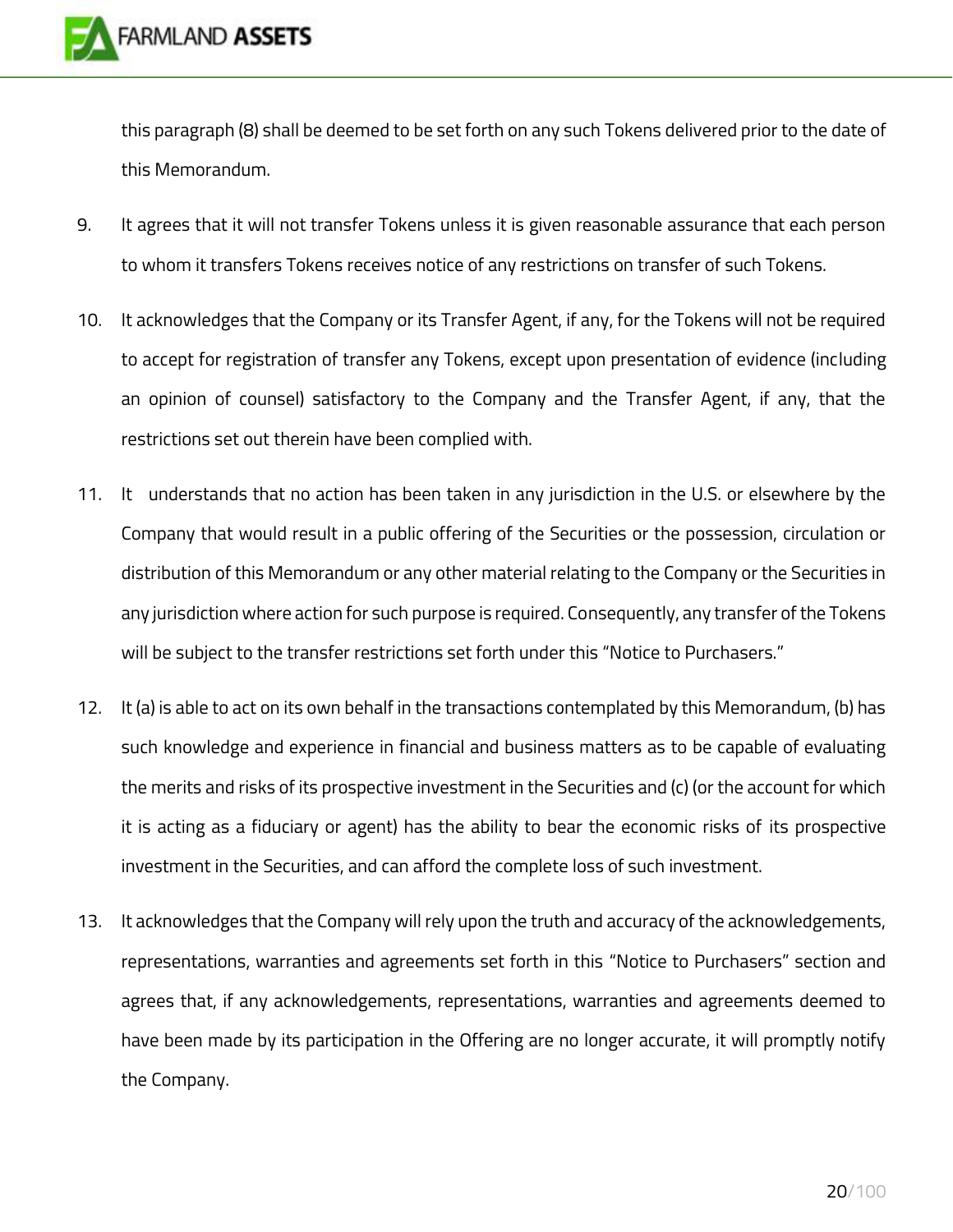- 14. If it is acquiring the Securities as a fiduciary or agent for one or more purchaser accounts, it represents that it has sole investment discretion with respect to each such account and that it has full power to make the acknowledgements, representations, warranties and agreements set forth in this "Notice to Purchasers" section on behalf of each such purchaser account.
- 15. Either (i) the Holder is not acquiring or holding such Securities or an interest therein with the assets of (A) an employee benefit plan that is subject to Part 4 of Subtitle B of Title I of ERISA, (B) a "plan" to which Section 4975 of the Code applies (including an individual retirement account), (C) an entity deemed to hold "plan assets" of any of the foregoing by reason of an employee benefit plans or plan's investment in such entity, (D) a governmental plan (as defined in Section 3(32) of ERISA), (E) a church plan (as defined in Section 3(33) of ERISA) that has not made an election under Section 410(d) of the Code, or (F) a non-U.S. plan, or (ii) the Holder is acquiring or holding such Securities or an interest therein with the assets of (A) a governmental plan, a church plan that has not made an election under Section 410(d) of the Code, or a non-U.S. plan and (B) the acquisition and holding of such Securities by the purchaser, throughout the period that it holds the Securities and the disposition of such Securities or an interest therein will not constitute or result in a violation of any provisions of any applicable United States federal, state or local laws or non-U.S. laws that regulate such plan's investments.

#### <span id="page-20-0"></span>Selling Restrictions

No action may be taken in any jurisdiction that would permit a public offering of the Securities or the possession, circulation or distribution of this Memorandum in any jurisdiction where action for that purpose is required. Accordingly, the Tokens may not be offered or sold, directly or indirectly, and neither this Memorandum nor any other offering material or advertisements in connection with the Tokens may be distributed or published in or from any country or jurisdiction except under circumstances that will result in compliance with any applicable rules and regulations of any such country or jurisdiction.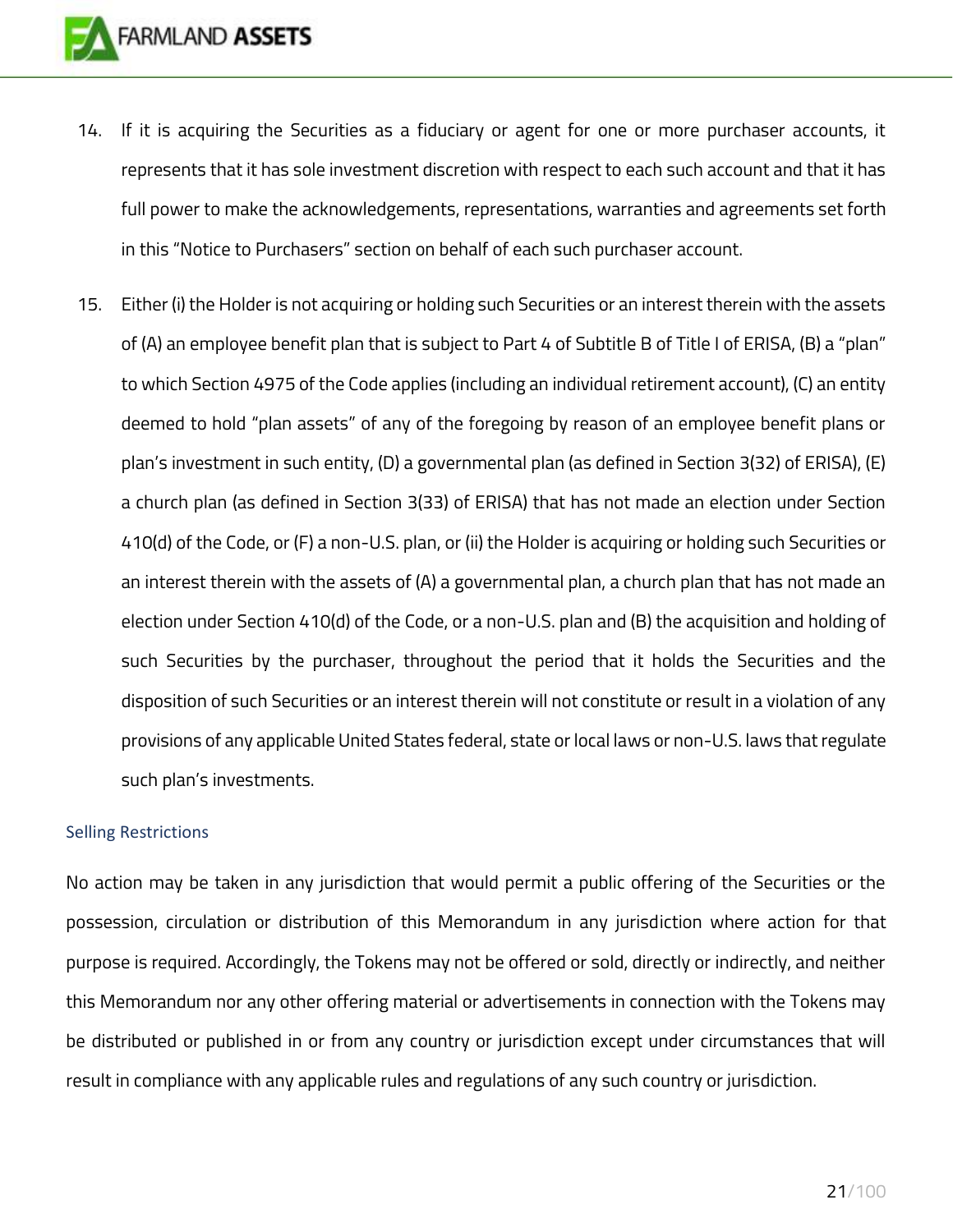

#### <span id="page-21-0"></span>*Notice to Prospective Purchasers in Australia*

Neither this Memorandum, nor any other disclosure document in relation to the Securities, has been, will be, or needs to be, lodged with the Australian Securities & Investments Commission. This Memorandum is not a product disclosure statement under Division 2 of Part 7.9 of the Corporations Act 2001 (CTH) (the "Australia Act") nor is it a prospectus under Chapter 6D of the Australia Act, and the Securities have not been, and will not be, registered as a managed investment scheme under the Australia Act.

An offer of the Securities is made in Australia only to "wholesale clients" as defined by the Australia Act ("Wholesale Clients"), and can only be accepted by a recipient if they are a Wholesale Client.

No Securities will be issued or arranged to be issued, and no recommendations to acquire Securities will be made, which would require the provision of a product disclosure statement under Division 2 of Part 7.9 of the Australia Act or the provision of a financial services guide or a statement of advice under Division 2 or 3 of Part 7.7 of the Australia Act.

Neither this Memorandum, the offer contained herein nor any other disclosure document in relation to the Securities can be partially or wholly distributed, published, reproduced, transmitted or otherwise made available or disclosed by recipients to any other person in Australia.

#### <span id="page-21-1"></span>*Notice to Prospective Purchasers in the European Economic Area*

In relation to each Member State of the European Economic Area (each a "Member State"), which has implemented the Prospectus Directive, the Company has represented and agreed that with effect from and including the date on which the Prospectus Directive is implemented in that Member State it has not made and will not make an offer of the Securities to the public in a Member State, except that it may, with effect from and including such date, make an offer of Securities in a Member State at any time under the following exemptions as provided by the Prospectus Directive:

to legal entities which are qualified investors, as defined in the Prospectus Directive;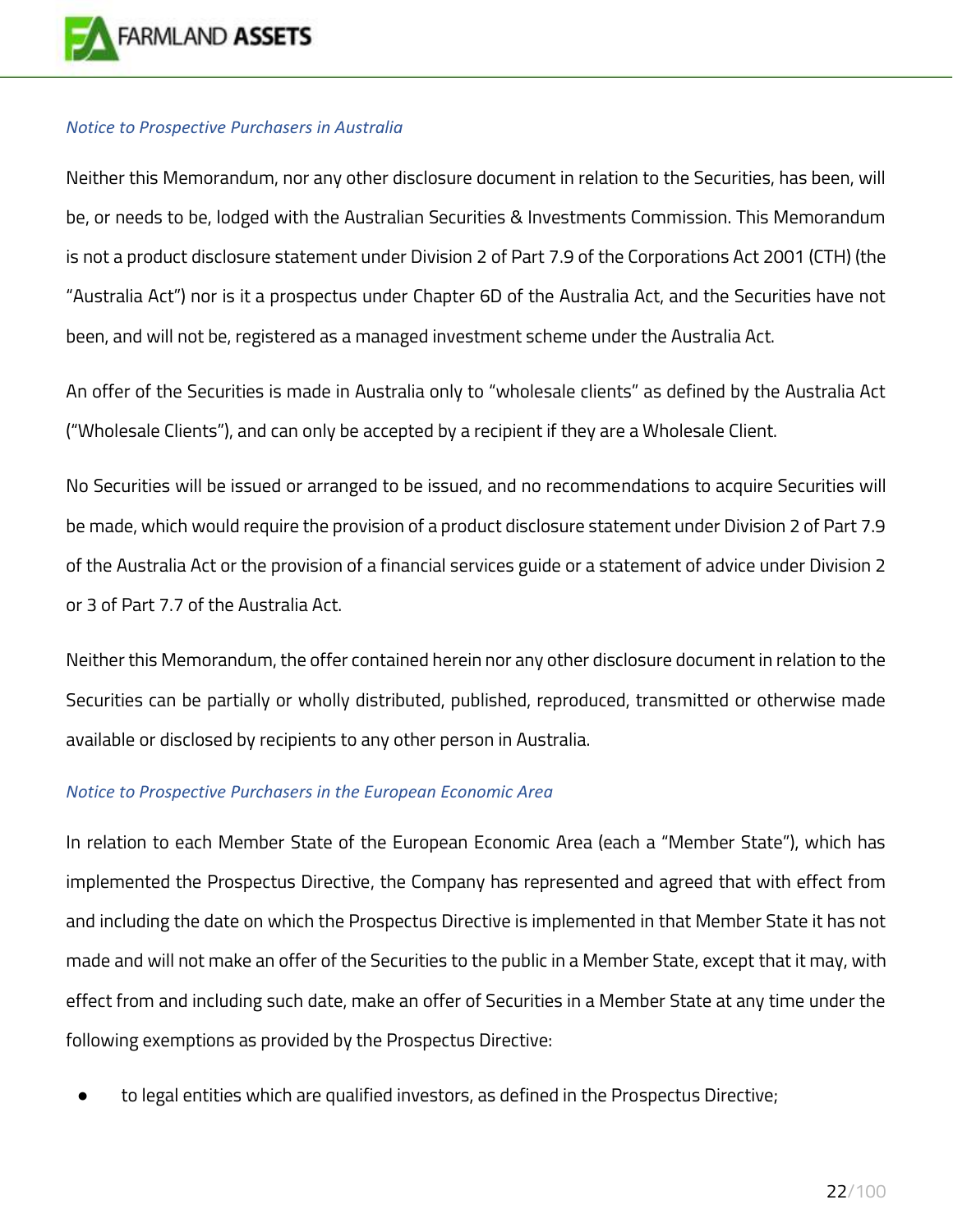

- to fewer than 150 natural or legal persons (other than qualified investors as defined in the Prospectus Directive), as permitted under the Prospective Directive;
- in any other circumstances falling within the scope of Article 3(2) of the Prospectus Directive.

For the purposes of the above, (i) the expression an "offer of the Securities to the public" in relation to any Securities in any Member State means the communication in any form and by any means of sufficient information on the terms of the Offering and the Securities to be offered so as to enable an investor to decide to purchase or subscribe the Securities, as the same may be varied in that Member State by any measure implementing the Prospectus Directive in that Member State and (ii) the expression "Prospectus Directive" means Directive 2017/1129/EC , and includes any relevant implementing measure in each Member State.

#### <span id="page-22-0"></span>*Notice to Purchasers in France*

The Offering is not being made, directly or indirectly, to the public in the Republic of France ("France"). Neither this Memorandum nor any other documents or materials relating to the Offering have been or will be distributed to the public in France and only (i)providers of investment services relating to portfolio management for the account of third parties (personnes fournissant le service d'investissement de gestion de portefeuille pour compte de tiers) and/or (ii)qualified investors (investisseurs qualifiés) acting for their own account (other than individuals), and all as defined in, and in accordance with, Articles L.411- 1, L.411-2, D.411-1 and D.411-4, D.734-1, D.744-1, D.754-1 and D.764-1 of the French Code Monétaire et Financier,are eligible to participate in the Offering. Neither this Memorandum nor any other documents or materials relating to the Offering have been or will be submitted for clearance to or approved by the Autorité desmarchés financiers. The direct or indirect distribution to the public in France of any so acquired Securities may be made only as provided by Articles L.411-1, L.411-2, L. 412-1 and L.621-8 to L.621-8- 3 of the French Code Monétaire et financier and applicable regulations thereunder.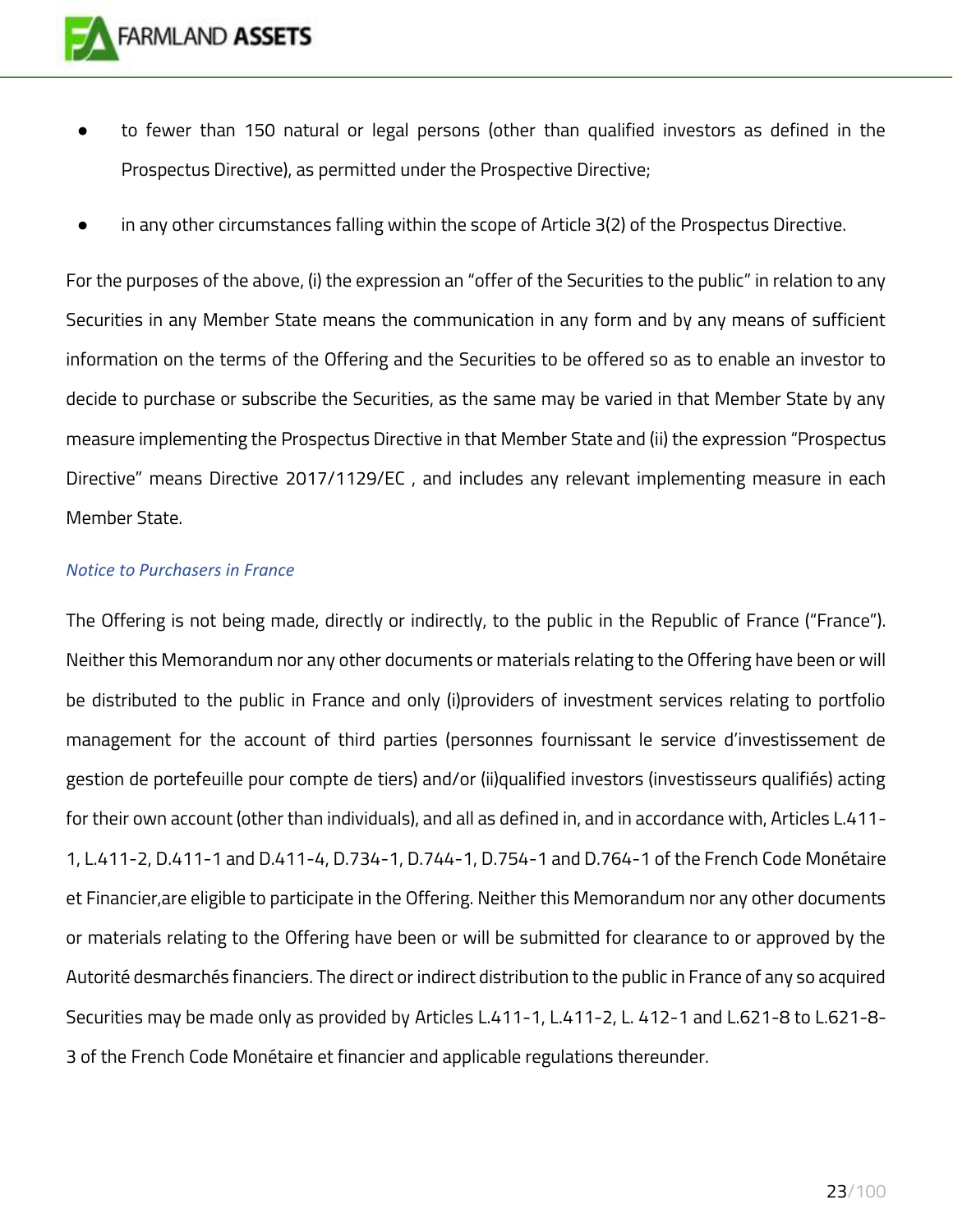

This Memorandum, and any related document or material, shall not be considered, nor construed, as any form of financial investment advice, solicitation or advertisement.

## <span id="page-23-0"></span>*Notice to Prospective Purchasers in Hong Kong*

The Securities have not been offered or sold and will not be offered or sold in Hong Kong, by means of any document, other than to "professional investors" as defined in the Securities and Futures Ordinance (Cap. 571) of Hong Kong (the "SFO") and any rules made thereunder, or in circumstances which do not result in the document being a "prospectus" as defined in the Companies (Winding up and Miscellaneous Provisions) Ordinance (Cap. 32) of Hong Kong or which do not constitute an offer to the public within the meaning of the Companies Ordinance (Cap. 622) of Hong Kong.

No person has issued or had in its possession for the purposes of issue, or will issue or have in its possession of the purposes of issue, whether in Hong Kong or elsewhere, any advertisement, invitation or document relating to the Securities, which is directed at, or the contents of which are likely to be accessed or read by, the public in Hong Kong (except if permitted to do so under the securities laws of Hong Kong) other than with respect to the Securities which are or are intended to be disposed of only to persons outside Hong Kong or only to "professional investors" within the meaning of the SFO and any rules made thereunder.

## <span id="page-23-1"></span>*Notice to Prospect Investors in Israel*

This Memorandum does not constitute a prospectus under the Israeli Securities Law, 5728-1968, and has not been filed with or approved by the Israel Securities Authority. In Israel, this Memorandum is being distributed only to, and is directed only at, investors listed in the first addendum, or the Addendum, to the Israeli Securities Law, consisting primarily of joint investment in trust funds, provident funds, insurance companies, banks, portfolio managers, investment advisors, members of the Tel Aviv Stock Exchange, underwriters purchasing for their own account, venture capital funds, and entities with shareholders' equity in excess of NIS 250 million, each as defined in the Addendum (as it may be amended from time to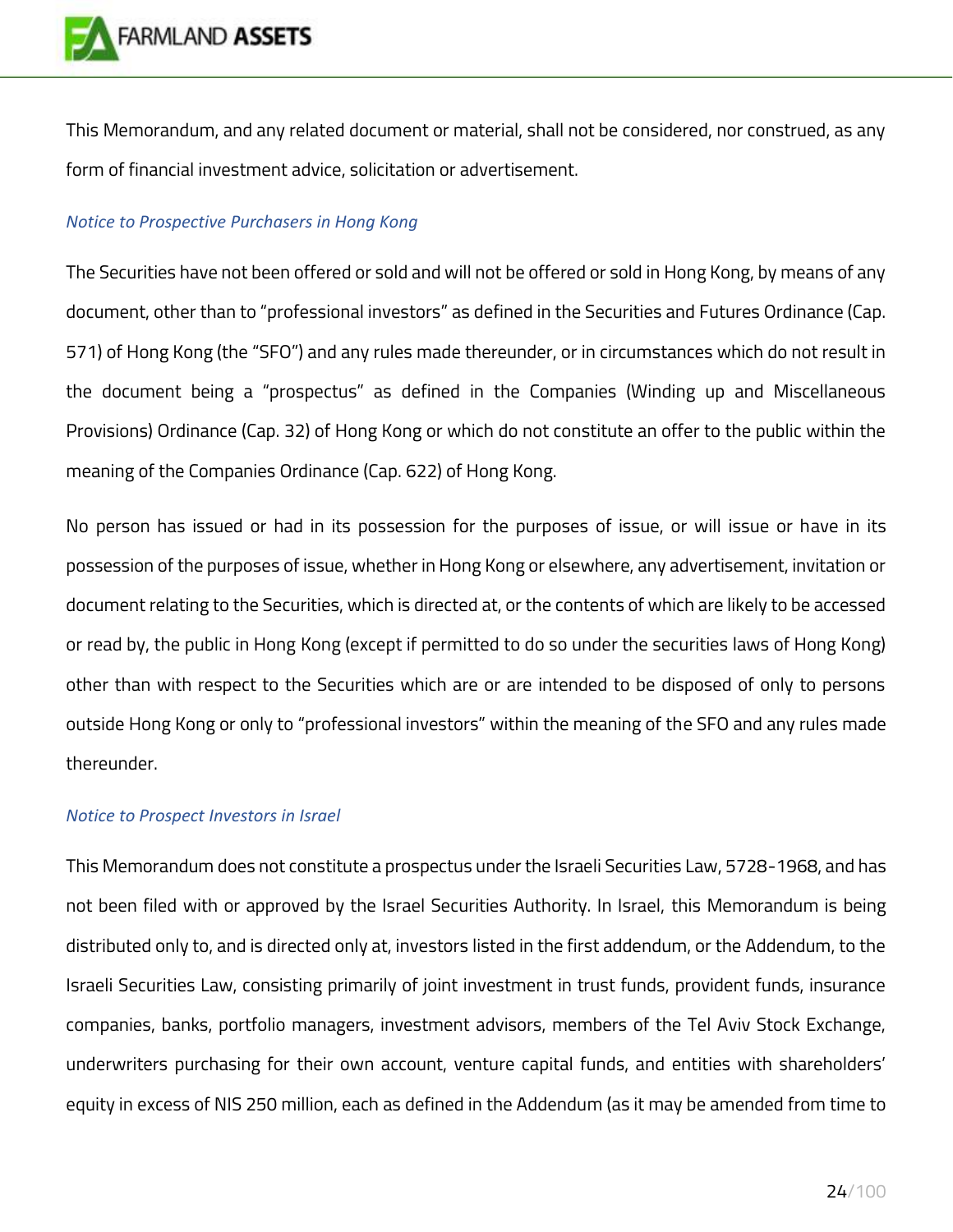

time, collectively referred to as institutional investors). Institutional investors may be required to submit written confirmation that they fall within the scope of the Addendum. In addition, the Company may distribute and direct this Memorandum in Israel, at its sole discretion, to certain other exempt investors or to investors who do not qualify as institutional or exempt investors, provided that the number of such non-qualified investors in Israel shall be no greater than 35 in any 12-month period.

#### <span id="page-24-0"></span>*Notice to Prospective Purchasers in Singapore*

Each investor has acknowledged that this Memorandum has not been and will not be registered as a prospectus with the Monetary Authority of Singapore (the "MAS"). Accordingly, this Memorandum and any other document or material in connection with the offer or sale, or invitation for subscription or purchase, of the Securities, may not be circulated or distributed, nor may the Securities be offered or sold, or be made the subject of an invitation for subscription or purchase, whether directly or indirectly, to any person in Singapore other than (i)to an institutional investor (as defined in Section4A of the Securities and Futures Act (Chapter 289 of Singapore) (the "SFA")) pursuant to Section 274 of the SFA, (ii) to a relevant person (as defined in Section 275(2) of the SFA) pursuant to Section 275(1) of the SFA, or any person pursuant to Section 275(1A) of the SFA, and in accordance with the conditions, specified in Section 275 of the SFA, or (iii) otherwise pursuant to, and in accordance with the conditions of, any other applicable provisions of the SFA.

Where the Securities are subscribed or purchased under Section275 of the SFA by a relevant person which is:

- a. a corporation (which is not an accredited investor (as defined in Section 4A of the SFA)) the sole business of which is to hold investments and the entire share capital of which is owned by one or more individuals, each of whom is an accredited investor; or
- b. a trust (where the trustee is not an accredited investor) whose sole purpose is to hold investments and each beneficiary of the trust is an individual who is an accredited investor,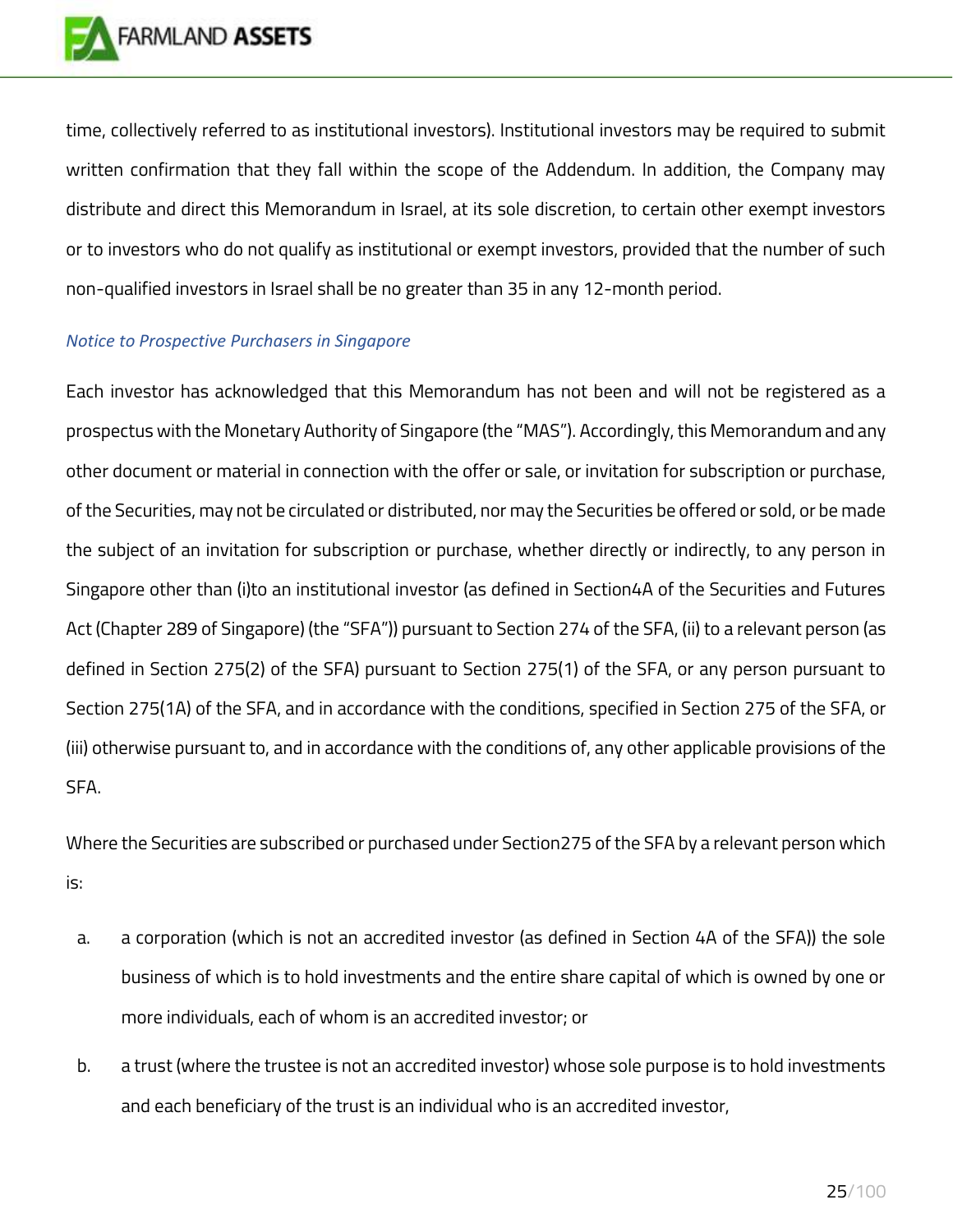

securities (as defined in Section 239(1) of the SFA) of that corporation or the beneficiaries' rights and interest (howsoever described) in that trust shall not be transferred within six months after that corporation or that trust has acquired the units, as the case may be, pursuant to an offer made under Section 275 of the SFA except:

- 1. to an institutional investor pursuant to Section 274 of the SFA or to a relevant person pursuant to Section 275(1) of the SFA, or to any person pursuant arising from an offer referred to in Section275(1A) or Section 276(4)(i)(B) of the SFA;
- 2. where no consideration is or will be given for the transfer;
- 3. where the transfer is by operation of law;
- 4. as specified in Section 276(7) of the SFA; and/or
- 5. as specified in Regulation 32 of the Securities and Futures (Offers of Investments) (Shares and Debentures) Regulations 2005 of Singapore.

By accepting receipt of this Memorandum, any person in Singapore represents and warrants that he is entitled to receive such Memorandum in accordance with the restrictions set forth above and agrees to be bound by the limitations contained herein.

#### <span id="page-25-0"></span>*Notice to Prospective Purchasers in The Netherlands*

The Securities may not be offered or sold in The Netherlands to any persons other than qualified investors within the meaning of the Prospectus Directive. For purposes of the above, the expression "Prospectus Directive" shall have the meaning given to it in the paragraph "Notice to Prospective Purchasers in the European Economic Area" above.

#### <span id="page-25-1"></span>*Notice to Prospective Purchasers in the United Kingdom*

With respect to offers and sales of the Securities that are the subject of this Memorandum, offers or sales of any of such Securities to persons in the United Kingdom are prohibited in circumstances which have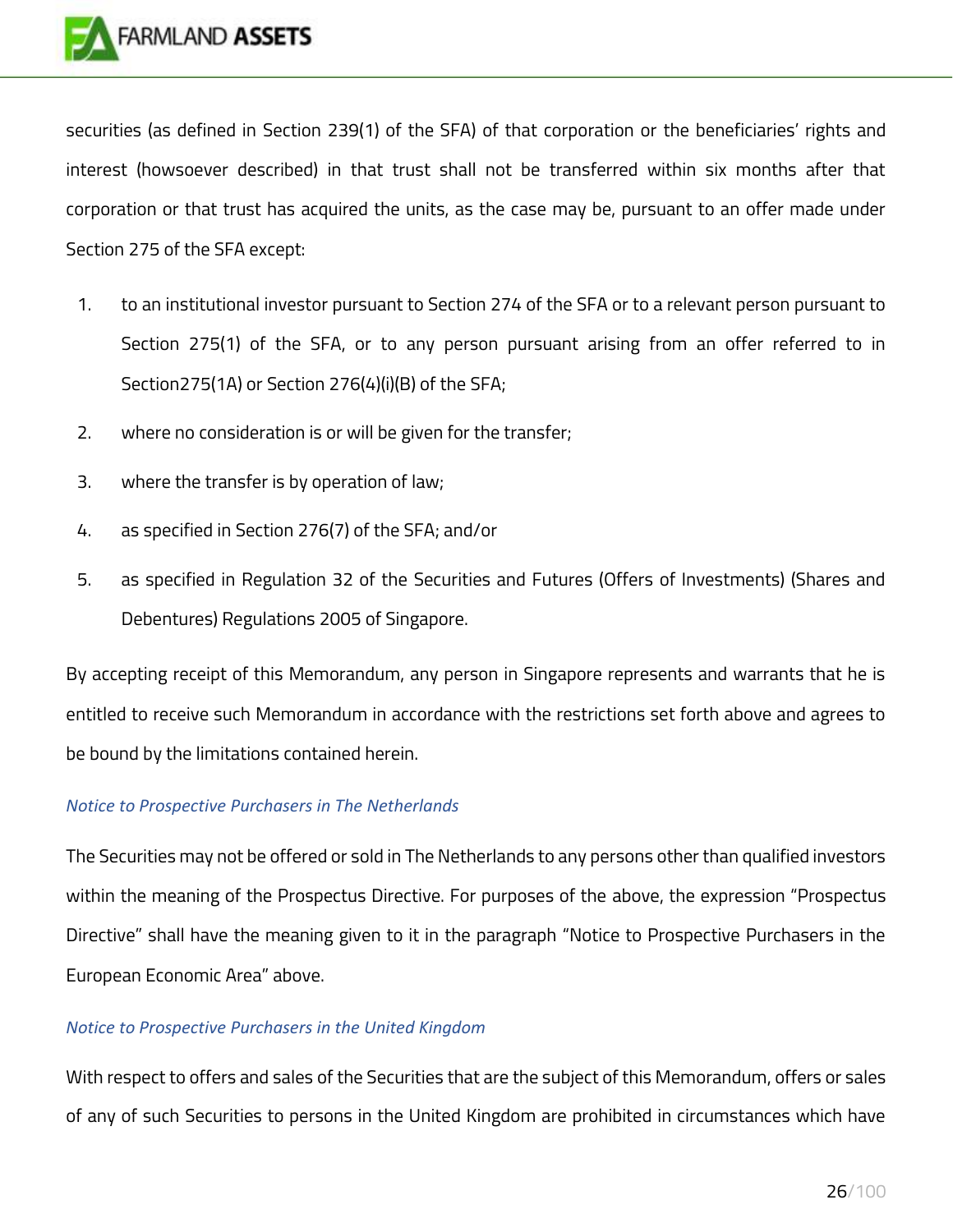

resulted in or will result in such Securities being or becoming the subject of an offer of transferable securities to the public as defined in Section 102B of the Financial Services and Markets Act 2000 (as amended) (the "FSMA") and all applicable provisions of the FSMA must be complied with, with respect to anything done in relation to such Securities in, from or otherwise involving the United Kingdom.

To the extent this Memorandum is distributed in the United Kingdom, it will only be distributed to and directed at: (i) persons who have professional experience in matters relating to investments falling within Article19 of the Financial Services and Markets Act 2000 (Financial Promotion) Order 2005 (as amended) (the "FPO"); (ii) high net worth entities and other persons to whom it may otherwise lawfully be communicated falling within Article49 of the FPO; (iii) certified sophisticated investors falling within Article 50 of the FPO; or (iv) other persons to whom it may lawfully be directed under an exemption contained in the FPO (the persons specified in (i), (ii), (iii) and (iv) above are, together, referred to as "relevant persons"). Persons who are not relevant persons must not act on or rely on this Memorandum or any of its contents. Any investment or investment activity to which this Memorandum relates is available only to relevant persons and will be engaged in only with relevant persons. Relevant persons in receipt of this Memorandum must not distribute, publish, reproduce, or disclose this Memorandum (in whole or in part) to any person who is not a relevant person.

In addition, any invitation or inducement to engage in investment activity (within the meaning of Section 21 of the FSMA) received in connection with the issue or sale of such Securities will only be communicated, or be caused to be communicated, in circumstances in which Section21(1) of the FSMA does not apply to the Company.

## **[THE REMAINDER OF THIS PAGE INTENTIONALLY BLANK]**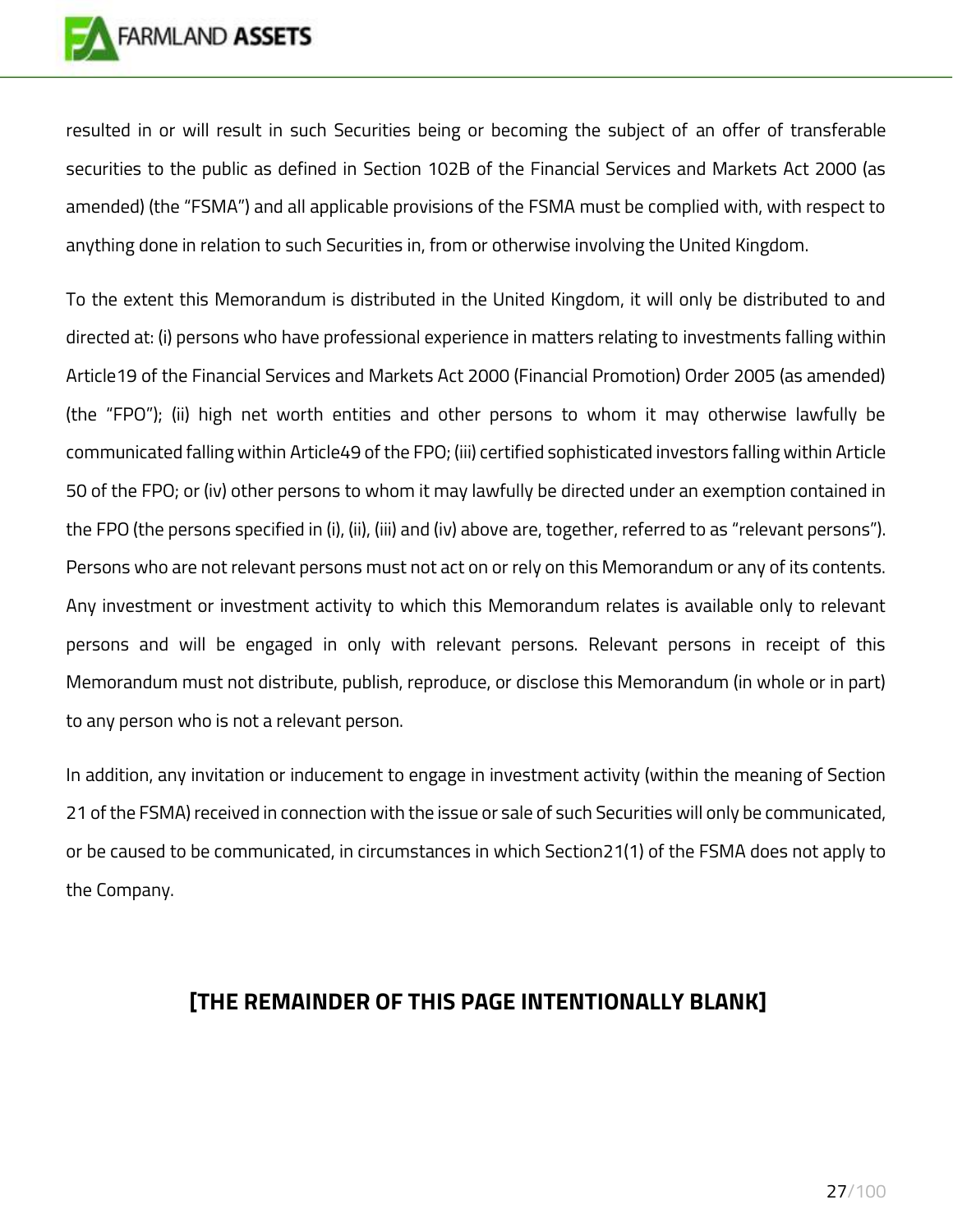

## <span id="page-27-0"></span>**COMPANY'S BUSINESS**

## <span id="page-27-1"></span>Introduction

The purpose of this communication is to present the Farm Land Assets, Inc. Security Token Offering ("STO") Business Plan to secure adequate capital to profitably execute the strategic business vision.

Farm Land Assets, Inc.'s (the "Company" or "FA") business plan is to acquire prime agricultural farmland to manage & optimize investment returns by focusing on a profitable diversity of **Specialty Crop Products** grown on a diversity of **Proven Productive Farmland**. This dual diversity strategy (crops and land) is called FA's *"Cumulative Diversity Advantage"* and is intended to maximize cumulative net annual harvest profits in a variety of end markets while minimizing possible weather, drought, or disease risks of having all of the crops grown in one geographical region.

Land is one of the oldest historical investment classes in existence that has produced tremendous wealth and power over multiple generations. We believe farmland represents an attractive, long-term investment while providing capital protection during times of economic turmoil, climate threats, and global pandemic disruptions. Even billionaire Microsoft Bill Gates sees significant value of owning farmland and has created a portfolio of 242,000 acres of farmland and nearly 27,000 acres of other land across 19 states in the U.S. according to The Land Report, a magazine for land investors that tracks the nation's biggest landowners.

A noted advantage for the FA Token investor is they do not personally need millions or billions of dollars to share in the short-term and long-term benefits of agricultural land and crops. For a relatively small proportional investment, each FA Token holder will have the opportunity to experience multiple benefits from crops grown on the several thousand acres of farmland that will be under FA management:

Projected annual dividends from cumulative net harvest or farm rental cash profits.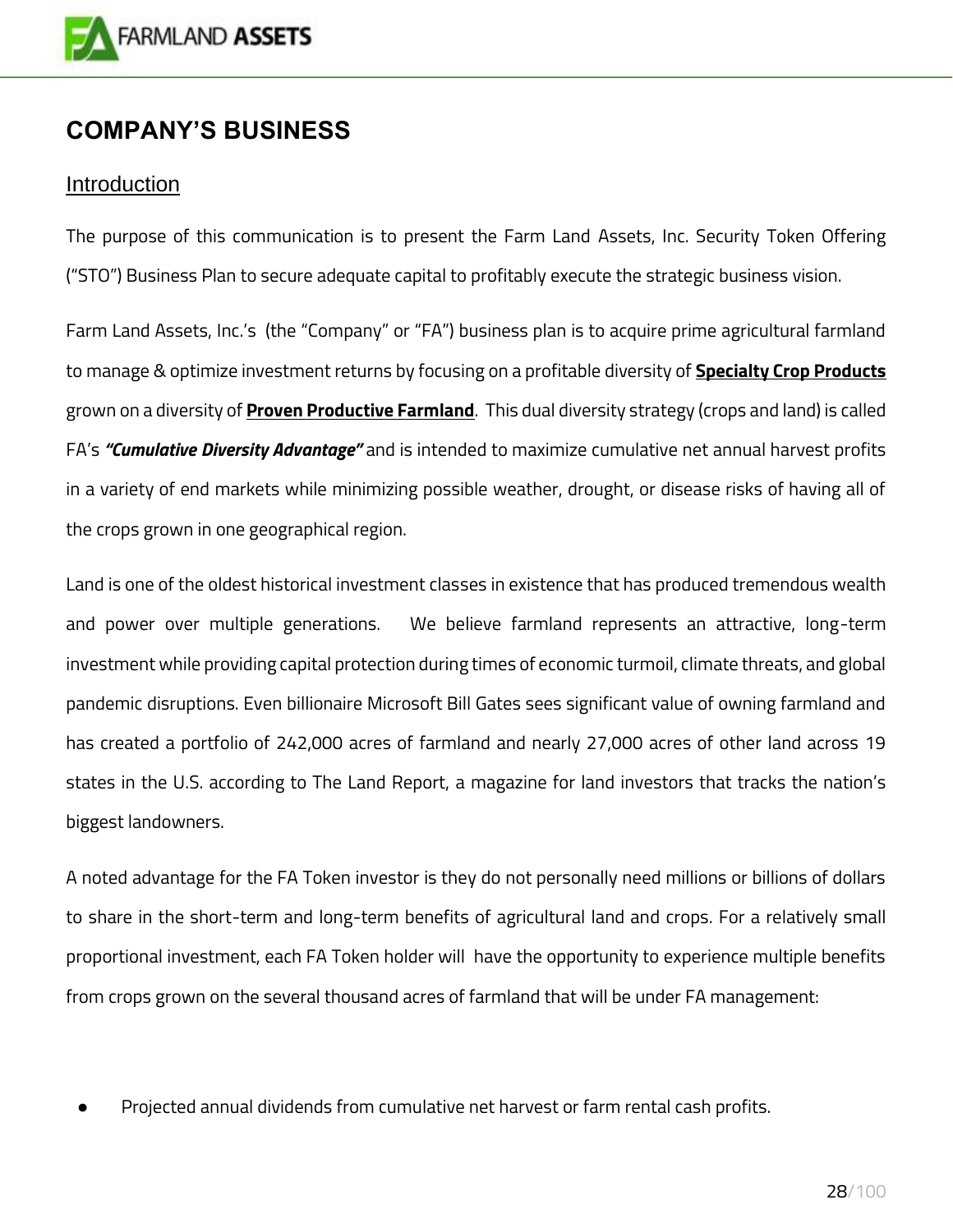- Farm Land Assets will manage and do the required work to realize the harvest profits.
- The documented stable and long-term land value appreciation over the past 50 years.
- Opportunity for FA Token appreciation due to increasing valuations of land and larger harvests.
- Food security or the ability to access quality food sources in cases of global crisis, pandemic and natural catastrophes is becoming more critical every year. Each FA investor can enjoy the peace of mind knowing, in a crisis, FA management has the ability to change their model and grow sustaining food for its FA Token Holders and their families.

## <span id="page-28-0"></span>Why Invest In Farmland?

## **Increasing Demand:**

It is estimated that by 2050, the world population will grow to over 10 billion people. Of that total, an additional 3 billion people will enter the middle-class causing food demand to skyrocket. With the demand for farmers to produce up to 98% more food by 2050, now is an opportune time to consider an investment in farmland and capitalize on those market demands.

## **Limited Supply:**

According to the American Farmland Trust (https:/www.farmland.org), in less than a generation, the United States has lost 11 million acres of its best farmland to expanding cities and towns. Urban sprawl continues to absorb agricultural land for residential, commercial, and industrial development at the alarming rate of 500,00 acres of farmland per year. That is a loss of another 15 million acres of farmland by 2050.

**They're not making land anymore! This pending dilemma of diminishing farmland acres with increasing food demand will only make the remaining farmland that much more valuable.**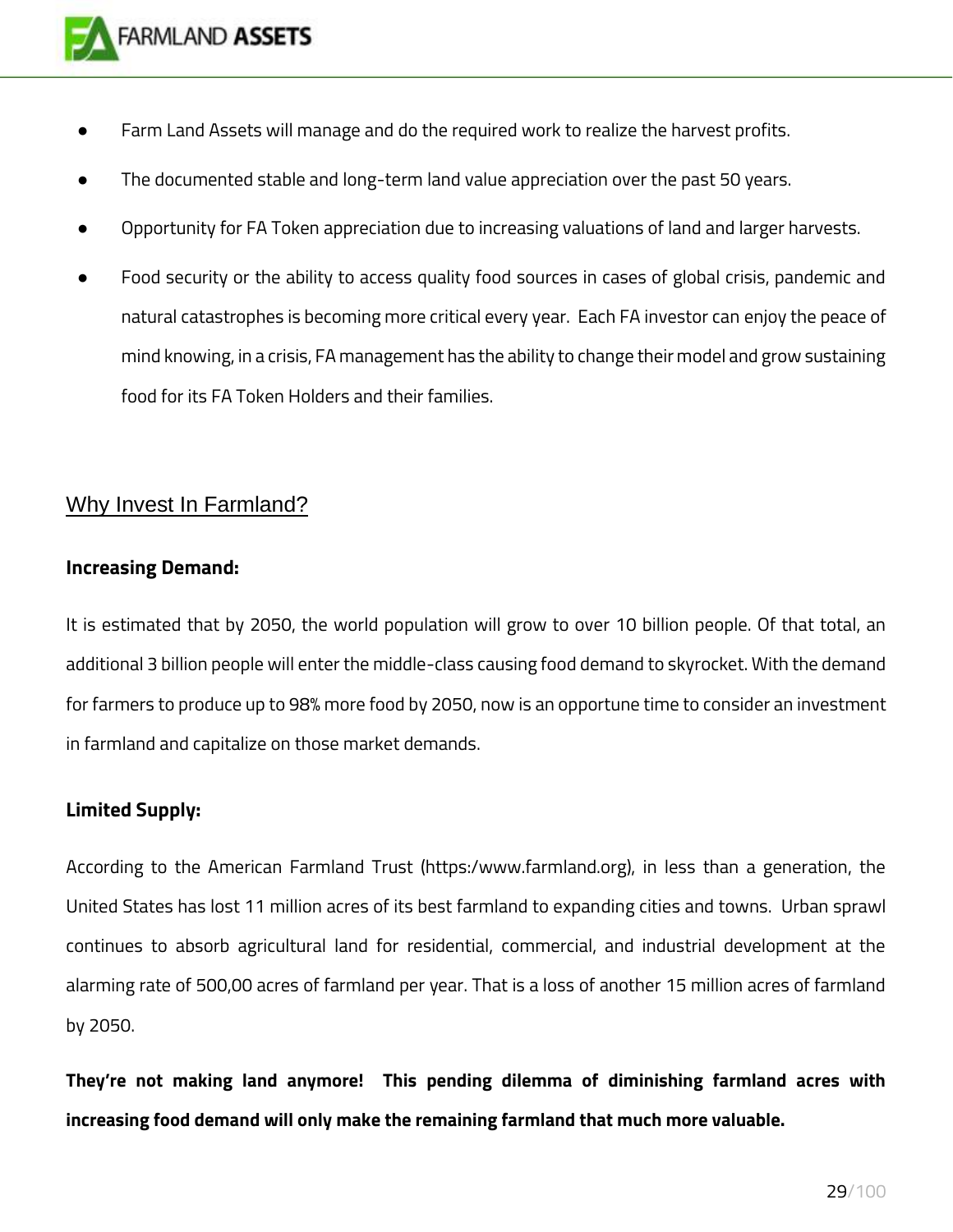

## <span id="page-29-0"></span>Historical and Forecasted Farmland Investment Results

## Agricultural Land Values

Historical data reveals that farmland has been an extremely resilient asset class. The industry has seen positive returns generated every year since 1990 proving it to be one of the most stable asset classes over the past few decades. For example, a \$10,000 investment in agricultural land in 1990 is worth an estimated \$199,700 today.

A spokesperson at the February 2021 USDA Agricultural Outlook Forum stated: *"At the onset of the pandemic crisis, and as conditions really were becoming problematic, there was an expectation that the ag sector actually would see a decline in land values. Instead, that has not been the case as farmland values have held and even increased due to increases in ag-related incomes and lower interest rates."* National Land Realty reported in a recent survey that *"2020 was a strong year for land and 2021 is looking to start out the same way. In fact, almost 90% of our brokers are optimistic that land will do quite well over the next few years. Approximately 20% of respondents saw land values increase by 6%-10% in 2020 and 9% of respondents saw land values increase more than 10%."* The following historical data shows exceptional resilience compared to other asset classes:

| <b>Asset type</b>             | <b>Average Annual Return Since 1990*</b> |
|-------------------------------|------------------------------------------|
| Farmland with Crops           | 11.5%                                    |
| <b>S&amp;P 500</b>            | 11.1%                                    |
| <b>Commercial Real Estate</b> | 8.3%                                     |
| <b>AAA Bonds</b>              | 6.2%                                     |
| <b>Government Bonds</b>       | 6.1%                                     |
| Gold                          | 5.4%                                     |
| <b>CD<sub>s</sub></b>         | 2.7%                                     |

. \*Data according to NCREIF, Bloomberg, Bankrate, NYU Stern School of Business, Federal Reserve Bank of St. Louis, and Farm Land Asset calculations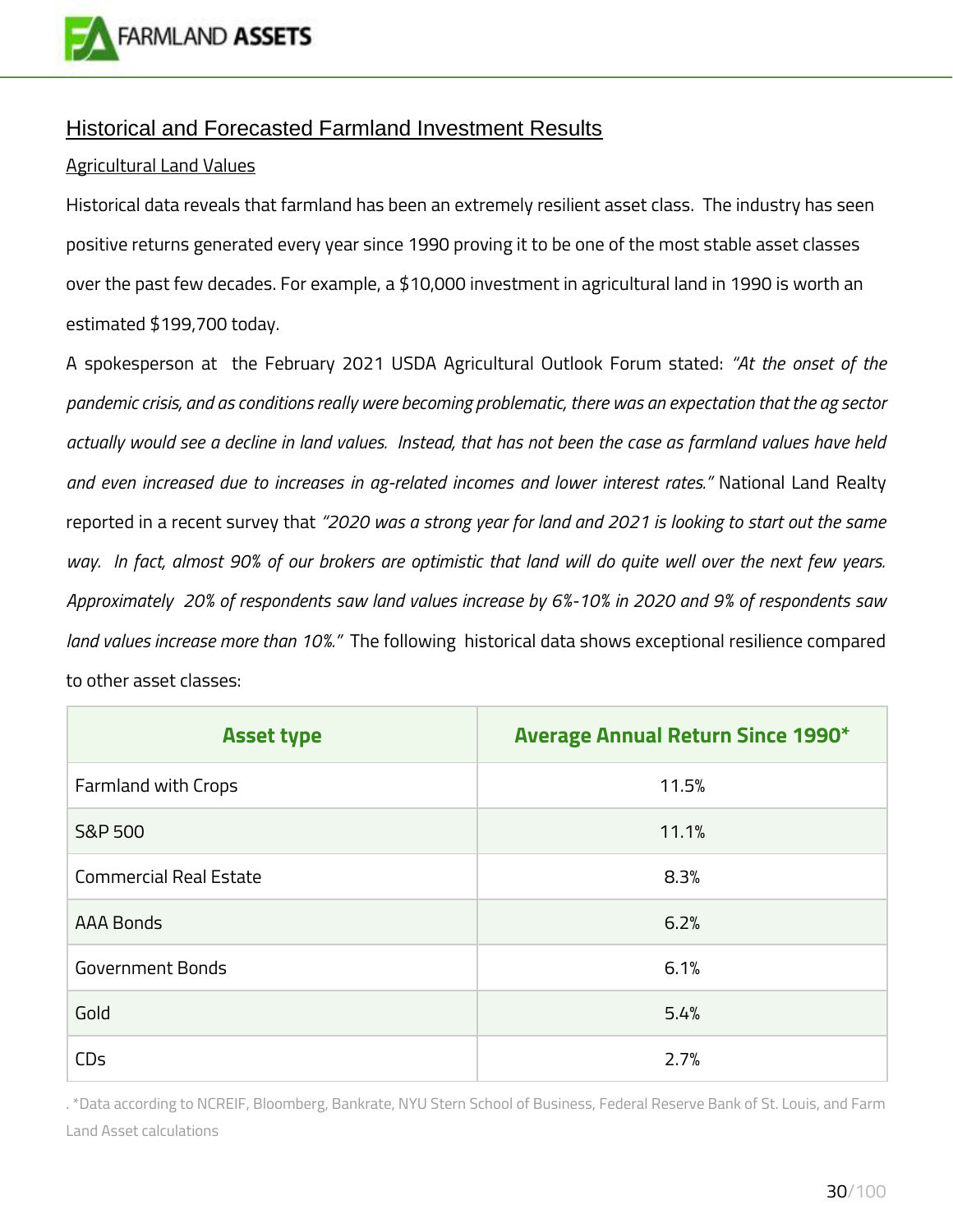

## Annual Profitability of Various Harvested Crops

Agricultural crops are broken down into two distinct categories: Commodity Crops and Specialty Crops. The 11.5% profitability from the table above can be further enhanced by growing specialty crops instead of commodity ones.

**Commodity Crops** are typically high revenue/lower margin crops such as corn, soybeans, wheat, barley, & cotton. Historical annual harvest profit/cash returns have been in the 3%-4% range plus the steady 6% appreciation of land values so commodity crop average annual returns are reported to be in the 8%-11% range over time. Commodity acres per farm tend to be above 1,000 acres and require a significant equipment investment to manage a large span of farmland in a reasonable period of time.

**Specialty Crops** are typically smaller acre farms growing a wide variety of crops such as fruits, vegetables, nuts, spices, cooking herbs, medicinal herbs, and emerging industrial biodegradable plant-based crops for biofuels, bioplastics, and biochemicals. Reported Specialty Crop annual harvest returns are typically multiple times higher than the 3%-4% annual return for commodity crop returns. Here are some recent market-based examples of forecasted average annual harvest profit returns/cash yields:

| <b>Type of crops</b>                                    | <b>Average Annual Harvest Cash Yield</b> |  |  |
|---------------------------------------------------------|------------------------------------------|--|--|
| <b>Commodity Crops</b>                                  |                                          |  |  |
| Corn, Soybeans, Wheat, Barley, Cotton                   | $3% - 4%$                                |  |  |
| <b>Specialty Crops</b>                                  |                                          |  |  |
| Row Crops - Vegetables                                  | $8% - 12%$                               |  |  |
| Tree-based: Pecans, Almonds, Cherries, Apples, etc      | $10\% - 15\%$                            |  |  |
| Industrial Hemp: Bast, Hurd, Seed Oil, Hemp Plastic     | $10\% - 15\%$                            |  |  |
| Antioxidant Berries: ie: Aronia Berry, Elderberry, etc. | $15% - 20%$                              |  |  |
| Gourmet Garlic & Gourmet Mushrooms                      | 15% - 20%                                |  |  |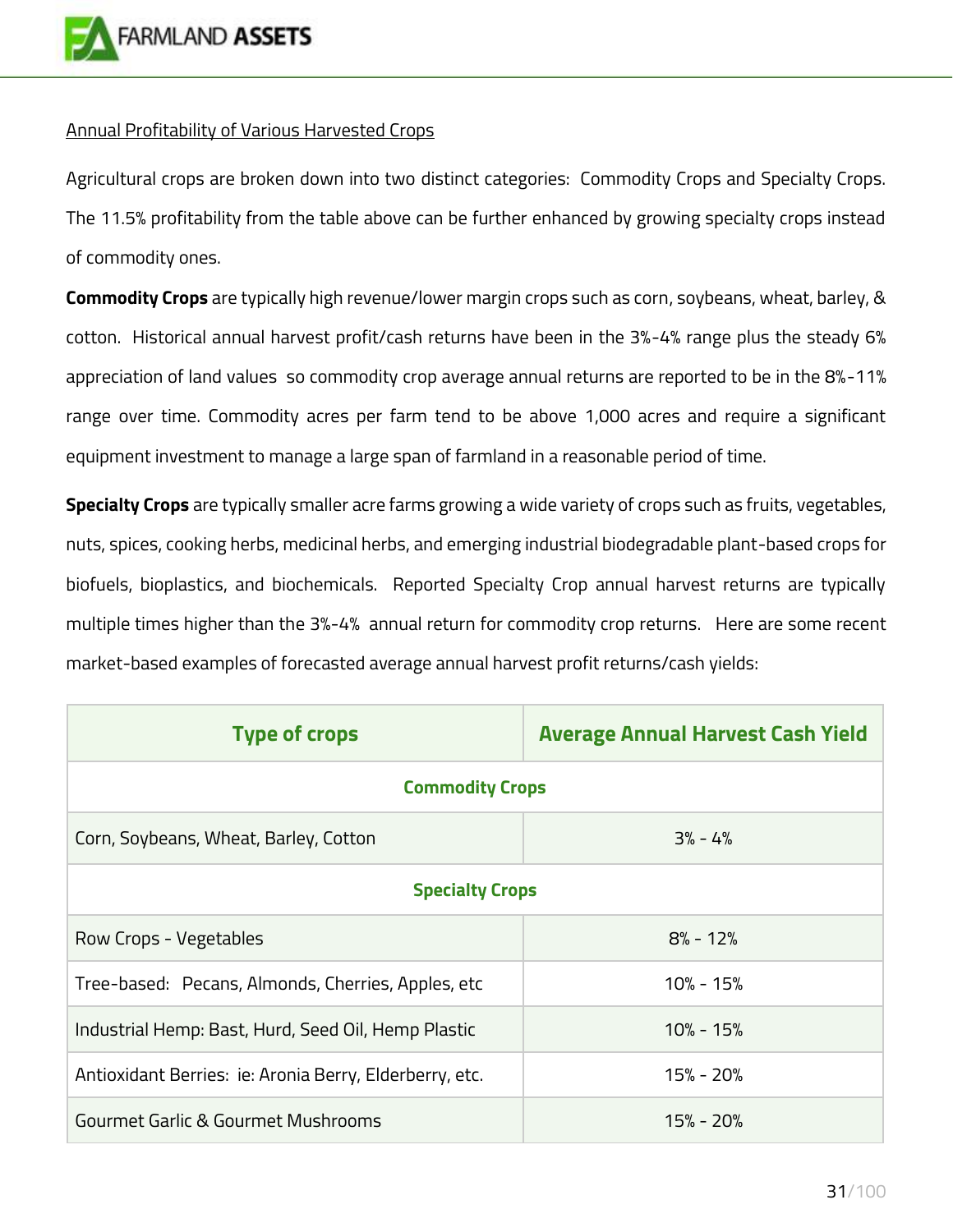

Farm Land Assets, Inc. has set their sights on delivering a total aggregate return on investment (land and harvested crops) of 12%-18% per year due to the growing demand in a variety of specialty crop niche markets and the expected higher appreciation value on farmland due to its diminishing available acreage.

## Unique Risk Mitigation Strategy of Farm Land Assets

As with any investment, there are potential risks associated with agricultural investments. Some of the more prevalent risks in this particular asset class to face include weather, drought, pests, or disease that could damage a crop resulting in a lower harvest yield. Farm Land Assets has intentionally established their **"Cumulative Diversity Advantage"** strategy to minimize risks:

## **Geographic Diversity**

We plan to have farmland in multiple regions of the U.S. to spread the weather risk. We will avoid the western farmland region due to drought and fire damage risks.

## **Crop Diversity**

Will have an eye for finding high-profit properties and a variety of crops to ensure the cumulative annual harvest profit goals and planned dividends can be realized.

## **Soil Selection**

When investing in farmland, soil fertility and water sources are the two most important factors. Farm Land Assets will select states where agricultural success has been well-documented due to prime soil classification and access to adequate moisture sources (ie: rain, private wells, aquifers, surface water and jet streams).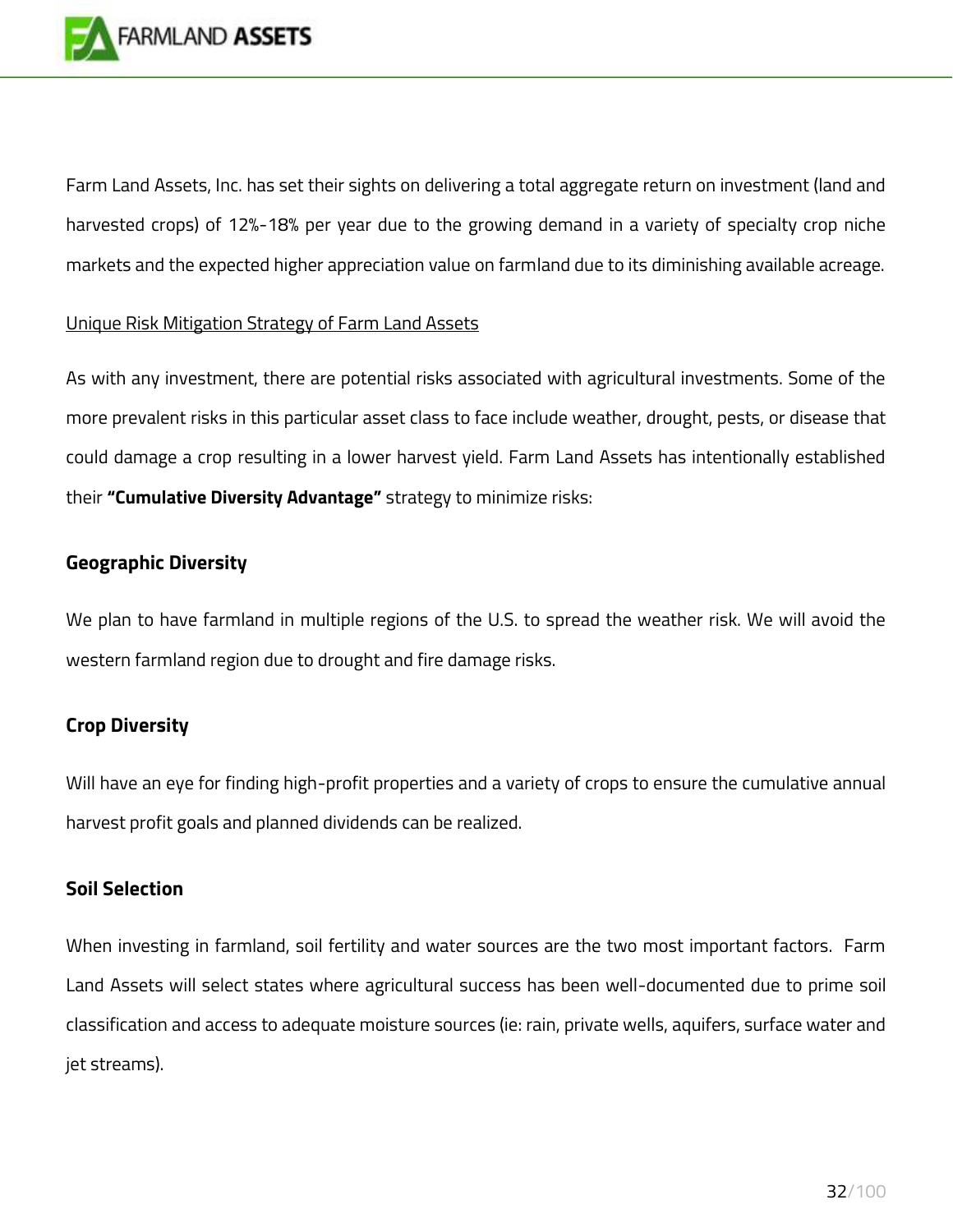

## **Sustainability & Climate Change**

A healthy and sustainable farm will have replenished nutrients by adding organic matter to sustain soil tilth. Reduced vulnerability to climate change, positive impacts on environment and greenhouse gas improvements can be achieved through:

- Advanced seed genetics to create better yields per acre.
- Marketing advancements in healthy plant-based foods.
- Technical advancements in plant-based bioplastics, biofuels, and biochemicals.

## **The ideal Farm Land Asset, Inc. portfolio will include a diversity of farmland locations producing profitable annual and perennial specialty crops that experience strong demand.**

For a more detailed list of Operational Risk Factors, please read Section "Risk Factors Associated With FA's Farm Land Operations"

## <span id="page-32-0"></span>Farm Land Assets Inc. Operating Plan

In this chapter we present the plan of Farm Land Assets's activities after completion of the capital raise and describe our working process that will be approximately repeated each year.

## **FA STO Launch**

FA plans to release money from escrow and launch the execution of FA Business Plan. The FA's fundraising aim is to raise the amount of \$30 million at a Security Token Offering. The level of funding will determine the number of farms and number of acres FA can initially pursue. Quarterly informational updates will be prepared to keep our Farm Land Token Holders informed with our progress.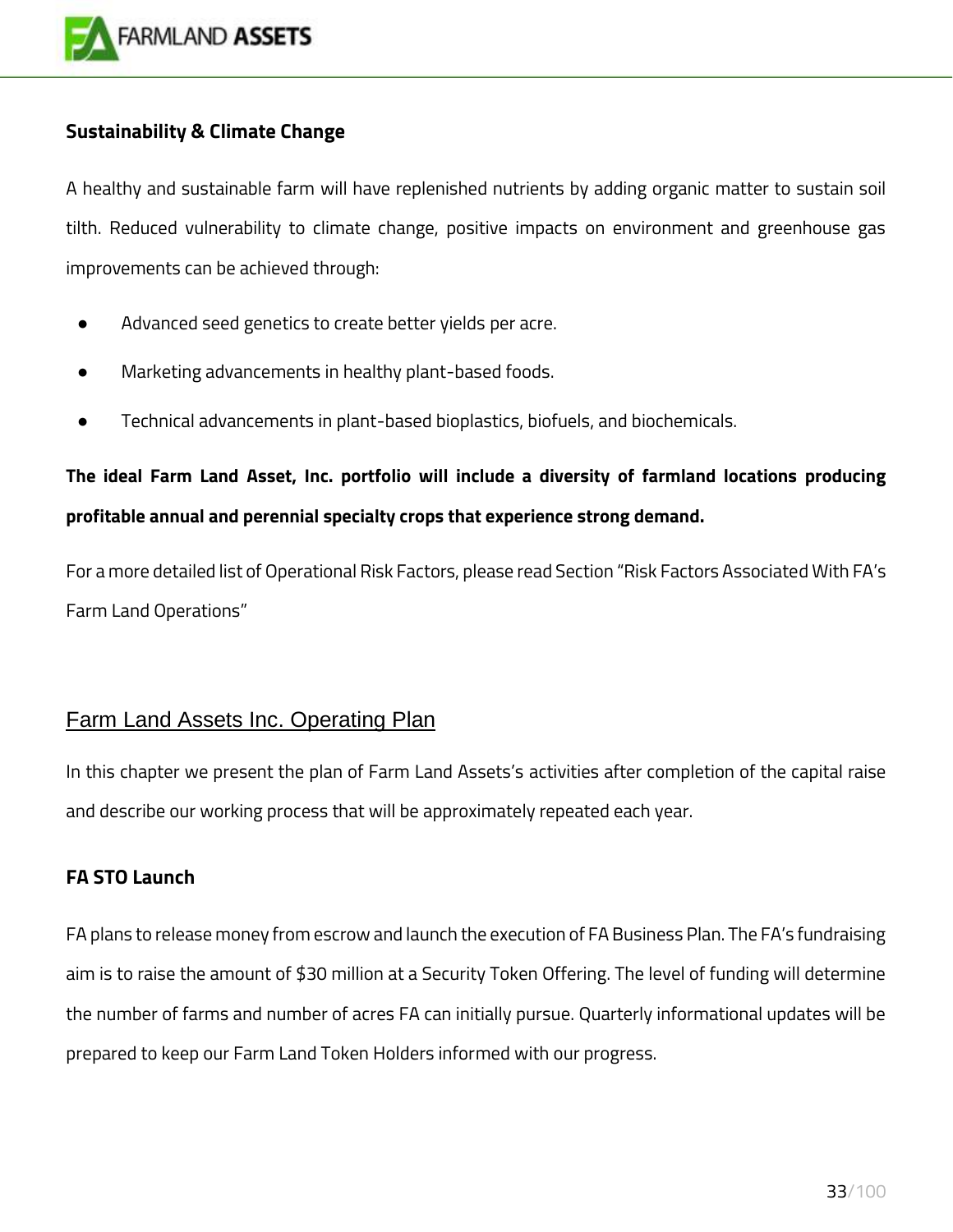

## **Farmland Selection**

Beginning with the initial months post-funding, FA will conduct extensive due diligence to prioritize, negotiate, and acquire or cash rent prime agricultural land in targeted agricultural regions as described in the Business Plan. FA's farmland outreach program will include talking with strategic specialty crop processors, targeted specialty crop trade associations, local agricultural banks, real estate land agents, and family-farm owners.

## **Strategic Outlets For Harvested Crops**

The FA Business Development/Marketing Team will be focused on establishing business relationships and profitable paths for all of the specialty crops grown. This will include securing supply contracts with local, regional, and national processors, local and regional food retailers, co-license of any advanced biomass crops solutions, and a robust B2B global internet website and social-media awareness campaign.

## **Acquired Farmland:**

Each approved farmland project will be supported by a due diligence report and operational plan that defines the timeline and specialty crops to be raised in the next growing season. FA will balance annual and perennial crop selection to ensure both early-results and strategic scalable revenue growth can be realized.

**Farm Management:** Farm Land Assets Inc. will handle all aspects of property and crop management. Typical process cycle:

| <b>Season</b>          | <b>Duration</b> | <b>Activity</b>                      |
|------------------------|-----------------|--------------------------------------|
| <b>Planting Season</b> | April/May/June  | Select seed genetics/soil prep/plant |
| <b>Growing Season</b>  | Jul/Aug/Sep     | Water/Weed/Pest Management           |
| Harvest Season         | Sep/Oct/Nov     | Harvest & Properly Store Until Sold  |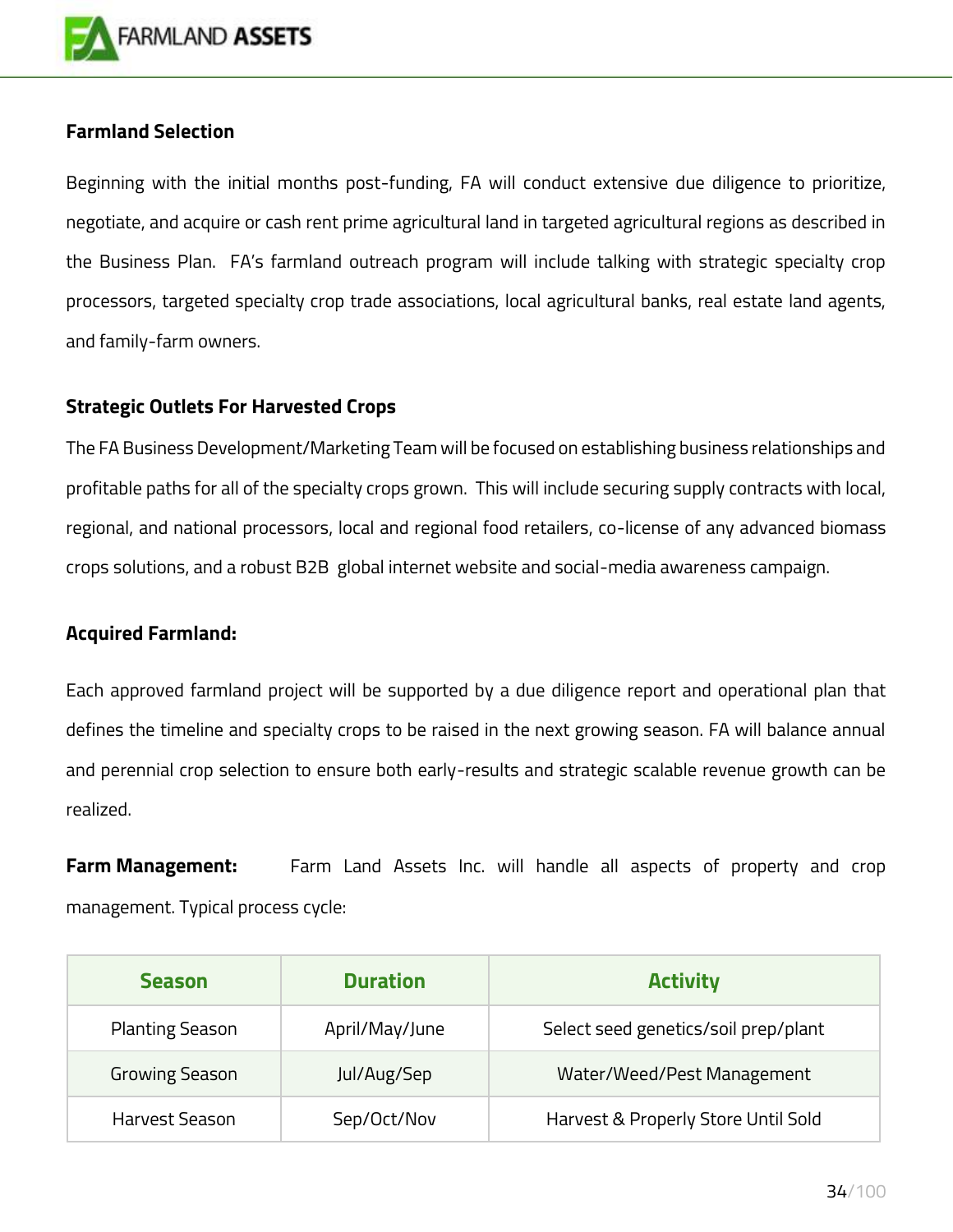

## **Financial Records**

Close the books on December 31 and prepare financial reports in January.

## **Board Dividend Mtg**

Each February, FA Board Meeting to review prior year results, approve new-year planting plans/budget and approve prior year dividends for distribution.

## **Investor Distribution and Tax Documents**

Each March, Board approved dividend distributions and related tax documents are sent to FA Token Holders along with an FA Annual Report.

## **Repeat The Process**

Plans and Budgets have been approved to implement for the next growing season.

## <span id="page-34-0"></span>Farm Land Assets' Product Portfolio: how are we going to utilize the land?

This chapter provides an overview of crops we are going to grow as well as other strategies to monetize the land to maximize tokenholder value. FA's strategic product portfolio will be focused on a handful of key special crop product segments where the FA founders have hands-on experience, strategic market knowledge, and business relationships or where plant-based specialty crops are postured to become a disruptive environmental and climate change alternative solution for generations to come. In addition, we have concurrently hand-picked a group of top-ranked agricultural states where FA founders happen to live or where our product portfolio selections can exist and flourish.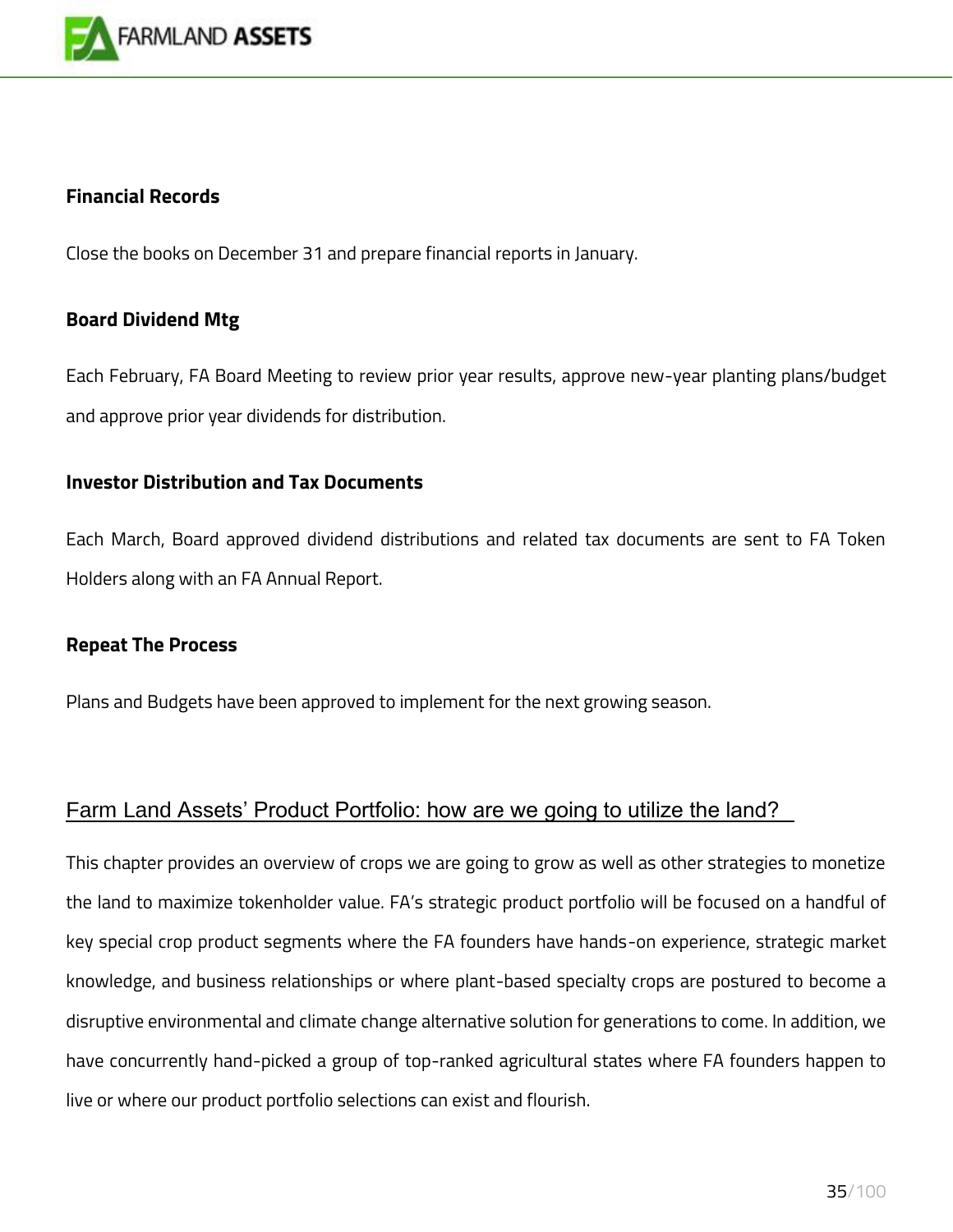

## **Vegetables**

One of Farm Land Assets' strategic agricultural states is South Carolina. One of our FA founders has a business relationship with a company, McCall Farms [\(www.mccallfarms.com\)](http://www.mccallfarms.com/). McCall Farms is one of America's leading producers of farm-fresh canned vegetables and fruits and has been cultivating food for more than 177 years. McCall Farms is family-owned and operated. They employ over 1,000 people in 1.1m square feet of manufacturing facilities in Effingham, SC. They currently contract over 25,000 acres from local growers for their various vegetable products. Once we are funded, FA management will meet with McCall and their local growers to determine McCall's growth/expansion plans and to talk to familyfarm owners that may be putting their farmland on the market as their preferred retirement option. Success in harvesting regional vegetables with logistically close processing capacity will generate a strong foundation of annual harvests of multiple products for our business plan.

## **Health-Based Crops**

Multiple studies of existing research have shown that consumption of certain berry specialty crops with high levels of antioxidants have helped reduce the risk of cancer, heart disease, inflammation, diabetes, bacterial infections, and neurological diseases in humans. They also are reported to slow the aging process. Antioxidant ladened foods are measured by Oxygen Radical Absorbance Capacity (ORAC). ORAC measures the overall antioxidant power of food or a supplement. The United States Department of Agriculture (USDA) published a comparison of the ORCA capacity of the top ten berries:

> 1. Aronia Berries 2. Elderberries 3. Wild Blueberries 4. Cranberries 5. Blackberries 6. Raspberries 7. Blueberries 8. Pomegranates 9. Strawberries 10. Cherries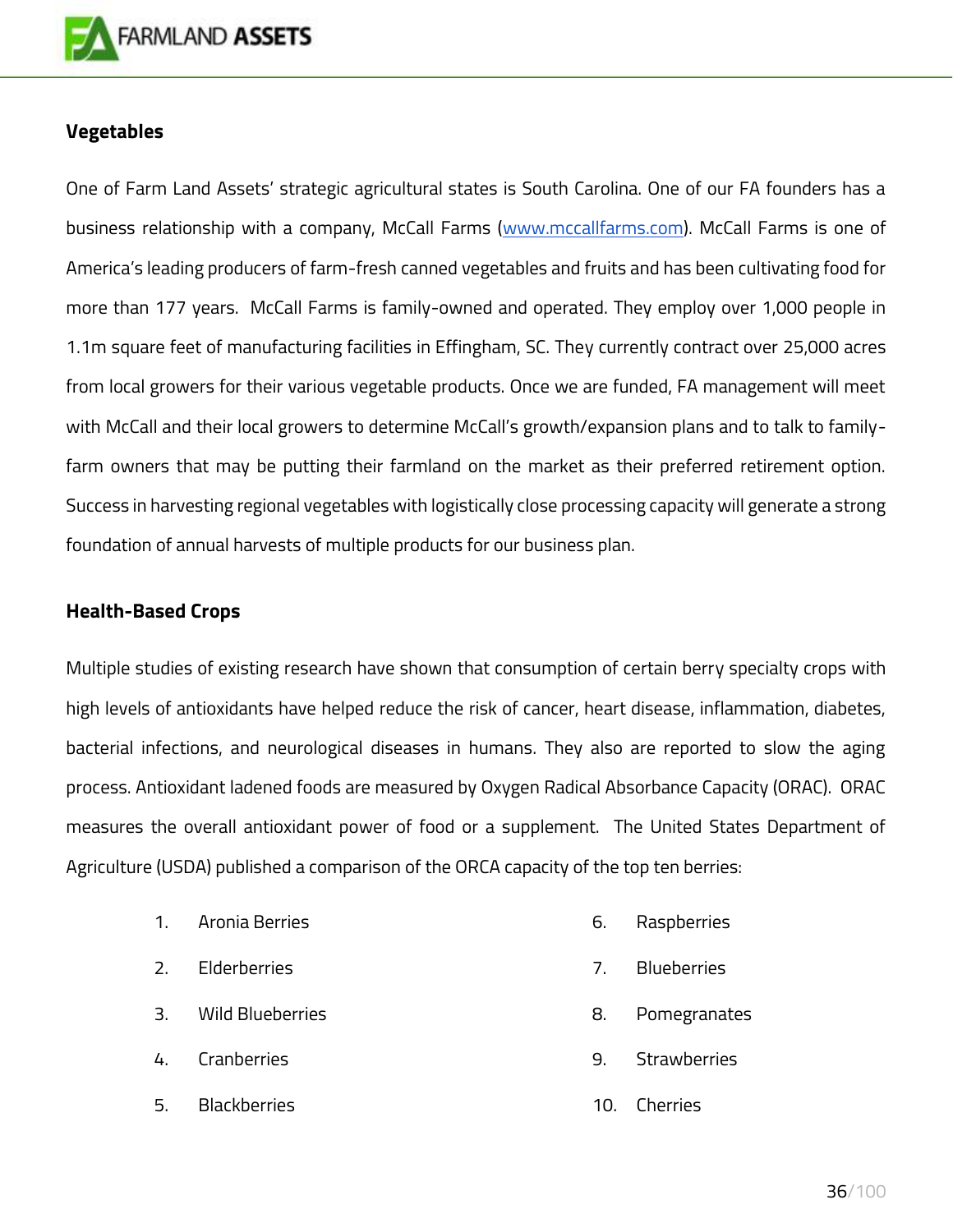

The #1 ranked antioxidant fruit is the aronia berry which is grown in the home state of one of the FA's founders – Iowa. The Midwest Aronia Association is an Iowa-based organization that can put FA in contact with other aronia berry growers and promote the acreage expansion of the fruit. Since it takes up to six years from seedling to reach full maximum production, FA would look at existing aronia farms for sale as well as greenfield expansion. Mature and perennial aronia berry fields can produce very-attractive annual revenues of \$14,000+ per acre compared to corn and soybeans in the \$1,000 to \$1,500 per acre range. One of FA' founders is a close business associate with the #1 aronia berry processor in the United States.

In addition, health-based greenhouse and root crops such as garlic, ginger, turmeric, ginkgo biloba, saffron, ginseng, etc. are full of bio-active compounds and nutrients that have a long history of use in different forms of traditional and alternative medical treatment. FA Management will look at creating a profitable mix of annual and perennial medicinal specialty crops as a critical element of our overall product portfolio.

#### **Industrial Hemp Plant – Bast Fiber, Hurd/Shives, Seeds**

One of the fastest growing new plant-based markets in the U.S. (actually, has been around for millennia) is the recent legalization of growing industrial hemp. Also known as hemp, industrial hemp is a plant from the same family as cannabis. However, unlike cannabis, hemp has very low-levels of tetrahydrocannabinol (THC) – the psychoactive compound in cannabis – and therefore, it cannot get you high.

Thanks to the hemp plant's utility, it is thought to be one of the earliest plants ever to be cultivated, over 10,000 years ago. Industrial hemp had historically been grown in the United States since the forefathers founded the country. The first drafts of the Declaration of Independence were written on paper made from hemp. In 1941, Henry Ford built a prototype car consisting of a 70% hemp fiber mix. During the war, U.S. farmers grew hemp to make ropes and tarps.

The U.S. federal government started heavily taxing and regulating industrial hemp in 1937 and completely suspended cultivation when the Federal Controlled Substances Act of 1970 incorrectly classified all forms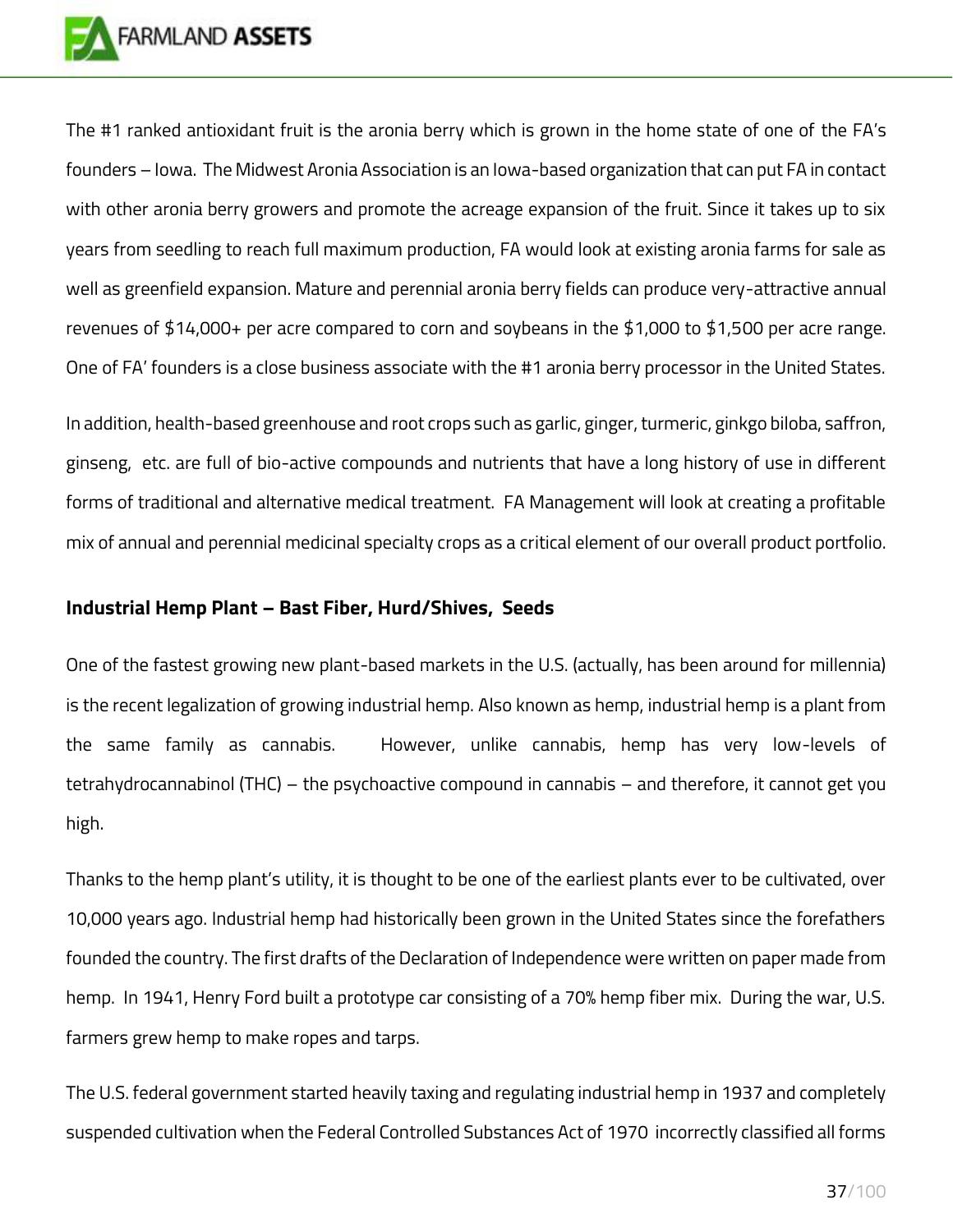

of cannabis as a prohibited Schedule 1 drug. As a result, the United States became a major importer of industrial hemp-based products from countries such as India, China, Europe, and Canada.

In December 2018, the USDA Farm Bill changed the laws and legalized production of industrial hemp as an agriculture commodity with guidelines starting with the 2020/2021 growing season. New Frontier Data forecasts that the U.S. industrial hemp market will dramatically grow to become a multi-billion industry global leader in the next few years. This will require tens of thousands of acres of industrial hemp to be grown for end-product processing.

Hemp is hailed by many as a "wonder plant" thanks to its thousands of different products and uses. Every single part of a hemp plant can be used. Here are examples of such use cases:

| <b>Plant part</b> | Use case                                                                                                                               |
|-------------------|----------------------------------------------------------------------------------------------------------------------------------------|
| <b>Bast Fiber</b> | Textiles/apparel, technical textiles, brake linings, compression-molded parts,<br>paper, building materials, hemp construction blocks. |
| Seeds             | Granola, protein-rich flour, pressed seedcake for animal feed, birdseed.                                                               |
| Seed Oils         | Soaps, bath gels, shampoo, cosmetics, putty, coatings, industrial lubricants,<br>printing inks.                                        |
| Whole Plant       | Biofuel, energy feedstock.                                                                                                             |

Several of FA's founders are knowledgeable and involved in the industrial hemp markets. The former "tobacco belt" of NC, SC, GA is well suited to grow industrial hemp where two of our FA founders live and one is a recognized leading agronomist who is actively involved in bringing hemp growers to the market.

The FA founders are also actively involved with Canadian Greenfield Technologies who is licensing their patented Hemp Train® to regional hemp product processors that will require 1,000 acres per year of harvested hemp per each Hemp Train machine. We expect one of the first Hemp Trains in the U.S. will be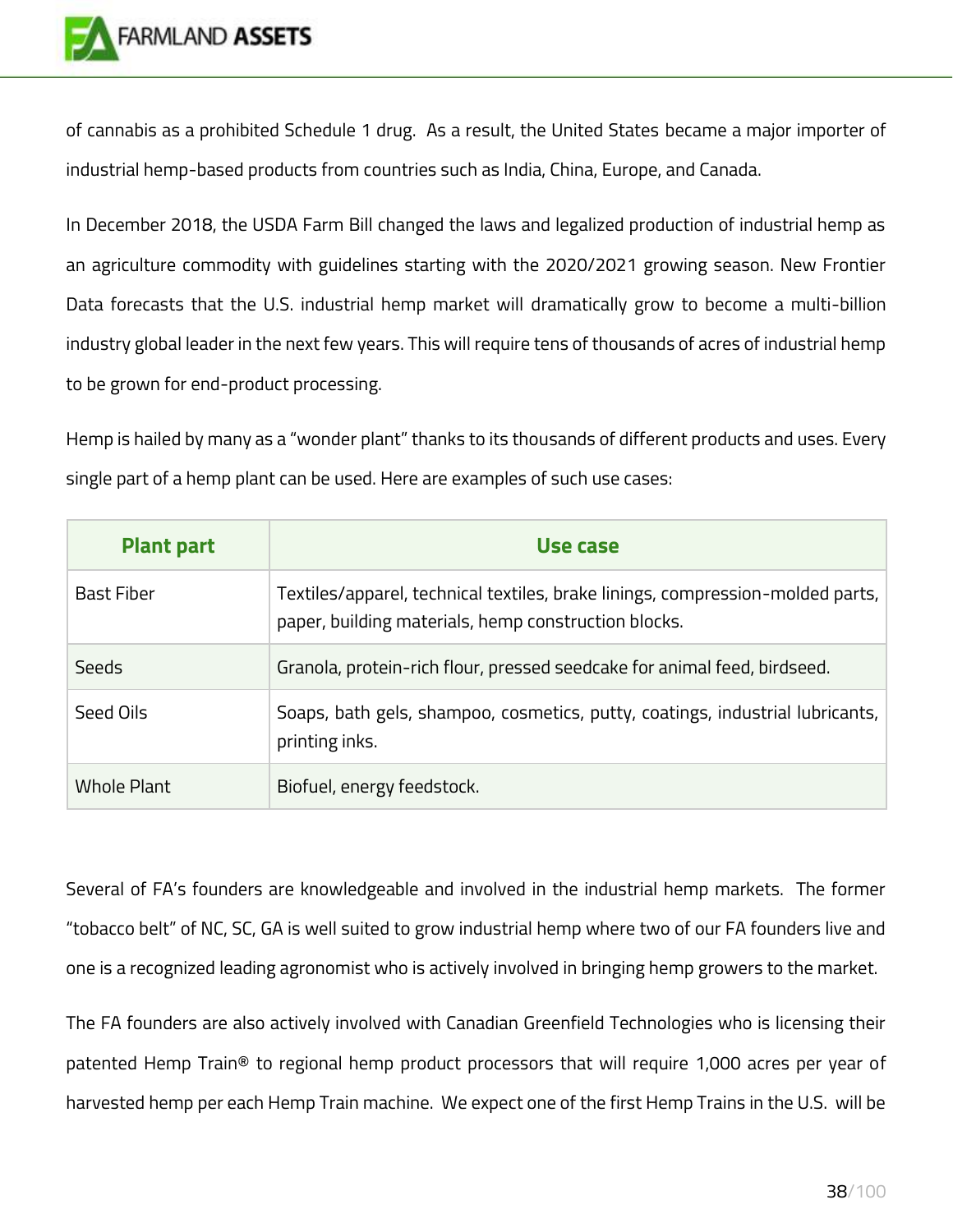

in S.C. and FA Management is in a position to be the contracted S.C. grower and then expand into a multistate region from there.

## **Emerging Plant-Based Bioplastics, Biofuel, & Biochemicals**

This specialty crop segment is focused on FA's Environmental, Social and Governance (ESG) sustainability goals where known agricultural crops such as hemp and sugar beets are being developed to become the core biodegradable raw materials for replacing a meaningful percentage of plastics and fossil fuel-based glycols. Here is a snapshot of what FA Management is keeping an eye on for plant-based licensing and technology transfer opportunities.

*Hemp Plastics.* The basic building blocks of plastic are cellulose. Currently cellulose is primarily obtained from petroleum-based plastics that are harmful to human health and has become a known global environmental pollution hazard as it takes hundreds of years to degrade. Plastic and plastic chips are devasting the natural ecosystems for both the land and sea.

Hemp plastics is gaining traction due to its unique capabilities:

- A hemp plant contains around 65%-70% cellulose (ie: wood is 40% and flax is 65%-75%).
- Hemp-based plastic is three and a half times stronger than polypropylene plastic.
- Hemp-based plastic is lighter in weight.
- Hemp-based plastic is biodegradable and non-toxic with no latent toxins to contaminate.
- Hemp-based plastic can be molded into almost any shape for multiple production applications.

BMW is now using hemp plastic door panels and hemp fiber back shelves in their luxury vehicles.

*Hemp Renewable Diesel.* A new Georgia-based developer of industrial hemp-based products has reported that hemp derived renewable diesel fuel a) meets the same ASTM D975 specification as petroleum diesel; b) can be blended with biodiesel or petroleum diesel and c) can be run in diesel engines without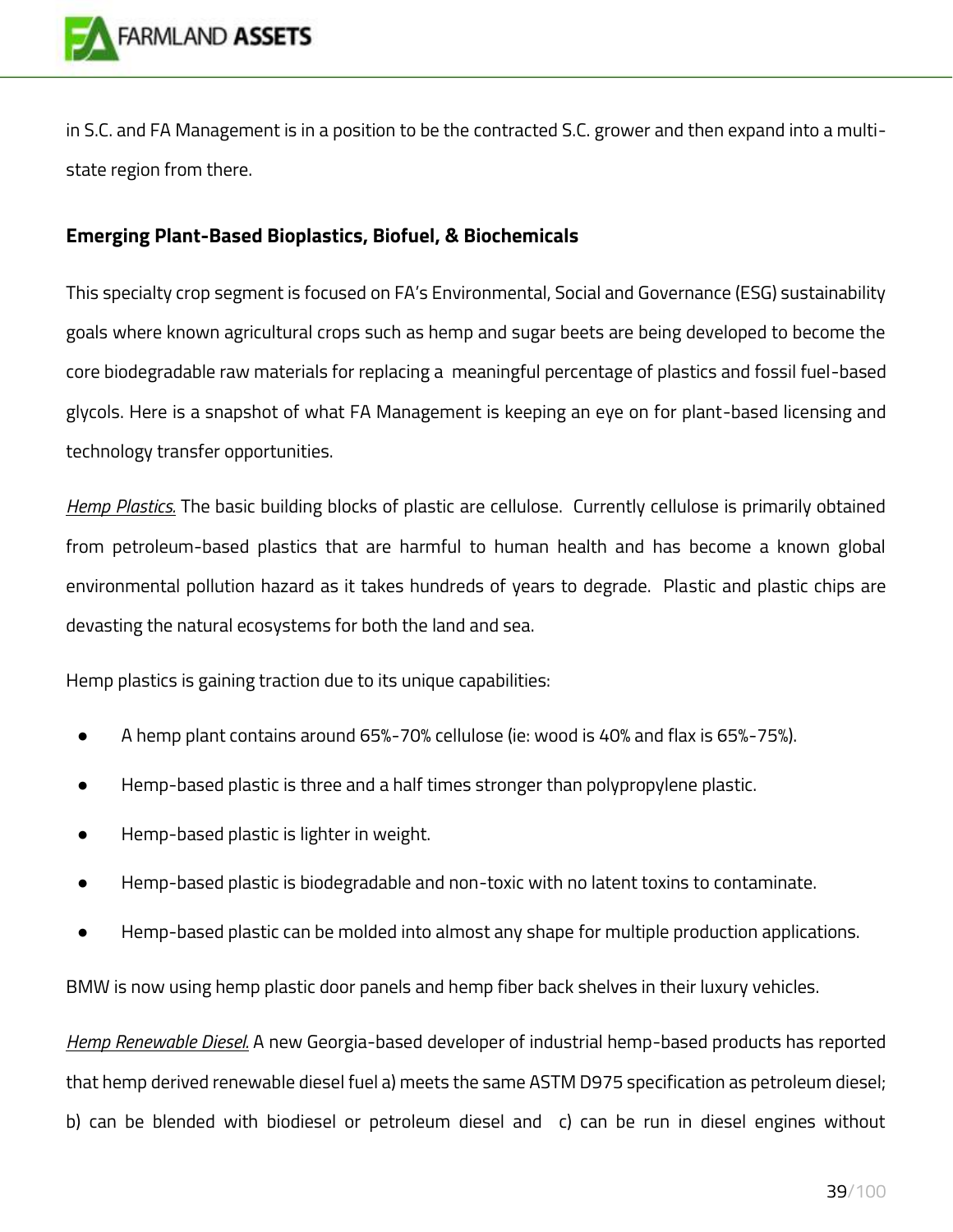

modifications. It is a "drop-in" renewable fuel. Hemp renewable diesel can also help with easier starting and reliable operation because of its much higher cetane rating. Georgia is one of FA Management's core agricultural states and we plan to have discussions with this company on acreage requirements to support their hemp-based products.

*Plant-Based Glycol Products.* Today, chemicals such as mono-ethylene glycol (used for plastics, polyester textiles, and anti-freeze) and mono-propylene glycol (used for deicing of airplanes, unsaturated resins, and heat-transfer fluids) are made from harmful fossil fuel-based chemicals. Development to replace these chemicals with plant-based alternatives is going on around the world. One of those alternative plant-based feedstocks are sugar beets. Sugar beets are high in sugar and starch which is needed for the bioenergy conversion.

A European processing company and a sugar beet grower have recently joined forces to expand beyond its demonstration facility and build its first plant-based glycol production facility. They estimate the global market for fossil-based glycols is approaching \$30 billion dollars. They forecast the need for sixty new plant-based glycol plants around the globe. Process/Grower license agreements are available for review.

American Crystal Sugar (Minnesota) provides beet tailing feedstock to Red River Biorefinery. Minnesota is one of FA's top agricultural targeted states and shares a state border with Iowa, where one of the FA founders lives. The Minnesota Red River Valley grows over 400,000 acres of sugar beets from approximately 2,700 growers that feed five processing facilities. Similar to McCall Farms vegetables in South Carolina, FA Management will meet with the regional sugar beet processing facilities and local growers for Minnesota farmland opportunities that will have immediate regional end-markets for their harvests.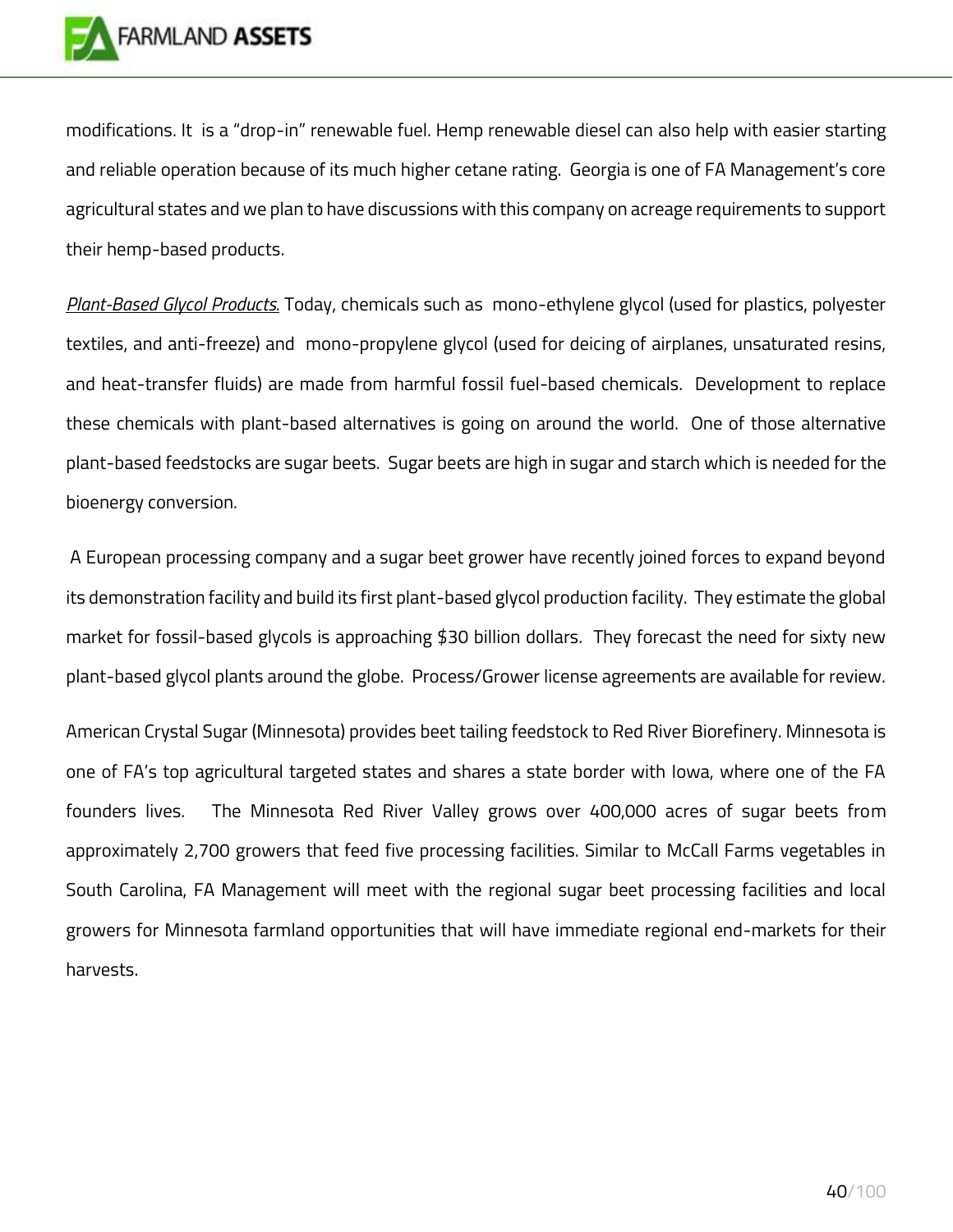

#### **Additional Incremental Farmland Revenue Opportunities**

#### Soil Based Carbon Sequestration Revenue On Agricultural Land

The most recent data from the Environmental Protection Agency's (EPA) Greenhouse Gas Inventory Data Explorer reports U.S. greenhouse gas (GHG) emissions totaled 6.7billion metric tons of C02 equivalents which is driving policy and practices to incentivize more verified carbon capture activities through carbon sequestration and ecosystem carbon credit markets.

The creation of carbon credit markets is being driven largely by two factors:

- Government mandates to reduce greenhouse gas emissions.
- Pledges by private companies to buy carbon credits to offset their own GHG emissions.

This demand and payment for carbon credits can provide incremental revenue opportunities for farmland owners who can certify that carbon dioxide has been removed from the air through climate-smart farming practices that sequester carbon in plants and soils. For example, scientists estimate that for every ton of hemp grown, 1.63 tons of carbon dioxide is removed from the atmosphere. At this point there is no universal price for carbon credits which is largely driven by sustainability pledges of well-recognized brand-name companies. Carbon markets will continue to evolve as an increased focus on climate policy and corporate sustainability ESG commitments drive demand. One of the FA founders knows the CEO of EcoEngineers in Des Moines, Iowa whose firm is certified to manage and administer various governmental carbon credit programs.

#### Wind Turbine Revenue On Iowa Farmland

Wind power is the largest source of electricity in Iowa which ranks second in the nation with 11 MW of power coming from close to 6,000 wind turbines placed on Iowa farmland.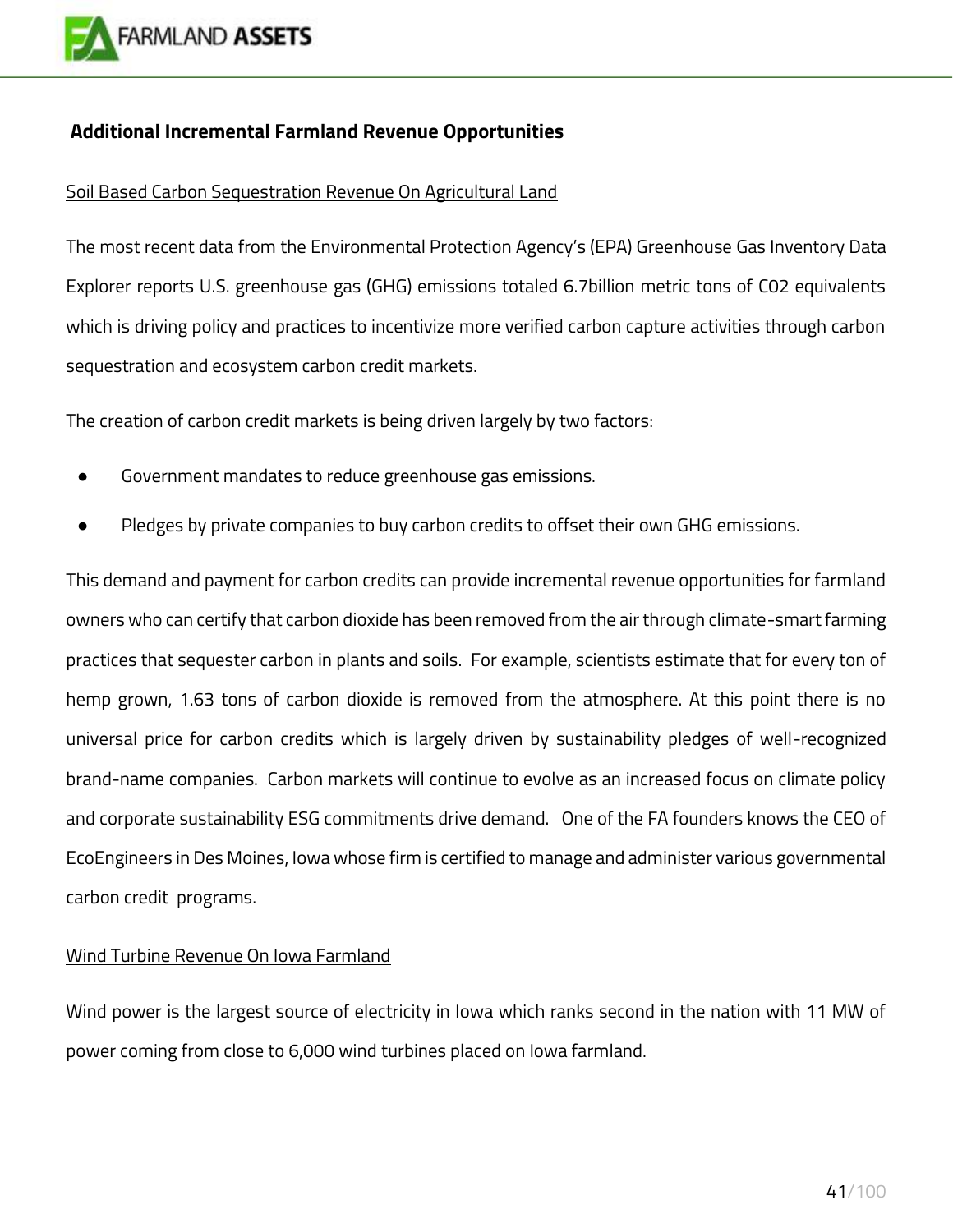

The utility company, Mid-American Energy accepts applications for potential Iowa wind farm sites by considering average wind speed, typical wind direction, geographical features, availability of transmission line interconnect and community/county acceptance of potential locations.

A 2 MW wind towers require 1.5 acres of land which co-exists with planted crops around each site. Through easement agreements, Mid-American Energy issues annual payments to the farmland owners in exchange for access to the designated portion of their land and the rights to build, maintain, and operate wind turbines and transmission equipment. Typical annual easement payments average from \$6,000 to \$8,000 or an equivalent \$4,000 to \$5,300 per acre. There are farmland owners with 300 to 500 acres that may have 6 to 10 wind turbines on their property generating \$25,000 to \$53,000 per year in incremental revenue and profit.

One of the FA founders who lives in Iowa is a utility customer of MidAmerican Energy and, once we are funded, plans on meeting with the utility company to determine which Iowa counties they are looking to continue their expansion plans.

### Farm Land Assets' Targeted Growing Regions

FA Management has hand-picked a group of top-ranked agricultural states where FA founders live or where our product portfolio selections can exist and flourish.

#### **Southeast**

*South Carolina.* With nearly 25,000 farms, South Carolina (SC) produces a wide array of crops on its 4.7million acres of farmland. The top specialty crops are vegetables, fruit, greenhouse crops, cane syrup and pecans amongst others. According to the latest USDA Census of Agriculture, SC produces over \$1 billion from annual crop sales. Average cropland price is \$2,830. per acre. FA's relationship with McCall Farms' vegetables and the planned SC industrial hemp processing facilities make SC a priority region. One of FA's founders lives in SC.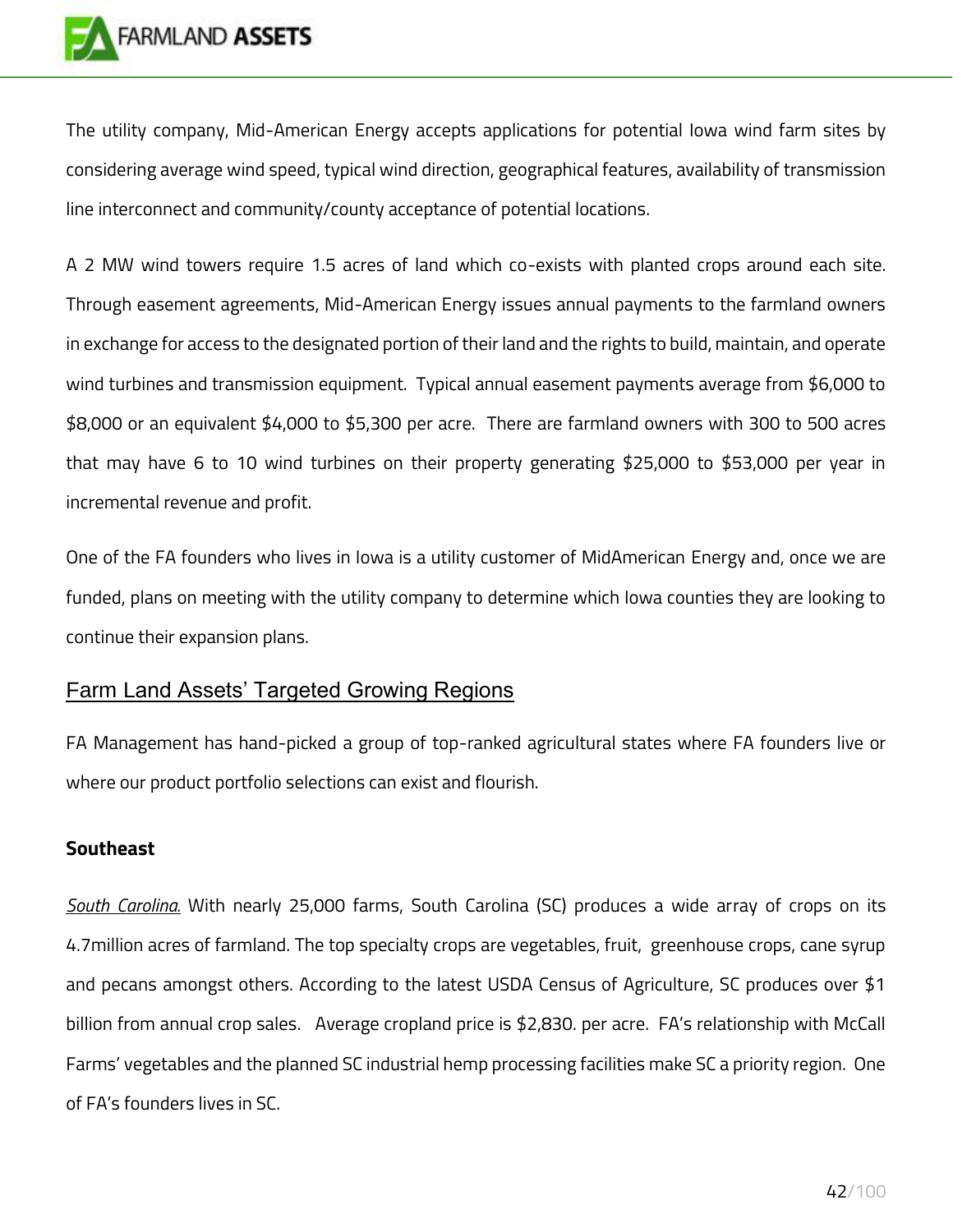

*North Carolina.* North Carolina (NC) has a rich agricultural history that continues to thrive and remains as one of the state's largest industries with annual sale of crops topping \$5 billion. USDA shows 8.4 million of NC acres is classified as agricultural land with more than 46,000 farms. Popular specialty crops include greenhouse products, sweet potatoes, vegetables, and peanuts. Average cropland price per acre is \$4,180.

Vegetables, greenhouse medicinal crops, industrial hemp are high priority specialty crops for this region in our business plan. One of FA's founders lives in NC.

*Georgia*. Georgia has over 42,000 farms on a total of 10 million acres of farmland. Georgia is ranked #1 in production of peanuts and heavily involved in specialty crops of fruits, vegetables, nuts, oil seeds, greenhouse crops, etc. USDA estimates Georgia farmers produced and sold \$9.5 billion dollars of agricultural products. Average cropland price per acre is \$3,320. All specialty crops mentioned will be considered as well as discussing farmland required to support the Georgia hemp products company.

#### **Midwest**

*Iowa.* With more than 85% of its land value devoted to farming in various applications, agriculture is clearly at the root of Iowa's economy and future. Iowa has over 85,000 farms on 30.6 million acres of prime agricultural land. Iowa's rich soil composition and favorable weather pattern make it an ideal place for growing most cash crops. Due to these productive qualities, Iowa farms are highly sought after making it some of the most expensive farmland per acre in the nation. Iowa has consistently been ranked in the top five state in the U.S. for agricultural production and exports since the year 2000 and ranks #1 in corn production and #2 in soybean production in the U.S. The specialty crop industry in Iowa is also strong and growing. Average cropland price per acre is \$7,170. Antioxidant berries and medical root crops are of specific interest along with the added incremental revenue & profit from wind farms. One of FA's founders lives in Iowa.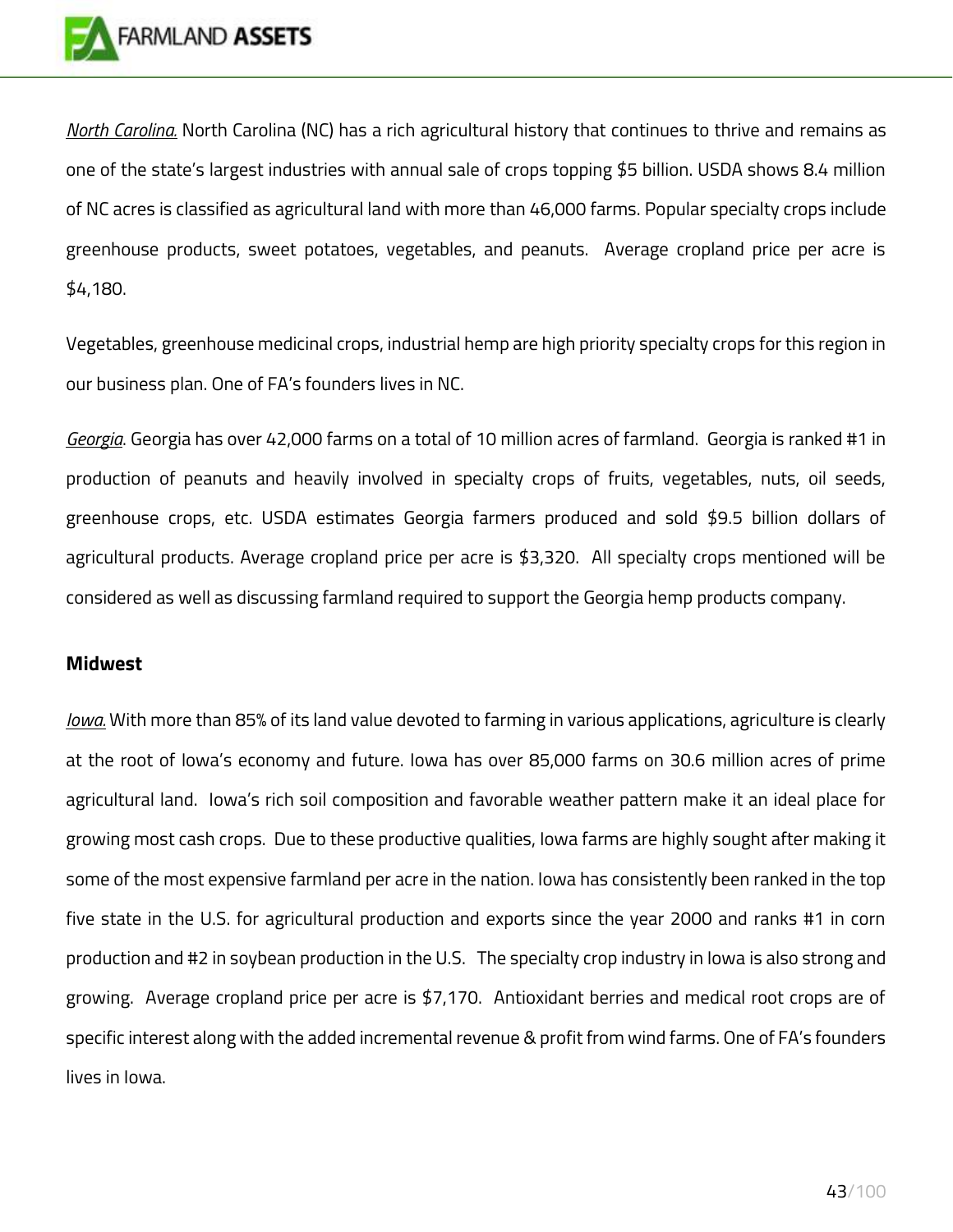

*Minnesota.* Just north of Iowa is Minnesota which is a leading agricultural state and ranks 4<sup>th</sup> in the U.S. for total agricultural exports. Just over 50% of Minnesota's total land is farmland. Corn and soybeans make up 45% of the state's agricultural crop revenue of around \$10 billion. There are approximately 69,000 farms on 25 million acres. Average cropland price per acre is \$ 4,800. In the Red River Valley, 2,700 farmers grow sugar beets on 400,000 acres of land supporting five local processing facilities. Plant-based glycol & other plant-based bio-refineries will expand in this region.

## Financial Model, Use of Proceeds and Estimated Return

FA plans to release money from escrow and launch the execution of FA Business Plan. The FA's fundraising aim is to raise the amount of \$30 million at a Security Token Offering.. The maximum Security Token Offering is capped at \$30 million. The level of funding will determine the number of farms and number of acres FA can initially pursue.

During the initial months of post-funding, FA will conduct extensive due diligence to prioritize, negotiate, and acquire or cash rent prime agricultural land in targeted agricultural regions. FA's farmland outreach program will include talking with strategic specialty crop processors, targeted specialty crop trade associations, local agricultural banks, real estate land agents, and family-farm owners. Each approved farmland project will be supported by a due diligence report and operational plan that defines the timeline and specialty crops to be raised in the next growing season. FA will balance annual and perennial crop selection to ensure both early-results and strategic scalable revenue growth can be realized. The ultimate annual performance measurement will be the cumulative harvest profits generated from the farmland under tillage.

Since there will be a wide range of variables to work through (land value, specialty crop selection, revenue per acre, harvest yields, etc) as described above, the FA Business Plan Financial Model will be built on a mid-point of potential value ranges.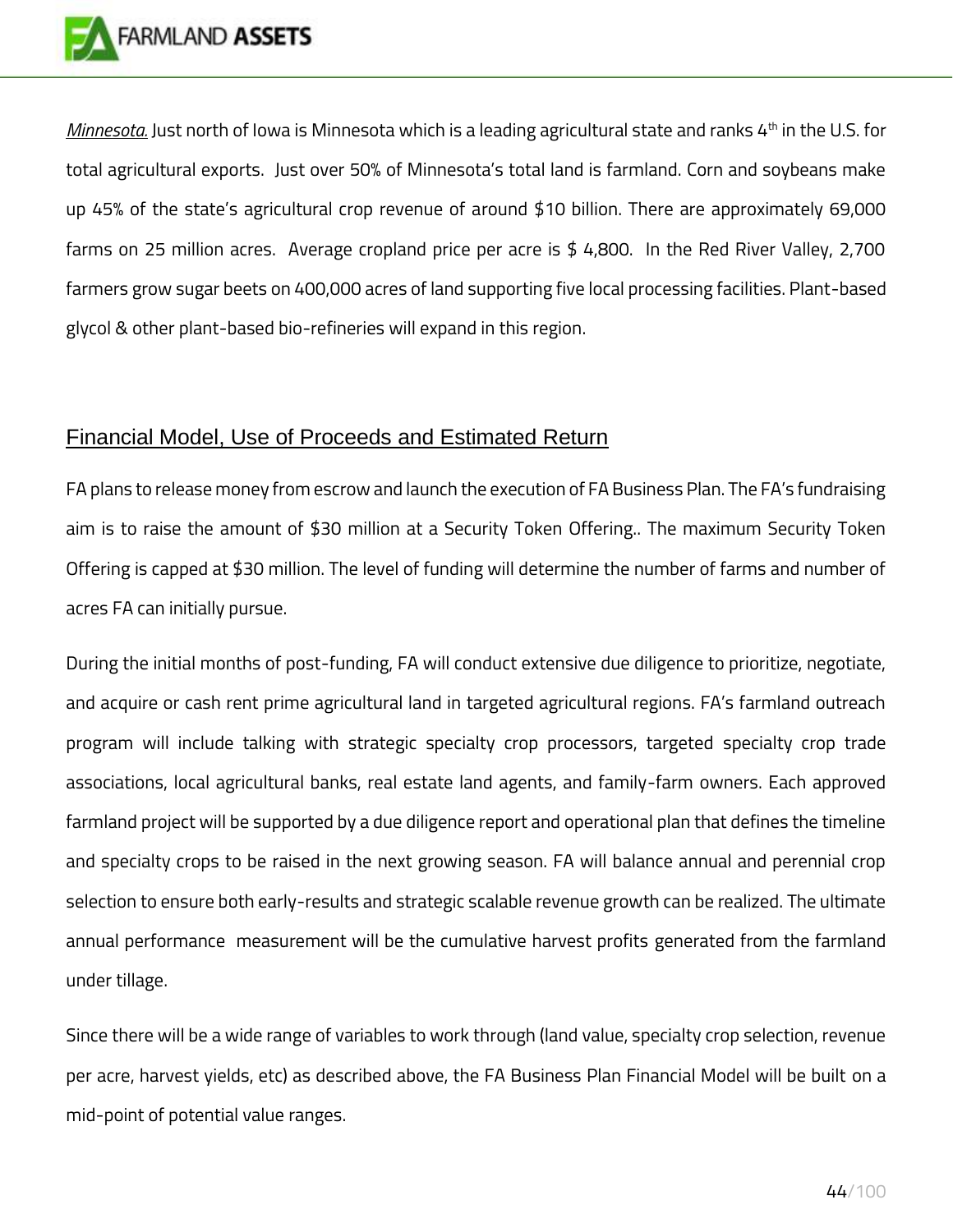

### **Use of Proceeds**

Here is a representative model of the use of funds. The three key elements are: a) land acquisition costs; b) pre-paid expenses to create the first-year harvest such as seed, soil prep, planting, farm labor, etc.; and c) operational overhead.

|                                                             | \$15 Million Raise              |                                 |              | \$30 Million Raise              |                                 |           |
|-------------------------------------------------------------|---------------------------------|---------------------------------|--------------|---------------------------------|---------------------------------|-----------|
| <b>Cost Item</b>                                            | <b>Acres</b><br><b>Acquired</b> | <b>Price</b><br><b>Per Acre</b> | <b>Total</b> | <b>Acres</b><br><b>Acquired</b> | <b>Price Per</b><br><b>Acre</b> | Total, \$ |
|                                                             |                                 | <b>State</b>                    |              |                                 |                                 |           |
| <b>SC</b>                                                   | 500                             | \$2,830                         | \$1,415k     | 1000                            | \$2,830                         | \$2,830k  |
| <b>NC</b>                                                   | 400                             | \$4,180                         | \$1,672k     | 800                             | \$4,180                         | \$3,444k  |
| GA                                                          | 400                             | \$3,320                         | \$1,238k     | 800                             | \$3,320                         | \$2,656k  |
| IA                                                          | 300                             | \$7,170                         | \$2,151k     | 600                             | \$7,170                         | \$4,302k  |
| <b>MN</b>                                                   | 300                             | \$4,800                         | \$1,440k     | 600                             | \$4,800                         | \$2,880k  |
| <b>Total Land</b>                                           | 1900                            | \$4,211                         | \$8,000k     | 3800                            | \$4,211                         | \$16,000k |
| Pre-Paid Expense To<br><b>Produce First Year</b><br>Harvest |                                 |                                 | \$5,800k     |                                 |                                 | \$11,600k |
| Management/Overhead                                         | -                               | $\overline{\phantom{a}}$        | \$1,200k     | -                               | -                               | \$2,400k  |
| <b>Total Capital Raise</b>                                  |                                 |                                 | \$15,000k    |                                 |                                 | \$30,000k |

## **Cumulative Annual Harvest Revenue**

Reported average specialty crop revenue per acre ranges for \$6,000 - \$8000 per acre for vegetables to around \$15,000 per acre for antioxidant berries and gourmet garlic. For financial modeling purposes, we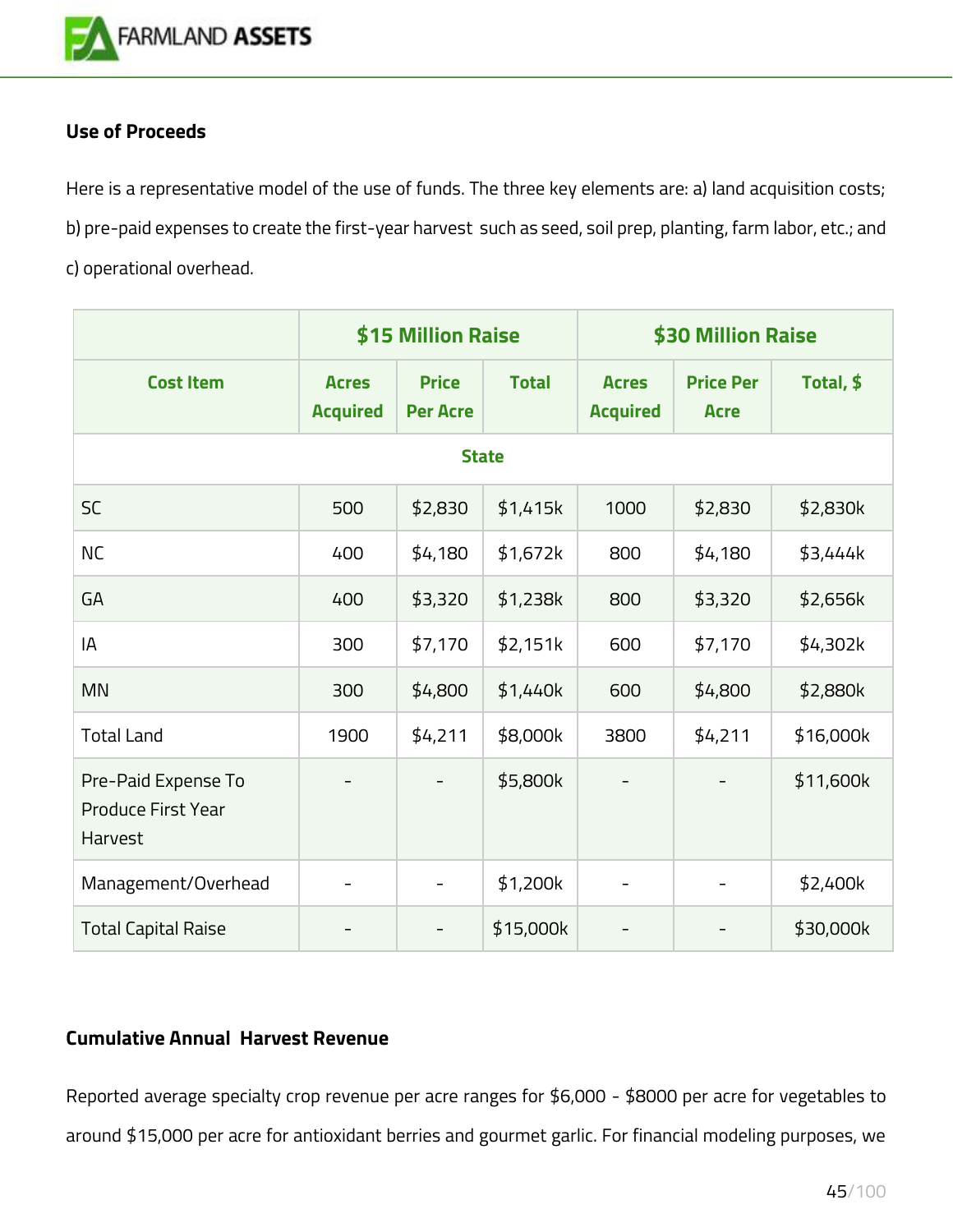

will use a weighted average of \$8,500 per acre until we determine the actual mix of selected special crops to be grown. The estimated annual harvested revenue is:

| \$15m Capital Raise: | 1,900 acres $\cdot$ \$8,500/acre = \$16,150,000 of annual harvest revenue    |
|----------------------|------------------------------------------------------------------------------|
| \$30m Capital Raise: | $3,800$ acres $\cdot$ \$8,500/acre = \$32,300,000 of annual harvest revenue. |

## **Operating Costs**

FA Management has reviewed a number of financial models for specialty crops made by State Universities and will use the following projected cost breakdown:

| <b>Expense</b>                 | <b>Percentage of</b><br><b>revenue</b> | <b>Explanation</b>                                                                |
|--------------------------------|----------------------------------------|-----------------------------------------------------------------------------------|
| Direct Expense                 | 40%                                    | Seed, soil preparation, hired labor, equipment<br>rentals, utilities, fuel, misc. |
| Overhead Expense               | 25%                                    | Insurance, property tax, dues, depreciation, interest<br>expense.                 |
| Management Overhead            | 10%                                    | C-Suite, Finance, Legal, and Marketing<br>compensation.                           |
| Target Pre-Tax Margin          | 25%                                    | $\overline{\phantom{a}}$                                                          |
| <b>Estimated Tax</b>           | 9%                                     | 35% from pre-tax profit.                                                          |
| <b>Target After Tax Profit</b> | 16%                                    | $\overline{\phantom{a}}$                                                          |

### **Income Statement Model**

The model below presents estimated Company's profit and projected return on Company's equity. For this calculation, we estimate dividend distribution at 55% of post-tax profit.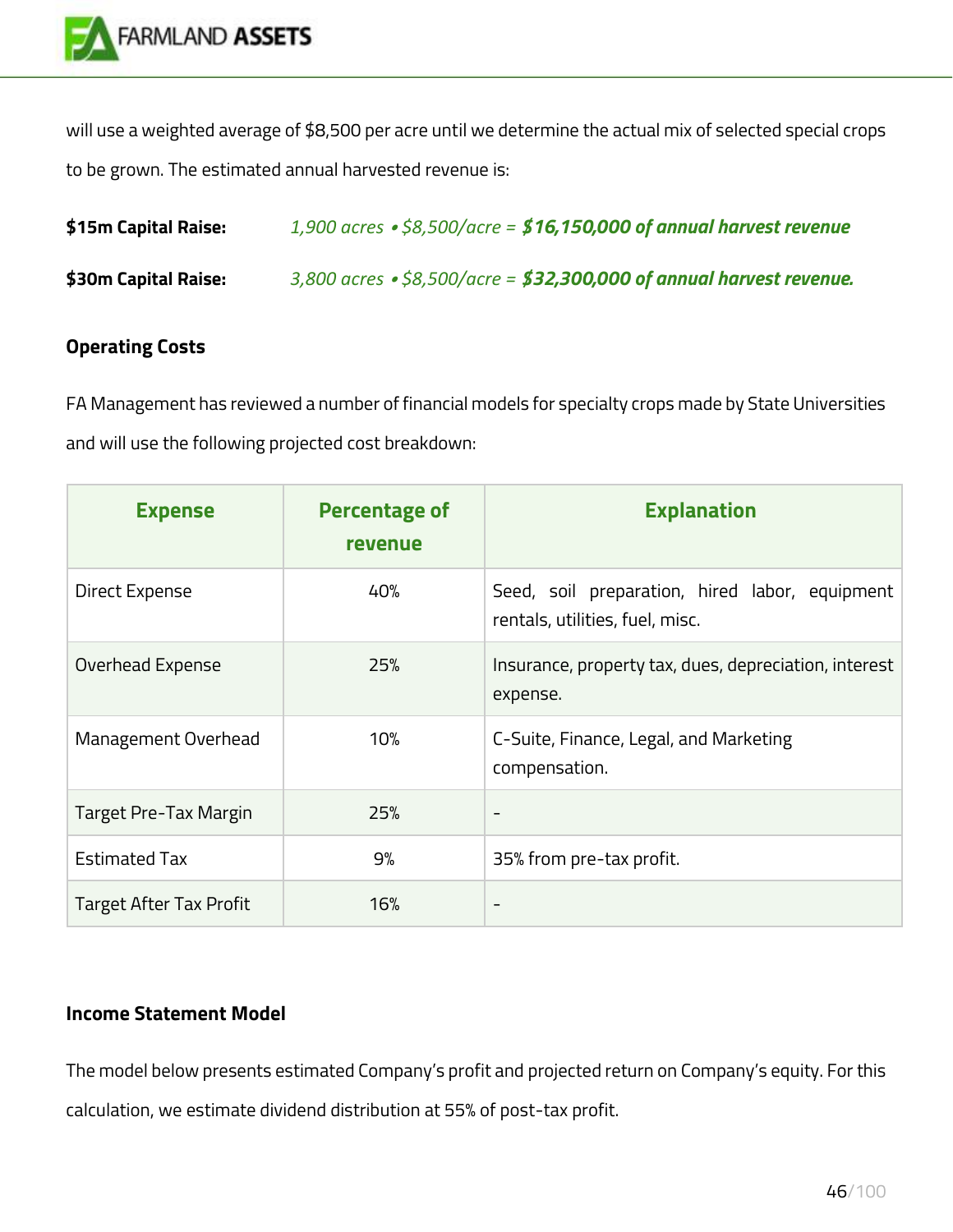

| <b>Income Statement Item</b>     | \$15 Million Raise | \$30 Million Raise |  |  |
|----------------------------------|--------------------|--------------------|--|--|
| Revenue                          | \$16,150,000       | \$32,300,000       |  |  |
|                                  | <b>Cost</b>        |                    |  |  |
| Direct Expense                   | \$6,460,000        | \$12,920,000       |  |  |
| Overhead Expense                 | \$4,037,000        | \$8,075,000        |  |  |
| Management Overhead              | \$1,615,000        | \$3,230,000        |  |  |
| Target Pre-Tax Margin            | $$4,038,000 - 25%$ | $$8,075,000 - 25%$ |  |  |
| <b>Estimated Tax</b>             | \$1,413,000        | \$2,826,000        |  |  |
| Targeted After-Tax Profit        | $$2,625,000 - 16%$ | $$5,249,000 - 16%$ |  |  |
| Estimated Dividend (Est. 55%)    | \$1,444,000        | \$2,888,000        |  |  |
| <b>Investor Value Return</b>     |                    |                    |  |  |
| <b>Annual Yield on Harvest</b>   | 9.6%               | 9.6%               |  |  |
| Average Annual Land Appreciation | 6.0%               | 6.0%               |  |  |
| <b>Investor Net Return</b>       | 15.6%              | 15.6%              |  |  |

Given the variability of crop yield and other factors, Company's financial results can change year-to-year. Below we present a summary of how financial results will change in the case of 10% positive and negative variability.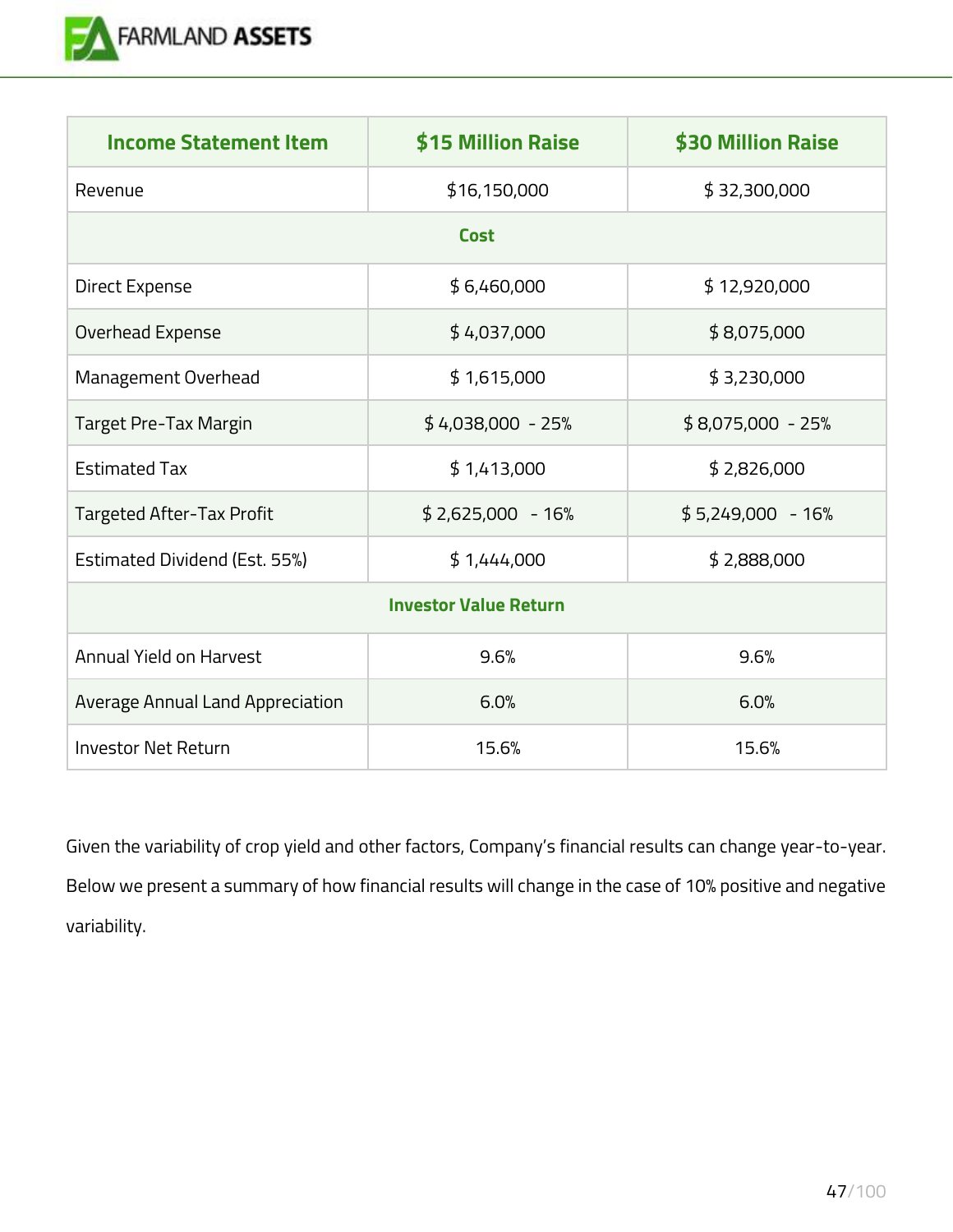

|                                   | \$15m Raise         | \$30m Raise         |  |
|-----------------------------------|---------------------|---------------------|--|
| Above Model - After-Tax Profit    | \$2.625m            | \$5.249m            |  |
| 10% Higher Revenue Per Acre       |                     |                     |  |
| <b>Additional Profit</b>          | \$1.050m            | \$2.100m            |  |
| <b>Additional Dividend</b>        | \$0.577m            | \$1.155             |  |
| Annual Yield on Harvest           | 9.6% goes to 13.5%  | 9.6% goes to 13.5%  |  |
| <b>Annual Total Yield</b>         | 15.6% goes to 19.5% | 15.6% goes to 19.5% |  |
| <b>10% Lower Revenue Per Acre</b> |                     |                     |  |
| Decrease in Profit                | \$1.050m            | \$2.100m            |  |
| Decrease in Dividend              | \$0.577m            | \$1.155             |  |
| Annual Yield on Harvest           | 9.6% goes to 5.8%   | 9.6% goes to 5.8%   |  |
| <b>Annual Total Yield</b>         | 15.6% goes to 11.8% | 15.6% goes to 11.8% |  |

### **Sources of data**

- [Minnesota Specialty Crop Farm Performance Report Funded by U.S. Dept of Agriculture \(USDA\) and](https://ageconsearch.umn.edu/record/293322/?ln=en)  [MN Department of Agriculture.](https://ageconsearch.umn.edu/record/293322/?ln=en)
- Iowa State University [Selected Alternative Agriculture Financial Benchmarks.](https://www.extension.iastate.edu/agdm/wholefarm/html/c3-65.html)
- [South Carolina Department of Agriculture: Specialty Crops Market News Service.](https://www.ams.usda.gov/market-news)
- USDA [National Agriculture Statistics. Service: New England Vegetables and Strawberries Report.](https://www.nass.usda.gov/Statistics_by_State/New_England_includes/Publications/Current_News_Release/2019/eos2019_vegetables.pdf)
- Penn State University [Agriculture Department: Garlic Production](https://extension.psu.edu/garlic-production)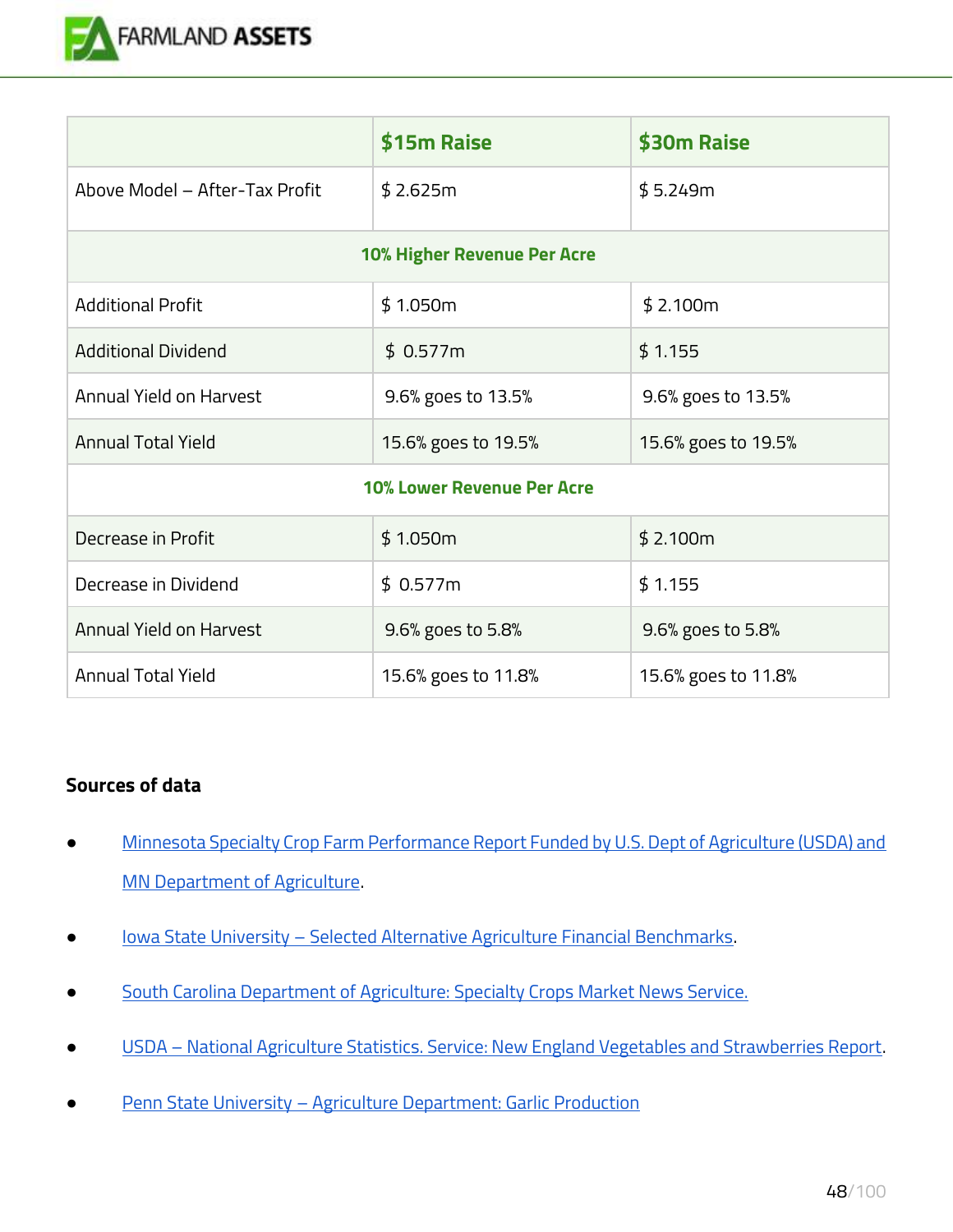

- Iowa State University [Economics Department: Aronia](https://www.extension.iastate.edu/news/2009/mar/110401.htm)  A New Crop For Iowa
- **[Profitable Plants Digest](https://www.profitableplantsdigest.com/)  Specialty Crops**

## FA's Comparison To Competitive Farmland Investment Offerings

Here is a summary of four perceived competitive farmland investment offerings vying for investor attention and why FA believes their *"Cumulative Diversity Advantage"* is a better investor model with lower risk.

#### **[Acretrader](https://www.acretrader.com/)**

Description of the competitor model:

- Investors make investments in single-site properties. Returns are dependent on single property results.
- Investor returns come from annual cash rent from farmers & long-term land appreciation. No yield sharing.
- Shareholder typically waits 5-10 years and must sell the land to realize their land return. Investment is over.
- Primarily invest in commodity crop land with 3%-5% annual returns and overall avg annual return of 8%.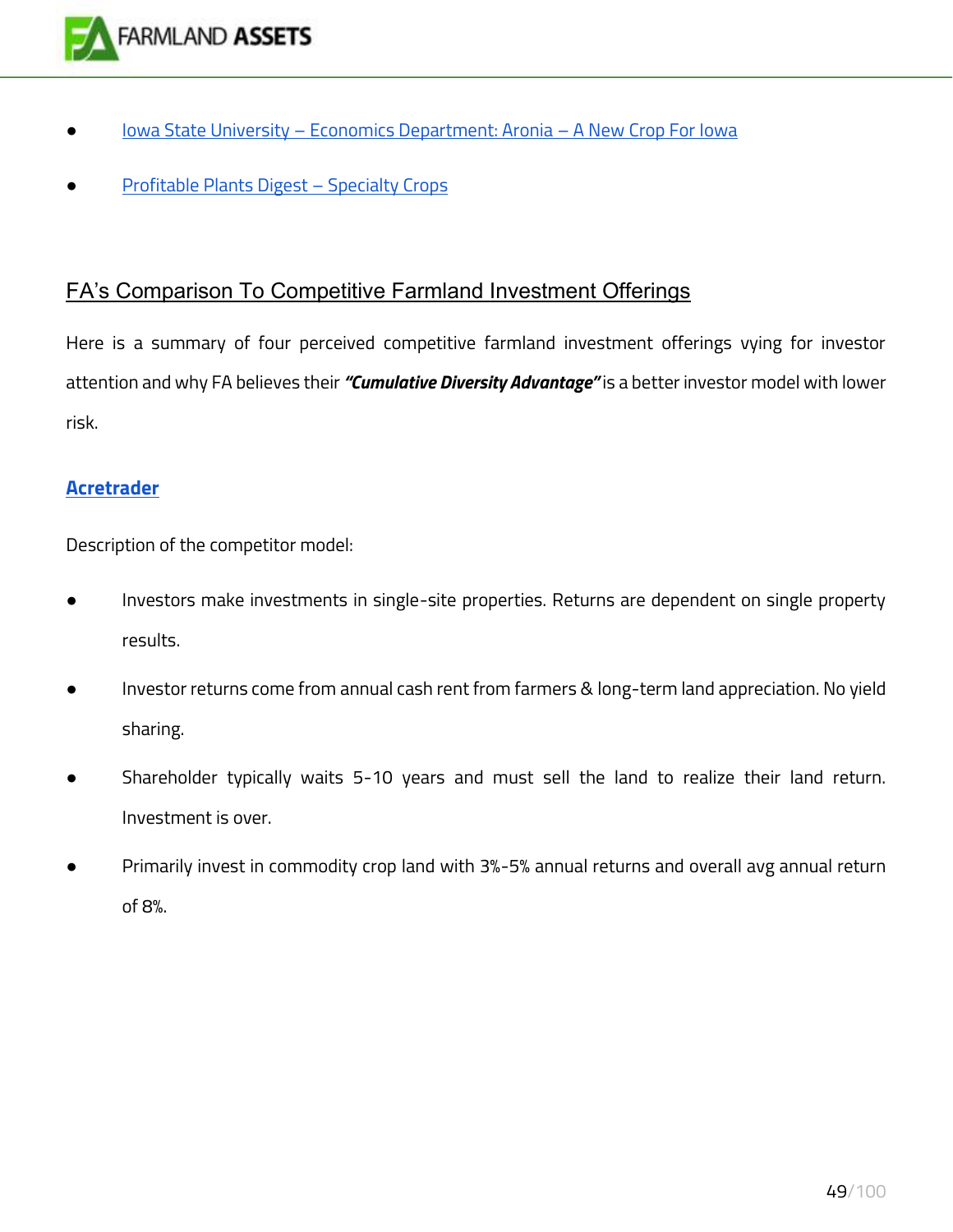Example of Current Pending Closings On Their Website:

| <b>State</b> | <b>Crops</b>      | <b>Estimated Gross</b><br><b>Cash Yield</b> | <b>Estimated Average</b><br><b>Net Annual Return</b> | <b>Minimum</b><br><b>Investment</b> |
|--------------|-------------------|---------------------------------------------|------------------------------------------------------|-------------------------------------|
| GA           | Cotton & Peanuts  | 4.3%                                        | 8.0%                                                 | \$16,500                            |
| <b>MN</b>    | Corn & Sunflowers | 3.3%                                        | 7.9%                                                 | \$16,600                            |
| GA           | Cotton & Peanuts  | 3.3%                                        | 8.0%                                                 | \$16,830                            |
| <b>MO</b>    | Cotton & Soybeans | 3.2%                                        | 8.0%                                                 | \$17,125                            |
| CA           | Almond Ranch      | 5.2%                                        | 8.0%                                                 | \$20,370                            |
| <b>MO</b>    | Cotton & Soybeans | 32%                                         | 8.0%                                                 | \$20,550                            |
| <b>AR</b>    | Cotton/Rice       | 3.3%                                        | 8.2%                                                 | \$20,790                            |
| <b>AR</b>    | Rice/Soybeans     | 3.3%                                        | 8.2%                                                 | \$22,890                            |
| MO           | Cotton & Soybeans | $3.2\frac{4}{9}$                            | 8.0%                                                 | \$23,250                            |

In addition, Acretrader shows over 20 closed deals on commodity crops of corn & soybean farms with est. cash yields of 3.5% and est. avg annual return of around 8%. FA did find one "specialty crop" property in Washington state for an apple/cherry farm reporting est. cash yields of 12.9% and est. avg. annual return of 12.8% which supports FA Assets' assumption that specialty crop annual cash yields can be 3X-4X higher than commodity crops.

### FA's Model Is Better Because:

- Commodity yields are shown to be much lower for the same level of dollar investment than specialty crops.
- Single property investments have higher risk than our multi-site Cumulative Diversity Advantage model.
- In the FA model, we do not plan on selling the land to realize an investor return on their property.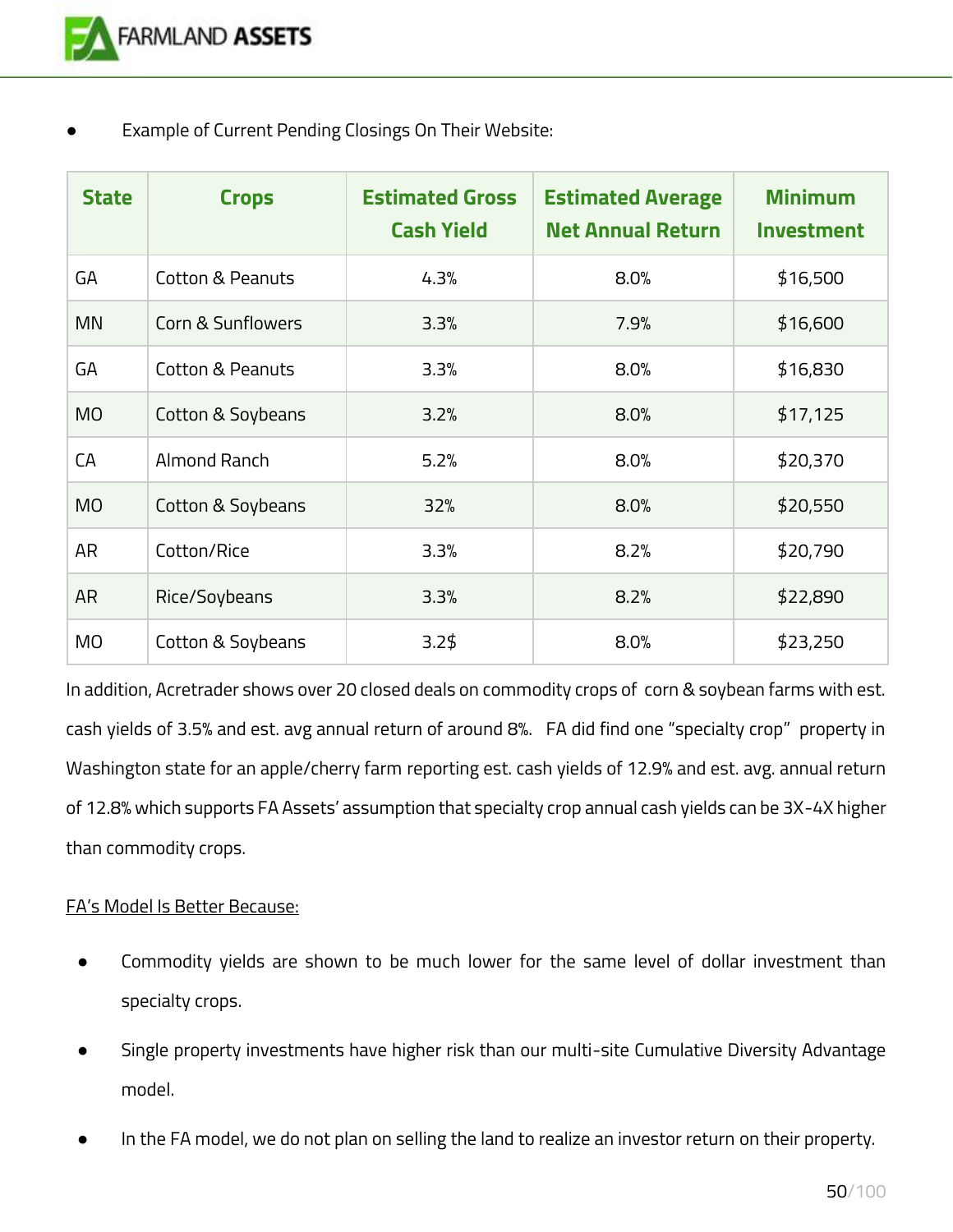

- FA will accumulate land value (multi-farm portfolio) to help increase the enterprise value of the FA token.
- FA investor will have more flexibility of buying and selling FA tokens versus being forced to sell the property.

#### **[FarmFundr](https://www.farmfundr.com/)**

Description of the competitor model:

- Offers fractional farmland investor ownership in single properties primarily in California.
- Investment returns come from annual harvest sales distributions and gains when the land is sold.
- Property examples on their website:

| <b>State</b> | <b>Crop</b>    | <b>Targeted Return</b> | <b>Minimum Investment</b> |
|--------------|----------------|------------------------|---------------------------|
| CА           | Almond Orchard | 13.3%                  | \$15,000                  |
| CA           | Row Crop       | $6% - 10%$             | \$10,000                  |

#### FA's Model Is Better Because:

- FA is avoiding western states due to higher risks for extended drought and damaging fire conditions.
- Investor has to participate in selling the land to realize the land appreciation return.
- FA will accumulate land value (multi-farm portfolio) to help increase the enterprise value of the FA token.
- FA investor will have more flexibility of buying and selling FA tokens versus being forced to sell the property.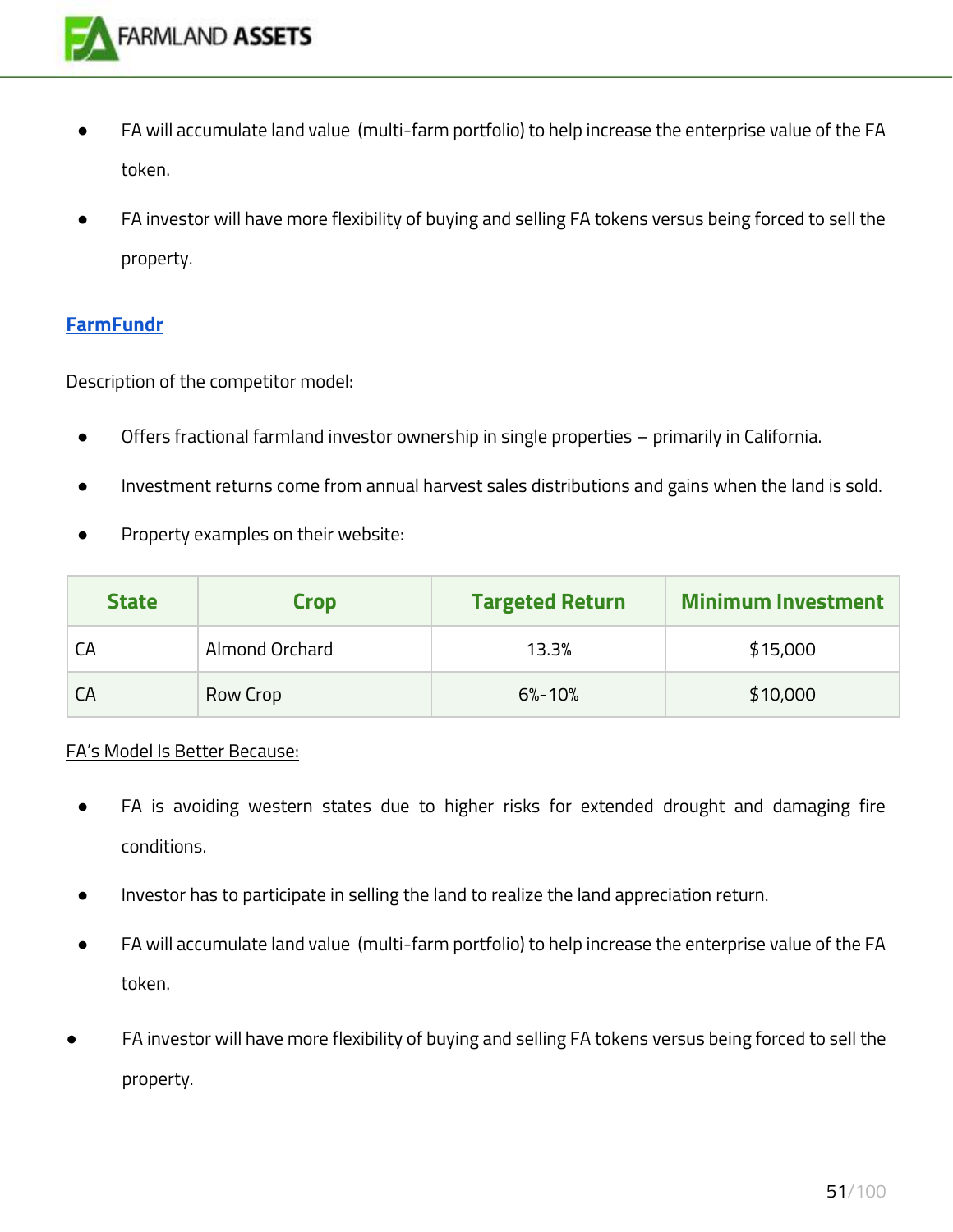

## **[FarmlandLP](https://www.farmlandlp.com/)**

Description of the competitor model:

- Farmland LP is currently raising their second fund (Fund II) as an LLC. Target raise is \$150 million.
- Invest into Fund II which is managed by Farmland LP. Minimum individual investment of \$50,000.
- Use capital to invest in land, irrigation, water rights, fencing, farm equipment, facilities, and other assets.
- Focus is on converting conventional farmland into organic farmland: Northern CA, Oregon, and Washington
- Takes around three years to convert land to organic status and 3-5 years to grow new permanent crops.
- Farmland LP's goal is to start annual member LLC distributions in 2-3 years after the investment.
- The larger investor return comes when the Fund II is closed and liquidated which is typically years away.
- No examples of specific properties. Investing into an organization that buys and operates organic farms.

### FA's Model Is Better Because:

- FA is avoiding western states due to higher risks for extended drought and damaging fire conditions.
- FA will invest in both conventional farmland and organic farmland to optimize our diversity mix.
- Investor must wait for Fund II to decide to sell years later to realize their land appreciation return.
- FA will accumulate land value (multi-farm portfolio) to help increase the enterprise value of the FA token.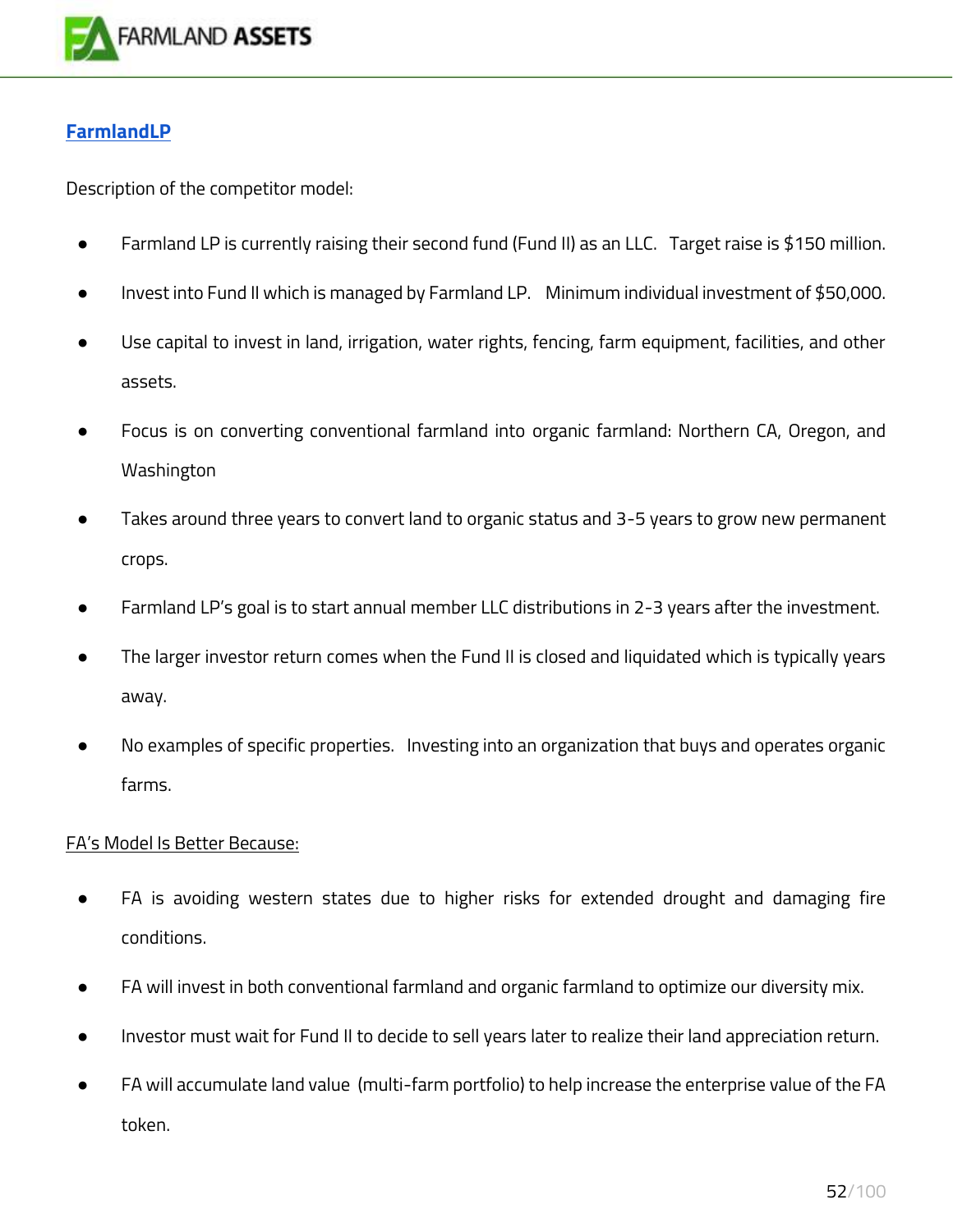

FA investor will have more flexibility of buying and selling FA tokens versus being forced to sell the property.

#### **[FarmTogether](https://farmtogether.com/)**

Description of the competitor model:

- FarmTogether is an online marketplace for farmland investing.
- Typically, a crowdfunding raise in an LLC for a single farm site and a specific crop.
- FarmTogether manages the various farming operations thru one of their LLCs: Farmland Management, LLC.
- Primary focus is on farmland with perennial crops in California and Pacific Northwest.
- Minimum investment is typically \$15,000 to \$50,000.
- Investor returns come from distributions of annual LLC income and land appreciation at the end of the holding period when the property is sold, which looks to typically be ten years.
- Advertise avg. cash yields of 3%-9% and avg annual IRR of 7%-13%.
- Current farmland investment opportunities on their website:

| <b>State</b> | <b>Crop</b>    | <b>Average Net</b><br><b>Cash Yield</b> | <b>Target Net</b><br><b>Return</b> | <b>Target Hold</b><br><b>Period</b> |
|--------------|----------------|-----------------------------------------|------------------------------------|-------------------------------------|
| CА           | <b>Almonds</b> | 9.0%                                    | 10.0%                              | 10 Years                            |
| СA           | Citrus         | 11.6%                                   | 11.4%                              | 10 Years                            |
| <b>WA</b>    | Apples         | 17.0%                                   | 15.1%                              | 10 Years                            |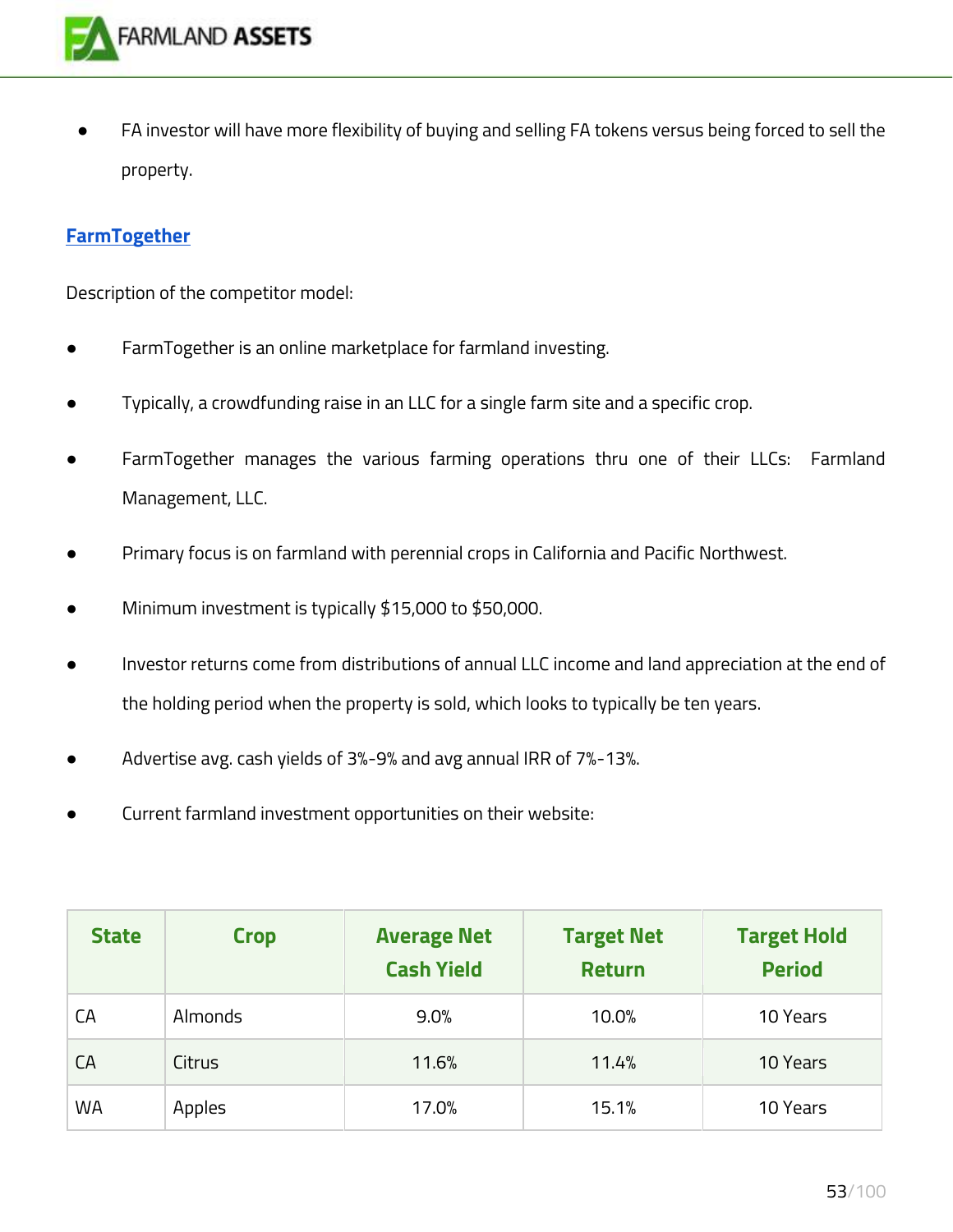

#### FA's Model Is Better Because:

- FA is avoiding western states due to higher risks for extended drought and damaging fire conditions.
- Investor must participate in selling the land ten years later to realize the land appreciation return.
- FA will accumulate land value (multi-farm portfolio) to help increase the enterprise value of the FA token.
- FA investor will have more flexibility of buying and selling FA tokens versus being forced to sell the property.

## Risk Factors Associated With FA's Farm Land Operations

**The Company's business consists of acquiring and managing farmland real estate which carries certain risks related to ownership and management of said properties. By its nature, the search for profitable investments is subject to risks that even a combination of due diligence, experience, and market analysis may not be able to overcome. Here is a list of possible risks and the Company's planned strategies and actions to reduce such risk:** 

Crop production yields can be susceptible to negative weather conditions, including drought, tornadoes, but difficult to predict when or where they will occur. Weather may have an adverse impact on the Company's results of operations, financial condition, and ability to make dividend distributions to its FA Token Holders. FA's plans to operate in multiple regions of the Midwest and Southeast United States which will help reduce and lower the probability of weather-related risks. The two selected agriculture regions benefit from the favorable rain and weather patterns coming up through the Gulf of Mexico as compared to the increasing drought conditions experienced in the U.S. western states fed by the Pacific jet streams. For potential catastrophic weather events, the Company will carry adequate crop/business insurance to cover the basic cost of production.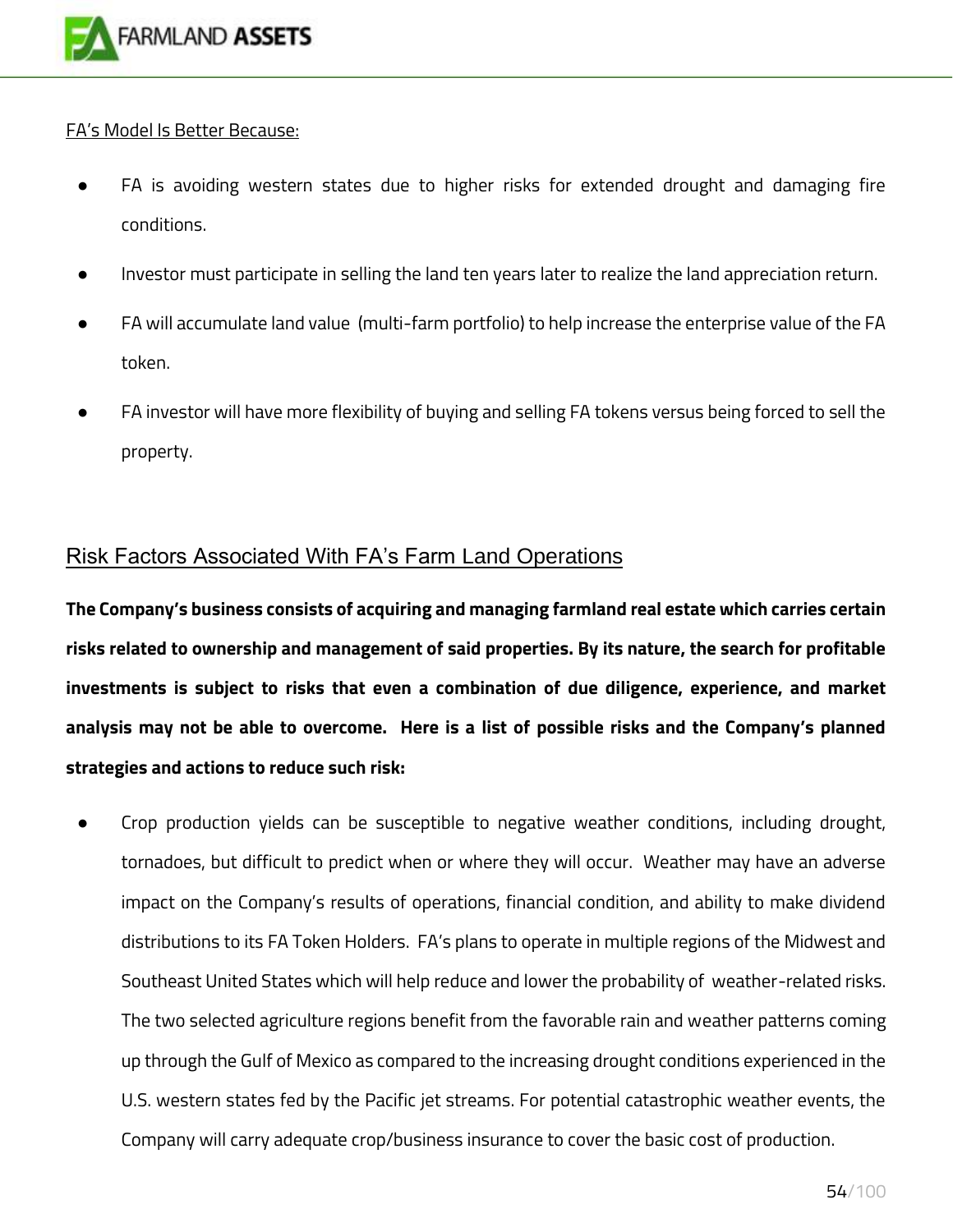- Crop production yields can be susceptible to pests and disease which may have an adverse impact on the Company's results of operations, financial condition, and ability to make dividend distributions to its FA Token Holders. Proper soil preparation and soil maintenance practices have dramatically reduced this risk in the past few decades and will be a cornerstone of FA's operational disciplines.
- The impact on crops and value of farmland may be subject to risks associated with long-term effects of climate change. Some climatologists have predicted that the impact of climate change could include increases in average temperatures, more extreme temperatures, changes in rainfall patterns, more severe drought conditions and increases in volatile weather over time. Such effects of climate change could make the Company's land less suitable for farming or other alternative uses which could have a material and adverse impact the Company's ability to generate planned financial results. FA's "Cumulative Diversity Advantage" of multiple locations and crops will give FA the ability to be more flexible and help reduce the impact of such climate risks.
- The market value of a crop can be affected by many factors that can differ each year. For example, the unpredictability of weather (favorable and unfavorable) can impact yields and create inventory shortages or supply excesses of any one crop that may increase or decrease FA's estimated average unit market price for that growing season. FA's "Cumulative Diversity Advantage" plans to harvest multiple crops that can minimize the impact compared to competitive farmland investment offerings that are restricted to a single crop and single location.
- The Company may incur unexpected repair expenses to its farm equipment, buildings, and fencing that could require unexpected costly repairs from time to time. The cost of making these repairs may reduce cash available for dividend distribution. Strong FA preventative maintenance programs will help reduce said risks.
- The Company will employ or subcontract farmland managers who will be supervised by FA's Senior Operations Management to oversee the day-to-day operations of a specific farm. Our success will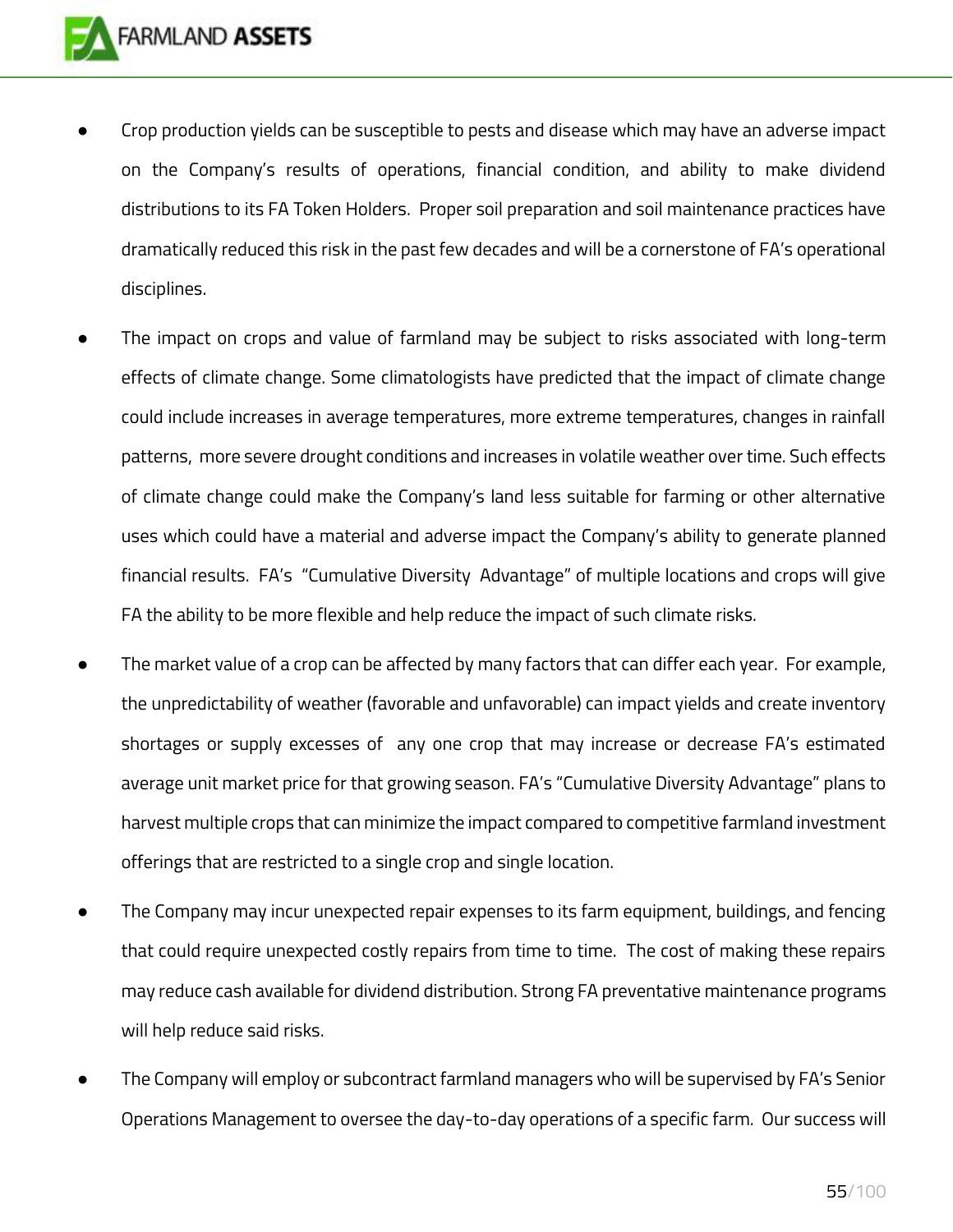depend on the performance of such farmland managers and any failure to successfully perform their management duties could adversely impact the results of that property and could reduce cash available for dividend distribution. FA will minimize this risk through its disciplined candidate interview process and having FA Founders residing in states and regions for on-site audits of the key performance disciplines on a timely and periodic basis.

- Unknown environmental issues may impact the value of an acquired property including unexpected remediation costs that could have an adverse impact on the financial performance of the Company. During FA's due diligence process, soil samples, environmental reports, and buyer indemnity protection will be used to help reduce any negative impact.
- Market prices for farmland may increase faster than projected which may require more cash to grow the total planned acreage and reduce the cash available for dividend distribution. FA's "Cumulative Diversity Advantage" of multiple locations in multiple regions gives us the flexibility to select farmland with the best return on investment.
- The acquired properties will be subject to property taxes that may increase as property tax rates change and as acquired properties are assessed and reassessed by taxing authorities. The Company's business plan includes retaining funds for anticipated property tax increases but cannot provide absolute assurance that the level of working capital retained will be sufficient to satisfy actual increases.

## Summary – Reasons For Investing In The Farm Land Assets, Inc.

## **Limited Supply and Growing Demand**

The ever-increasing global population growth and demand for food versus the non-replenishable shrinking supply of productive agricultural land is a market reality that will result in higher prices for agricultural crops and will also drive remaining farmland values much higher than in past years. The economic law of supply and demand will prevail and drive this business plan.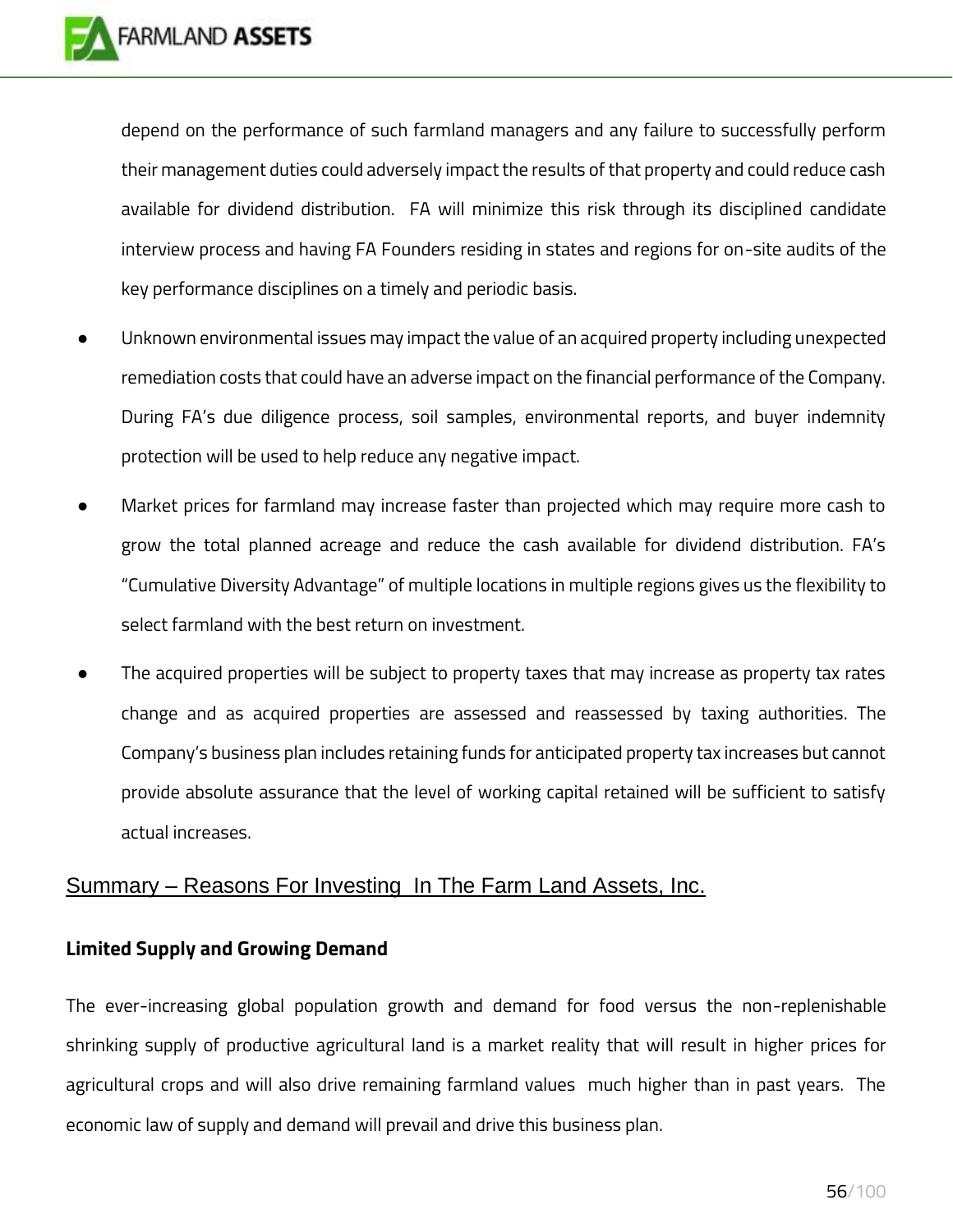

### **Strong Appreciation of Farmland**

Farmland has been an extremely resilient asset class. Farmland has seen positive returns generated every year since 1990 proving it to be one of the most stable asset classes over the past few decades.

### **Limited Availability of Land**

Over 60% of the U.S. farmland is owner operated. The average age of U.S. farmers in 2021 is 61 years old. As more and more farmers reach the retirement age, a large portion of land will change hands, supplying the market with a great opportunity to invest in productive farmland.

### **Diversity of Crops and Geography Reduces Risk**

The focus on crop diversity in different prime growing regions will maximize results and minimize risks for the investors. Investment returns will come from annual harvest dividends, long-term appreciation of land values, and secondary trading platforms for the FA Security Token.

#### **Experience**

FA's Founders and Key Management have the hands-on experience and knowledge to successfully execute the business plan.

#### **Partnerships**

Trusted business relationships with growers, processors, end-market customers will ensure the business plan has a strong foundation to build on.

#### **Food Security**

The peace of mind knowing the investor has the ability to access quality food sources in cases of global crisis, pandemic, or natural catastrophes.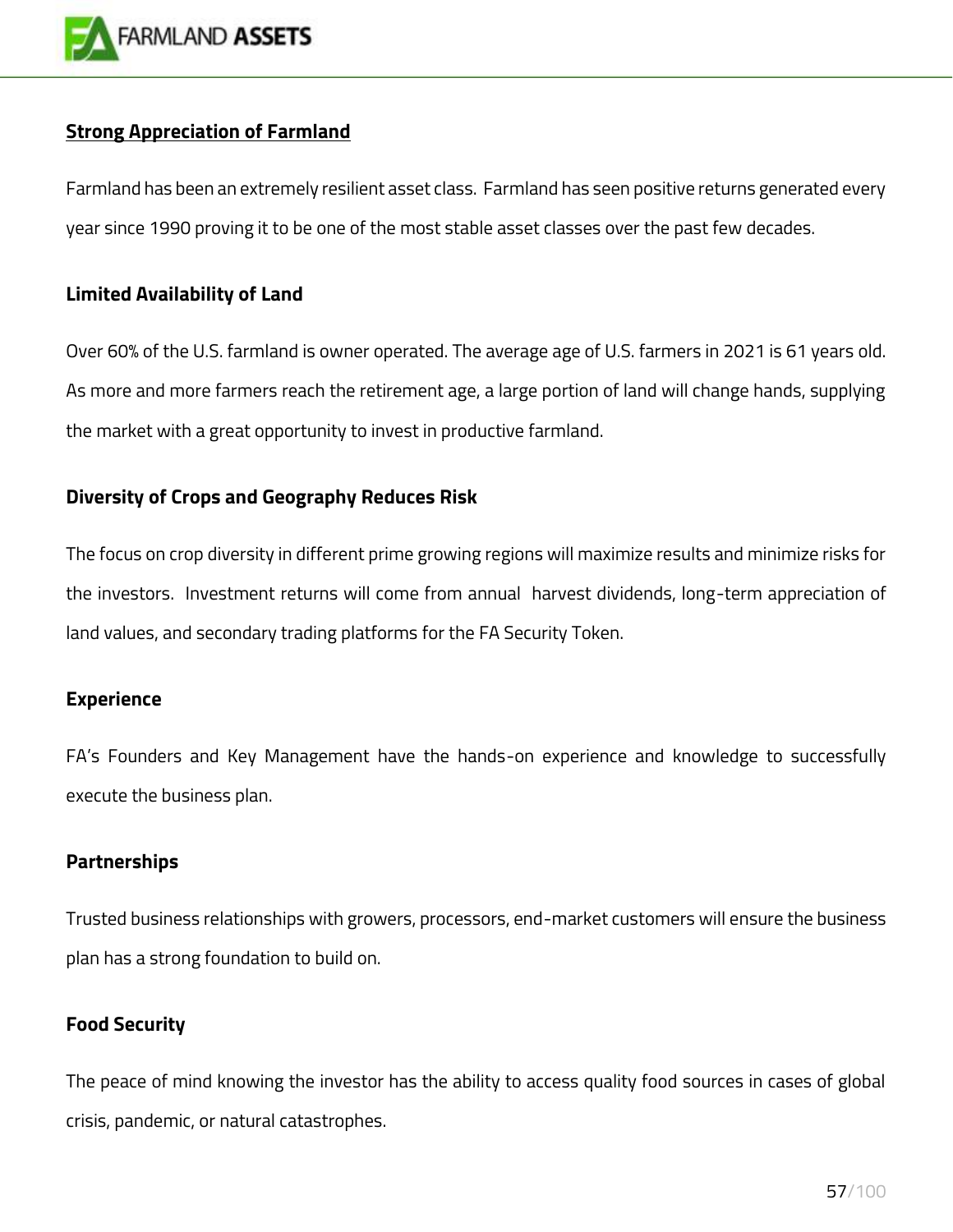

## **Sustainability**

Know you are investing in emerging major plant-based ESG markets that will have a documented improvement on the environment for generations to come.

## **[THE REMAINDER OF THIS PAGE INTENTIONALLY BLANK]**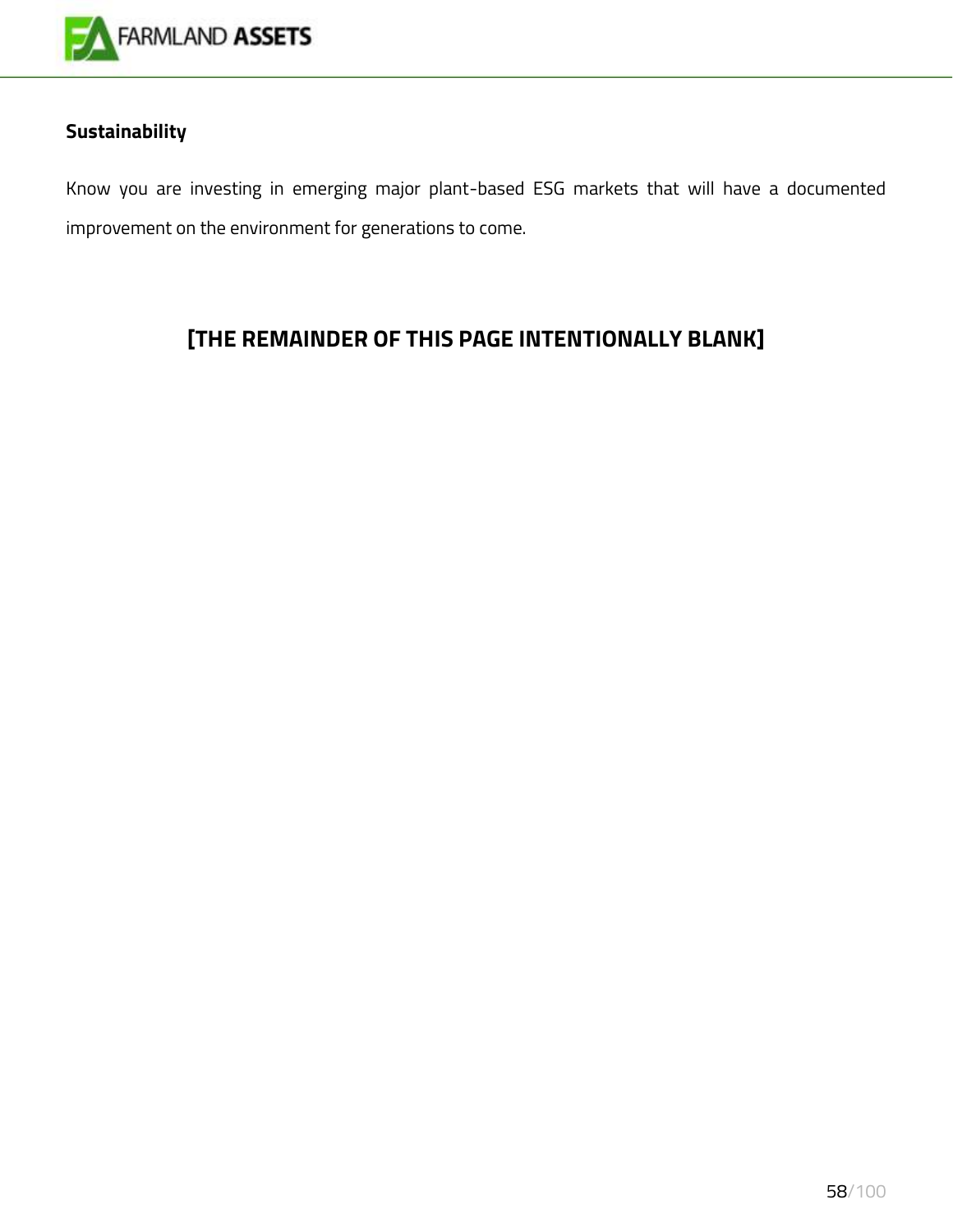

## **DIRECTORS AND MANAGEMENT**

The Directors are responsible, inter alia, for establishing the investment objectives and policy of the Company, for monitoring the Company's performance and for the overall management and control of the Company.



#### **Robert Smith III, Founding Member, CEO and Chairman**

Mr. Smith has a degree in Computer Science and accounting from Columbia Commercial College and has served as President of three successful companies. Mr. Smith spent 18 years in banking software development and implementation which serviced over 100 banks nationwide using IBM and NCR mainframe computers and (Robert Smith Holdings, Inc.), owner and operator of factory assembling micro-

computers which were sold to Home Shopping Network, Sears, DaMark, Montgomery Ward and many other retailers for resale. Also, through international sales channels, shipped thousands of computers all over the world. In 1996, Mr. Smith built the first pre-pay telephone switch while writing and launching software for the first pre-paid cellular telephone platform offering prepaid cellular phone service to ACOG the communications division of the 1996 Atlanta, Ga. Olympics. After the Olympics he was part of a sign up of over 19,000 pre-paid customers within the first year (Prepaid Phone Services, Inc.). Mr. Smith also installed his pre-paid cellular switches and software platforms in La Paz, Bolivia for Italian phone company INTEL and installed same in Tegucigalpa, Honduras. Mr. Smith has over 30 years of experience in the import/export industry and has traveled worldwide most of his life throughout China, Russia, Ukraine, Republic of Georgia, Central America, Mexico, Brazil, Bolivia, Honduras, and other South America countries. Mr. Smith has the exemplary business skills to direct the operations of Farm Land Assets, Inc., with primary emphasis on streamlining operations, contract development as well as continued development of the latest seed genetics and equipment processing technologies.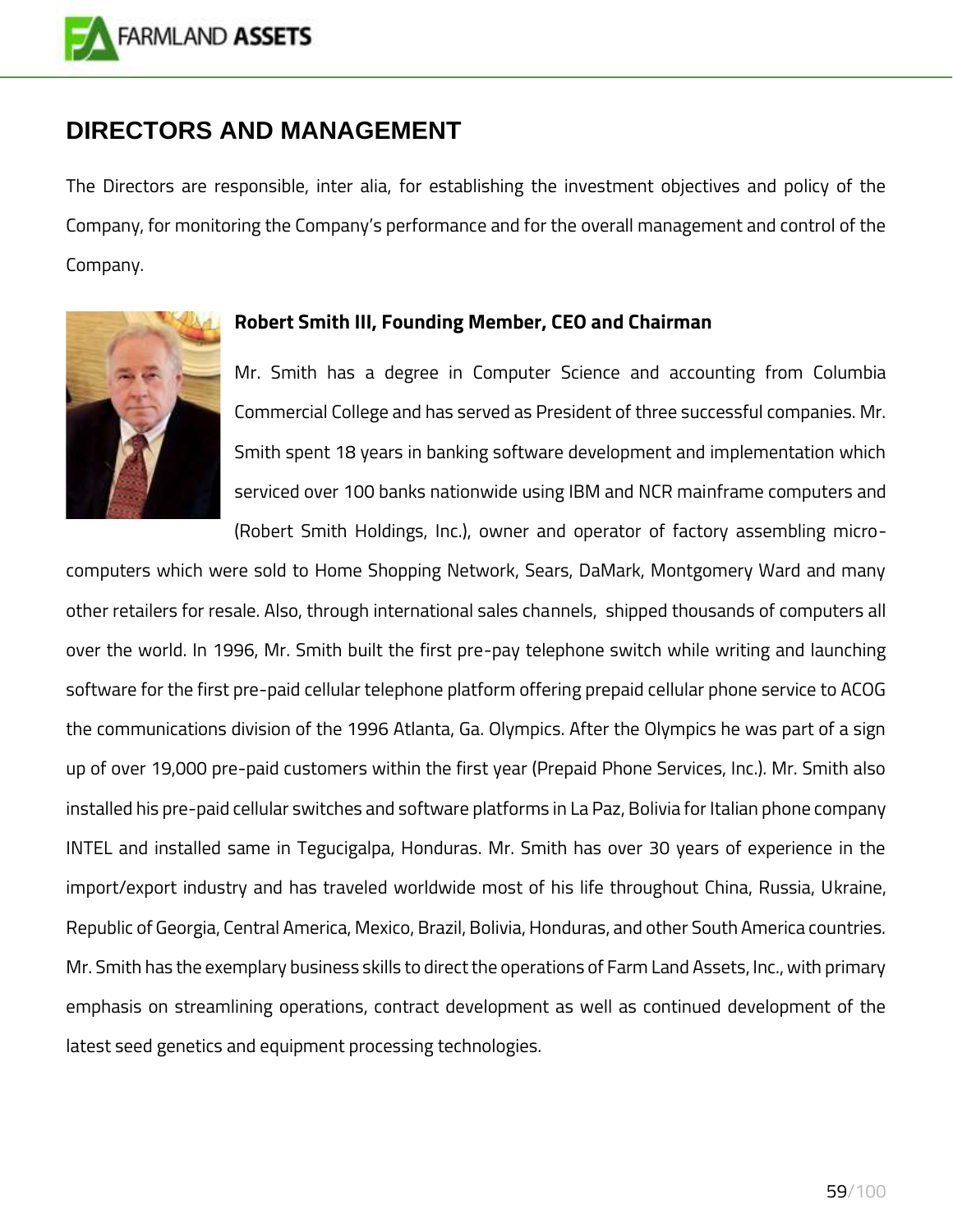



#### **Billy Styles, Founding Member, Chief Agronomist and Farm Management**

Mr. Styles is a 5th generation farmer who has been working in the soil for nearly 50 years. Mr. Styles is the Founder/Owner of Tactical Horticulture Consulting, LLC. He is also a Licensed Hemp Processor and Licensed Industrial Hemp Grower. Mr. Styles has a network of Hemp Farms and Processors that reach domestic and international markets. Mr. Styles, has a gift for growing and a passion for educating

people with Mother Nature in mind. The farm and America's landscapes have been his laboratory and proving grounds for over fifty years. Mr. Styles knowledge and passion for growing has made him a sought-after expert for the development and use of organic products. Mr. Styles is a renowned speaker and lecturer on the topic, as well as a radio and television personality. He is featured as a keynote speaker at regional and national agriculture shows, gardening expos, home shows and garden clubs. Mr. Styles has used his expertise to help maintain some of America's most beautiful botanical gardens including Biltmore Estate, Brooklyn Botanical Garden, Peggy Rockefeller, and Queens Botanical Garden to name a few. Mr. Styles is a Certified Master Gardener, Certified Clean Stream Administrator, Certified Turf Grass Professional and a Certified Plants man. Billy is a visionary and driving force behind FAs soil and seed genetics production plans.



#### **Lyle Jensen, Founding Member, Director, Business Development**

Mr. Jensen grew up in Iowa where he was part of a multi-generational agricultural family that produced corn, soybeans, and hay. He is a graduate of Simpson College in Business & Accounting. Following college, he entered Rockwell International's Financial Fast-Trak program and advanced quickly in financial and program

management positions. From there, Mr. Jensen accepted progressive C-Suite

executive positions as President or CEO of private and public companies in electronic manufacturing services, automotive aftermarket services, tire recycling, and alternative energy. A demonstrated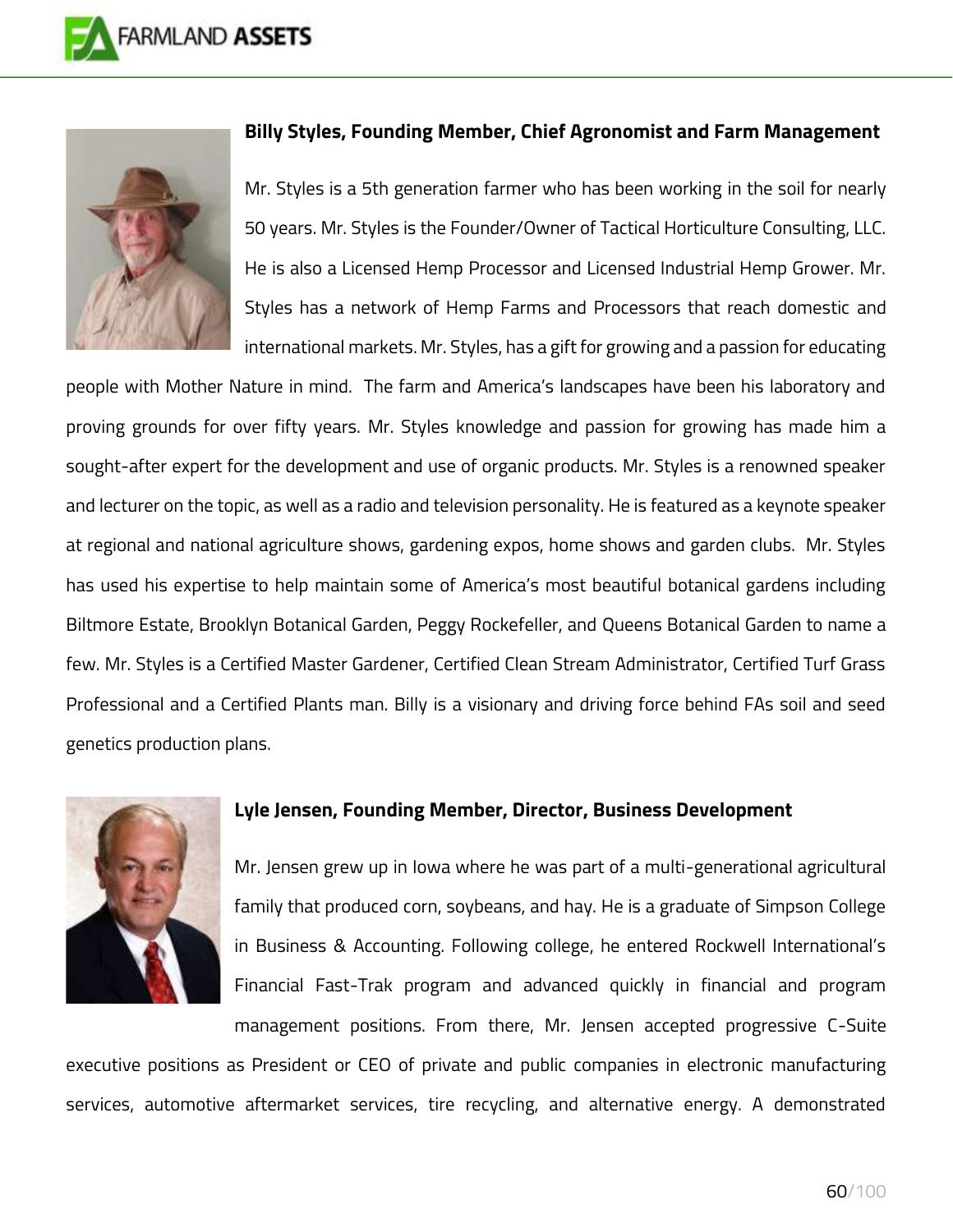successful track record has included start-ups, joint ventures, restructuring, financial turnarounds, acquisitions, divestitures, and multi-site management. Mr. Jensen has been successful in raising capital thru venture capital start-ups, middle-market growth funds, OTCQB small-cap and NASDAQ public companies.

## **Robert Kells, Founding Member, Director, Advisor**

Mr. Kells Jr. hails from Rhode Island and South Carolina. He is a graduate of Embry-Riddle Aeronautical University where he earned his B.S. in Homeland Security with Minors in Security & Intelligence and Airline Operations. Mr. Kells is a veteran of the United States Marine Corps and served in Operation Just Cause (Panama) and Operation Desert Shield/Storm in Saudi Arabia and Kuwait. Robert is also a retired Army National Guard Soldier and served in Operation Iraqi Freedom I and Operation Enduring Freedom XI. Mr. Kells is a retired third-generation police officer and served with the Rhode Island Capital Police and



Providence Police Department. Robert brings a wealth of knowledge, experience, networking, and global contacts from the relationships he has cultivated throughout his career and travels. He is a solid leader, tactician, and brings honor and integrity to whatever he does.

## **[THE REMAINDER OF THIS PAGE INTENTIONALLY BLANK]**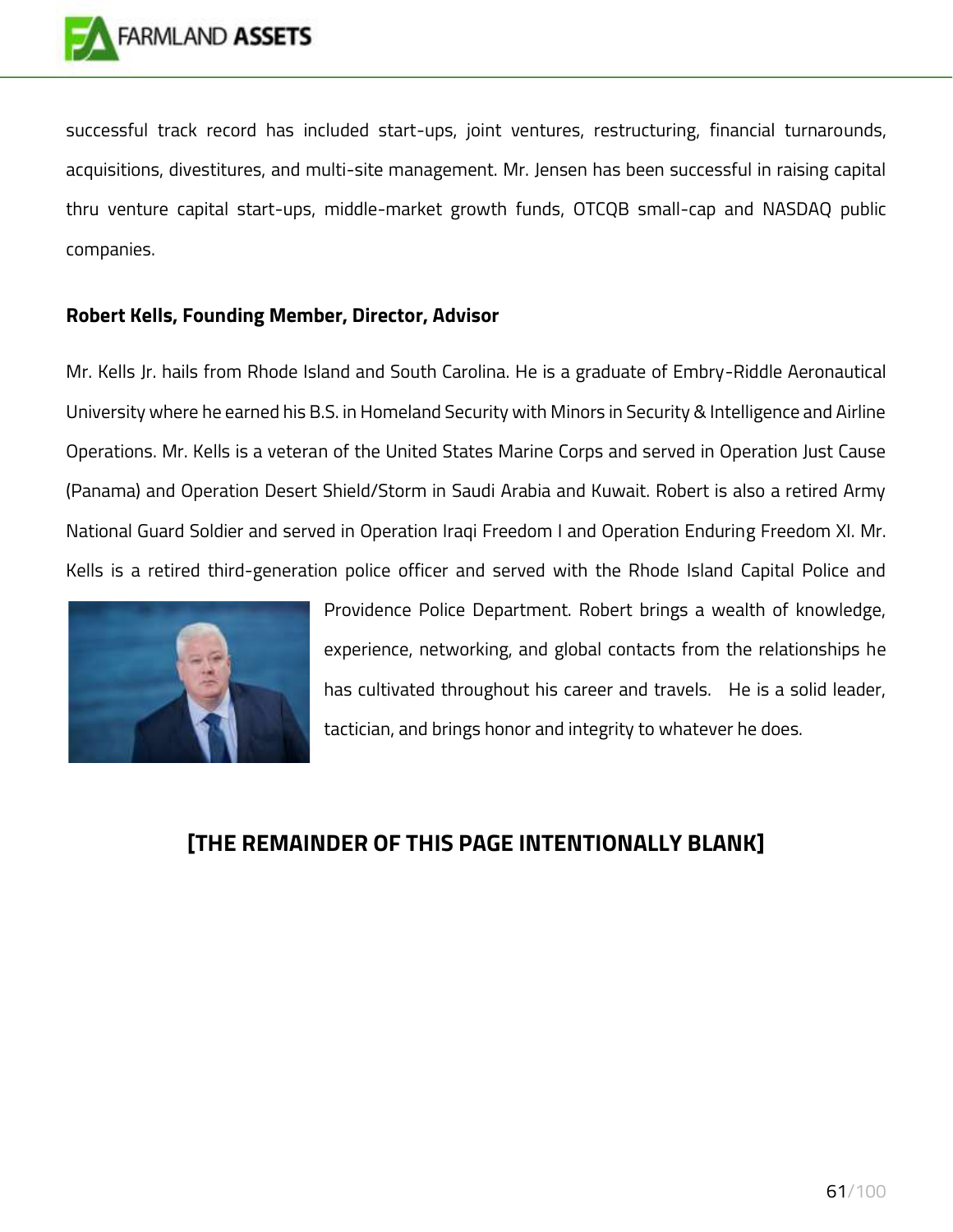

## **DESCRIPTION OF SHARE CAPITAL AND MANAGEMENT SHARES**

*The following is a summary of the material features of our share capital. This summary is not complete and is qualified in its entirety by the governing documents of the Company, which may be available upon request.*

The Company's registered share capital consists of 100,000 Common Stock shares 0.1 USD par value and 205,000,000 Preferred Class B shares 0.30 USD par value.

All Preferred shares exist in the form of Farm Land Assets tokens.

An actual management possessions of Company shares are as follows:

|                              | <b>Ownership</b> |
|------------------------------|------------------|
| <b>Name and role</b>         | <b>Common</b>    |
| Robert Smith III             | 25,000           |
| Robert Kells Jr.             | 25,000           |
| Lyle Edward Jensen           | 25,000           |
| <b>William Gordon Styles</b> | 25,000           |

## Rights, Preferences and Privileges of the Common Shares

### **Voting Rights**

Each holder of Common Stock shares is entitled to one vote for each Ordinary Share of which they are holder.

Preferred Class B shares carry no voting rights; therefore, holders of such shares are not entitled with voting power.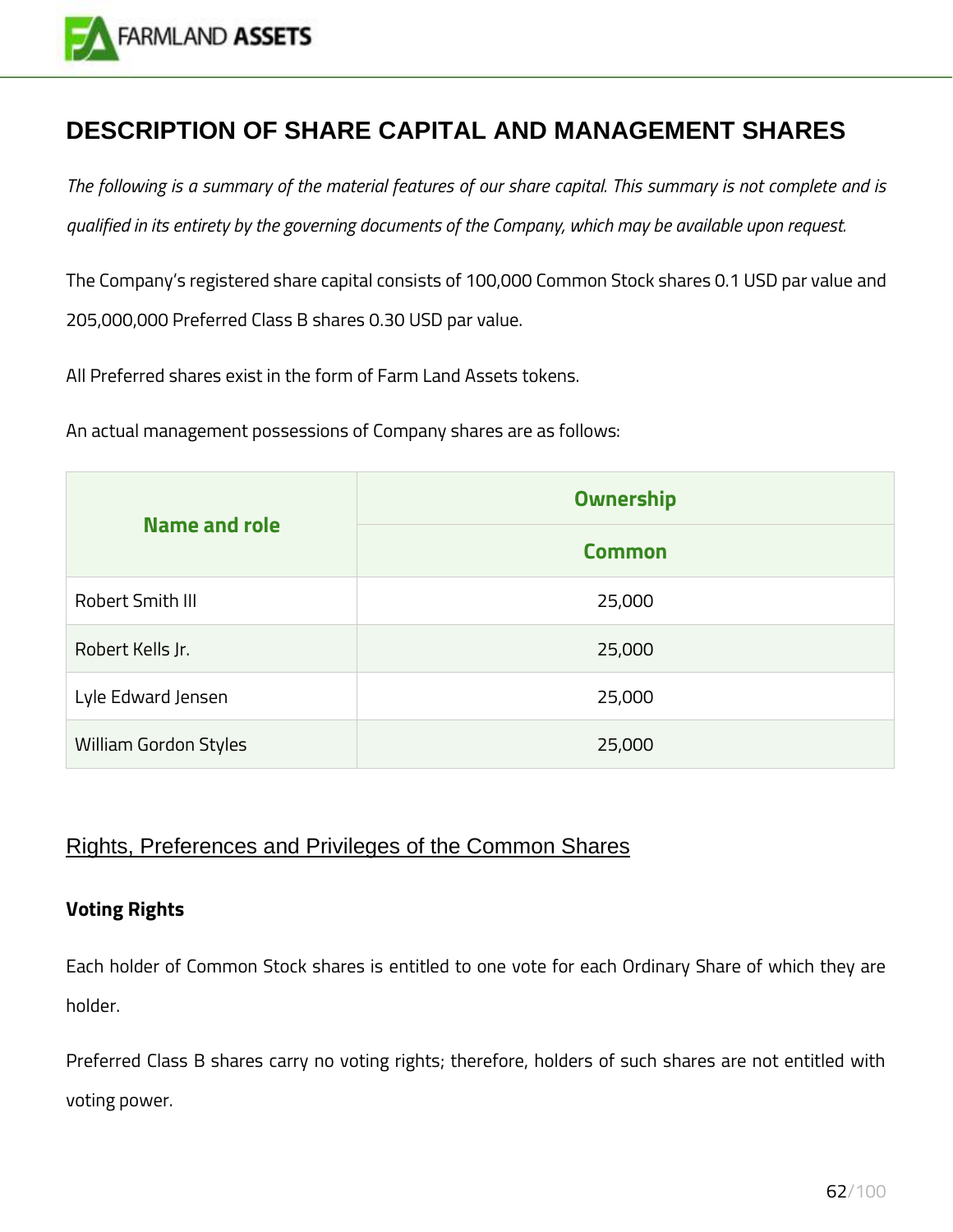

### **Dividends**

Each holder of our Common Stock and Preferred Class B shares is entitled to participate in dividend payments to the Company's members in proportion to their holding of Common Shares and Preferred Shares.

### **Capital Rights**

Each holder of our Common Stock and Preferred Class B shares is entitled to participate in any distribution arising from a winding up or otherwise on a return of capital of the Company in proportion to their holdings of shares.

## Exemptions from securities registration

The Company offers its shares via the following Offering Memorandum under the exemptions of the Regulation S. The Company also offers its shares to the US residents via the separate Offering Memorandum under the exemptions of the Regulation D.

## **[THE REMAINDER OF THIS PAGE INTENTIONALLY BLANK]**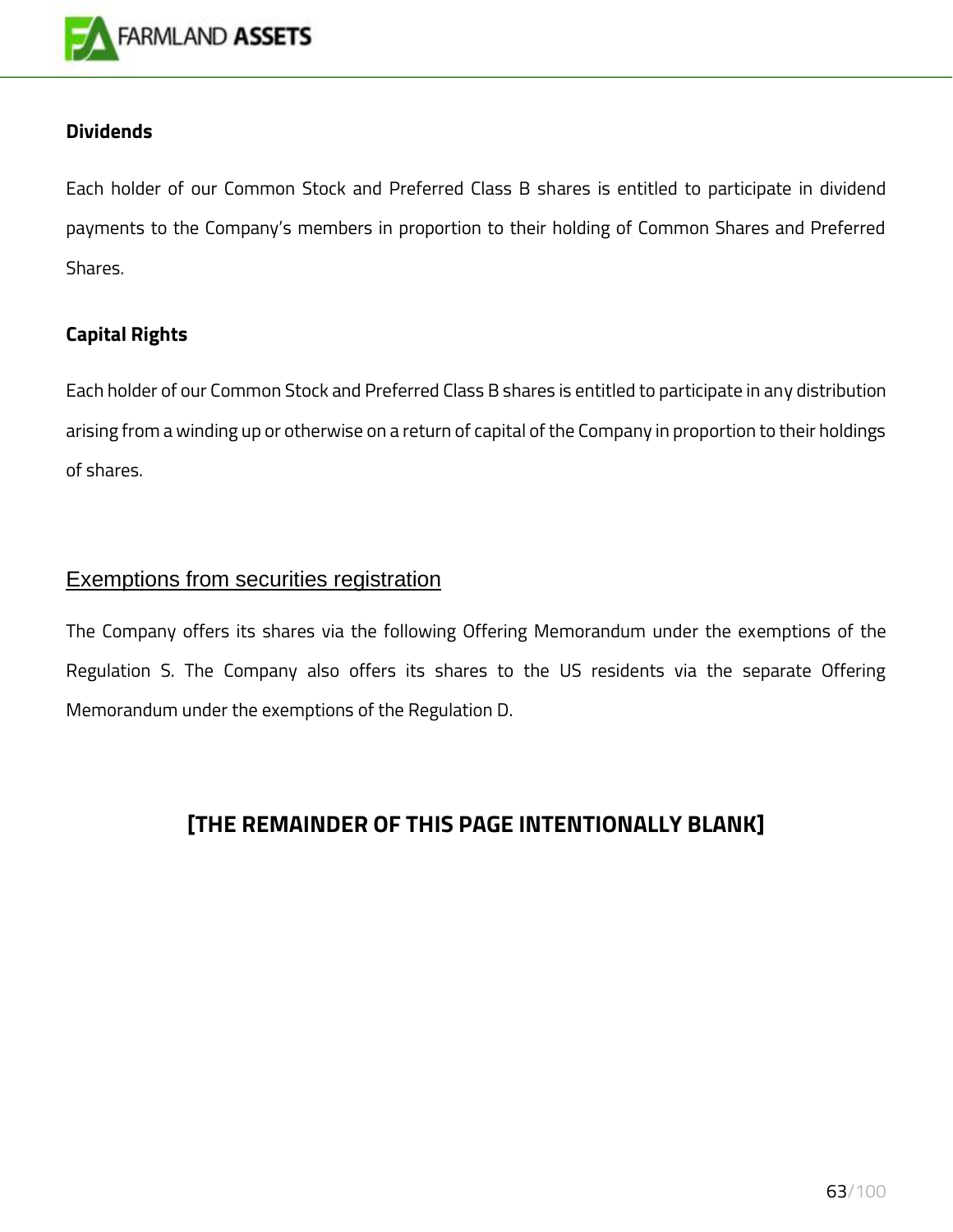

# **SUMMARY OF THE OFFERING AND THE RIGHTS ATTACHED TO THE TOKENS**

This section sets forth the rights, preferences, powers, and restrictions and limitations thereon to be attached to the Company's Tokens (the "Tokens") issued by Farm Land Assets, Inc. (the "Company") pursuant to the Security Token Purchase Agreement with respect to the Tokens to be entered into between the Company and certain qualified purchasers, as may be amended, restated and/or otherwise modified from time to time (the "STPA") Certain of the provisions described below are subject to important limitations and exceptions. Prospective purchasers should review the STPA in its entirety, before its signing. If any of the provisions of this section are inconsistent with or contrary to the descriptions or terms in this Memorandum, the terms of the STPA, as applicable, will prevail.

| <b>Issuer</b>              | Farm Land Assets Inc.                                                                                                                                                                              |
|----------------------------|----------------------------------------------------------------------------------------------------------------------------------------------------------------------------------------------------|
| <b>Securities</b>          | Farm Land Assets Inc. Preferred Class B shares represented in<br>the form of Farm Land Assets tokens.                                                                                              |
| <b>Offering Size</b>       | \$30,000,000                                                                                                                                                                                       |
| Purchasers                 | Each purchaser of a Token must be a resident of another country<br>except ones blacklisted by FATF. See section "Notice to<br>Purchasers" for further details.                                     |
| Form of Payment under STPA | The token purchase price under the STPA will be designated in<br>U.S. dollars. Payment will be accepted in U.S. dollars, Euros,<br>USDT, or USDC. Payments in USDT will be valued in U.S. dollars. |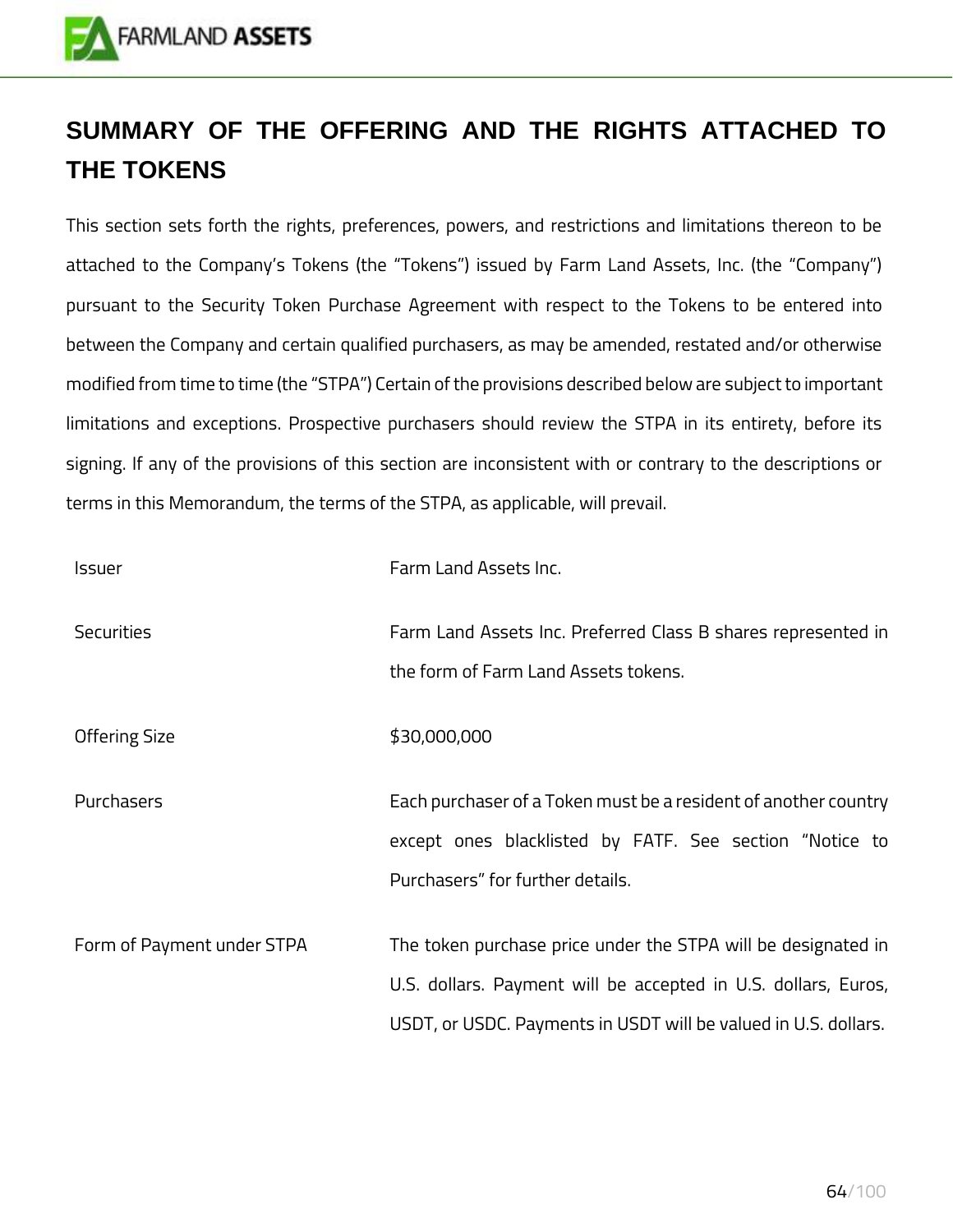

Sale Periods **During the period which is expected to commence on February** 1,2022 and to run through, and including, August 31, 2022 (the "Sale Period"), the Company will enter into STPAs with selected Purchasers identified by the Company.

> The Sale Period may be extended or shortened in the Company's sole discretion. Any extension or shortening of the Sale Period will be announced on the Company's web site, a supplement to this Memorandum or other available means of notifying Purchasers.

> No assurance can be given that each investor that wishes to participate in the Offering will be able to do so, or to do so at the level at which such investor desires. The Company reserves the right to reject any proposed investment in part or in its entirety in its sole discretion.

Consideration **Rights to acquire Tokens will be sold pursuant to a STPA at a** price of USD \$0.30 per Token, subject to discounts for the first 5,000,000 Tokens with the price of USD \$0.21 per Token.

The Company reserves the right to grant additional discounts or extend the discounts beyond any specified parameters. As a result of these discretionary pricing features, the prices and dollar amount ranges should be viewed as illustrative only. Investors should not rely on these prices and ranges to calculate the aggregate amount of Tokens that will be sold by the Company.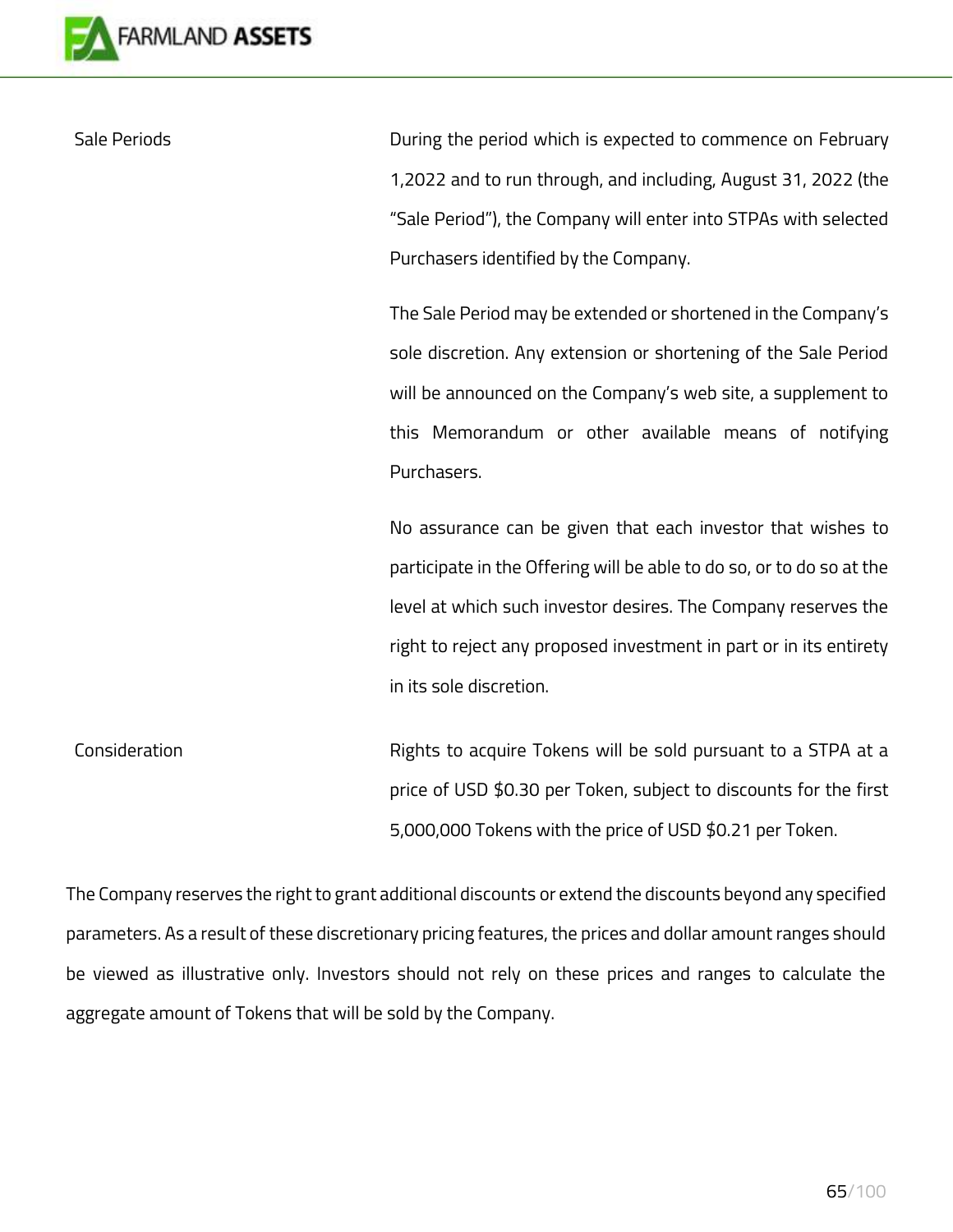

Secondary Trading Secondary Trading Secondary trading for our investors upon completion of the STO via the liquidity pool using the Digital Securities Swap technology powered by Stobox Technologies Inc., described in the section "Aspects relating to the blockchain technology and tokens".

Token Voting Rights Tokens will carry the same voting rights that shares they represent. All Tokens being offered represent Preferred Class B stock, which carry no voting rights.

Dividends under the Token If, as and when determined by the Company's board of directors, noncumulative dividends may be declared and paid on the Tokens on a quarterly basis (each, a "Dividend").

> Dividends (i) may only be declared on a Dividend Declaration Date (as defined below) and paid out of funds lawfully available and (ii) with respect to the fiscal quarter to which a Dividend relates, shall only be paid if the Company's reported consolidated GAAP net income for such quarter exceeds the Dividend Amount (as defined below).

> Payment of a Dividend will be subject to any preferential dividend or other rights of any then outstanding preferred stock.

> If a Dividend is declared, the Dividend Amount shall be paid within ten calendar days of the Dividend Declaration Date, pro rata to the participating Token holders.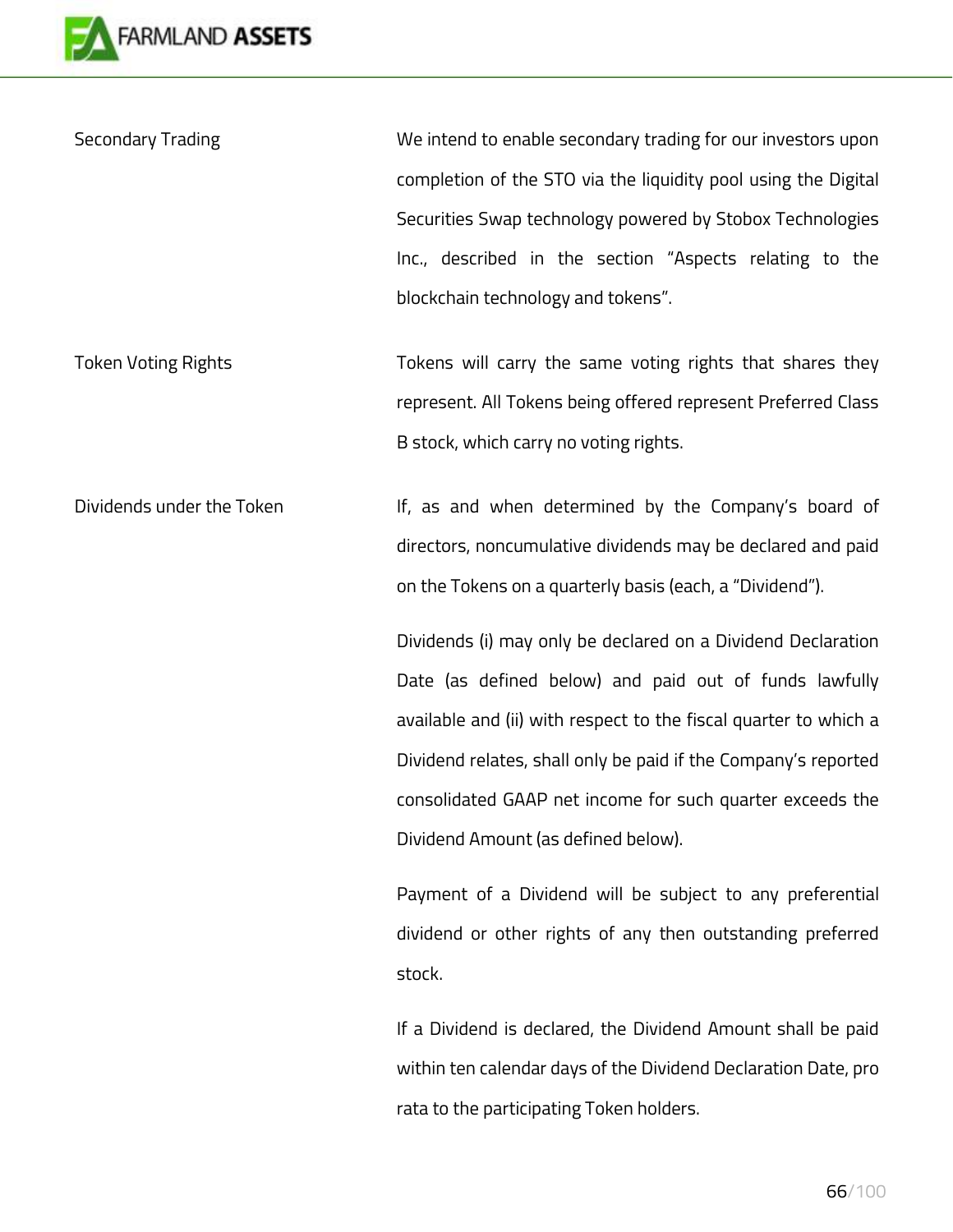

Each Dividend will be paid in U.S. dollars, Euros, USDT, USDC, or other currencies with such payment method selected by the Company in its sole discretion. The Company will be permitted to pay each Dividend in one or any combination of the foregoing methods.

Dividend payments are handled the following way. The Dividend Record Date is declared at least a month before this Date. At a Dividend Record Date, the Company records all holders of the tokens on a current moment in the Ethereum blockchain. Holders then receive Dividend payment in a way determined by the Board.

Taxes All payments and distributions (or deemed distributions) on the Tokens shall be subject to withholding and backup withholding of tax to the extent required by law. The Company is not an investor's tax agent, and it is a responsibility of investors or their authorized representatives to pay the respective taxes.

Token Liquidation Preference In the event of any liquidation, dissolution or winding up of the Company (a "Liquidation Event"), Token holders shall be entitled to any distribution of any assets or funds of the Company with equal priority and preference to holders of the Company's common stock. (Token holders' distribution preference shall be subordinate to any class or series of preferred stock that may be issued by the Company in the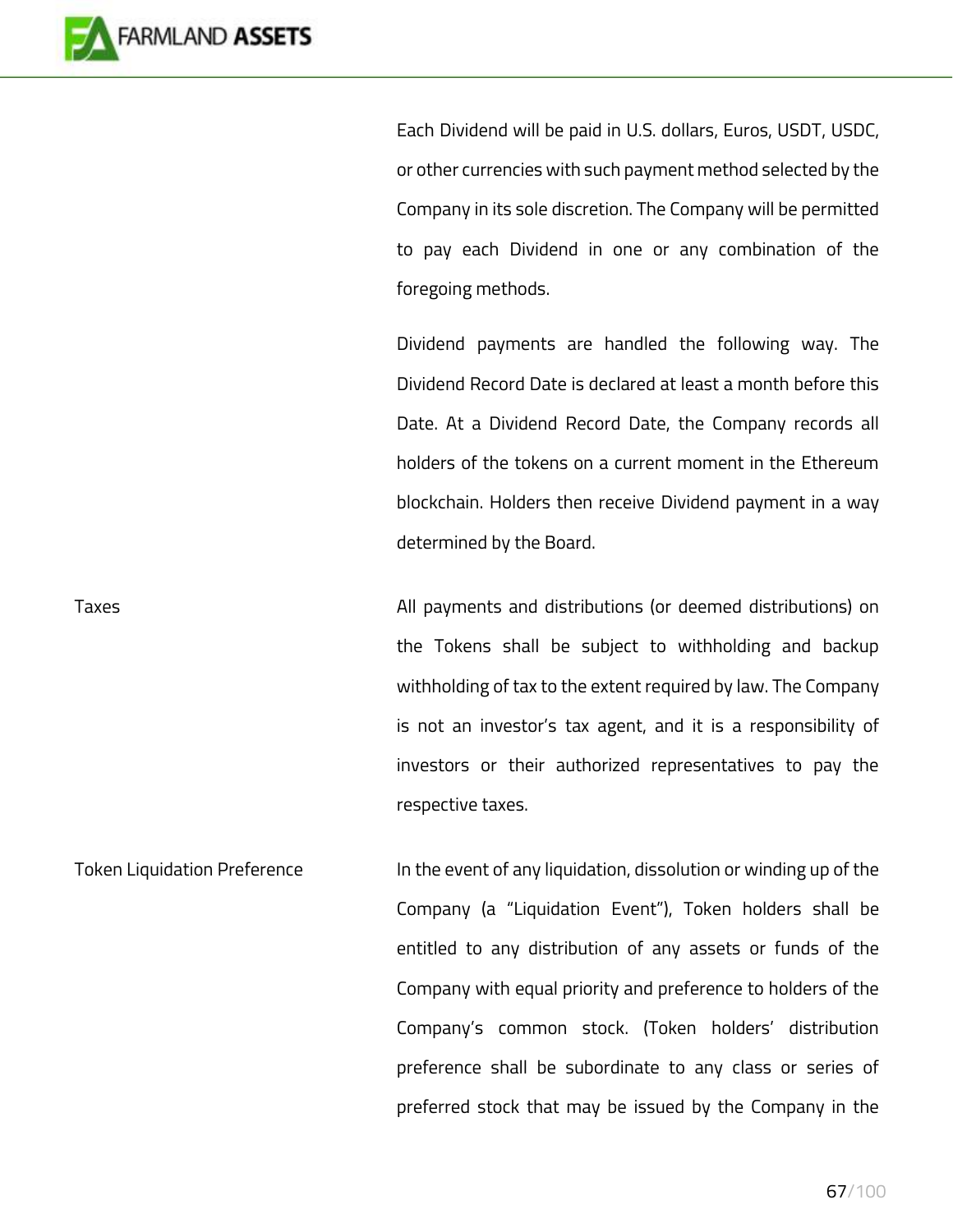

future). If upon a Liquidation Event and after the payment or setting aside for payment to the holders of any class or series of preferred stock designated to be paid prior to the Tokens, as to a liquidation preference, the assets of the Company lawfully available for distribution to the holders of Tokens and any class or series of preferred stock designated to be paid concurrently with the Tokens, as to a liquidation preference, are insufficient to permit payment in full to all such holders, then the entire assets of the Company legally available for distribution shall be distributed with equal priority and pro rata among the Token holders and holders of any class or series of preferred stock designated to be paid concurrently with the Tokens, as to a liquidation preference, ratably and in proportion to the full amounts they would otherwise be entitled to receive

Information Rights The holders of the Tokens shall have the right to receive all reports, notices and other information delivered to the holders of the Company's common stock, at the same time and in the same manner as the holders of the common stock and have such other information rights as are provided by South Carolina law.

Ranking of Tokens **Each Token shall be identical in all respects to every other** Token of the same class, and shall, with respect to dividend rights and liquidation preferences, rank equal to all classes of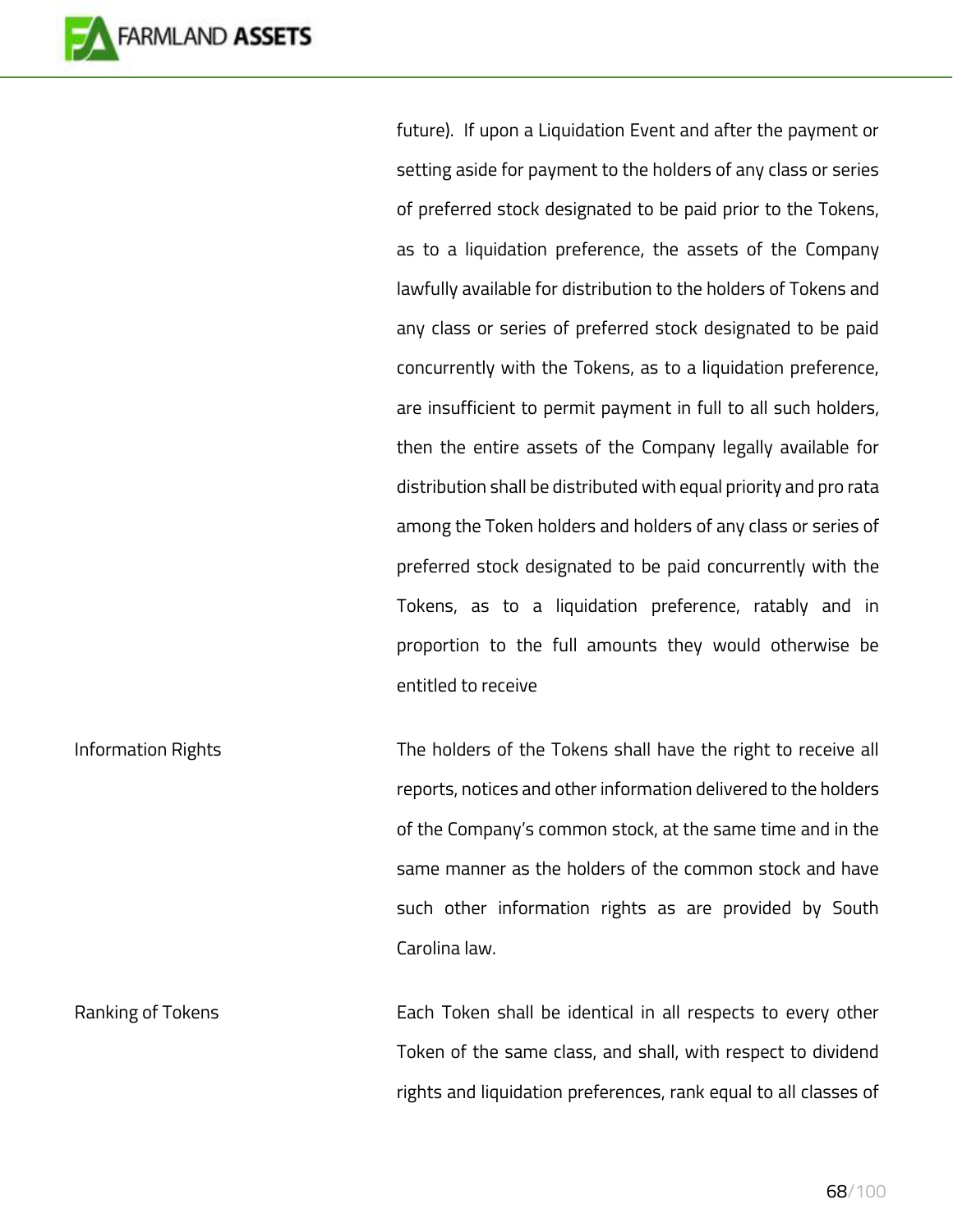

the Company's common stock and any class or series of common stock established after the date of issuance of the Tokens, except for any new class or series of preferred stock designated as senior to or pari passu with the Tokens (in which case, such class or series of preferred stock shall rank as so designated).

Effect of Change of Control. Merger Consolidation and Sale of Assets of Token The merger or consolidation of the Company with any other company, including a merger in which Token holders receive cash or property for their Tokens, or the sale of all or substantially all of the assets of the Company, or any other change of control of the Company, shall not constitute a Liquidation Event and Token holders shall have no preferential rights in connection therewith except to the extent required by applicable law

Termination of Offering The Summan When this Offering Memorandum expires the unsold Tokens shall remain outstanding in perpetuity unless earlier repurchased or redeemed.

General Withdrawal Rights Generally, if the Company amends the terms of the Offering subsequent to the date of this Memorandum in any material respect, it will provide purchasers that have previously funded their commitment at least three (3) business days to withdraw from the Offering. Upon any such withdrawal, the STPA will terminate and all funds received in connection with the Offering from such purchasers will be promptly returned to the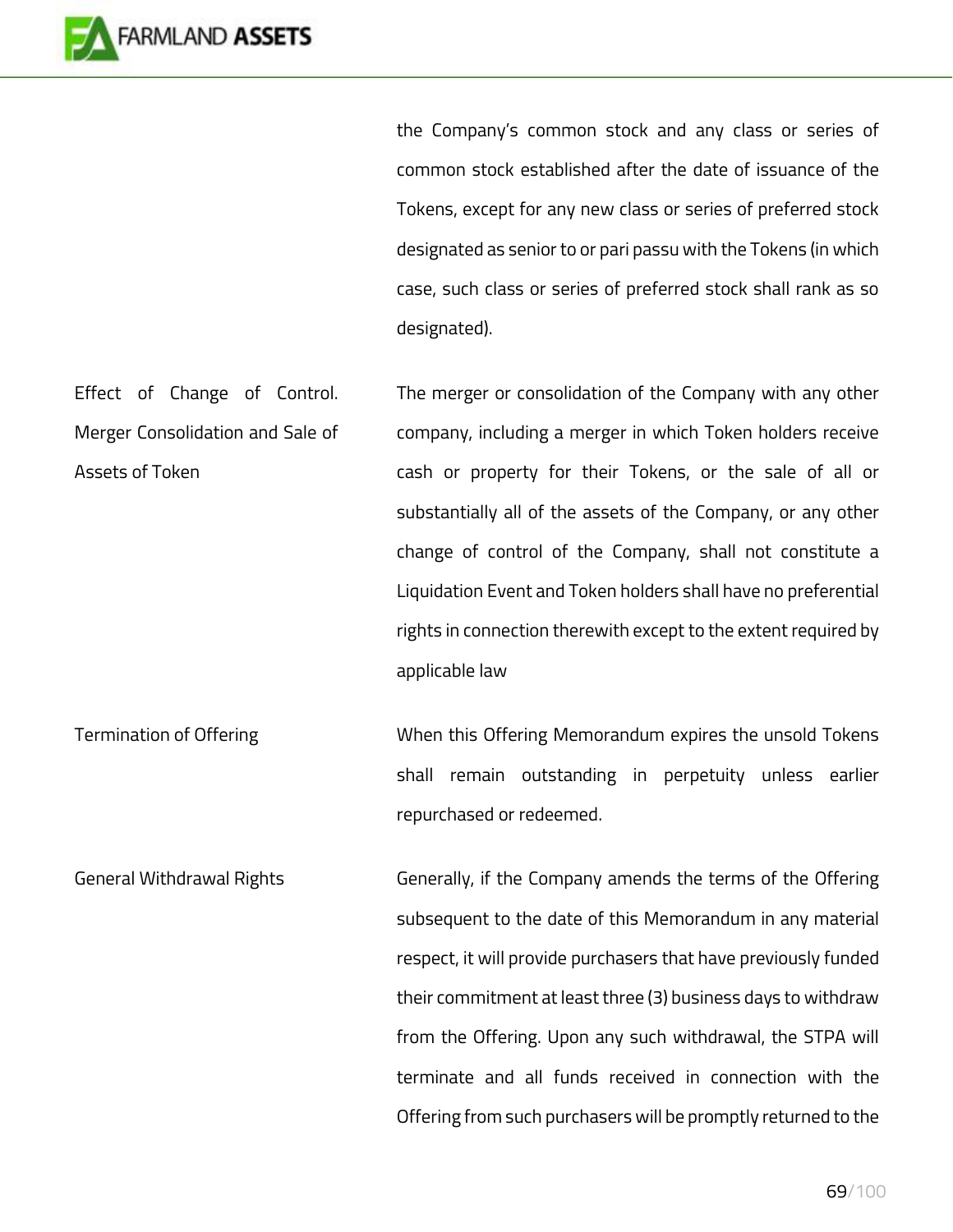

respective purchasers without interest. Such refund will be paid in the same currency and in the same amount, but the Company will not cover any transaction fees.

Transfer of Tokens Token holders will be subject to a 12-month lock-up period (the "Lock-Up"), during which the Tokens will be entirely nontransferrable or re-sellable.

> Tokens holders will not be able to transfer their Tokens until the Company designates or creates a Designated Exchange (as defined below) or explicitly authorizes peer-to- peer transfers. Peer-to-peer transfers will not be permitted unless Token holders are notified otherwise by the Company and informed of the requirements and conditions to do so.

> All potential purchasers of the Tokens will need to verify their status and complete requisite know-your-customer and antimoney laundering checks on a Designated Exchange (as defined below) before they are permitted to acquire Tokens.

Transfer Agent, Registrar, Paying Agent and Exchange The Company may in the future appoint, or itself act as, a transfer agent, registrar and paying agent for the Tokens. The Company may appoint a successor to any one or more of such roles (and may remove any such successor in accordance with any agreement with such successor and appoint a new successor). Upon any such removal or appointment, the Company shall provide notice to the holders of the Tokens. To the fullest extent permitted by applicable law, the Company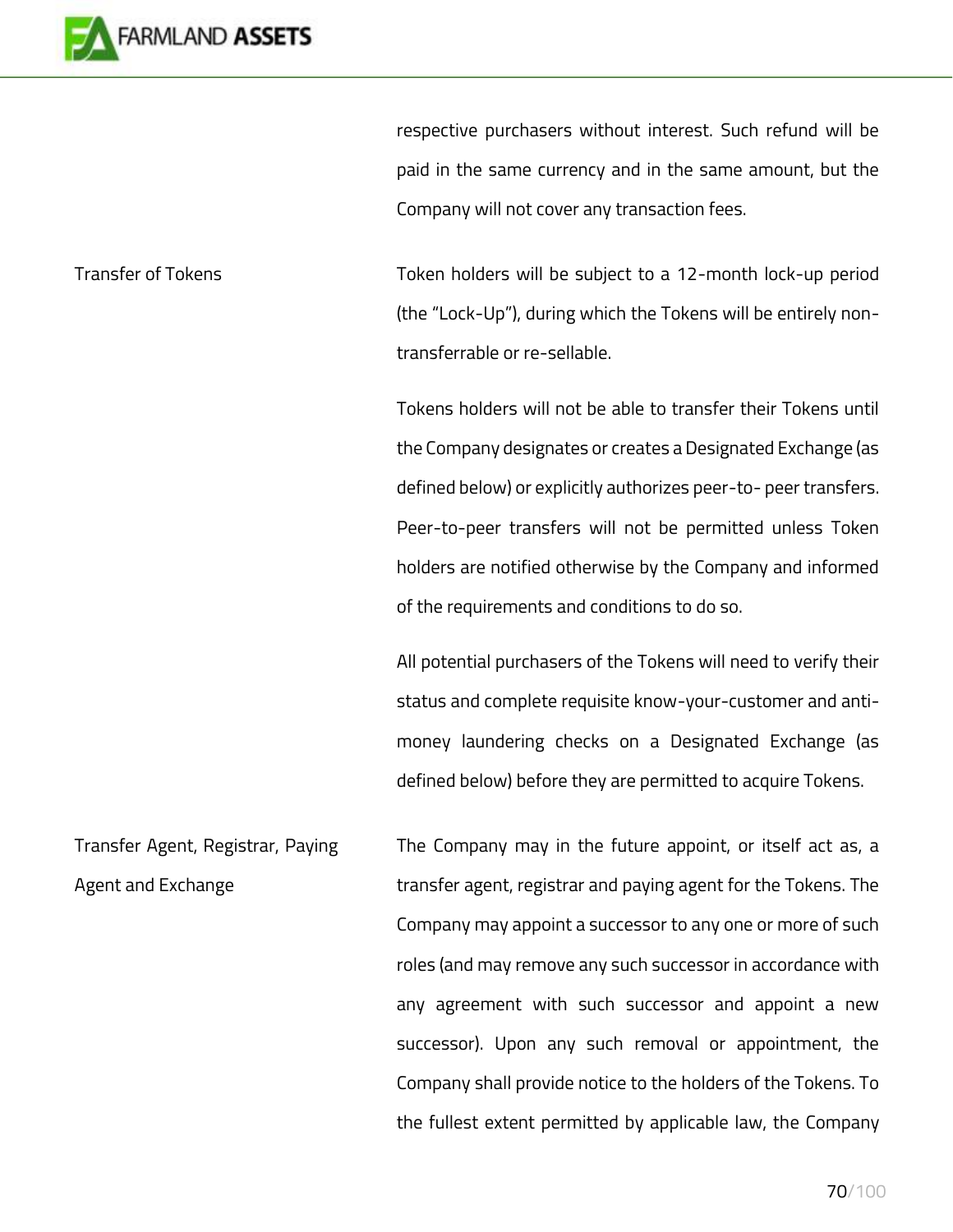

and any future transfer agent may deem and treat the holder of any Tokens as the true and lawful owner thereof for all purposes.

The Company may in the future designate one or more digital tokens exchanges pursuant to which holders of Tokens may transfer or resell their Tokens (each, a "Designated Exchange"). There can be no assurance that any Designated Exchange will be chosen or created or that all Token holders will have access to a Designated Exchange.

Amendments The Company reserves the right to amend the terms of the Offering at any time during the Offering prior to the Expiration Date.

Notices **Except as otherwise set forth herein, to the fullest extent** permitted by law all notices provided by the Company to holders of the Tokens hereunder shall be delivered by a notice sent to the holders of Tokens by posting such notice to the Company's website - [https://farmlandassets.com/,](https://farmlandassets.com/) or by such other manner as may be permitted in the Company's Articles of Association or Bylaws.

Documentation **The Completion Complete such** To invest, each purchaser will be required to complete such documentation as may be requested by or on behalf of the Company, which may include, without limitation: (1) the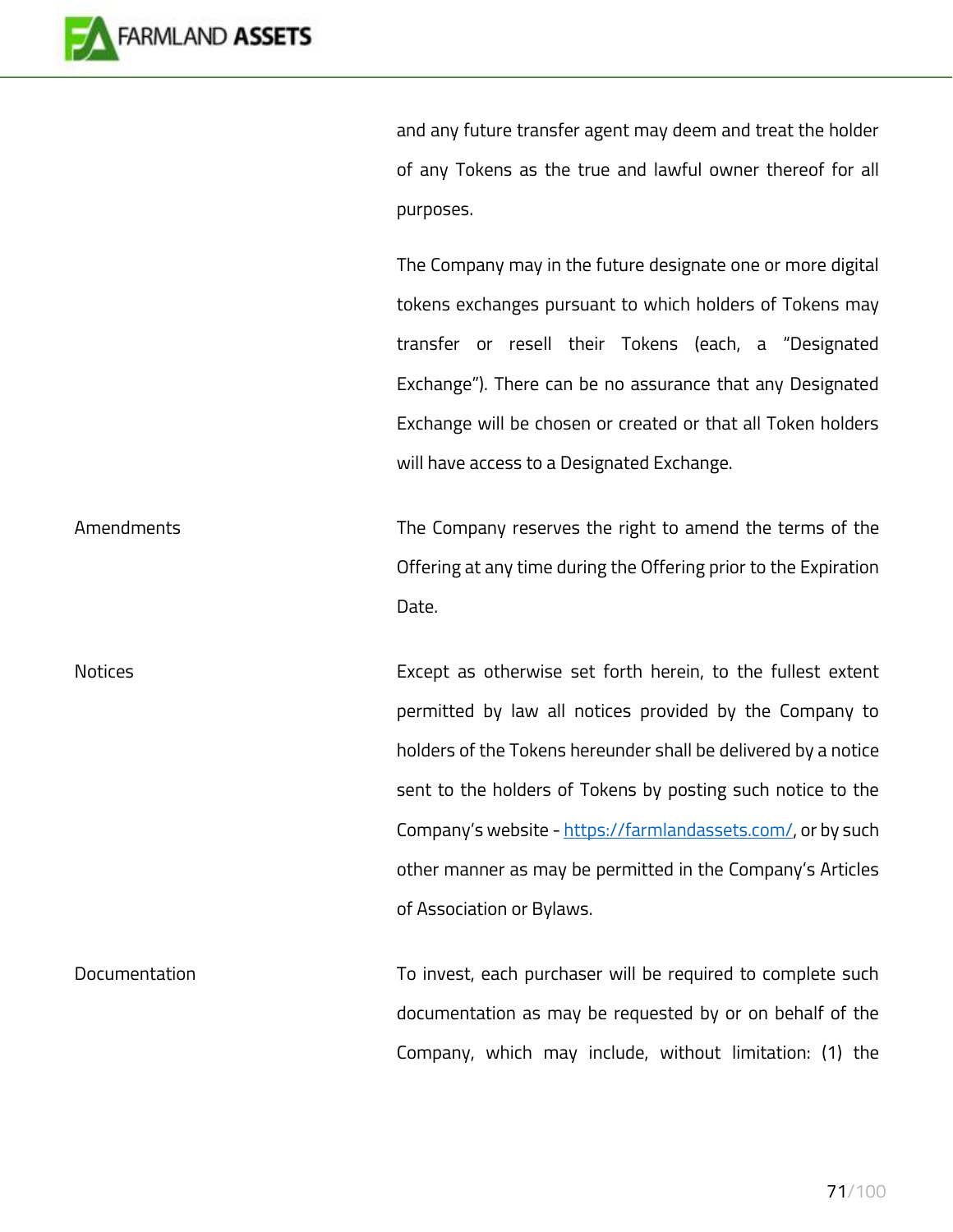

execution and delivery of a STPA and (2) completion of investor qualification requirements.

Governing Law The Tokens will be governed by the law of the State of South Carolina.

Severability of Provisions **If any rights, preferences, powers or restrictions or limitations** of the Tokens set forth herein is found to be invalid, unlawful or incapable of being enforced by reason of any rule of law or public policy, all other rights, preferences, powers and restrictions and limitations of the Tokens set forth herein which can be given effect without the invalid, unlawful or unenforceable rights, preferences, powers and restrictions and limitations thereof shall, nevertheless, remain in full force and effect and no rights, preferences, powers, restrictions and limitations of the Tokens set forth shall be deemed dependent upon any other rights, preferences, powers or restrictions and limitations of the Tokens unless so expressed herein.

Use of Proceeds **At present, the net proceeds of the Offering are expected to be** used for developing Company's business as described in the respective paragraph "Use of Proceeds" above.

## **[THE REMAINDER OF THIS PAGE INTENTIONALLY BLANK]**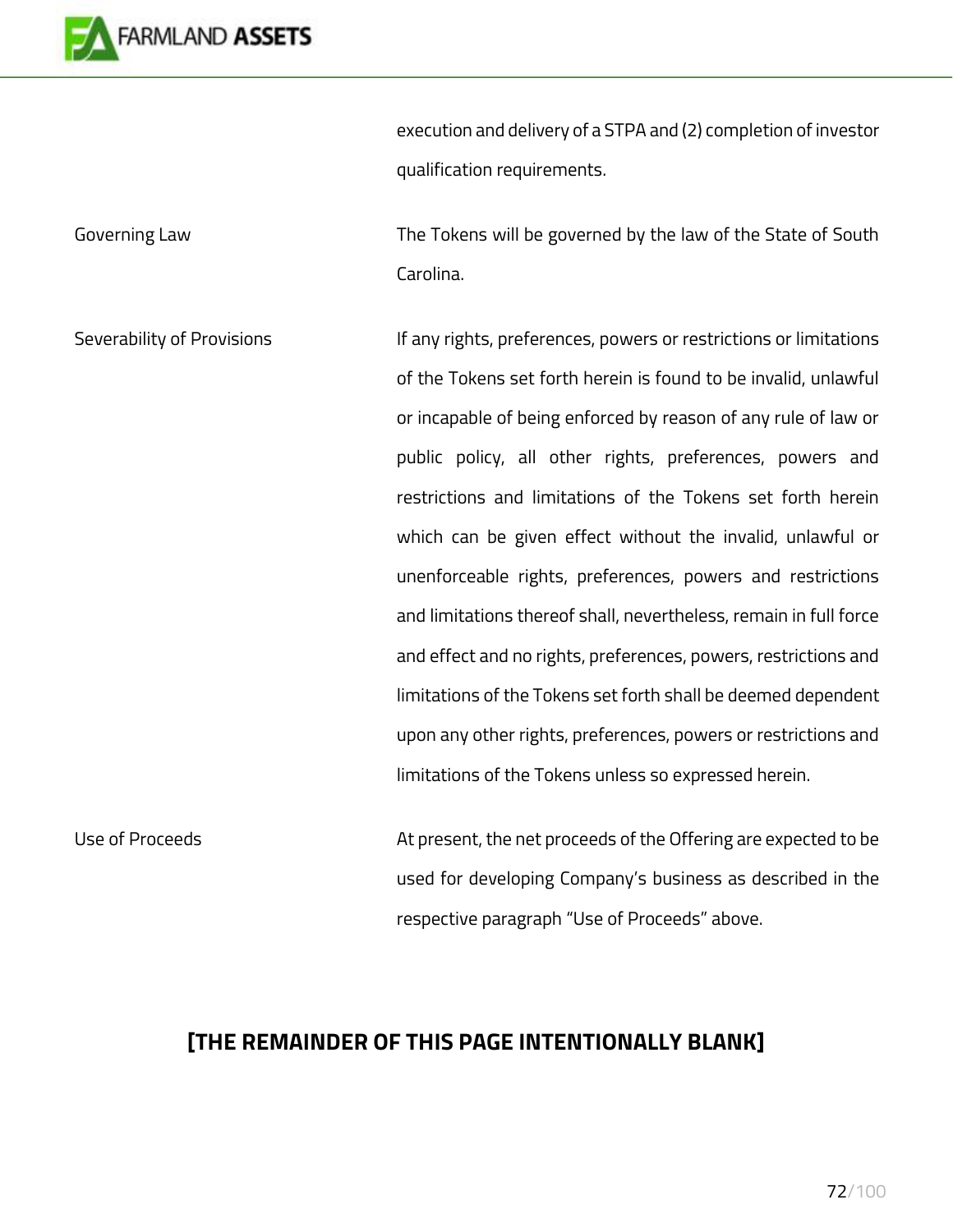

## **ASPECTS RELATING TO BLOCKCHAIN TECHNOLOGY AND TOKENS**

## What are blockchain tokens and how to hold them?

Ethereum blockchain is a distributed database used to store data about financial instruments and process transactions. Instead of centralized server and manual transaction processing it's completed by thousands of computers around the world.

Tokens is an accounting unit on the blockchain. Having 10 tokens on your wallet means that you are assigned 10 shares. Notice that there is no outside off-chain storage or custody for shares, which are only represented by tokens. Instead, Farm Land Assets tokens are Preferred Shares Class B.

To hold Farm Land Assets tokens you need to install a wallet that supports ERC-20 tokens. Examples of such wallets are MyEtherWallet and Metamask. This is a simple procedure that takes 3-5 minutes. A wallet can be set up as a mobile application or a browser extension. The wallet will be "whitelisted" during the identity verification procedure, meaning that it will become eligible for holding Farm Land Assets tokens.

In case you lose access to your wallet, please, create another one, resubmit your identity data and contact the Company using the current contact email displayed on the website. We will burn tokens on the old wallets and reissue them on the new one.

## Benefits of tokenization

### **Fractional Ownership**

Tokens represent fractions of ownership in the underlying land. This provides you with a greater flexibility in choosing the investment amount. It also increases liquidity by facilitating small transactions and increasing the number of potential counterparties for a transaction by attracting diverse investors.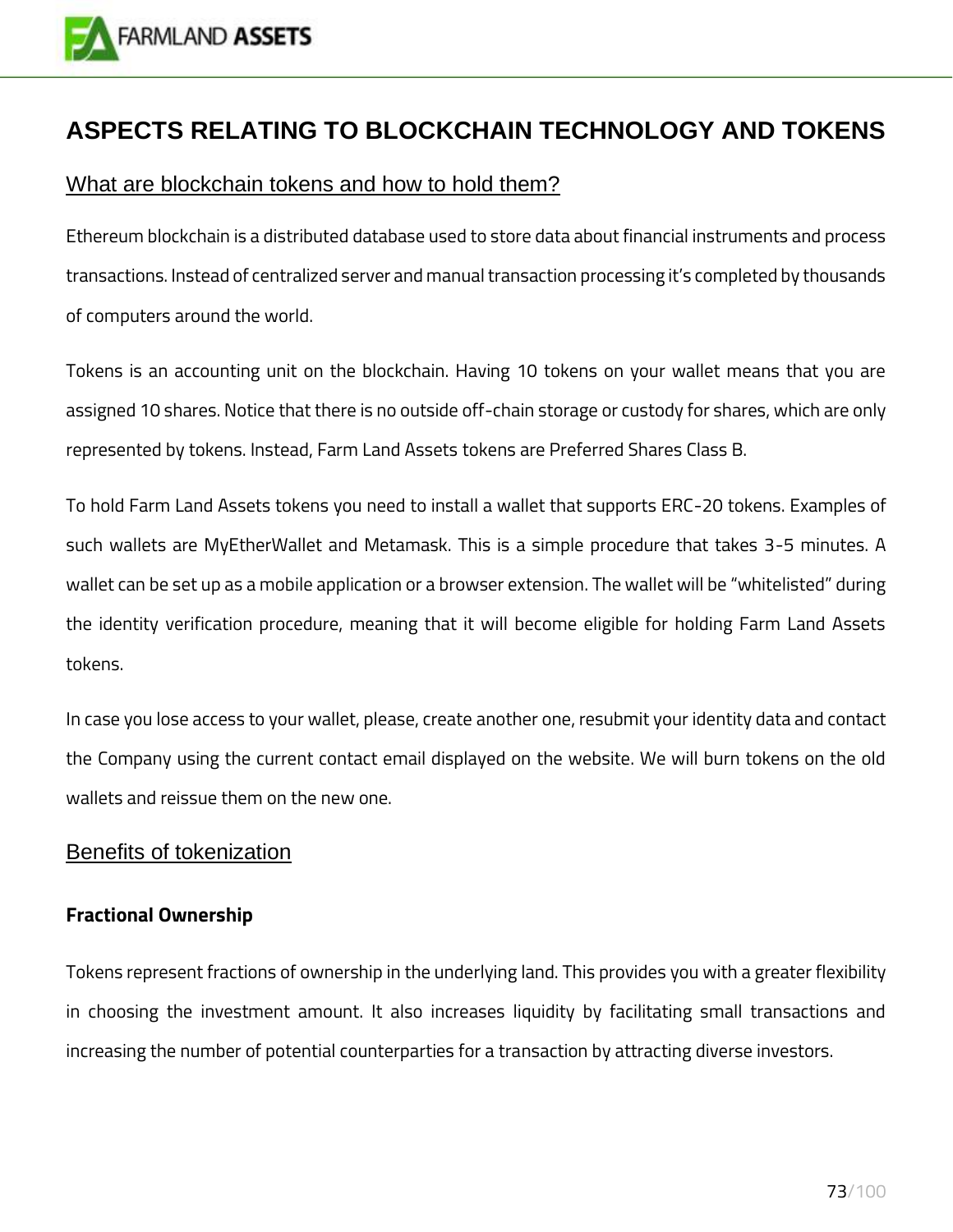

### **Streamlined investment process**

The purchase of the actual land is an expensive and cumbersome process. Farm Land Assets tokens represent securities, the purchase of which is a much simpler process. Therefore, investment and trading tokens will be faster and cheaper than executing conventional property transactions.

## **Digitization of operations**

All operations with tokenized land are conducted via a digital platform that can be accessed from any corner of the world and excludes the need for travel and physical interactions.

## **Higher Liquidity**

Fractionalization and simpler operations, alongside with technical efficiency enable faster transactions with low fees, immediate settlement and easier discovery of counterparty with trading open 24/7.

### **Transparency**

Transactions with tokenized securities are easily auditable, and real-time data on tokens is always available.

### **Interaction with Decentralized Finance protocols**

Tokenized securities can interact with protocols of Decentralized Finance that can provide additional benefits. For example, Automated Market Making protocols serve as intermediary between buyers and sellers, facilitating transactions, lending protocols allow using tokens as a collateral to get a loan and further enhance yield.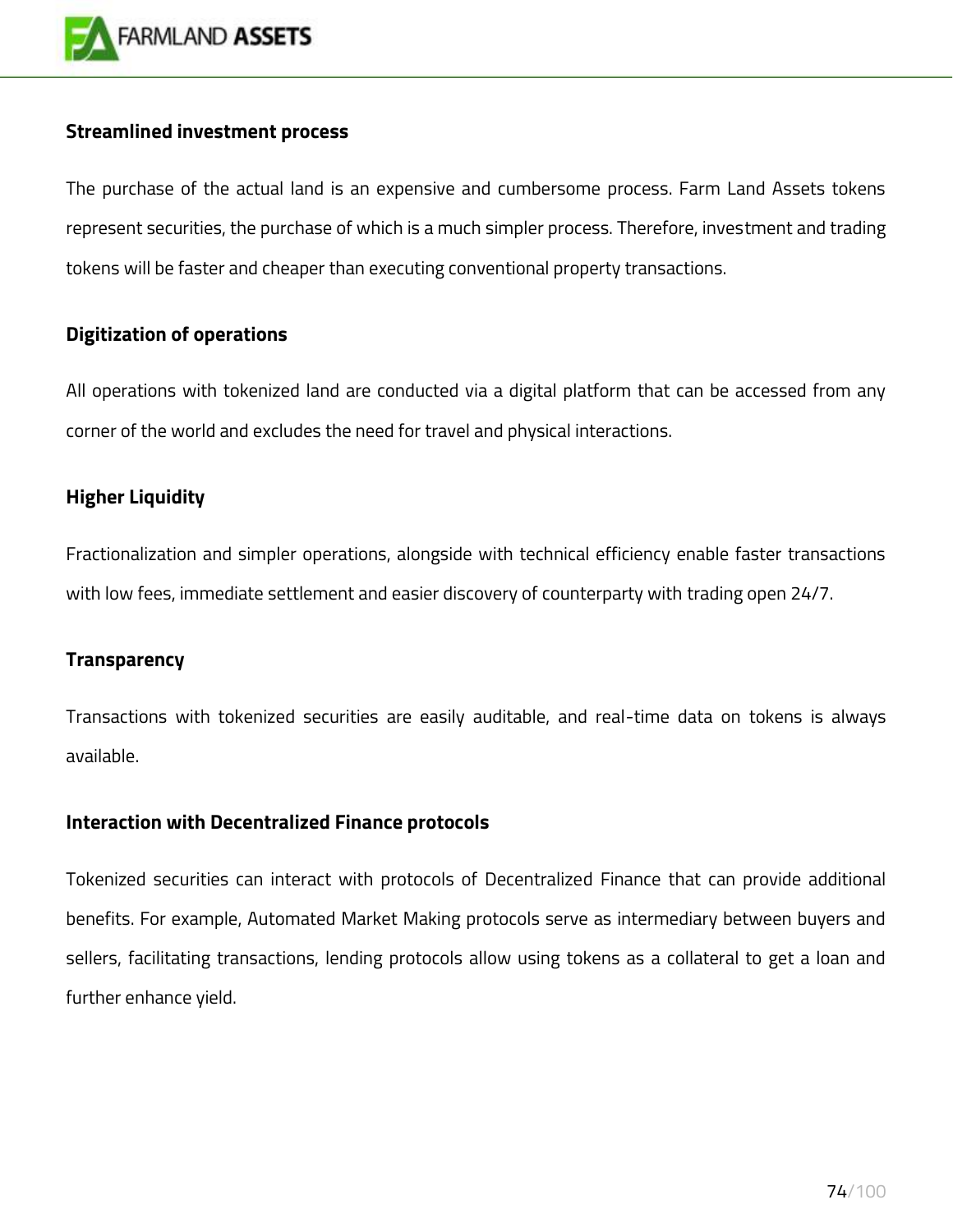

## How will the tokens be traded?

There will be two forms in which the trading will be implemented: P2P trading and decentralized trading.

## **P2P Trading**

This form includes private peer-to-peer transactions between two individuals outside an exchange or other trading venue. It works in such a way that investors post buy or sell requests on the bulletin board, other investors engage with these requests and negotiate completion of the transaction. It costs nothing to set up and manage for the issuer but has the problem of discovery of counterparty and market-based pricing for transactions, as the purchase price is negotiated on a case-by-case basis.

### **DS Swap**

The problem with every private transaction is the discovery of a counterparty who an investor can sell securities to or purchase securities from. It can significantly halt trading and increase the time for the execution of transactions. This may be solved via the use of decentralized liquidity provision protocol, such as DS Swap. This technology allows creating a liquidity pool that would serve as an automated market maker and facilitate transactions.

The schematic explanation of decentralized trading via a liquidity pool that uses Stobox Digital Securities Swap technology is shown in the picture below. The DS Swap uses automated market-making protocol such as Uniswap as its core. Basically, it replaces classical market making conducted by broker-dealers with automated market making conducted by a blockchain protocol.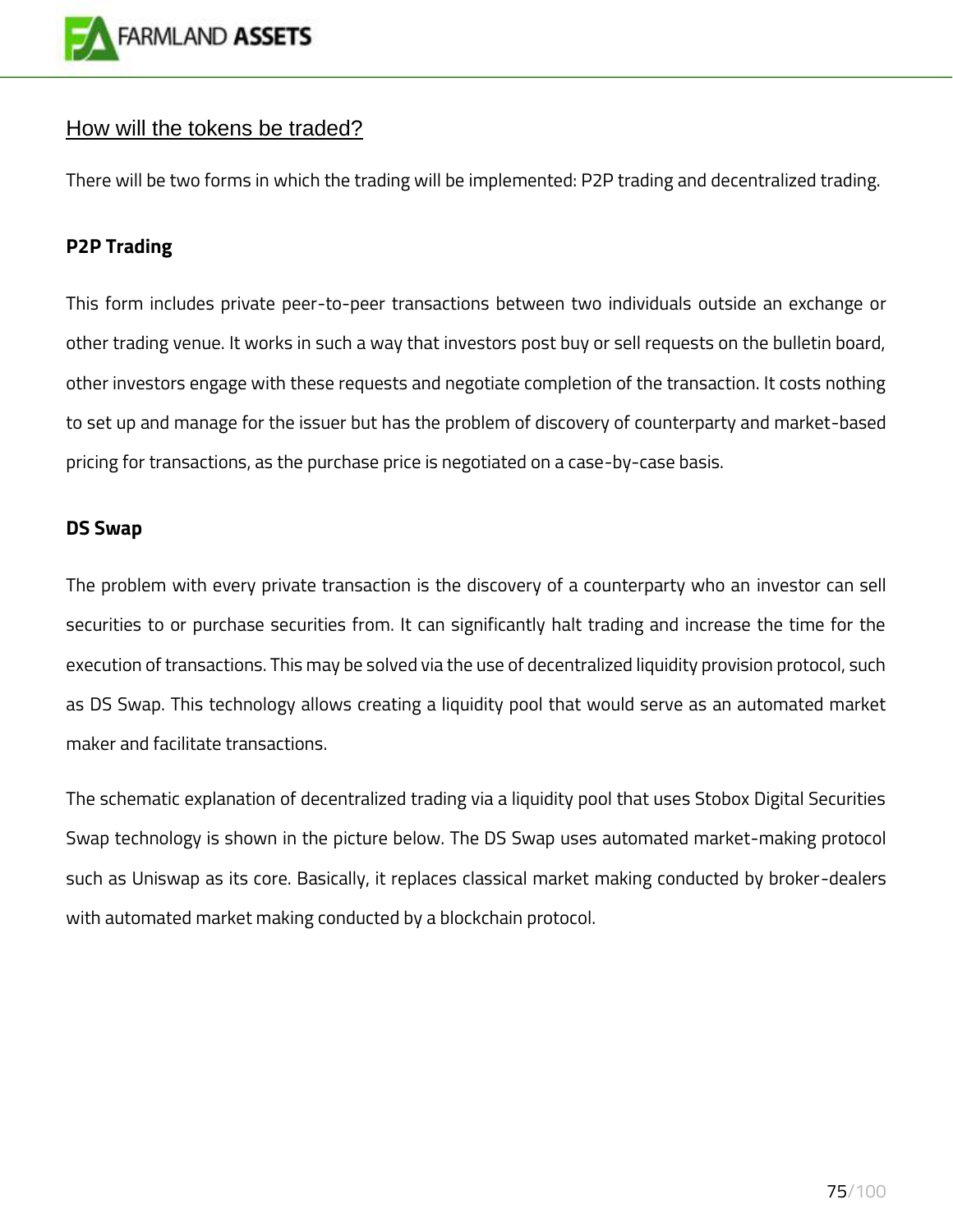

# Schematic explanation of how DS Swap works



## **[THE REMAINDER OF THIS PAGE INTENTIONALLY BLANK]**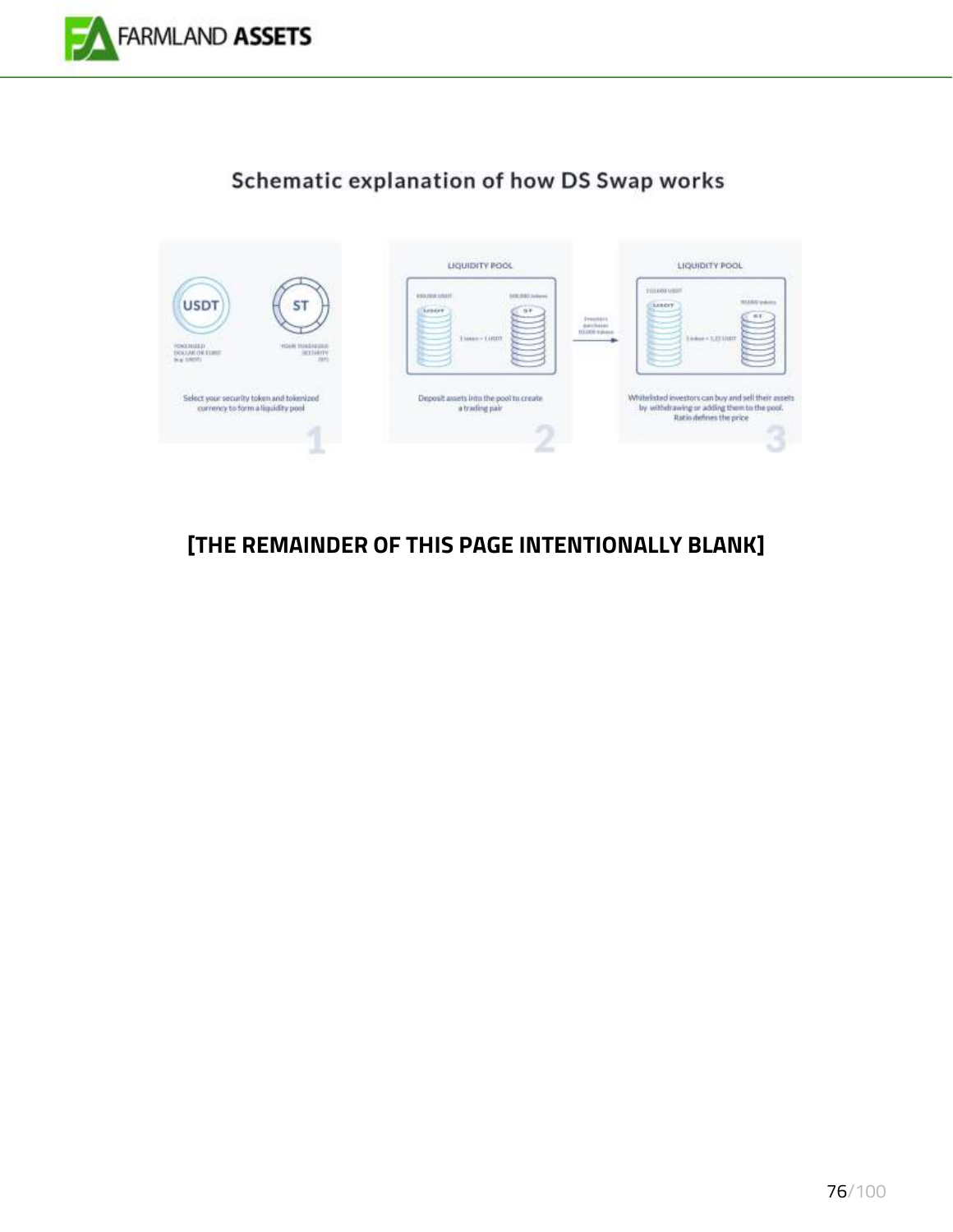

## **ANTI-MONEY LAUNDERING REQUIREMENTS**

In addition to submitting documentation to confirm their status as "accredited investors" potential purchasers of the Tokens will need to complete requisite know-your-customer and anti-money laundering procedures to execute a STPA.

## **The USA PATRIOT Act**

The USA PATRIOT Act is designed to detect, deter and punish terrorists in the United States and abroad. The Act imposes anti-money laundering requirements on brokerage firms and financial institutions. Since April 24, 2002, all United States brokerage firms have been required to have comprehensive anti-money laundering programs in effect. To help you understand these efforts, the Company wants to provide you with some information about money laundering and the Company's efforts to help implement the USA PATRIOT Act.

## **What is money laundering?**

Money laundering is the process of disguising illegally obtained money so that the funds appear to come from legitimate sources or activities. Money laundering occurs in connection with a wide variety of crimes, including illegal arms sales, drug trafficking, robbery, fraud, racketeering and terrorism.

How big is the problem and why is it important?

The use of the United States financial system by criminals to facilitate terrorism or other crimes could taint its financial markets. According to the United States State Department, one recent estimate puts the amount of worldwide money laundering activity at \$1 trillion a year.

You should check the Office of Foreign Assets Control (the "OFAC") website at <http://www.treas.gov/ofac> before making the following representations: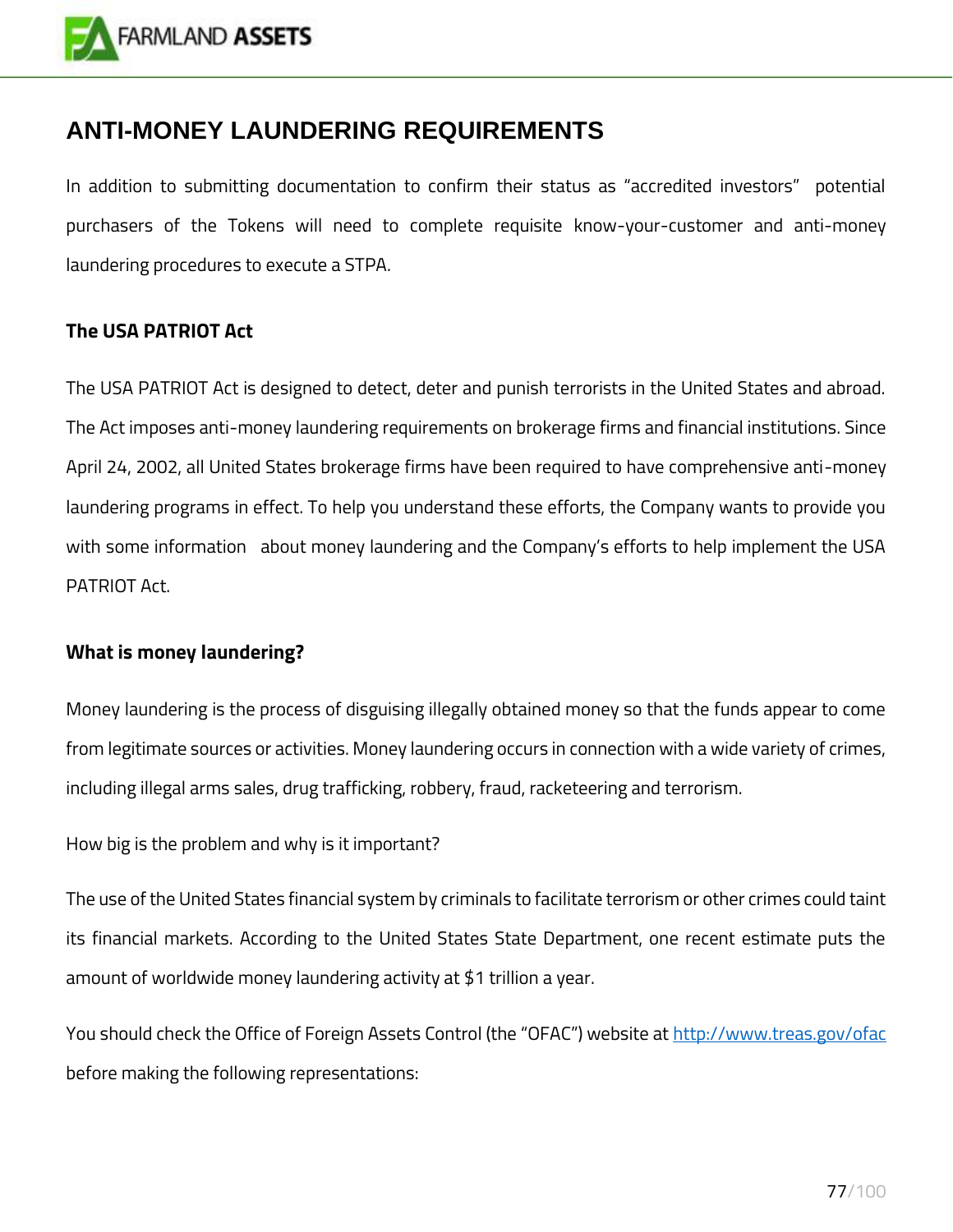- (i) you represent that the amounts invested by you in this Offering were not and are not directly or indirectly derived from any activities that contravene Federal, state or international laws and regulations, including anti-money laundering laws and regulations. Federal regulations and Executive Orders administered by the OFAC prohibit, among other things, the engagement in transactions with, and the provision of services to, certain foreign countries, territories, entities and individuals. The lists of the OFAC-prohibited countries, territories, individuals and entities can be found on the OFAC website at [http://www.treas.gov/ofac.](http://www.treas.gov/ofac) In addition, the programs administered by the OFAC (the "OFAC Programs") prohibit dealing with individuals (1) or entities in certain countries, regardless of whether such individuals or entities appear on any OFAC list;
- (ii) you represent and warrant that none of: (1) you; (2) any person controlling or controlled by you; (3) if you are a privately-held entity, any person having a beneficial interest in you; or (4) any person for whom you are acting as agent or nominee in connection with this investment is a country, territory, entity or individual named on an OFAC list, or a person or entity prohibited under the OFAC Programs. Please be advised that the Company may not accept any STPA's from a prospective purchaser if such purchasers cannot make the representation set forth in the preceding sentence. You agree to promptly notify the Company should you become aware of any change in the information set forth in any of these representations. You are advised that, by law, the Company may be obligated to "freeze the account" of any purchaser, either by prohibiting additional subscriptions from it, declining any redemption requests and/or segregating the assets in the account in compliance with governmental regulations, and that the Company may also be required to report such action and to disclose such purchaser's identity to the OFAC;
- (iii) you represent and warrant that none of: (1) you; (2) any person controlling or controlled by you; (3) if you are a privately-held entity, any person having a beneficial interest in you; or (4) any person for whom you are acting as agent or nominee in connection with this investment is a senior foreign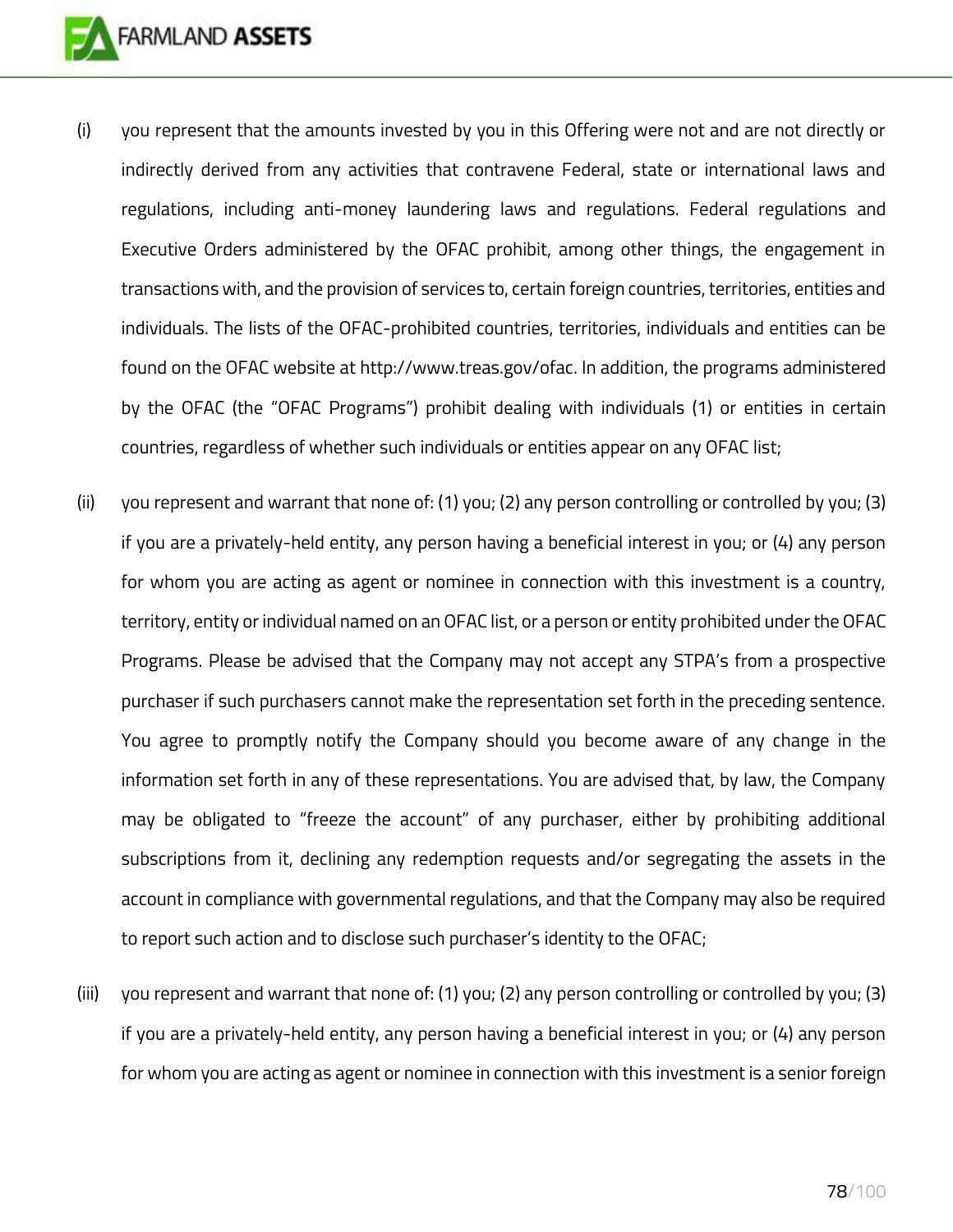political figure (2), or any immediate family (3) member or close associate (4) of a senior foreign political figure, as such terms are defined in the footnotes below; and

- (iv) if you are affiliated with a non-U.S. banking institution (a "Foreign Bank"), or if you receive deposits from, make payments on behalf of, or handle other financial transactions related to a Foreign Bank, you represent and warrant to the Company that: (1) the Foreign Bank has a fixed address, and not solely an electronic address, in a country in which the Foreign Bank is authorized to conduct banking activities; (2) the Foreign Bank maintains operating records related to its banking activities; (3) the Foreign Bank is subject to inspection by the banking Authorities.
- 1. These individuals include specially designated nationals, specially designated narcotics traffickers and other parties subject to OFAC sanctions and embargo programs.
- 2. A "senior foreign political figure" is defined as a senior official in the executive, legislative, administrative, military or judicial branch of a foreign government (whether elected or not), a senior official of a major foreign political party, or a senior executive of a foreign government-owned corporation. In addition, a "senior foreign political figure" includes any corporation, business or other entity that has been formed by, or for the benefit of, a senior foreign political figure.
- 3. "Immediate family" of a senior foreign political figure typically includes such figure's parents, siblings, spouse, children and in-laws.
- 4. A "close associate" of a senior foreign political figure is a person who is widely and publicly known to maintain an unusually close relationship with such senior foreign political figure, and includes a person who is in a position to conduct substantial domestic and international financial transactions on behalf of such senior foreign political figure.

The Company is entitled to rely upon the accuracy of your representations. The Company may, but under no circumstances will it be obligated to, require additional evidence that a prospective purchaser meets the standards set forth above at any time prior to its acceptance of a prospective purchaser. You are not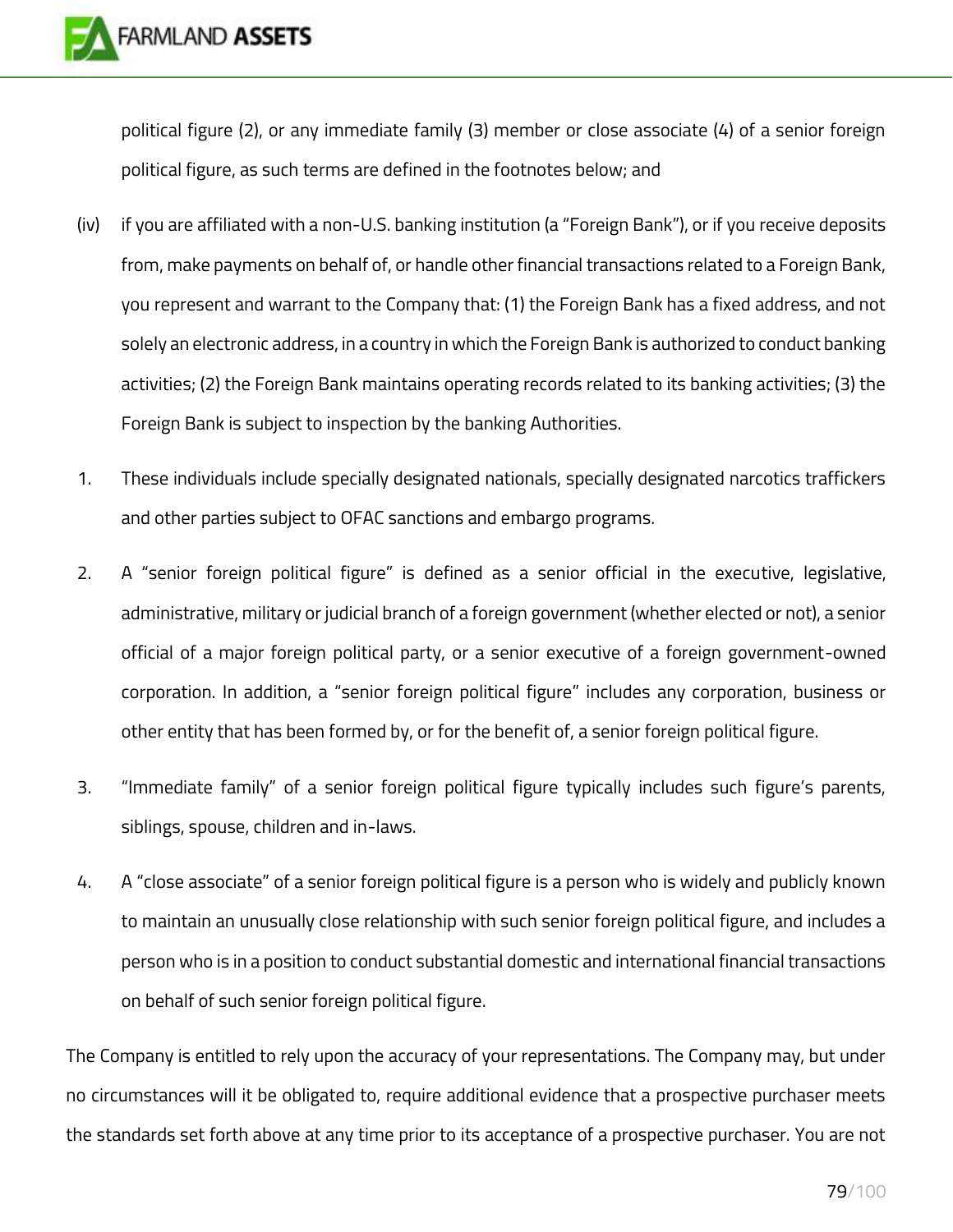

obligated to supply any information so requested by the Company, but the Company may reject a purchase from you or any person who fails to supply such information.

## How to Purchase

Prospective purchasers shall visit https://farmlandassets.com/ and click REGISTER. Prospective purchasers will be asked to fill out a form with necessary identifying information which the company shall use to fulfill AML, KYC, and other requirements required by Regulation S and other applicable laws to determine eligibility of the prospective purchaser. Upon completion of verification of accreditation status and identity, a prospective purchaser can sign the STPA on the aforementioned website. The STPA is considered complete upon transfer of committed funds for the purchase.

## **[THE REMAINDER OF THIS PAGE INTENTIONALLY BLANK]**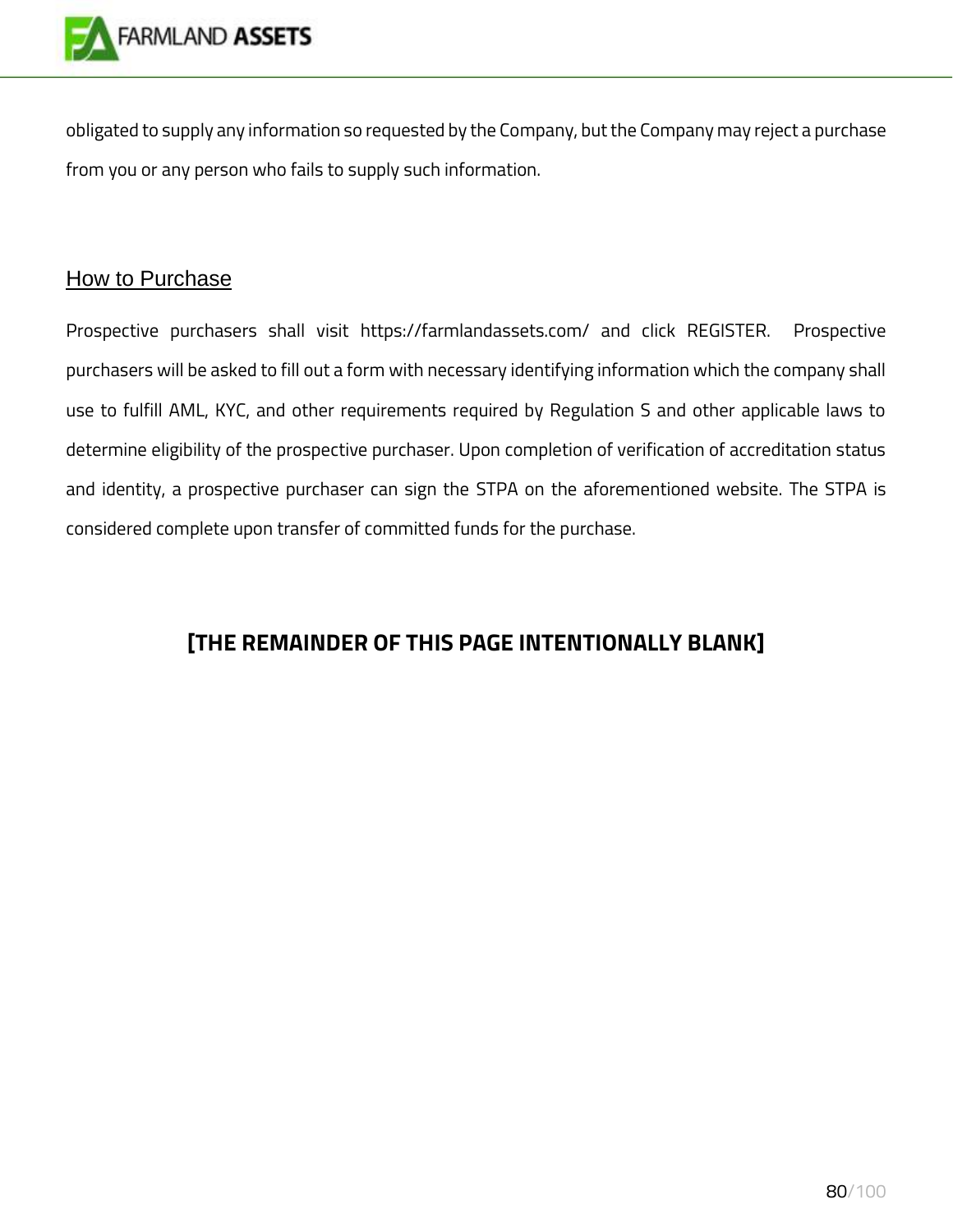

## **CERTAIN US INCOME TAX CONSIDERATIONS**

The following discussion is a summary of certain U.S. federal income tax considerations relating to the purchase, ownership and disposition of the Tokens. This summary is based on the Internal Revenue Code of 1986, as amended (the "Code"), existing and proposed Treasury Regulations thereunder, administrative rulings and pronouncements and judicial decisions, all as in effect on the date of this Memorandum and all of which are subject to change or differing interpretations, possibly with retroactive effect. This discussion is addressed only to beneficial owners of the Tokens that purchase them for cash, and to beneficial owners that hold the Tokens as "capital assets" within the meaning of Section 1221 of the Code.

This discussion does not address all of the tax considerations that may be relevant to a purchaser of Tokens in light of its particular circumstances or to purchasers that are subject to special rules, such as: banks and other financial institutions; insurance companies; real estate investment trusts and regulated investment companies; tax-exempt organizations; pension funds and retirement plans; brokers and dealers in securities or currencies; traders in securities that elect to use a mark-to-market method of tax accounting; persons that own the Tokens as a position in a hedging transaction; persons that own the Tokens as part of a "straddle," "conversion" or other integrated transaction for tax purposes.

 As used in this discussion, the term "non-U.S. Holder" means a beneficial owner of a Token (other than a partnership or other entity treated as a partnership or as a disregarded entity for U.S. federal income tax purposes) that is not a U.S. person.

The tax treatment of a partnership and each partner thereof will generally depend upon the status and activities of the partnership and such partner. A holder that is treated as a partnership for U.S. federal income tax purposes or a partner in such partnership should consult its own tax advisor regarding the U.S. federal income tax consequences applicable to it and its partners of the acquisition, ownership and disposition of the Tokens.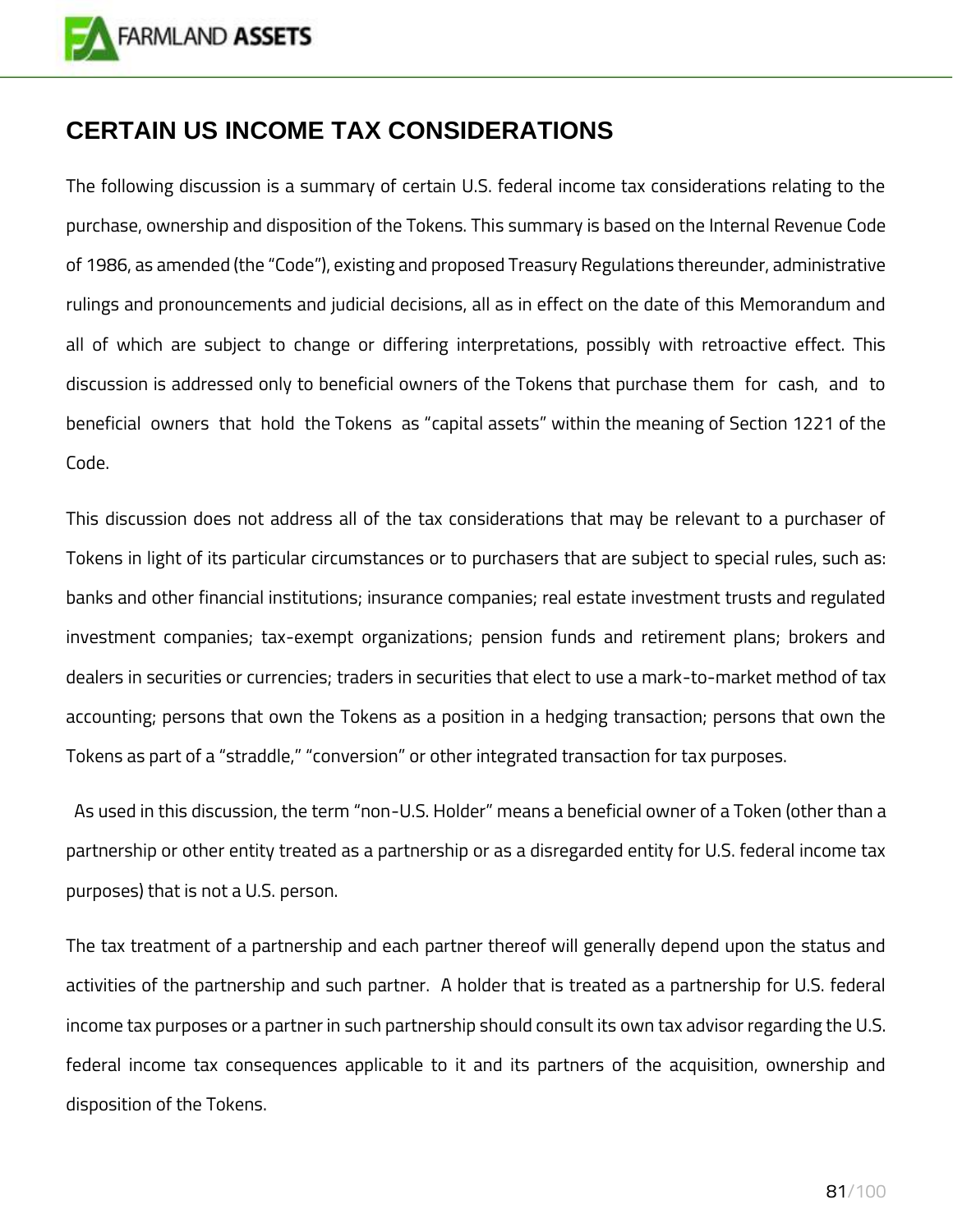

## Characterization of the Tokens

There are no regulations, published rulings or judicial decisions involving the characterization for US federal income tax purposes of instruments with substantially the same terms as the Tokens. Thus, the characterization of these instruments is uncertain. It should be expected that the Internal Revenue Service ("IRS") or a court would determine this characterization based on a consideration and weighing of the characteristics of these instruments. Except for purposes of withholding on payments to non-US persons discussed below, the Company intends to treat the Tokens as equity in the Company analogous to common stock and to treat the STPAs as a contract arrangement to purchase the Tokens on the terms provided. Other characterizations of each of the Tokens and STPAs are possible, some of which are discussed briefly below, which may have less favorable US federal income tax consequences for investors. Potential purchasers are strongly advised to consult their own tax advisors as to the US federal income tax characterization of the Tokens and STPAs and the consequences to them of the various alternative characterizations.

#### Characteristics of Tokens

As noted, the Company intends generally to treat the Tokens as equity in the Company. Among the characteristics of the Tokens that support equity treatment are their treatment as a type of stock under South Carolina law, their rights to dividends and their rights to participate in proceeds if the Company is liquidated. Among the characteristics of the Tokens that are less supportive is the non-traditional form of the Tokens.

The following is a description of the US federal income consequences of holders that would obtain if the Company's characterization of the Tokens as equity prevails. Other characterizations are possible, as explained in more detail below, and these could have less favorable US federal income tax consequences for holders.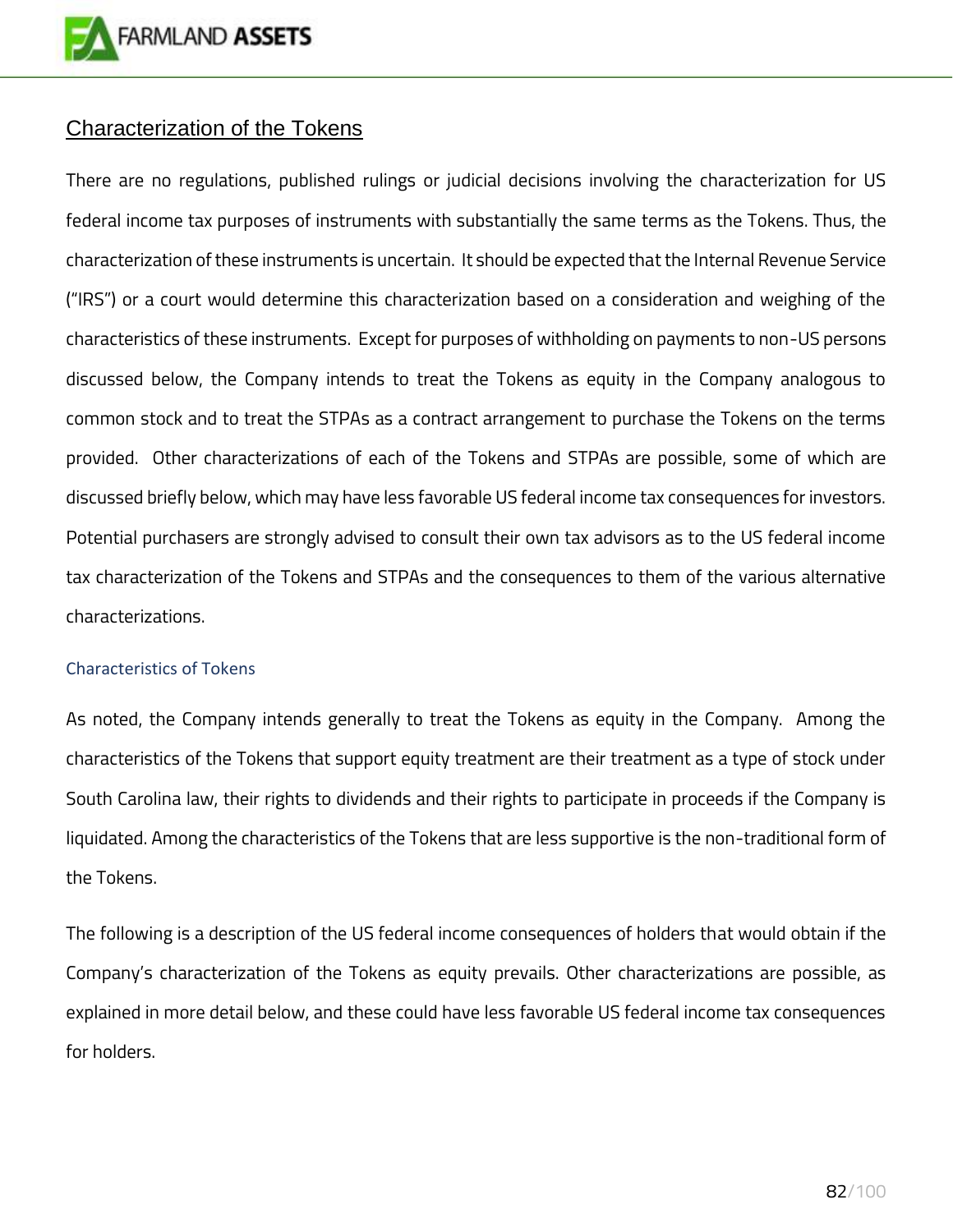

#### Tax Treatment of Tokens

### **Dividends**

Dividends on Tokens to non-US Holders will constitute dividends for US federal income tax purposes to the extent paid from the Company's current or accumulated earnings and profits, as determined under US federal income tax principles. To the extent Dividends exceed both current and our accumulated earnings and profits, they will be treated as a return of capital and first will reduce the holder's basis in the Tokens, but not below zero, and then will be treated as gain from the sale of stock, subject to the tax treatment described below in "— Gain on Sale or Other Taxable Disposition of Tokens. "

Any dividend paid to a non-US Holder will be subject to US federal withholding tax at a rate of 30% of the gross amount of the dividend, except to the extent that the dividends are "effectively connected" dividends, as described below. The Company and its paying and withholding agents generally will not apply lower rates of withholding that would be applicable to dividends under an applicable income tax treaty, unless they judge that such lower rate would also be available for each of the alternative characterizations of the transaction. In order to be eligible for a reduced treaty rate, a non-US Holder must provide the Company with a properly completed IRS FormW-8BEN or W-8BEN-E or other appropriate version of IRS FormW-8 certifying qualification for the reduced rate. If a non-US Holder holds stock through a financial institution or other agent acting on its behalf, the holder will be required to provide appropriate documentation to the agent, which then will be required to provide certification to us or our paying agent, either directly or through other intermediaries. If, after consulting with its tax advisors, a non-US Holder believes it is eligible for a reduced rate of withholding tax pursuant to an income tax treaty that was not applied to the Dividend, such non-US Holder may obtain a refund of any excess amounts withheld by timely filing an appropriate claim for refund with the IRS.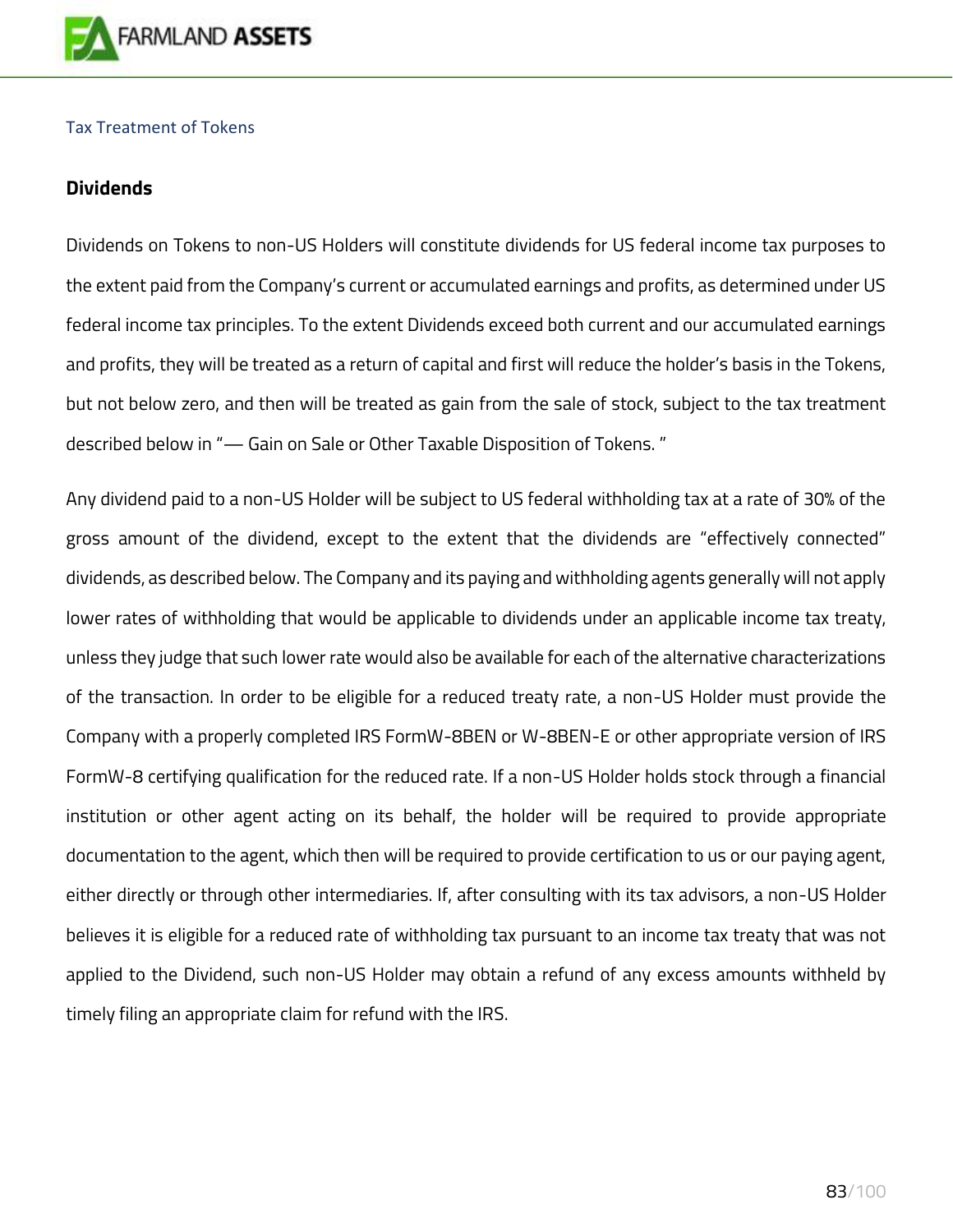

Dividends that are effectively connected with the conduct of a US trade or business (and, if an income tax treaty applies, attributable to a permanent establishment or fixed base maintained in the United States) are exempt from such withholding tax. In order to obtain this exemption, a non-US Holder must provide an IRS Form W-8ECI (or other successor form) properly certifying such exemption. Such effectively connected dividends, although not subject to US federal withholding tax, are generally taxed at the same graduated rates applicable to US persons, net of certain deductions and credits. In addition, in the case of a corporate non-US Holder, dividends received that are effectively connected with the conduct of a US trade or business may also be subject to a branch profits tax at a rate of 30% or such lower rate as may be specified by an applicable income tax treaty.

## Gain or Loss upon Sale or Other Disposition of Tokens

A non-US Holder generally will not be required to pay US federal income tax on any gain realized upon the sale or other taxable disposition of Tokens unless (1) the gain is effectively connected with the conduct of a US trade or business by the non-U.S. Holder (and, if an income tax treaty applies, the gain is attributable to a permanent establishment or fixed base maintained in the United States), (2) the non-US Holder is an individual who is present in the United States for a period or periods aggregating 183 days or more during the calendar year in which the sale or disposition occurs and certain other conditions are met, or (3) the Tokens constitute a US real property interest by reason of our status as a "United States real property holding corporation" for US federal income tax purposes, or a USRPHC, at any time within the shorter of the five-year period preceding the disposition or the non-US Holder's holding period for the Tokens.

In general, the Company would be a USRPHC if its "US real property interests" comprised at least 50% of the sum of the fair market value of our worldwide real property interests plus its other assets used or held in a trade or business. The Company believes that it is not currently and (based upon its projections as to its business) will not become a USRPHC. However, because the USRPHC determination depends on the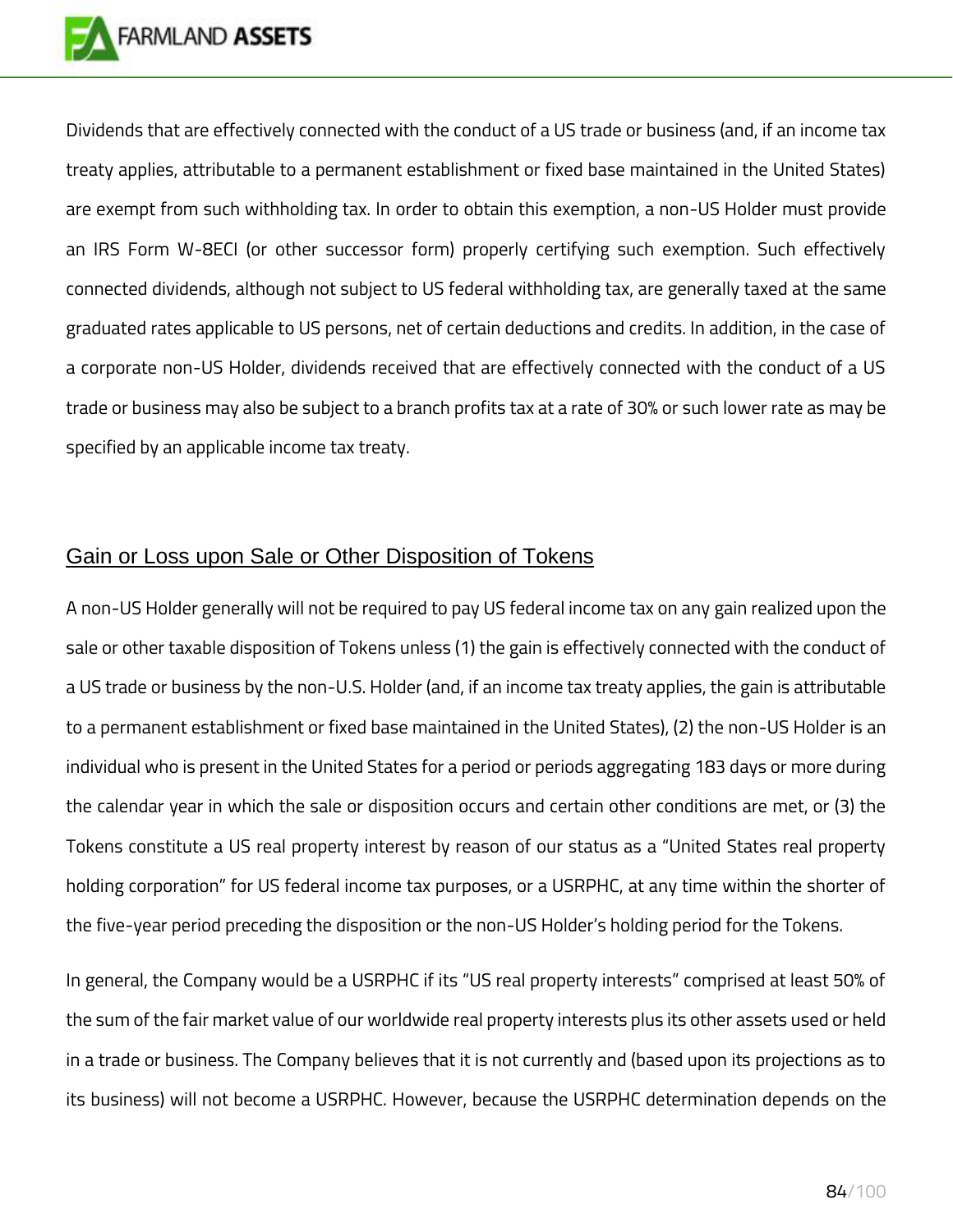

fair market value of the Company's US real property relative to the fair market value of our other business assets, there can be no assurance that the Company will not become a USRPHC in the future.

A non-US Holder described in (1) above will generally be required to pay tax on the gain derived from the sale (net of certain deductions or credits) under regular graduated US federal income tax rates generally applicable to US persons, and corporate non-US Holders described in (1) above also may be subject to branch profits tax at a 30% rate or such lower rate as may be specified by an applicable income tax treaty. An individual non-US Holder described in (2) above will be required to pay a flat 30% tax on the gain derived from the sale, which tax may be offset by US source capital losses for that year (even though the non-US Holder is not considered a resident of the United States), provided that the non-US Holder has timely filed US federal income tax returns with respect to such losses. A non-US Holder should seek advice on any applicable income tax or other treaties that may provide for different rules.

## Information Reporting and Backup Withholding Tax

Distributions made to holders and proceeds paid from the sale, exchange, redemption or disposal of Tokens may be subject to information reporting to the IRS. Such payments may be subject to backup withholding taxes unless the holder (i) is a corporation or other exempt recipient or (ii) provides taxpayer identification number and certifies that no loss of exemption from backup withholding has occurred. Holders that are not US persons generally are not subject to information reporting or backup withholding. However, such a holder may be required to provide a certification of its non-US status in connection with payments received within the United States or through a US-related financial intermediary to establish that it is an exempt recipient. Backup withholding is not an additional tax; amounts withheld as backup withholding may be credited against a holder's US federal income tax liability.

THE US FEDERAL INCOME TAX TREATMENT OF THE TOKEN IS NOT CLEAR AND THE FOREGOING DISCUSSION DOES NOT ADDRESS ALL ASPECTS OF US FEDERAL INCOME TAXATION THAT MAY BE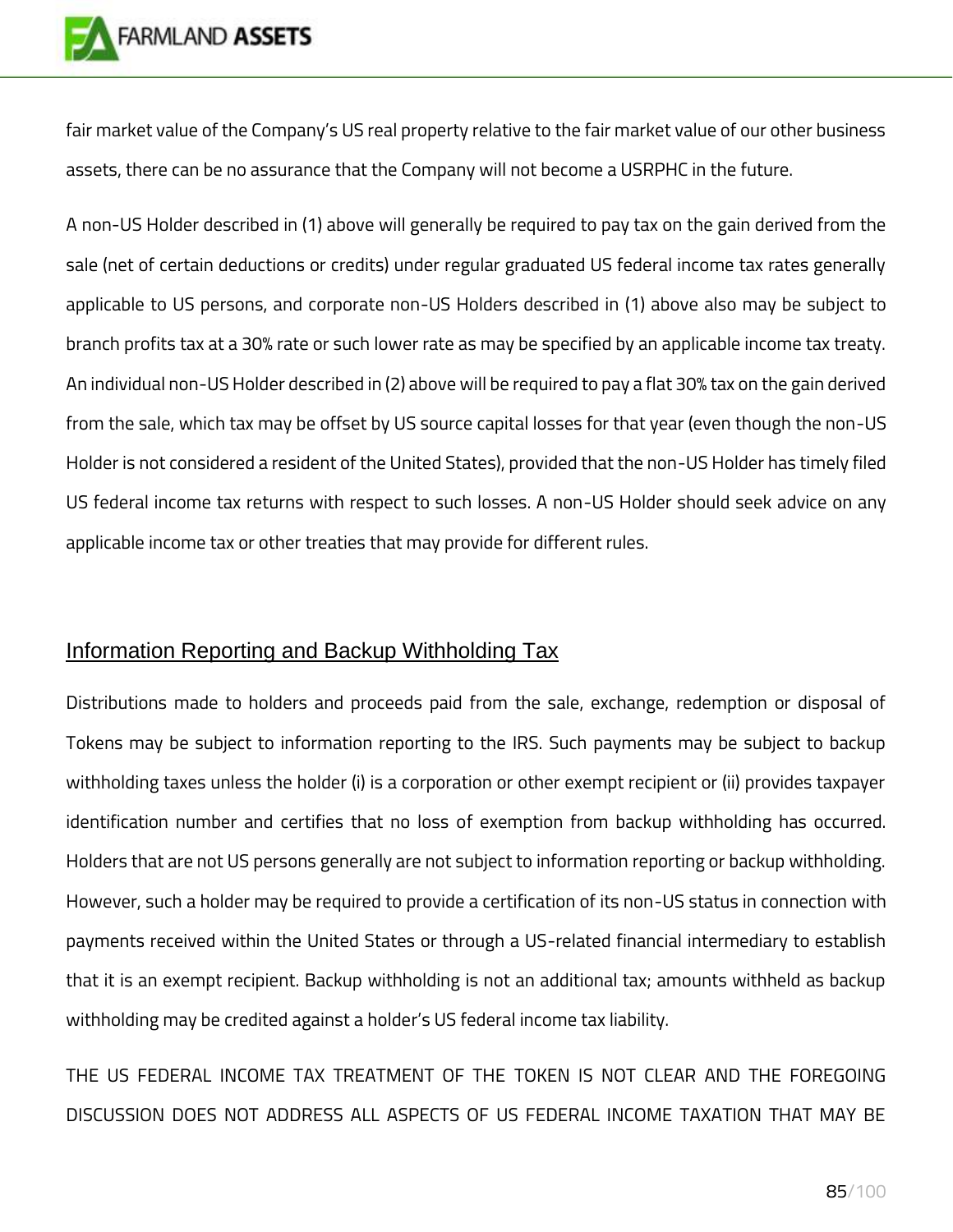

RELEVANT TO A PARTICULAR HOLDER IN LIGHT OF ITS INDIVIDUAL CIRCUMSTANCES, NOR DOES SUCH DISCUSSION ADDRESS ANY ASPECTS OF STATE, LOCAL, OR FOREIGN TAX LAWS OR OF ANY US FEDERAL TAX LAWS OTHER THAN THE INCOME TAX LAWS. ACCORDINGLY, PROSPECTIVE PURCHASERS ARE URGED TO CONSULT THEIR OWN TAX ADVISERS AS TO THE US FEDERAL INCOME TAX CHARACTERIZATION OF THE TOKENS AND STPAS, AS WELL AS THE OTHER TAX CONSEQUENCES OF ACQUISITION, OWNERSHIP AND DISPOSITION OF SHARES IN THEIR OWN PARTICULAR CIRCUMSTANCES.

## **[THE REMAINDER OF THIS PAGE INTENTIONALLY BLANK]**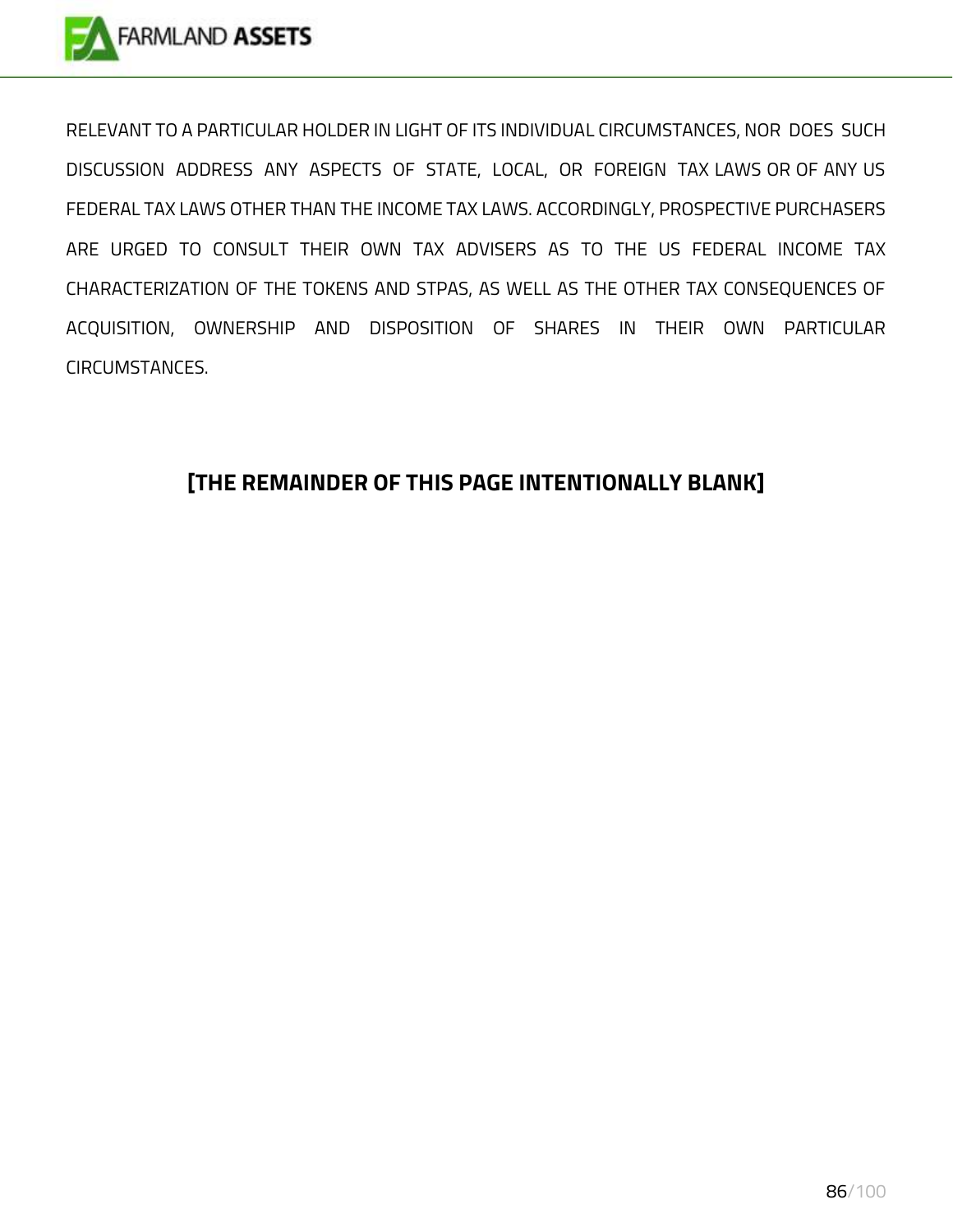

# **RISK FACTORS**

An investment in the Securities involves a high degree of risk. You should consider carefully the risks described below, together with all of the other information contained in this Memorandum, and the STPA, before making an investment decision. The following risks entail circumstances under which the Company's business, financial condition, results of operations and prospects could suffer.

## Risks related to an investment in the securities are as follows:

### The Company does not expect to pay any Dividends for some time into the future.

The terms of the Offering are set forth in the section "summary of the offering and the rights attached to the tokens". The Tokens provide that Dividends payable in kind, in U.S. Dollars, Euros, or USDT, in the Company's sole discretion, will be paid only out of funds lawfully available for such payment when consolidated GAAP net income exceeds the Dividend Amount, and only if declared by the Board. Currently, the Company does not expect to be in a position to pay Dividends for some time into the future and can provide no assurances as to when Dividends might first be paid, if ever.

### There will be no trading market for the Tokens, and a trading market may never develop.

There will be no trading market available for the Tokens immediately after the initial sale, no Designated Exchange and peer-to-peer transfers will not be permitted unless and until Token holders are notified otherwise by the Company and informed of the requirements to and conditions do so. As a result of recent regulatory developments, conventional crypto exchanges are currently unwilling to list securities tokens, such as the Company's Tokens. As a result, when the Tokens become transferable, they may only be traded on very limited range of venues, including U.S. registered exchanges or regulated alternative trading systems for which a Form ATS has been properly submitted to the SEC. Currently, the Company is unaware of any operational ATS or exchange capable of supporting secondary trading in the Tokens. Moreover, even if legally permitted, by purchasing Tokens, Token holders agree to additional transfer restrictions and shall not be able to effect transfers until such time as the Company informs holders that a Designated Exchange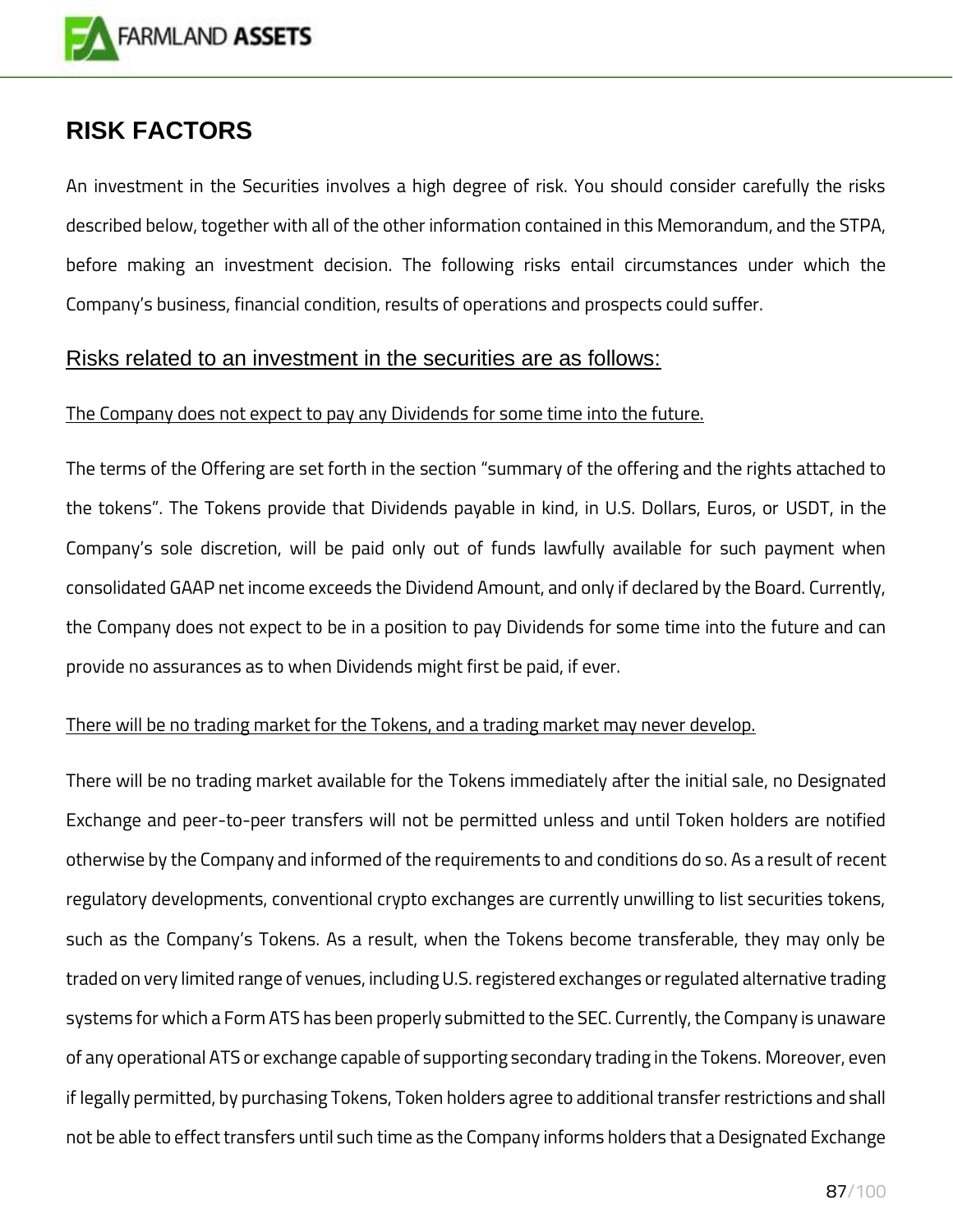

is available or that peer-to-peer transfer processes have been established. As a result, holders of Tokens should be prepared to hold their Tokens indefinitely. See "Notice to Purchasers" for more information. Moreover, even if the Tokens become transferable, we may rely on technology, including smart contracts, to implement certain restrictions on transferability in accordance with the federal securities laws. There can be no assurance that such technology will function properly, which could result in technological limitations on transferability and expose the Company to legal and regulatory issues.

In the event that the Tokens remain untradeable for a significant period of time or indefinitely, the value of the Tokens would be materially adversely affected.

# The tax treatment of the Securities is uncertain and there may be adverse tax consequences for purchasers upon certain future events.

The tax characterization of the Securities is uncertain, and each purchaser must seek its own tax advice in connection with an investment in the Securities. An investment in the Securities may result in adverse tax consequences to purchasers, including withholding taxes, income taxes and tax reporting requirements. See "Certain United States Federal Income Tax Considerations," herein. Each purchaser should consult with and must rely upon the advice of its own professional tax advisors with respect to the United States and non-U.S. tax treatment of an investment in the Securities.

The tax characterization of the Securities also affects the Company's tax liability in connection with the Offering. In addition, the accounting consequences are uncertain, and there is a possibility that the proceeds of the Offering might be treated as a liability rather than equity for accounting purposes, which would reduce Company's net book value compared to equity treatment, which would prevent Company from making dividend payments until such time, if ever, that Company's net book value increases to a positive amount at least greater than the aggregate amount of any proposed dividend

#### The potential application of U.S. laws regarding investment securities to the Securities is unclear.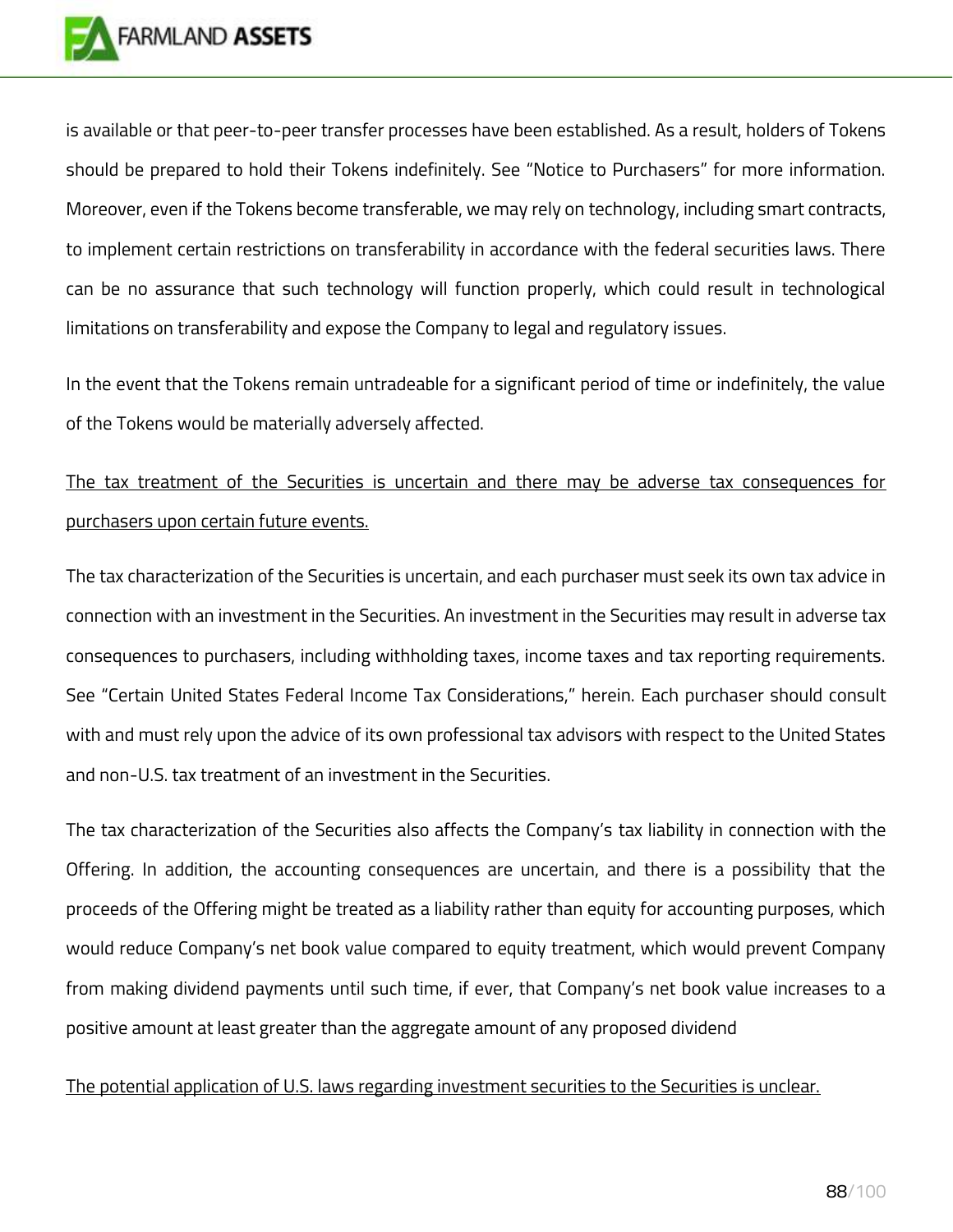

The Securities are novel and the application of U.S. federal and state securities laws is unclear in many respects. Because of the differences between the Securities and traditional investment securities, there is a risk that issues that might easily be resolved by existing law if traditional securities were involved may not be easily resolved for the Securities. In addition, because of the novel risks posed by the Securities, it is possible that securities regulators may interpret laws in a manner that adversely affects the value of the Securities. For example, if applicable securities laws restrict the ability for the Tokens to be transferred, this would have a material adverse effect on the value of the Securities. The occurrence of any such legal or regulatory issues or disputes, or uncertainty about the legal and regulatory framework applicable to the Securities, could have a material adverse effect on the Holders of Securities.

If the Tokens ever become transferable, Token transactions may be irreversible, and, accordingly, losses due to fraudulent or accidental transactions may not be recoverable.

In the event that the Tokens become tradeable on a Designated Exchange or pursuant to permitted peerto-peer transfers, transactions in the Tokens may be irreversible, and, accordingly, a purchaser of the Tokens may lose all of his or her investment in a variety of circumstances, including in connection with fraudulent or accidental transactions, technology failures or cyber-security breaches. If applicable, realtime settlement would further increase the risk that correction of trading errors may be impossible and losses due to fraudulent or accidental transactions may not be recoverable.

The nature of the Tokens means that any technological difficulties experienced by any Designated Exchange, the Ethereum network, or other services such as crypto wallets may prevent the access or use of a purchaser's Tokens.

Any Designated Exchange, if developed, will be subject to the risk of technological difficulties that may impact trading of the Tokens, which include, without limitation, failures of any blockchain on which the Tokens or the Designated Exchange relies or the failure of smart contracts to function properly. Trading in the Tokens will depend on the operation and functionality of the applicable Designated Exchange and if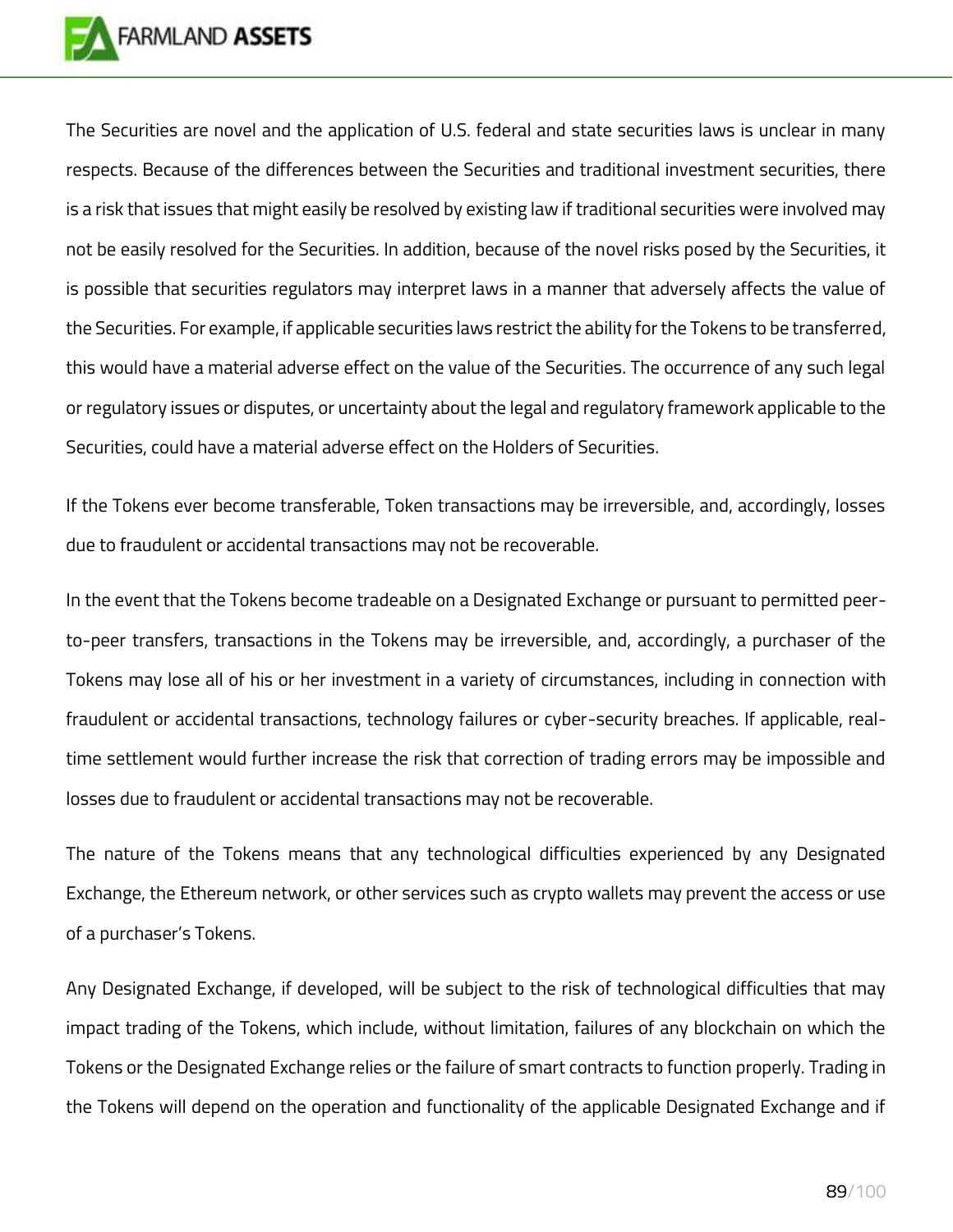

such system were to fail for any reason, trading in the Tokens could be impossible until such failure was corrected and full functionality were restored and tested. Any such technological difficulties may prevent the access or use of the Tokens. This could have a material impact on the applicable Designated Exchange's ability to execute or settle trades of the Tokens, to maintain accurate records of the ownership of the Tokens and to comply with obligations relating to records of the ownership of the Tokens and could have a material adverse effect on the holders of the Tokens.

#### There is no assurance that Purchasers of the Securities will receive a return on their investment.

The Securities are highly speculative and any return on an investment in the Securities is contingent upon numerous circumstances, many of which (including legal and regulatory conditions) are beyond the Company's control. There is no assurance that Purchasers will realize any return on their investments or that their entire investments will not be lost. For this reason, each purchaser should carefully read this Memorandum and should consult with their own attorney, financial and tax advisors prior to making any investment decision with respect to the Securities. Investors should only make an investment in the Securities if they are prepared to lose the entirety of such investment.

# The Company's management will have broad discretion over the use of the net proceeds from this Offering.

At present, the net proceeds of the Offering are expected to be used primarily for investment in venture undertakings and for the rest of general corporate purposes, which may include cybersecurity upgrades, augmenting technology, infrastructure and personnel, development of products and services, particularly in regards to securities tokens, and offering, legal and accounting expenses. The failure by the Company's management to apply these funds effectively could have a material adverse effect on the Company and the value of the Securities.

The Securities may be subject to registration under the Exchange Act if the Company has assets above \$10 million and more than 2,000 purchasers participate in the Offering or additional securities offerings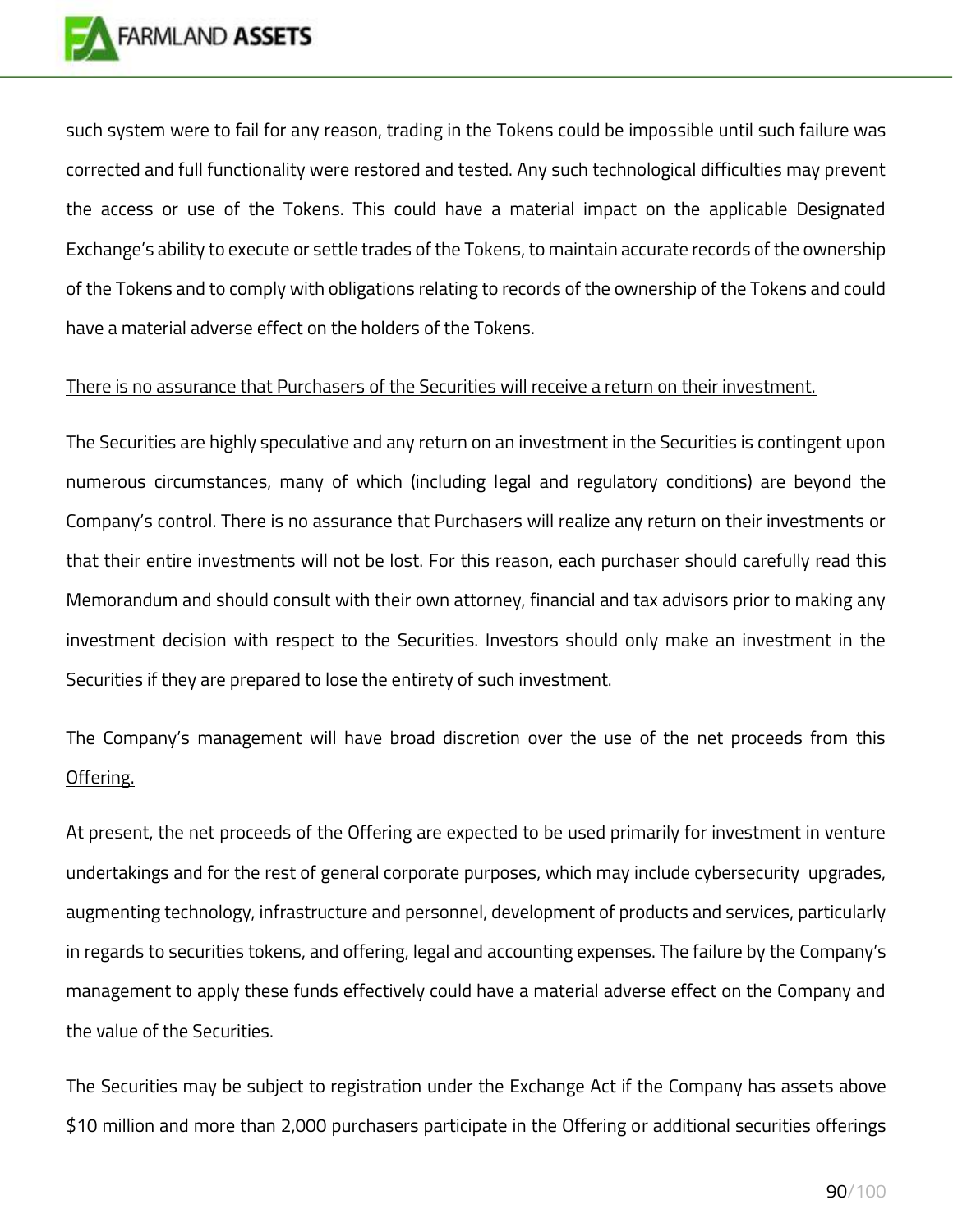

of the Company, which would increase the Company's costs and require substantial attention from management.

Companies with total assets above \$10 million and more than 2,000 holders of record of its equity securities, or 500 holders of record of its equity securities who are not accredited investors, at the end of their fiscal year must register that class of equity securities with the SEC under the Exchange Act. The Company could trigger this requirement as a result of the Offering and be required to register the Tokens with the SEC under the Exchange Act, which would be a laborious and expensive process. Furthermore, if such registration takes place, the Company will have materially higher compliance and reporting costs going forward.

#### Purchasers may lack information for monitoring their investment.

The Securities do not have any information rights attached to them (other than certain rights to Company information afforded Token Holders under South Carolina law), and Purchasers may not be able to obtain all the information they would want regarding the Company or the Securities. In particular, investors may not be able to receive information regarding the financial performance of the Company with respect to the ability of the Company to meet revenue payout obligations. The Company is not currently registered with the SEC and currently has no periodic reporting requirements. As a result of these difficulties, as well as other uncertainties, a purchaser may not have accurate or accessible information about the Company or the Securities.

#### The Securities have no history.

The Securities will be newly formed and have no operating history and are entirely novel in type. Investors will not be able to compare them against other like instruments. An investment in the Securities should be evaluated on the basis of the value and prospects of the Tokens, taking into account uncertainties as to the likelihood that the assessment of the prospects of the Company's business may not prove accurate, and the Company may not achieve its objectives. Past performance of the Company, or any similar tokens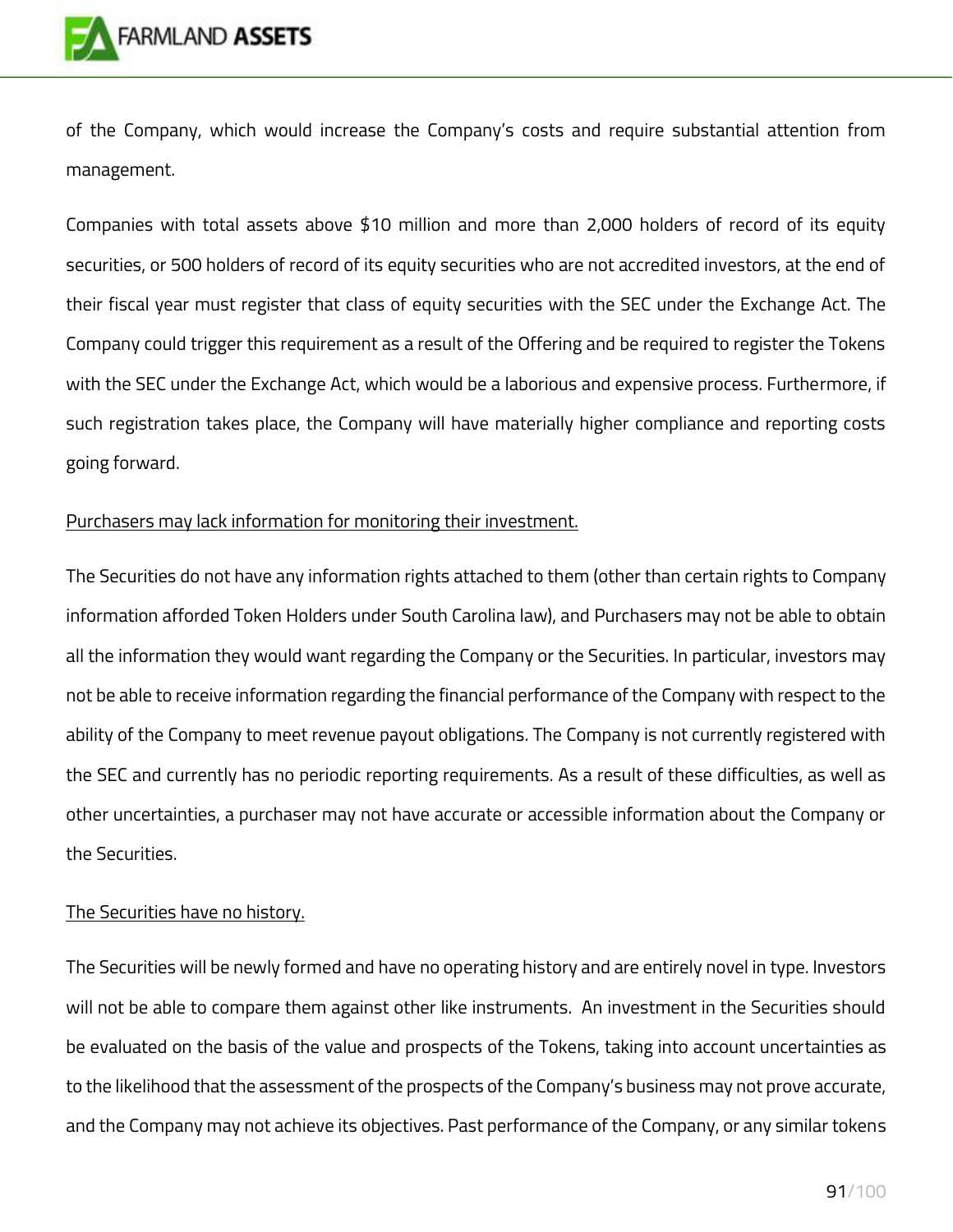

issued by other companies, is not predictive of the Company's future results, the value and success of the Company's Securities or the amount revenue share the Company is to payout.

### The Company does not expect there to be any market makers to develop a trading market in the Tokens.

Most securities that are publicly traded in the United States have one or more broker-dealers acting as "market makers" for the security. A market maker is a firm that stands ready to buy and sell the security on a regular and continuous basis at publicly quoted prices. In the event that a Designated Exchange is created or developed, the Company does not believe that the Securities will have any market makers, which could contribute to a lack of liquidity in the Securities, and could have a material adverse effect on holders' ability to trade the Securities.

### Only certain persons and entities are able to acquire Securities.

Only limited categories of persons and entities may purchase Securities. The Company expects that these limitations will limit liquidity in the Securities, and the limitations may have a material adverse effect on the development of any trading market in the Securities. The Securities have not been registered under the Securities Act or any United States state securities laws or under the securities laws of any other jurisdiction and may not be offered or sold within the United States or to, or for the account or benefit of, the United States persons. In addition, in offshore transactions the Securities may be purchased only by non-U.S. Persons in accordance with applicable restrictions under the securities laws of the jurisdictions in which they are sold. Generally, foreign securities laws restrict the categories of persons permitted to purchase securities, such as the Tokens, to specified classes of sophisticated investors. No action has been taken in any jurisdiction to permit a public offering of the Securities. Moreover, in addition to legal restrictions, by acquiring Tokens, holders agree to additional transfer restrictions described in this Memorandum.

Consequently, it is expected that there will only be a limited number of Token Holders, a Purchaser of the Securities and an owner of beneficial interests in those Securities must be able to bear the economic risk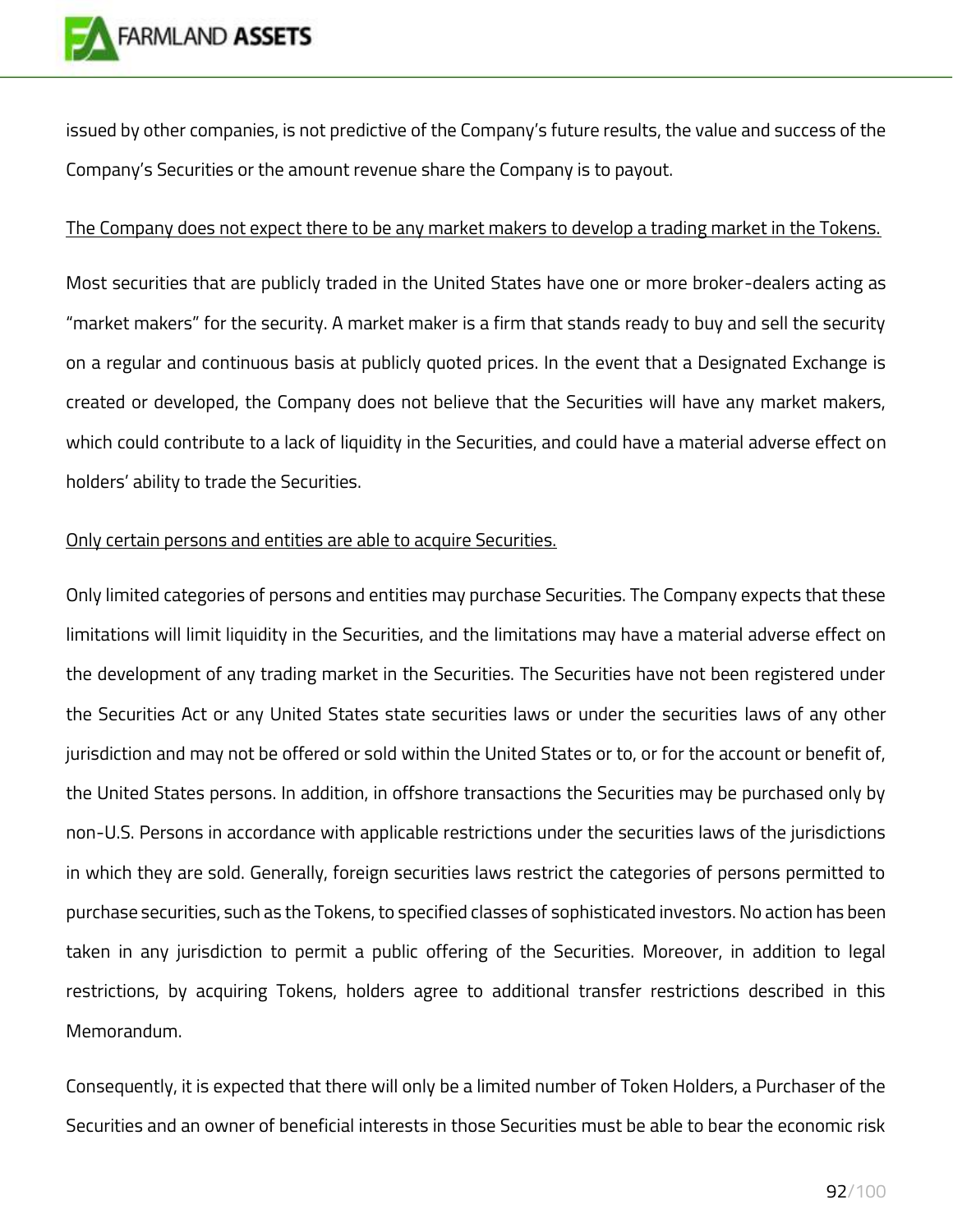of their investment in the Securities indefinitely. For a discussion of certain restrictions on resale and transfer, see "Notice to Purchasers" section.

The Securities are not legal tender, are not backed by the government, and accounts and value balances are not subject to Federal Deposit Insurance Corporation or Securities Investor Protection Corporation ("SIPC") protections.

The Securities are not legal tender, are not backed by the government, and accounts and value balances are not subject to Federal Deposit Insurance Corporation or Securities Investor Protection Corporation protections. Any investment in the Securities is made at the risk of the Purchaser.

### The Tokens are equity securities and are subordinate to existing and future indebtedness of the Company.

Tokens are equity interests in the Company. This means that the Tokens will rank junior to all existing and future indebtedness of the Company and to other non-equity claims on the Company with respect to assets available to satisfy claims on the Company, including claims in liquidation. Additionally, unlike indebtedness, where principal and interest customarily are payable on specified due dates, in the case of Tokens, (1) dividends are payable only when, as, and if declared by the Board, (2) dividends will not accumulate if they are not declared, and (3) the Company will be subject to restrictions on Dividend payments and redemption payments out of lawfully available funds.

Further, the Tokens place no restrictions on the business or operations of the Company or on its ability to incur additional indebtedness or engage in any transactions, subject only to the limited voting rights required under South Carolina law.

In addition, if payment of a Dividend on the Tokens for any period would cause the Company to fail to comply with any applicable law or regulation, the Company will not pay a Dividend for such period and no Dividend will accrue, accumulate or be payable for that dividend period.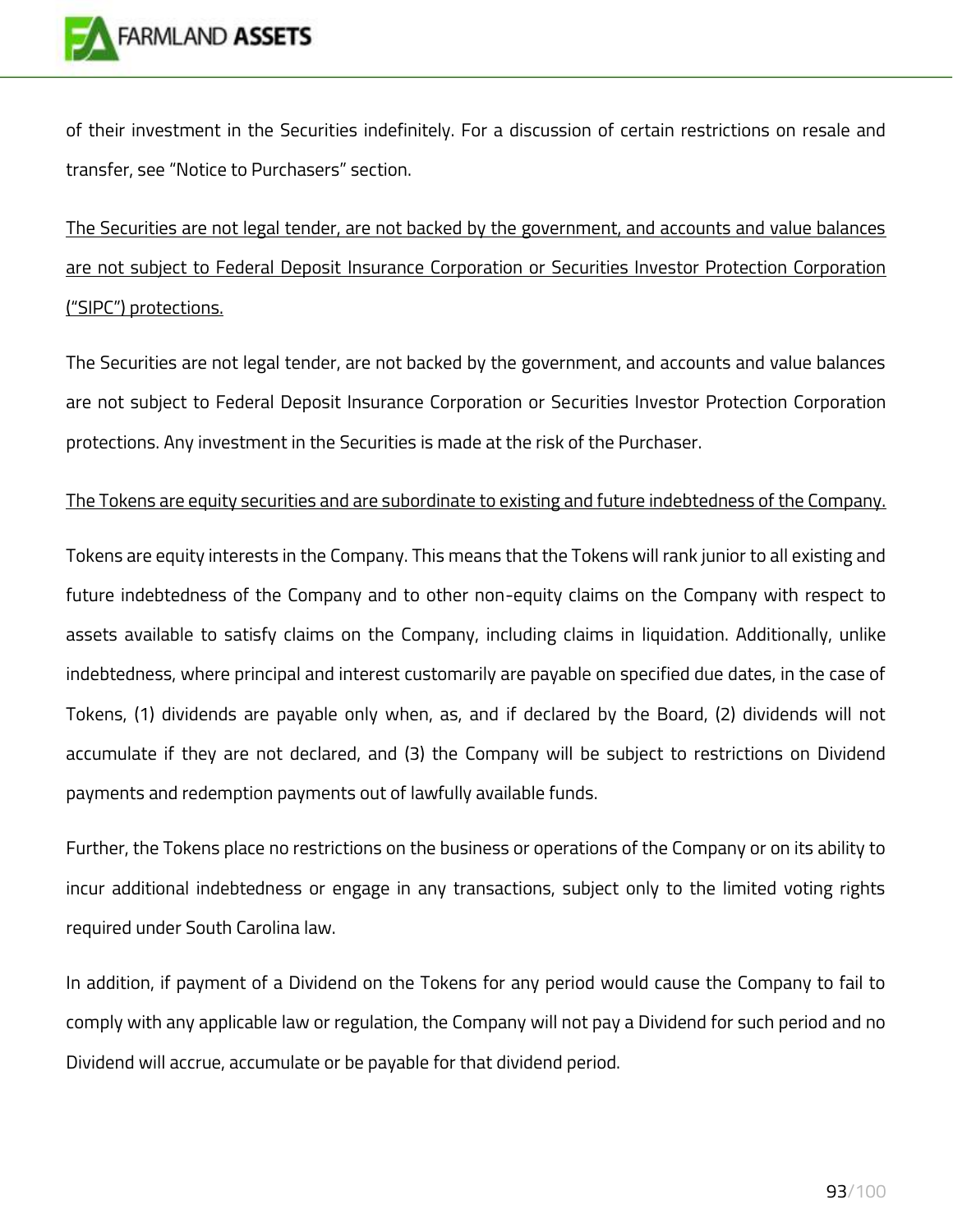

The Company's ability to pay Dividends depends upon the results of operations of its subsidiaries. There are regulatory restrictions upon certain of the Company's subsidiaries' ability to make dividend or other payments to the Company. As a result, there can be no assurance that the Company will have sufficient funds available for the declaration of any Dividend with respect to any dividend period.

## Risks related to blockchain technology are as follows:

The regulatory regime governing blockchain technologies, cryptocurrencies, digital assets, and offerings of digital assets, such as the Tokens, is uncertain, and new regulations or policies may materially adversely affect the development and the value of the Tokens.

Regulation of digital assets like the Tokens is currently undeveloped and likely to rapidly evolve as government agencies take greater interest in them. Regulation varies significantly among international, federal, state and local jurisdictions and is subject to significant uncertainty. Various legislative and executive bodies in the United States and in other countries may in the future adopt laws, regulations, or guidance, or take other actions, which may severely impact the permissibility of the Tokens, tokens generally and, in each case, the technology behind them or the means of transaction in or transferring them. Failure by the Company or certain users of the Securities to comply with any laws, rules and regulations, some of which may not exist yet or that are subject to interpretations that may be subject to change, could result in a variety of adverse consequences, including civil penalties and fines.

Cryptocurrency networks, distributed ledger technologies, coin and token offerings also face an uncertain regulatory landscape in many foreign jurisdictions such as the European Union, China and Russia. Various foreign jurisdictions may, in the near future, adopt laws, regulations or directives that affect the Tokens. Such laws, regulations or directives may conflict with those of the United States or may directly and negatively impact the Company's business. The effect of any future regulatory change is impossible to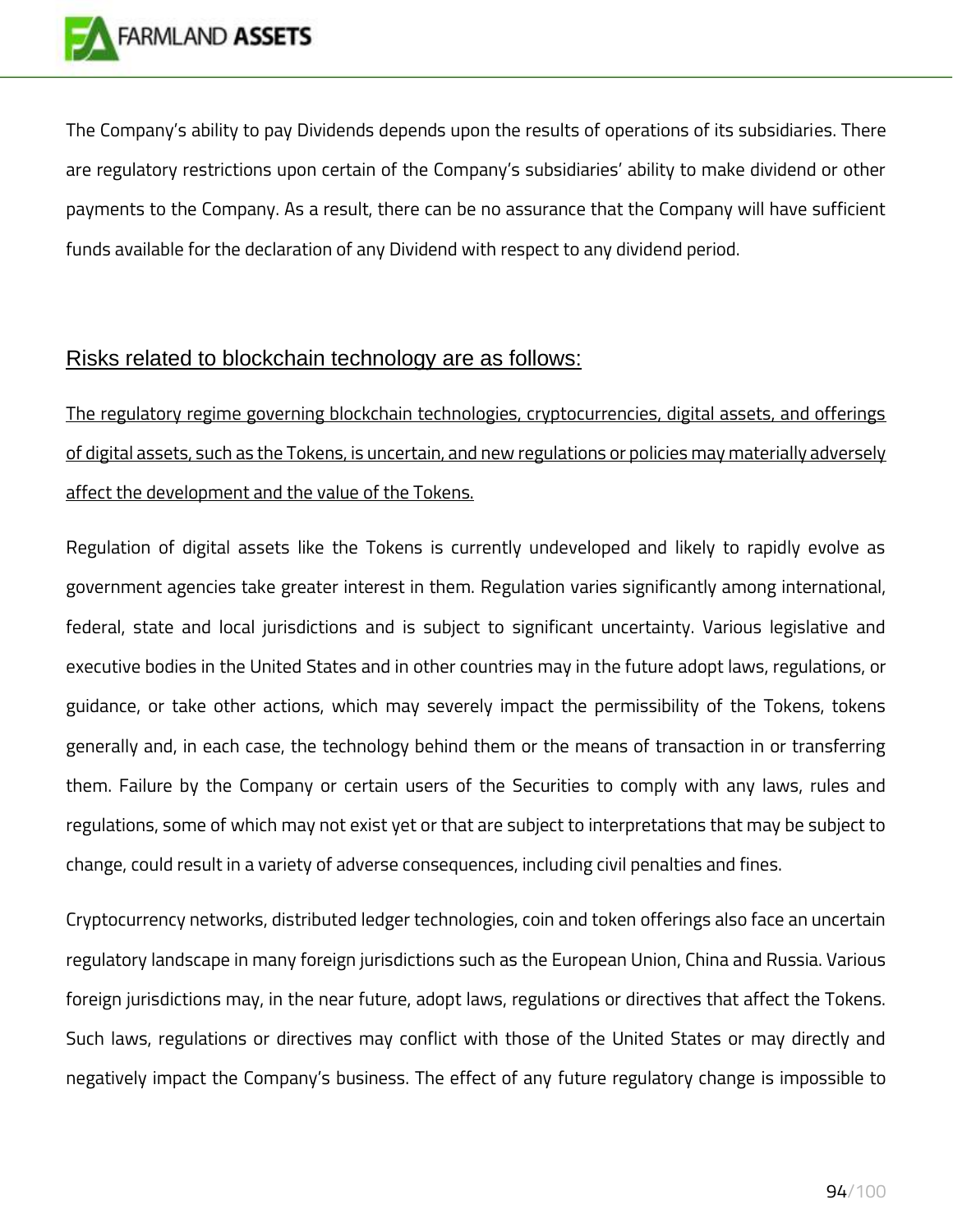

predict, but such change could be substantial and materially adverse to the adoption and value of the Tokens and the financial performance of the Company.

New or changing laws and regulations or interpretations of existing laws and regulations, in the United States and other jurisdictions, may materially and adversely impact the value of the Tokens, including with respect to the Dividends that may be made, the liquidity of the Tokens, the ability to access marketplaces or exchanges on which to trade the Tokens, and the structure, rights and transferability of Tokens.

The further development and acceptance of blockchain networks, which are part of a new and rapidly changing industry, are subject to a variety of factors that are difficult to evaluate. The slowing or stopping of the development or acceptance of blockchain networks and blockchain assets would have an adverse material effect on the successful development and adoption of the Tokens.

The growth of the blockchain industry in general, as well as the blockchain networks on which the Tokens will rely, is subject to a high degree of uncertainty. The factors affecting the further development of the cryptocurrency and crypto security industry, as well as blockchain networks, include, without limitation:

- worldwide growth in the adoption and use of cryptocurrencies, crypto securities and other blockchain technologies;
- government and quasi-government regulation of cryptocurrencies, crypto securities and other blockchain assets and their use, or restrictions on or regulation of access to and operation of blockchain networks or similar systems;
- the maintenance and development of the open-source software protocol of cryptocurrency or crypto securities networks;
- changes in consumer demographics and public tastes and preferences;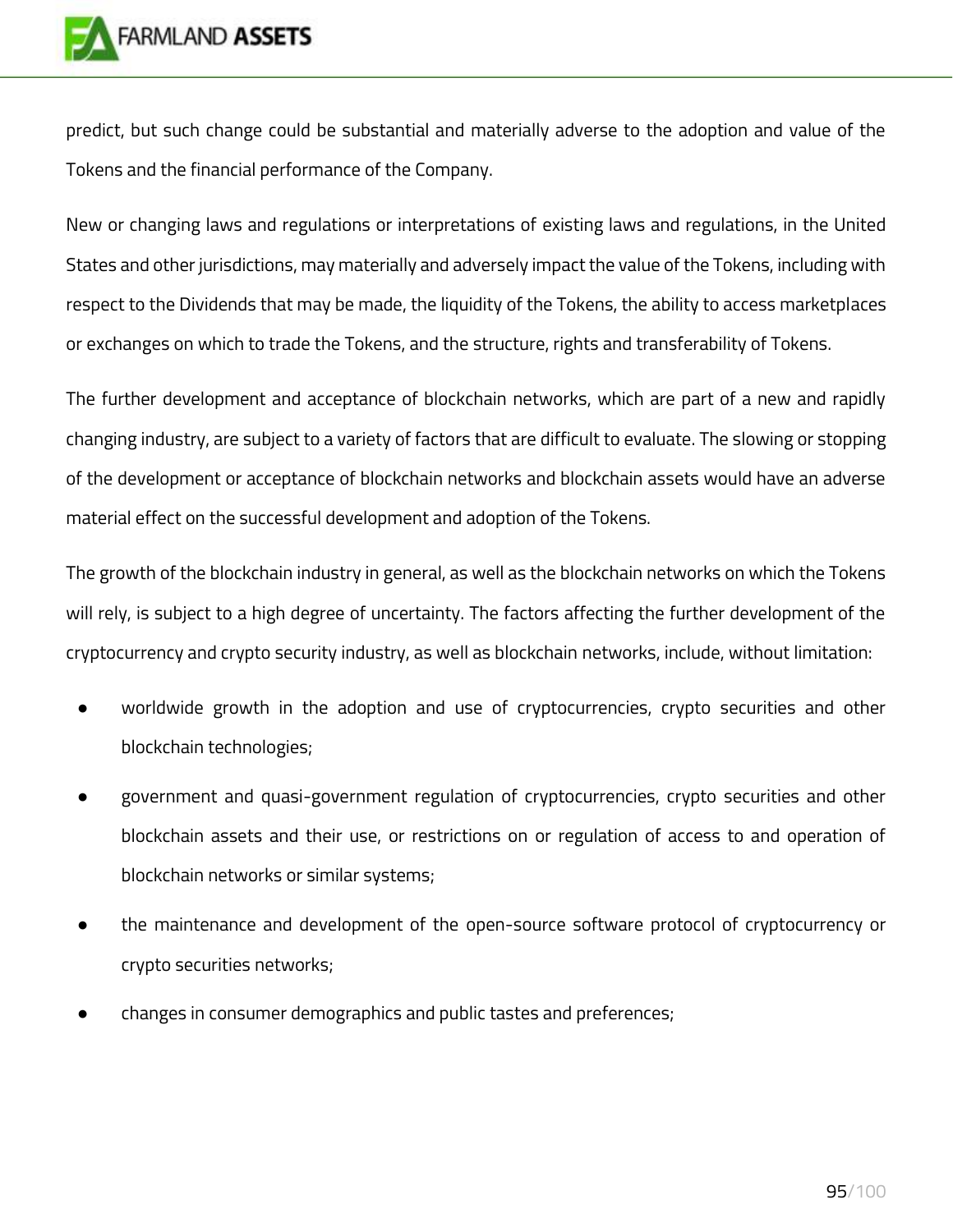- the availability and popularity of other forms or methods of buying and selling goods and services, or trading assets including new means of using government-backed currencies or existing networks;
- general economic conditions and the regulatory environment relating to cryptocurrencies and crypto securities; and
- a decline in the popularity or acceptance of cryptocurrencies or other blockchain-based tokens would adversely affect the Company's results of operations.

The cryptocurrency and crypto securities industries as a whole have been characterized by rapid changes and innovations and are constantly evolving. Although they have experienced significant growth in recent years, the slowing or stopping of the development, general acceptance and adoption and usage of blockchain networks and blockchain assets may deter or delay the acceptance and adoption of the Tokens.

The prices of digital assets are extremely volatile. Fluctuations in the price of digital assets could materially and adversely affect the Company's business, and the Tokens may also be subject to significant price volatility.

The prices of cryptocurrencies, such as Bitcoin and Ether, and other digital assets have historically been subject to dramatic fluctuations and are highly volatile, and the market price of the Tokens may also be highly volatile. Several factors may influence the market price, if any, of the Tokens, including, but not limited to:

- the ability of the Tokens to trade in a secondary market, if at all;
- the availability of a Designated Exchange or other trading platform for digital assets;
- global digital asset and security token supply;
- global digital asset and security token demand, which can be influenced by the growth of retail merchants' and commercial businesses' acceptance of digital assets like cryptocurrencies as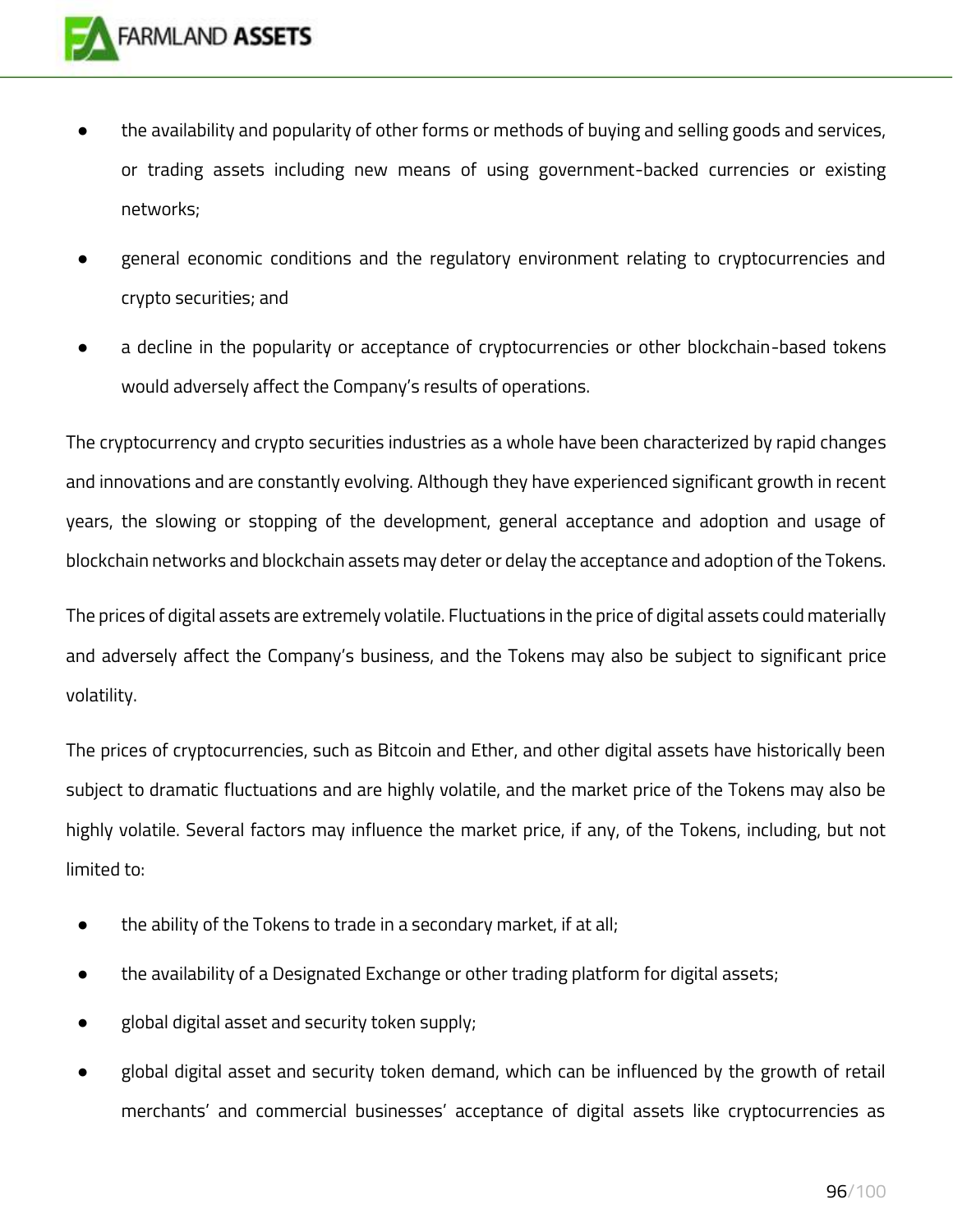

payment for goods and services, the security of online digital asset exchanges and digital wallets that hold digital assets, the perception that the use and holding of digital assets is secure, and the regulatory restrictions on their use;

- purchasers' expectations with respect to the rate of inflation;
- changes in the software, software requirements or hardware requirements underlying the Tokens;
- changes in the rights, obligations, incentives, or rewards for the various holders of the Tokens;
- interest rates;
- currency exchange rates, including the rates at which digital assets may be exchanged for fiat currencies;
- government-backed currency withdrawal and deposit policies of digital asset exchanges;
- interruptions in service from or failures of major digital asset and security token exchange on which digital assets and security tokens are traded;
- investment and trading activities of large purchasers, including private and registered funds, that may directly or indirectly invest in securities tokens or other digital assets;
- monetary policies of governments, trade restrictions, currency devaluations and revaluations;
- regulatory measures, if any, that affect the use of digital assets and security tokens such as the Tokens;
- global or regional political, economic or financial events and situations; and
- expectations among digital assets participants that the value of security tokens or other digital assets will soon change.

A decrease in the price of a single digital asset may cause volatility in the entire digital asset and security token industry and may affect other digital assets including the Tokens. For example, a security breach that affects purchaser or user confidence in Bitcoin or Ether may affect the industry as a whole and may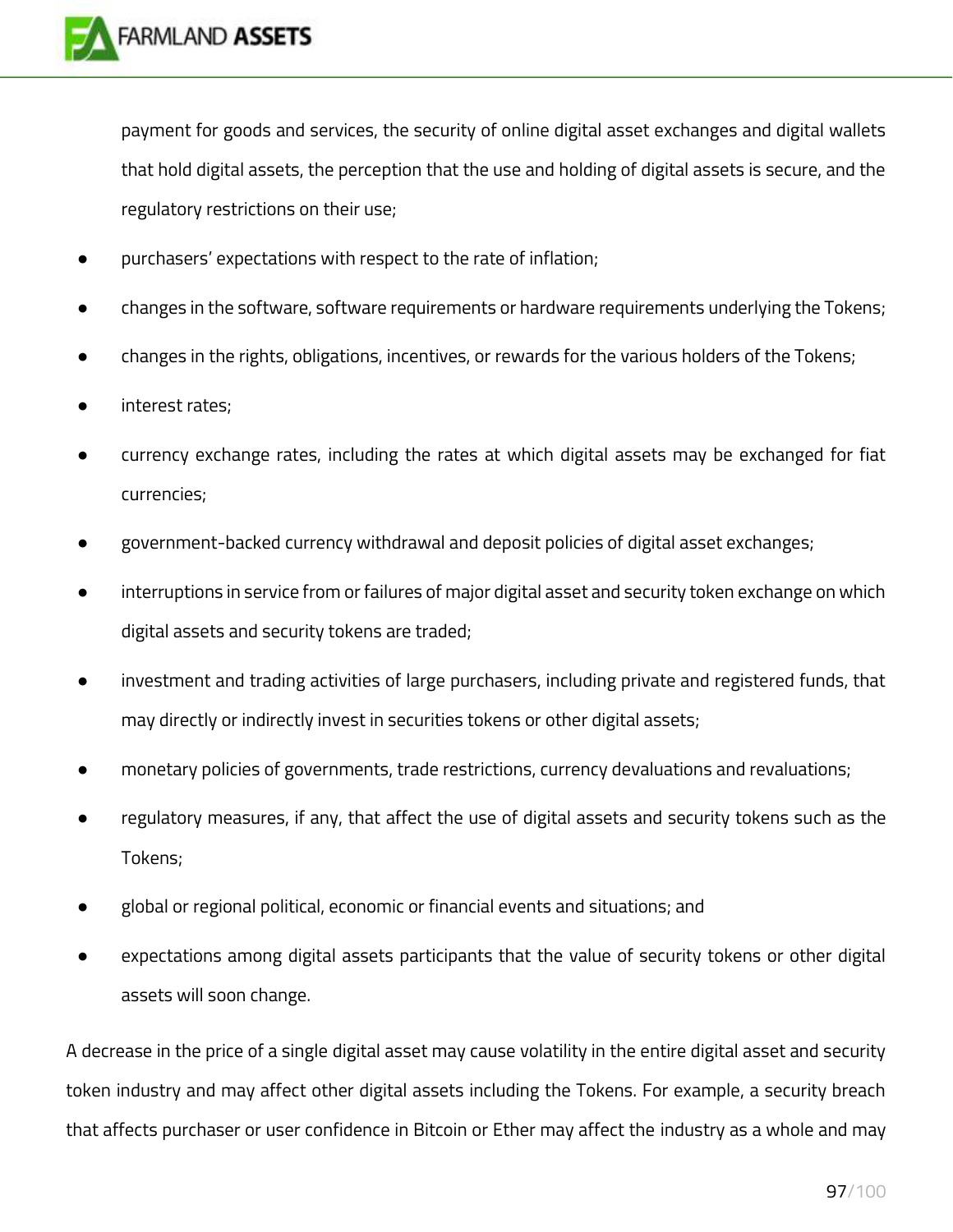

also cause the price of the Tokens and other digital assets to fluctuate. Such volatility in the price of the Tokens may result in significant loss over a short period of time.

## Risks related to the company's business are as follows:

The Company has encountered, and will continue to encounter, risks and difficulties frequently experienced by growing companies in rapidly developing and changing industries, including challenges in forecasting accuracy, determining appropriate investments of its limited resources, gaining market acceptance, and developing new products. The Company's current operating model may require changes in order for it to scale its operations efficiently. Purchasers should consider the Company's business and prospects in light of the risks and difficulties it faces as an early-stage company focused on developing products, both organically and through strategic acquisitions, in the field of document workflow software.

There is no assurance that the Company will be able to continue as a going concern.

Although the Company anticipates the proceeds from the Offering will provide sufficient return to meet its obligations to Token Holders, there is no guarantee the Company will be successful in achieving this objective.

Dividends made pursuant to the terms of the Tokens may detract from the capital of the Company and could otherwise be deployed to improve its business.

Following the purchase of the Tokens, if declared by the Board out of funds lawfully available therefor, Holders of the Tokens will receive Dividends. Any capital used to pay Dividends detracts from the capital available for the Company to deploy in developing its business. Diverting the funds from the Company's operations may put the Company at a significant disadvantage in comparison to its competitors who do not make similar Dividend payments. This disadvantage may have an adverse impact on the operations and financial conditions of the Company.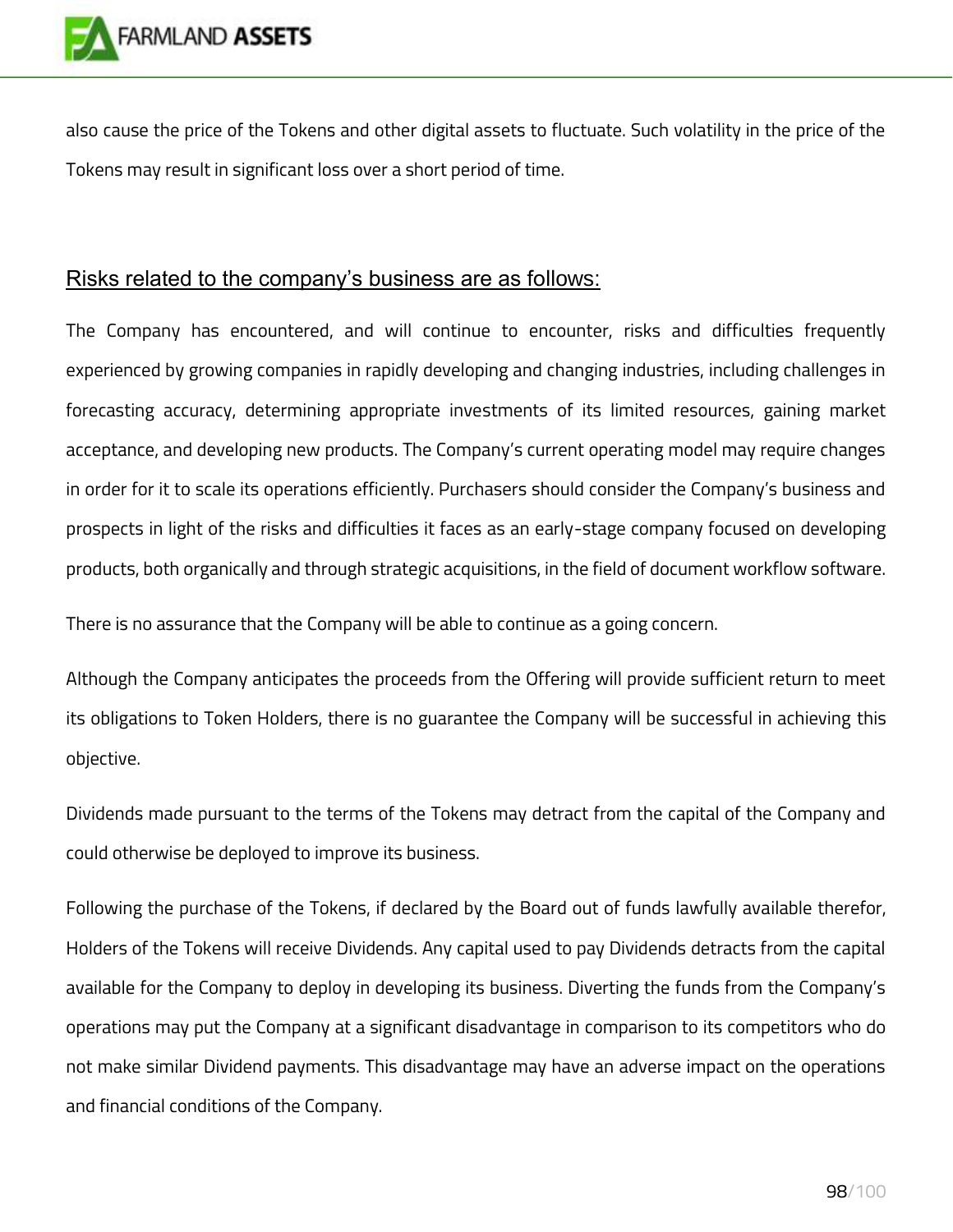

We depend upon key personnel who may terminate their employment with us at any time, and we may need to hire additional qualified personnel

Our success will depend to a significant degree upon the continued services of key management, technical and scientific personnel. In addition, our success will depend on our ability to attract and retain other highly skilled personnel, particularly as we develop and expand services. Competition for qualified personnel is intense, and the process of hiring and integrating such qualified personnel is often lengthy. We may be unable to recruit such personnel on a timely basis, if at all. Our management and other employees may voluntarily terminate their employment with us at any time. The loss of the services of key personnel, or the inability to attract and retain additional qualified personnel, could result in delays to product development or approval, loss of sales and diversion of management resources.

# Failure to protect our intellectual property could substantially harm our business, operating results, and financial condition.

The success of our business depends on our ability to protect and enforce our patents, trade secrets, trademarks, copyrights, and all of our other intellectual property rights, including our intellectual property rights underlying our service in which we may conduct business in the future.

Litigation or proceedings before governmental authorities and administrative bodies may be necessary in the future to enforce our intellectual property rights, to protect our patent rights, trademarks, trade secrets, and domain names and to determine the validity and scope of the proprietary rights of others. Our efforts to enforce or protect our proprietary rights may be ineffective and could result in substantial costs and diversion of resources and management time, each of which could substantially harm our operating results. Additionally, changes in law may be implemented, or changes in interpretation of such laws may occur, that may affect our ability to protect and enforce our patents and other intellectual property.

# Interruptions, delays or discontinuations in delivering services arising from our own systems or from third parties could impair the delivery of our goods and services and harm our business.